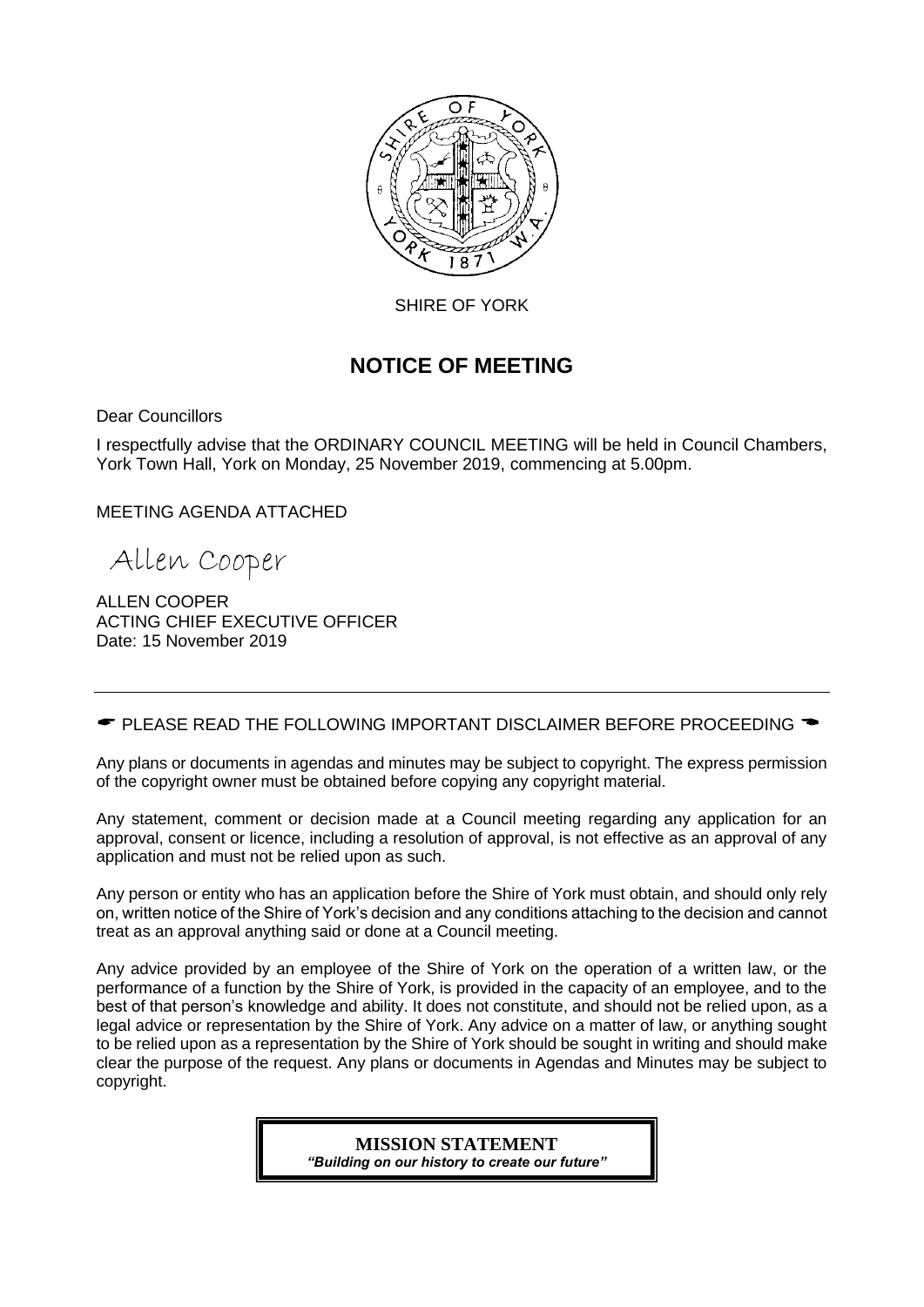### **Local Government Act 1995 (as amended)**

### **Part 1 Introductory Matters**

- 1.3. Content and intent
	- (1) This Act provides for a system of local government by
		- (a) providing for the constitution of elected local governments in the State;
		- (b) describing the functions of local governments;
		- (c) providing for the conduct of elections and other polls; and
		- (d) providing a framework for the administration and financial management of local governments and for the scrutiny of their affairs.
	- (2) This Act is intended to result in
		- (a) better decision making by local governments;
		- (b) greater community participation in the decisions and affairs of local governments;
		- (c) greater accountability of local governments to their communities; and
		- (d) more efficient and effective local government.
	- (3) In carrying out its functions a local government is to use its best endeavours to meet the needs of the current and future generations through an integration of environmental protection, social advancement and economic prosperity.

# **Part 2 Constitution of Local Government**

### **Division 2 Local Governments and Councils of Local Governments**

- 2.7 The Role of Council
	- (1) The Council
		- (a) directs and controls the Local Government's affairs; and
		- (b) is responsible for the performance of the Local Government's functions.
	- (2) Without limiting subsection  $(1)$ , the Council is to
		- (a) oversee the allocation of the Local Government's finances and resources; and
		- (b) determine the Local Government's policies.

### **Meetings generally open to the public**

- **5.1.** (1) Subject to subsection (2), the following are to be open to members of the public
	- (a) all council meetings; and
	- (b) all meetings of any committee to which a local government power or duty has been delegated.
	- (2) If a meeting is being held by a council or by a committee referred to in subsection (1) (b), the council or committee may close to members of the public the meeting, or part of the meeting, if the meeting or the part of the meeting deals with any of the following —
		- (a) a matter affecting an employee or employees;
		- (b) the personal affairs of any person;
		- (c) a contract entered into, or which may be entered into, by the local government and which relates to a matter to be discussed at the meeting;
		- (d) legal advice obtained, or which may be obtained, by the local government and which relates to a matter to be discussed at the meeting;
		- (e) a matter that if disclosed, would reveal
			- (i) a trade secret;
			- (ii) information that has a commercial value to a person; or
			- (iii) information about the business, professional, commercial or financial affairs of a person, where the trade secret or information is held by, or is about, a person other than the local government;
		- (f) a matter that if disclosed, could be reasonably expected to  $-$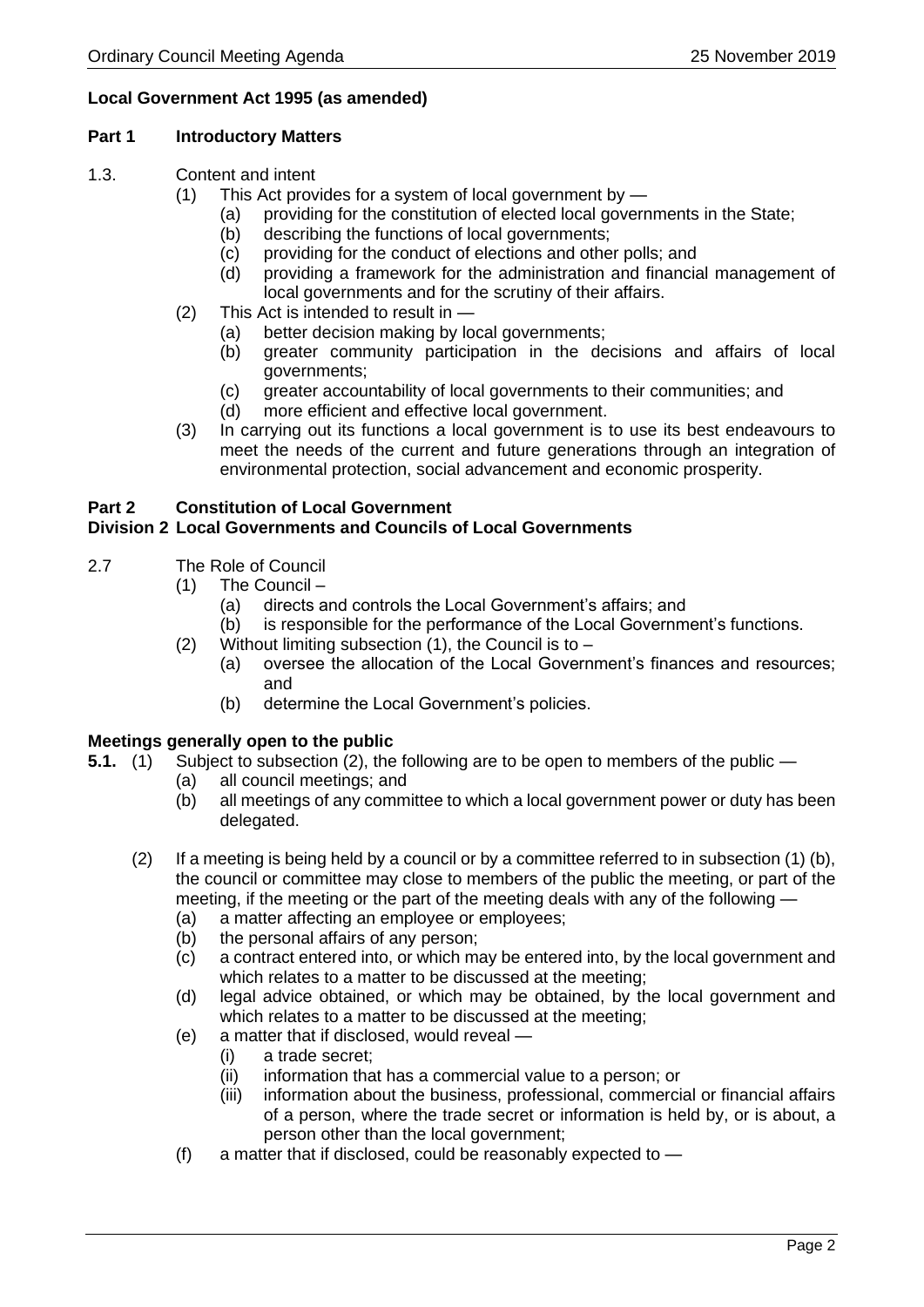- (i) impair the effectiveness of any lawful method or procedure for preventing, detecting, investigating or dealing with any contravention or possible contravention of the law;
- (ii) endanger the security of the local government's property; or
- (iii) prejudice the maintenance or enforcement of a lawful measure for protecting public safety;
- (g) information which is the subject of a direction given under section 23 (1a) of the Parliamentary Commissioner Act 1971; and
- (h) such other matters as may be prescribed.
- (3) A decision to close a meeting or part of a meeting and the reason for the decision are to be recorded in the minutes of the meeting.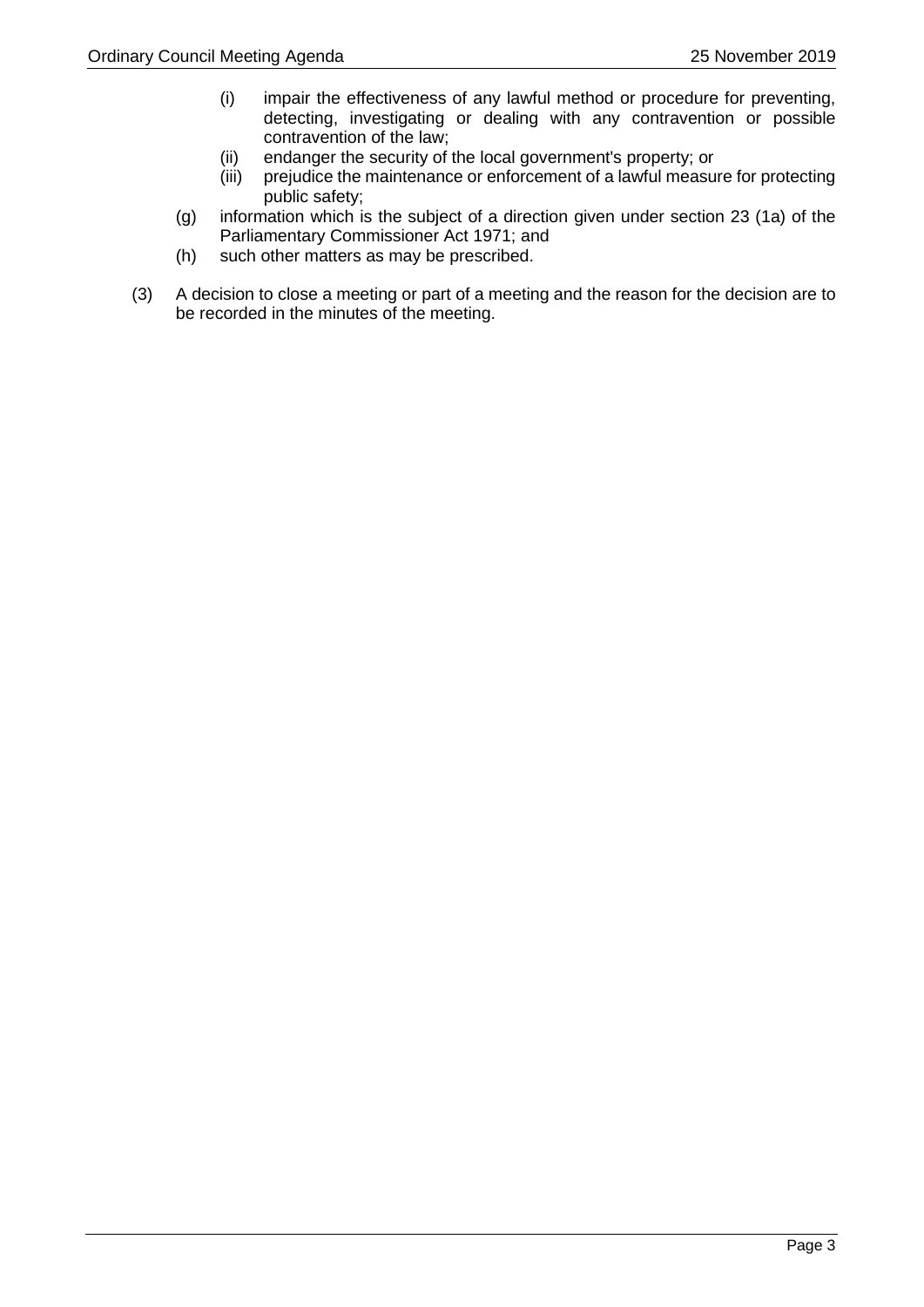

# **G 2.6 PUBLIC QUESTION TIME**

## **Policy Statement**

1.0 "Public Question Time" will be limited to 15 minutes\*. The Council may exercise a discretion to extend the time by resolution if required. If there are questions remaining unasked at the expiration of the time allotted members of the public will be asked to submit their questions in writing to the Chief Executive Officer who will provide a written reply with the response placed in the Agenda of the next Ordinary Meeting of the Council.

*\* A minimum of 15 minutes is provided by Regulation 6(1) of the Local Government (Administration) Regulations 1996 (S.5.24 of the Local Government Act 1995)*

- 2.0 Questions may be asked at the Ordinary Council Meeting and any Committee meeting on any matter affecting the Council and the Shire's operations. Questions submitted to Special Meetings of the Council will be restricted to the subject matter of the meeting.
- 3.0 Each questioner will be limited to two (2) questions. Statements or long preamble are not permitted.
- 4.0 People wishing to ask questions will be encouraged to put their questions in writing or in a prescribed form and submit them to the Chief Executive Officer prior to 10 am on the day of the meeting. This allows for an informed response to be given at the meeting. Oral questions are permitted.
- 5.0 Priority will be given to questions about matters on the agenda for the meeting and which are submitted in accordance with 4.0 above.
- 6.0 Every person who wishes to ask a question must identify themselves and register with a Council Officer immediately prior to the meeting. Subject to 5.0 above questions will be taken in the order in which people register.
- 7.0 Questions containing offensive remarks, reference to the personal affairs or actions of Elected Members or staff, or which relate to confidential matters or legal action will not be accepted. Questions that the Presiding Member considers have been answered by earlier questions at the meeting or earlier meetings may not be accepted.
- 8.0 On receipt of a question the Presiding Member may answer the question or direct it to the Chief Executive Officer to answer. If the question is of a technical nature the Chief Executive Officer may direct the question to a senior technical officer present. If the question requires research it will be taken on notice.
- 9.0 There will be no debate on the answers to questions.
- 10.0 A summary of the question and the answer will be recorded in the minutes of the Council meeting at which the question was asked.
- 11.0 Public Question Time guidelines incorporating this policy are being prepared and will include information on the other methods of enquiry that are available to members of the public to obtain information from the Shire.

Adopted 21 October 2013 Amended 17 September 2015 Amended 23 November 2015 Reviewed 24 October 2016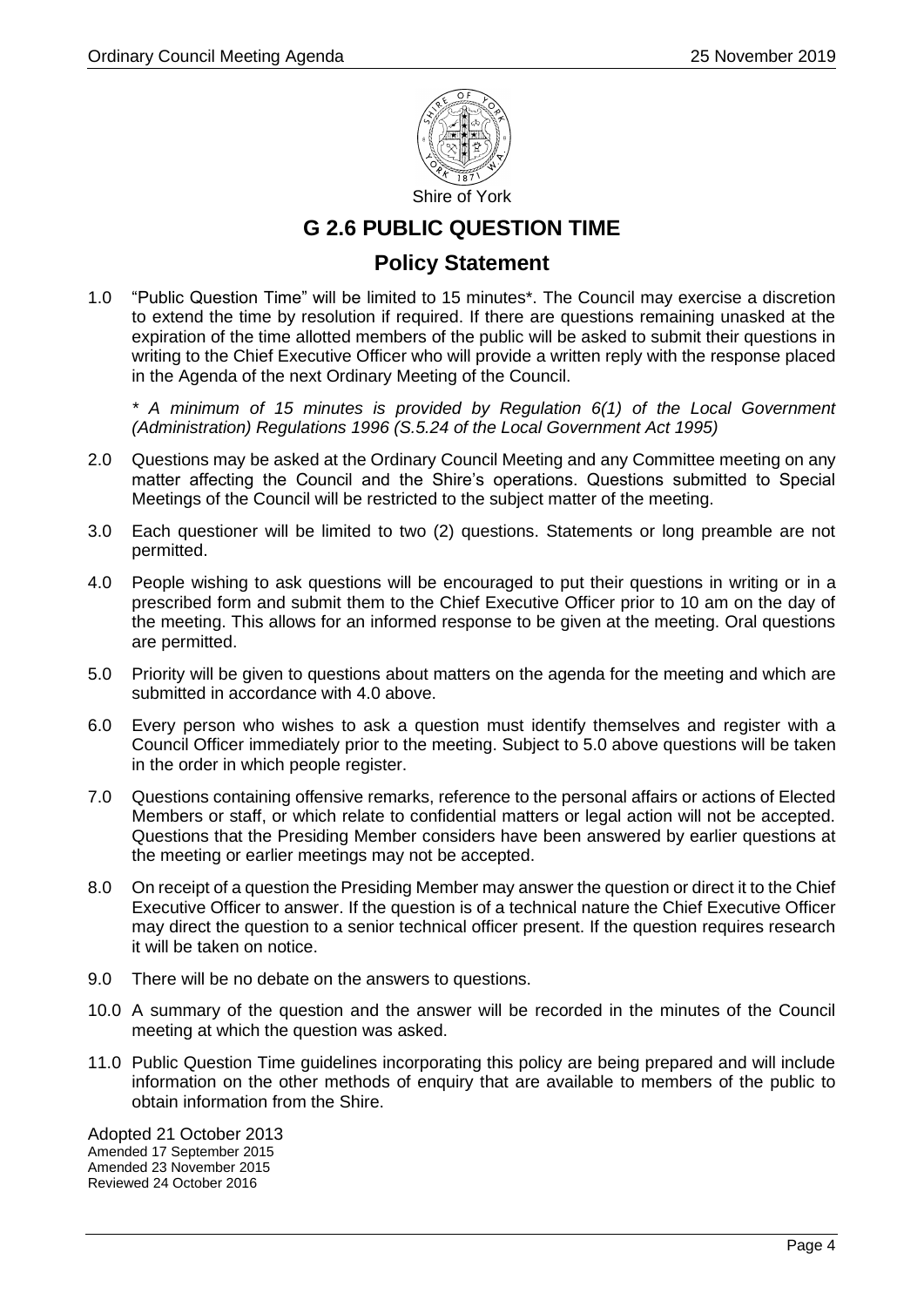# PUBLIC QUESTION TIME PROFORMA

**CONTINUED** 

# Question(s)

| Please ensure that your question complies with the Public Question Time Policy<br>Statement as published in the Council Agenda and stated as per the attached |                                                                                                                                                |
|---------------------------------------------------------------------------------------------------------------------------------------------------------------|------------------------------------------------------------------------------------------------------------------------------------------------|
| Name:                                                                                                                                                         | <u> 1980 - Johann Barbara, martxa alemaniar argumento este alemaniar alemaniar alemaniar alemaniar alemaniar al</u>                            |
| <b>Residential Address:</b>                                                                                                                                   | (Required if written response requested)                                                                                                       |
| <b>Organization Name:</b><br>(If presenting on behalf of)                                                                                                     |                                                                                                                                                |
| <b>Council</b>                                                                                                                                                | Item No. Referred To:<br>Meeting Date: _______________________                                                                                 |
|                                                                                                                                                               | Write your question(s) as clearly and concisely as possible - lengthy questions may be paraphrased.                                            |
| Note:                                                                                                                                                         | To provide equal opportunity for all in attendance to ask questions, a limit of two<br>(2) questions at a time from any one person is imposed. |
|                                                                                                                                                               |                                                                                                                                                |
|                                                                                                                                                               |                                                                                                                                                |
|                                                                                                                                                               |                                                                                                                                                |
|                                                                                                                                                               |                                                                                                                                                |
|                                                                                                                                                               |                                                                                                                                                |
|                                                                                                                                                               |                                                                                                                                                |
|                                                                                                                                                               |                                                                                                                                                |
|                                                                                                                                                               |                                                                                                                                                |
|                                                                                                                                                               |                                                                                                                                                |
|                                                                                                                                                               |                                                                                                                                                |
|                                                                                                                                                               |                                                                                                                                                |
|                                                                                                                                                               |                                                                                                                                                |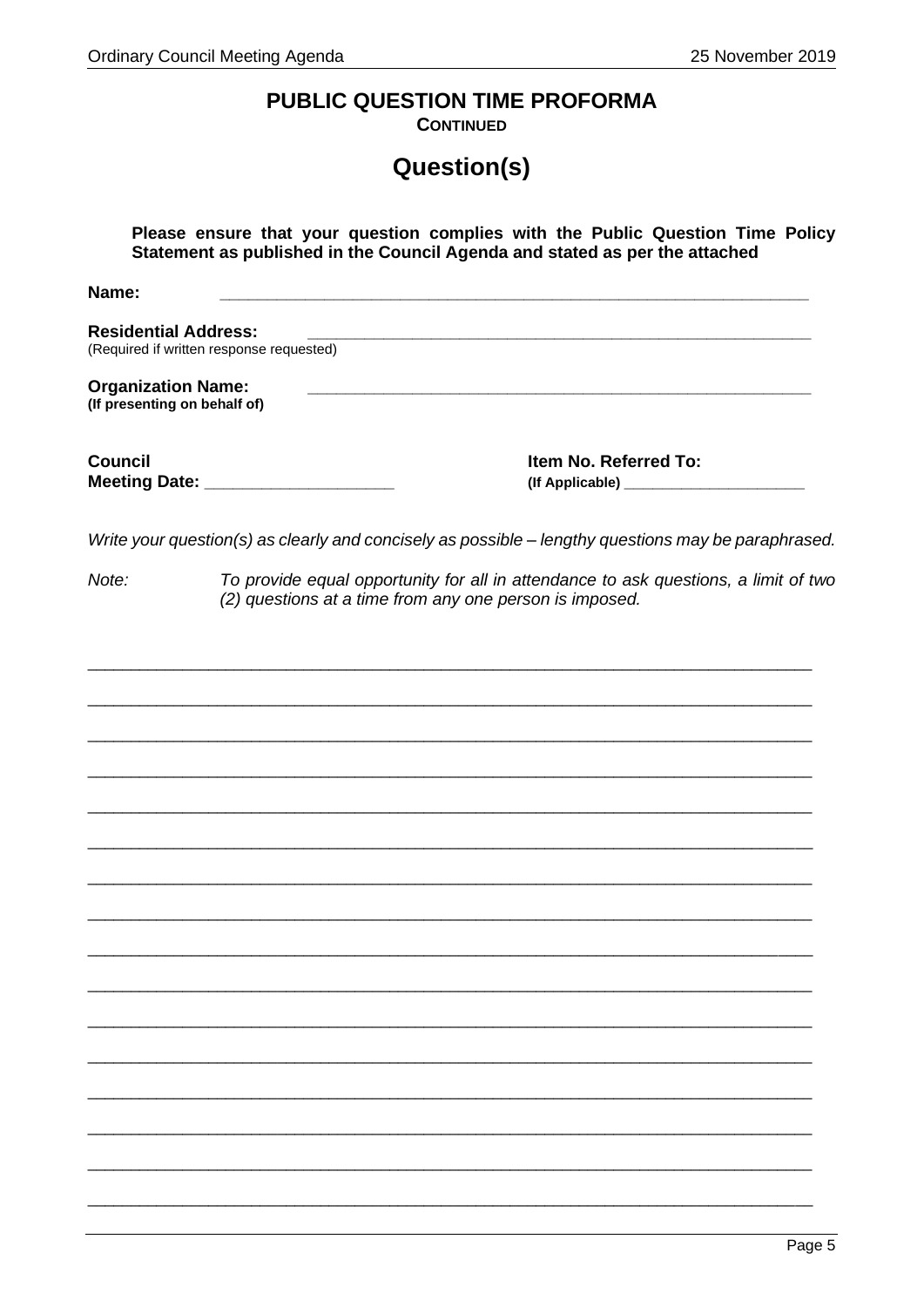| OFFICE USE ONLY |          |
|-----------------|----------|
|                 | Item No: |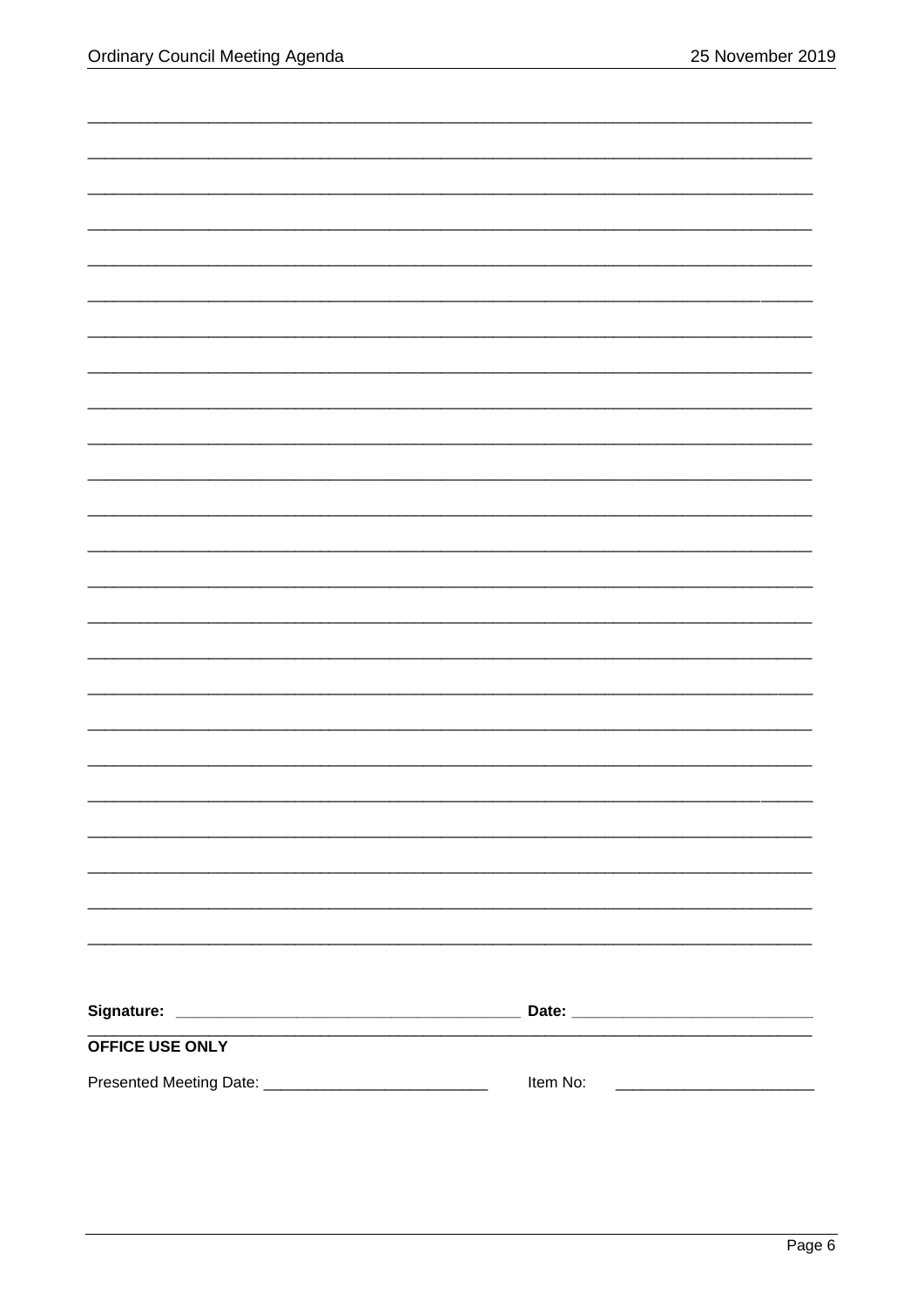# **Order Of Business**

| 1            |             |  |                                                                                   |  |
|--------------|-------------|--|-----------------------------------------------------------------------------------|--|
|              | 1.1         |  |                                                                                   |  |
|              | 1.2         |  |                                                                                   |  |
|              | 1.3         |  |                                                                                   |  |
|              | 1.4         |  |                                                                                   |  |
|              | 1.5         |  |                                                                                   |  |
|              | 1.6         |  |                                                                                   |  |
|              | 1.7         |  |                                                                                   |  |
| $\mathbf{2}$ |             |  |                                                                                   |  |
|              | 2.1         |  |                                                                                   |  |
|              | 2.2         |  |                                                                                   |  |
|              | 2.3         |  |                                                                                   |  |
|              | 2.4         |  |                                                                                   |  |
|              | 2.5         |  |                                                                                   |  |
| 3            |             |  |                                                                                   |  |
|              | 3.1         |  |                                                                                   |  |
|              | 3.2         |  |                                                                                   |  |
| 4            |             |  |                                                                                   |  |
|              | 4.1         |  |                                                                                   |  |
|              | 4.2         |  |                                                                                   |  |
| 5            |             |  |                                                                                   |  |
| 6            |             |  |                                                                                   |  |
|              | 6.1         |  |                                                                                   |  |
|              | 6.2         |  |                                                                                   |  |
|              | 6.3         |  |                                                                                   |  |
|              | 6.4         |  |                                                                                   |  |
| 7            |             |  |                                                                                   |  |
| 8            |             |  |                                                                                   |  |
| 9            |             |  |                                                                                   |  |
|              |             |  | SY163-11/19 Local Heritage Survey, Heritage List, Heritage Areas & Local Planning |  |
|              | SY164-11/19 |  | Development Application: Oversized Outbuilding at Lot 121 (205) North             |  |
|              |             |  |                                                                                   |  |
|              |             |  |                                                                                   |  |
|              | SY167-11/19 |  | Appointment of Members to Council Committees and Working Groups 35                |  |
|              |             |  |                                                                                   |  |
|              | SY169-11/19 |  | Adoption of Policy Manual with Minor Amendments - 2019 49                         |  |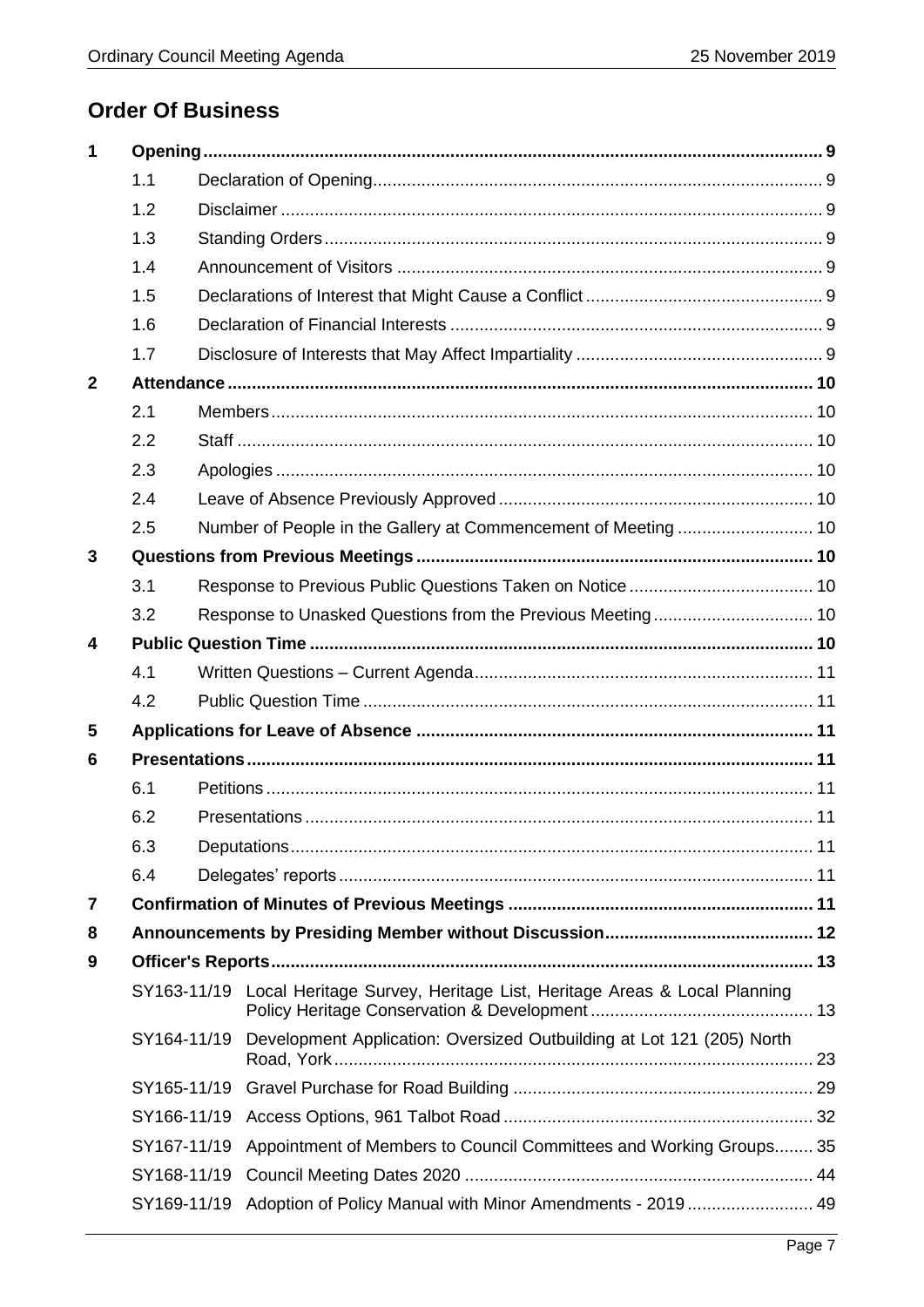|    |      | SY170-11/19 Annual Review of the Shire of York Register of Delegated Authority 53 |  |
|----|------|-----------------------------------------------------------------------------------|--|
|    |      |                                                                                   |  |
|    |      |                                                                                   |  |
|    |      |                                                                                   |  |
|    |      |                                                                                   |  |
|    |      |                                                                                   |  |
|    |      |                                                                                   |  |
| 10 |      |                                                                                   |  |
| 11 |      |                                                                                   |  |
| 12 |      | Business of an Urgent Nature Introduced by Decision of the Meeting 81             |  |
| 13 |      |                                                                                   |  |
|    | 14.1 |                                                                                   |  |
|    | 14.2 |                                                                                   |  |
| 14 |      |                                                                                   |  |
|    |      |                                                                                   |  |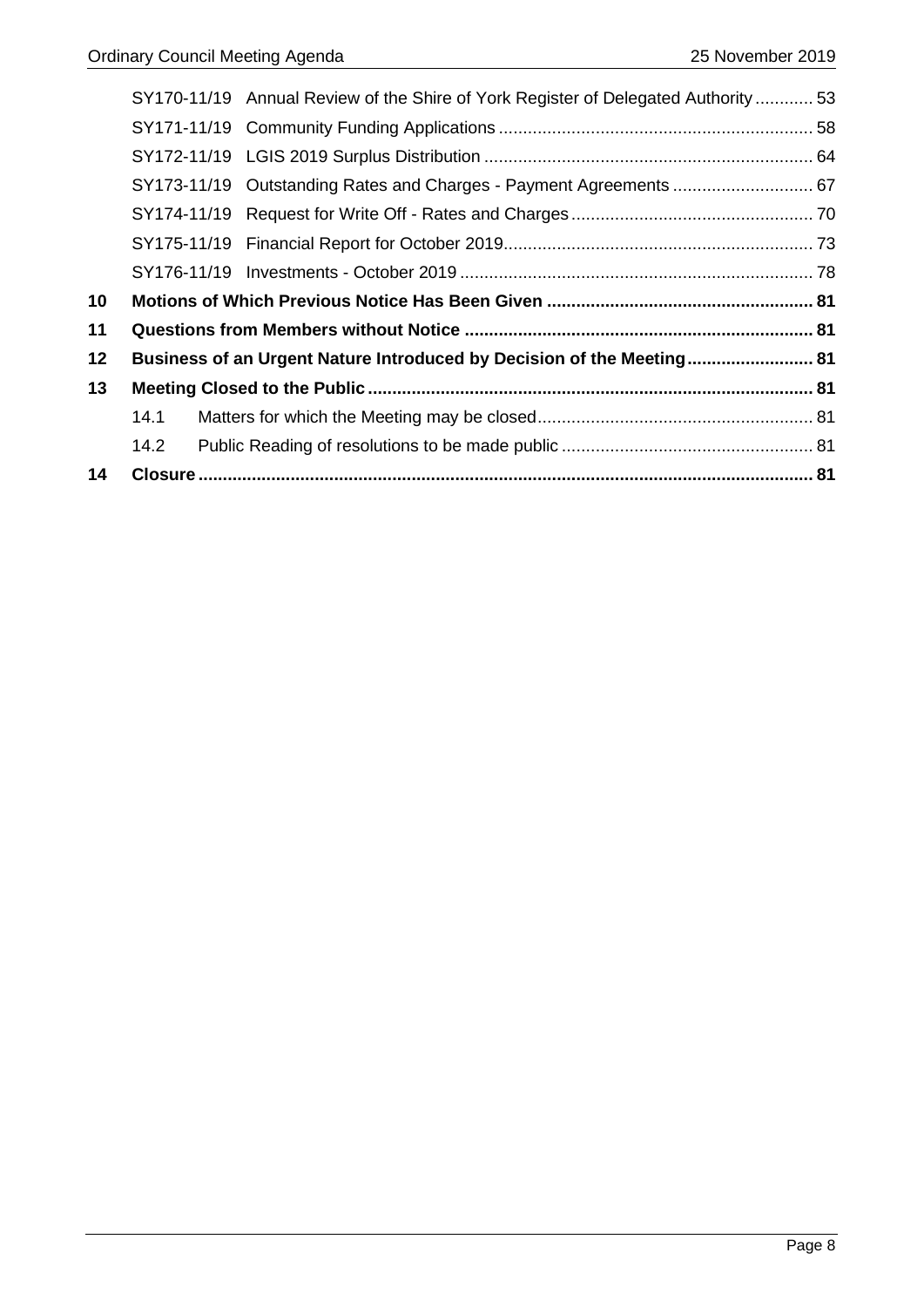The York Shire Council acknowledges the traditional owners of the land on which this meeting will be held.

#### <span id="page-8-0"></span>**1 OPENING**

- <span id="page-8-1"></span>1.1 Declaration of Opening
- <span id="page-8-2"></span>1.2 Disclaimer

The Shire President advises the following:

*"I wish to draw attention to the Disclaimer Notice contained within the agenda document and advise members of the public that any decisions made at the meeting today, can be revoked, pursuant to the Local Government Act 1995.*

*Therefore members of the public should not rely on any decisions until formal notification in writing by Council has been received. Any plans or documents in agendas and minutes may be subject to copyright. The express permission of the copyright owner must be obtained before copying any copyright material."*

- <span id="page-8-3"></span>1.3 Standing Orders
- <span id="page-8-4"></span>1.4 Announcement of Visitors
- <span id="page-8-5"></span>1.5 Declarations of Interest that Might Cause a Conflict

Councillors/Staff are reminded of the requirements of s5.65 of the Local Government Act 1995, to disclose any interest during the meeting when the matter is discussed and also of the requirement to disclose an interest affecting impartiality under the Shire of York's Code of Conduct.

| <b>Name</b> | <b>Item No &amp; Title</b> | <b>Nature of Interest</b><br>(and extent, where appropriate) |
|-------------|----------------------------|--------------------------------------------------------------|
|             |                            |                                                              |
|             |                            |                                                              |
|             |                            |                                                              |

#### <span id="page-8-6"></span>1.6 Declaration of Financial Interests

A declaration under this section requires that the nature of the interest must be disclosed. Consequently a member who has made a declaration must not preside, participate in, or be present during any discussion or decision making procedure relating to the matter the subject of the declaration.

Other members may allow participation of the declarant if the member further discloses the extent of the interest and the other members decide that the interest is trivial or insignificant or is common to a significant number of electors or ratepayers.

| <b>Name</b> | <b>Item No &amp; Title</b> | <b>Nature of Interest</b><br>(and extent, where appropriate) |
|-------------|----------------------------|--------------------------------------------------------------|
|             |                            |                                                              |
|             |                            |                                                              |
|             |                            |                                                              |

#### <span id="page-8-7"></span>1.7 Disclosure of Interests that May Affect Impartiality

Councillors and staff are required (Code of Conduct), in addition to declaring any financial interest, to declare any interest that might cause a conflict. The member/employee is also encouraged to disclose the nature of the interest. The member/employee must consider the nature and extent of the interest and whether it will affect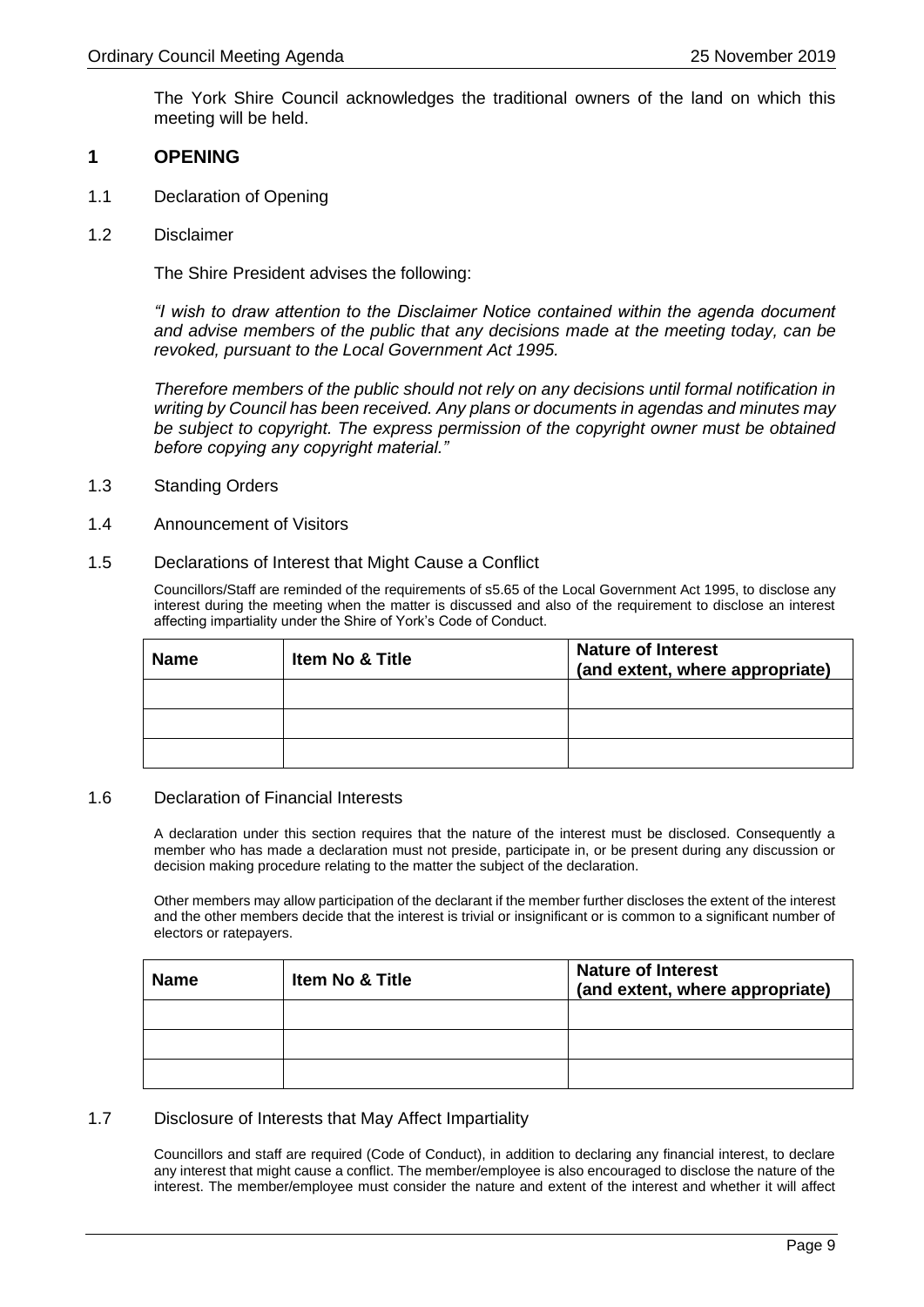their impartiality. If the member/employee declares that their impartiality will not be affected then they may participate in the decision making process.

| <b>Name</b> | <b>Item No &amp; Title</b> | <b>Nature of Interest</b><br>(and extent, where appropriate) |
|-------------|----------------------------|--------------------------------------------------------------|
|             |                            |                                                              |
|             |                            |                                                              |
|             |                            |                                                              |

### <span id="page-9-0"></span>**2 ATTENDANCE**

- <span id="page-9-1"></span>2.1 Members
- <span id="page-9-2"></span>2.2 Staff
- <span id="page-9-3"></span>2.3 Apologies
- <span id="page-9-4"></span>2.4 Leave of Absence Previously Approved
- <span id="page-9-5"></span>2.5 Number of People in the Gallery at Commencement of Meeting

### <span id="page-9-6"></span>**3 QUESTIONS FROM PREVIOUS MEETINGS**

- <span id="page-9-7"></span>3.1 Response to Previous Public Questions Taken on Notice Nil
- <span id="page-9-8"></span>3.2 Response to Unasked Questions from the Previous Meeting Nil

### <span id="page-9-9"></span>**4 PUBLIC QUESTION TIME**

Public Question Time is conducted in accordance with the Act and Regulations. In addition to this the Shire's Council Meetings Local Law 2016 states –

#### **6.7 Other procedures for question time for the public**

- (1) A member of the public who wishes to ask a question during question time must identify themselves and register with a Council Officer immediately prior to the meeting.
- (2) A question may be taken on notice by the Council for later response.
- (3) When a question is taken on notice the CEO is to ensure that—
	- (a) a response is given to the member of the public in writing; and
	- (b) a summary of the response is included in the agenda of the next meeting of the Council.
- (4) Where a question relating to a matter in which a relevant person has an interest is directed to the relevant person, the relevant person is to—
	- (a) declare that he or she has an interest in the matter; and
	- (b) allow another person to respond to the question.
- (5) Each member of the public with a question is entitled to ask up to 2 questions before other members of the public will be invited to ask their questions.
- (6) Where a member of the public provides written questions then the Presiding Member may elect for the questions to be responded to as normal business correspondence.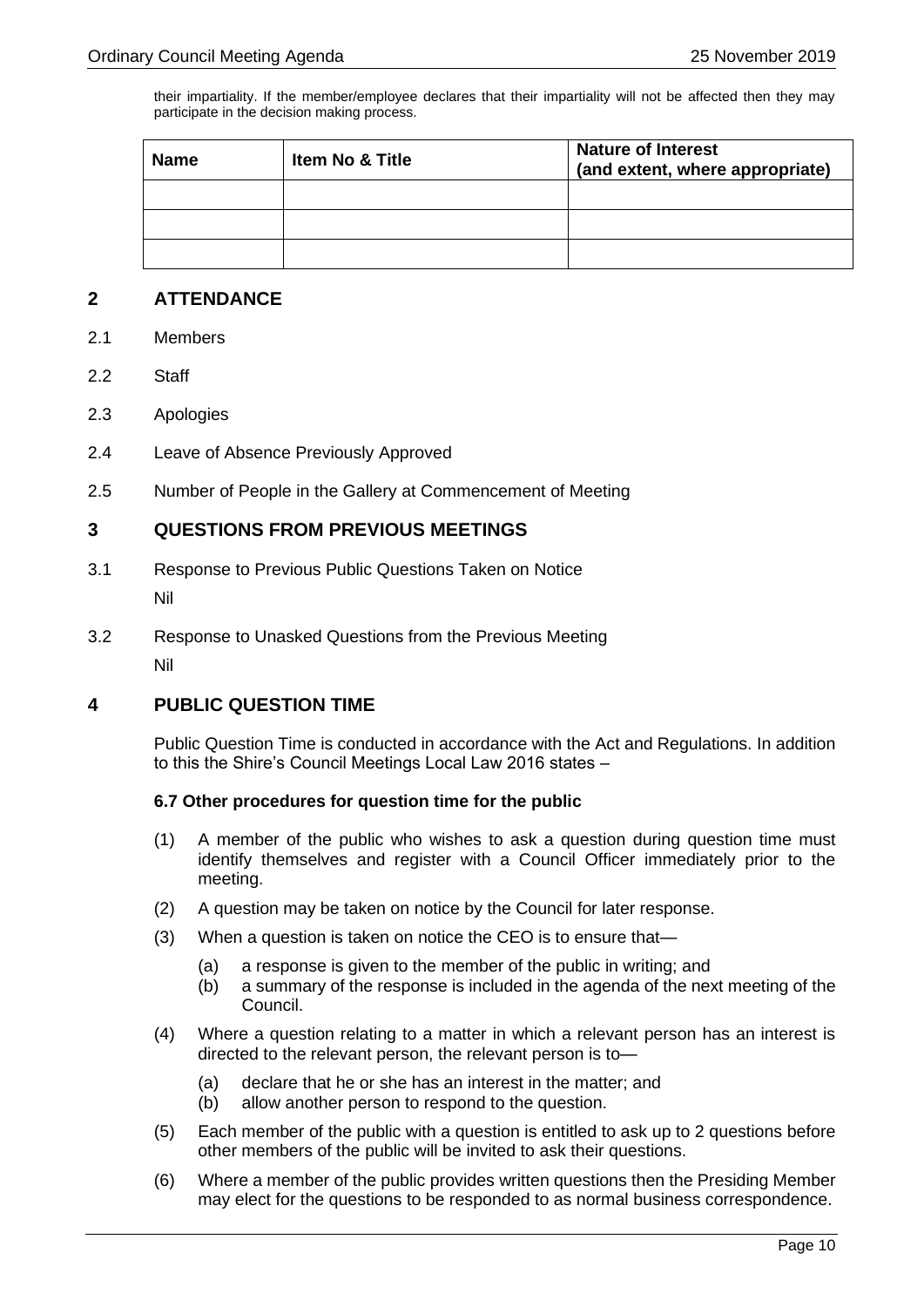- (7) The Presiding Member may decide that a public question shall not be responded to where—
	- (a) the same or similar question was asked at a previous meeting, a response was provided and the member of the public is directed to the minutes of the meeting at which the response was provided;
	- (b) the member of the public uses public question time to make a statement, provided that the Presiding Member has taken all reasonable steps to assist the member of the public to phrase the statement as a question; or
	- (c) the member of the public asks a question that is offensive or defamatory in nature, provided that the Presiding Member has taken all reasonable steps to assist the member of the public to phrase the question in a manner that is not offensive or defamatory.
- (8) A member of the public shall have 2 minutes to submit a question.
- (9) The Council, by resolution, may agree to extend public question time.
- (10) Where any questions remain unasked at the end of public question time they may be submitted to the CEO who will reply in writing and include the questions and answers in the agenda for the next ordinary Council meeting.
- (11) Where an answer to a question is given at a meeting, a summary of the question and the answer is to be included in the minutes.
- <span id="page-10-0"></span>4.1 Written Questions – Current Agenda
- <span id="page-10-1"></span>4.2 Public Question Time

### <span id="page-10-2"></span>**5 APPLICATIONS FOR LEAVE OF ABSENCE**

### <span id="page-10-3"></span>**6 PRESENTATIONS**

- <span id="page-10-4"></span>6.1 Petitions
- <span id="page-10-5"></span>6.2 Presentations
- <span id="page-10-6"></span>6.3 Deputations
- <span id="page-10-7"></span>6.4 Delegates' reports

### <span id="page-10-8"></span>**7 CONFIRMATION OF MINUTES OF PREVIOUS MEETINGS**

7.1 Minutes of the Special Council Meeting held 21 October 2019

### **Confirmation**

"That the minutes of the Special Council Meeting held on 21 October 2019 be confirmed as a correct record of proceedings."

7.2 Minutes of the Special Council Meeting held 24 October 2019

**Confirmation** 

"That the minutes of the Special Council Meeting held on 24 October 2019 be confirmed as a correct record of proceedings."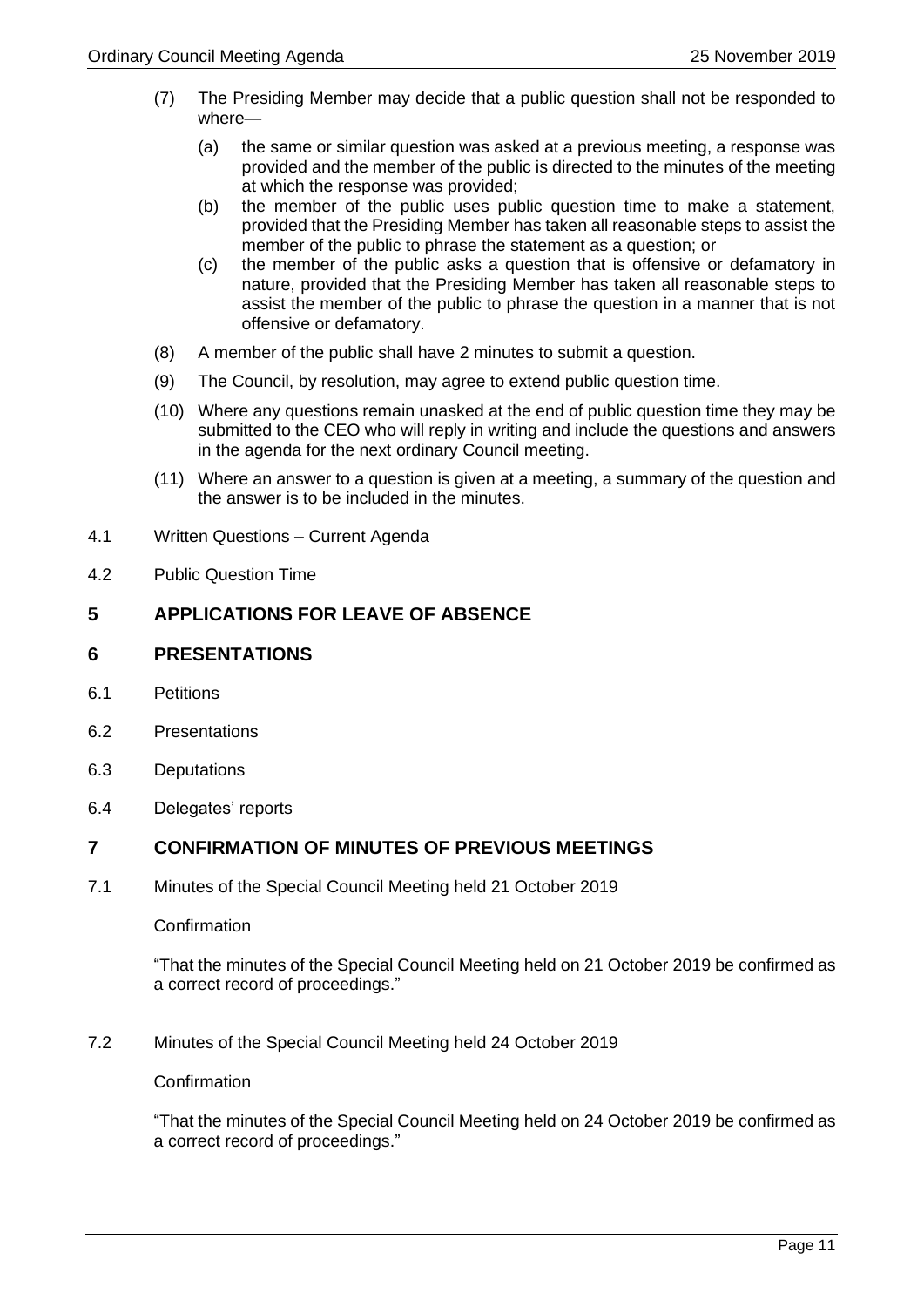### 7.3 Minutes of the Ordinary Council Meeting held 28 October 2019

**Confirmation** 

"That the minutes of the Ordinary Council Meeting held on 28 October 2019 be confirmed as a correct record of proceedings."

### <span id="page-11-0"></span>**8 ANNOUNCEMENTS BY PRESIDING MEMBER WITHOUT DISCUSSION**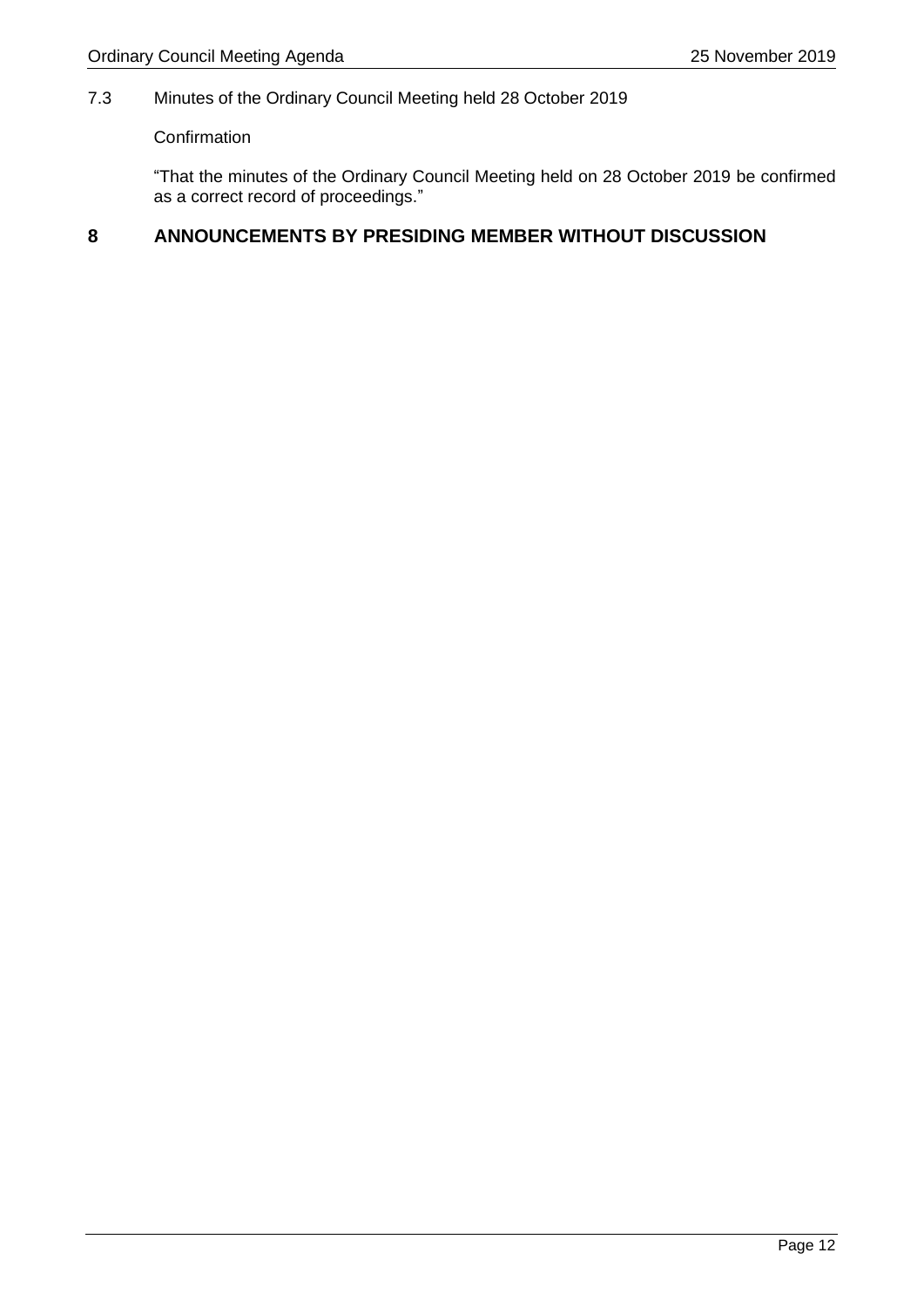### <span id="page-12-0"></span>**9 OFFICER'S REPORTS**

#### <span id="page-12-1"></span>**SY163-11/19 LOCAL HERITAGE SURVEY, HERITAGE LIST, HERITAGE AREAS & LOCAL PLANNING POLICY HERITAGE CONSERVATION & DEVELOPMENT**

| <b>File Number:</b>                         | CS.INF.3                                                                                                                                                                                                                                                                                                                         |  |  |
|---------------------------------------------|----------------------------------------------------------------------------------------------------------------------------------------------------------------------------------------------------------------------------------------------------------------------------------------------------------------------------------|--|--|
| Author:                                     | <b>Carly Rundle, Senior Planner</b>                                                                                                                                                                                                                                                                                              |  |  |
| <b>Authoriser:</b>                          | Darren Wallace, Executive Manager, Infrastructure & Development<br><b>Services</b>                                                                                                                                                                                                                                               |  |  |
| <b>Previously before</b><br><b>Council:</b> | SY064-06/18 Engagement and Consultation Plan<br>SY102-07/19 Draft Local Heritage Survey, Heritage List and Local<br><b>Planning Policy Heritage Conservation &amp; Development</b><br>SY149-10/19 Local Heritage Survey, Heritage List, Heritage Areas &<br><b>Local Planning Policy Heritage Conservation &amp; Development</b> |  |  |
| <b>Appendices:</b>                          | <b>Submissions Received</b><br>1.<br>2.<br><b>Schedule of Submissions</b><br>3.<br><b>Local Heritage Survey</b><br><b>Heritage List and Heritage Areas</b><br>4.<br>5.<br><b>Local Planning Policy: Heritage Conservation and Development</b>                                                                                    |  |  |

### **NATURE OF COUNCIL'S ROLE IN THE MATTER**

Executive & Legislative.

### **PURPOSE OF REPORT**

For Council to consider submissions received from the consultation period and to adopt the Local Heritage Survey, Heritage List, Heritage Areas and Local Planning Policy Heritage Conservation and Development.

#### **BACKGROUND**

In accordance with Part 8 of the *Heritage Act 2018* and the *Planning and Development (Local Planning Schemes) Regulations 2015 (*Regulations*)*, the Shire, in conjunction with Heritage Intelligence has completed a review of its existing Municipal Heritage Inventory (updated term is now Local Heritage Survey), Heritage List, Heritage Areas and associated local planning policy.

It is a requirement of the *Heritage Act 2018* that the Shire prepares and maintains a survey of places within its district that in its opinion are, or may become, of cultural heritage significance. Cultural heritage significance is defined as *'means aesthetic, historic, scientific, social or spiritual value for individuals or groups within Western Australia'*.

The purposes of a local heritage survey include:

- *(a) identifying and recording places that are, or may become, of cultural heritage significance in its district; and*
- *(b) assisting the local government in making and implementing decisions that are in harmony with cultural heritage values; and*
- *(c) providing a cultural and historical record of its district; and*
- *(d) providing an accessible public record of places of cultural heritage significance to its district; and*
- *(e) assisting the local government in preparing a heritage list or list of heritage areas under a local planning.*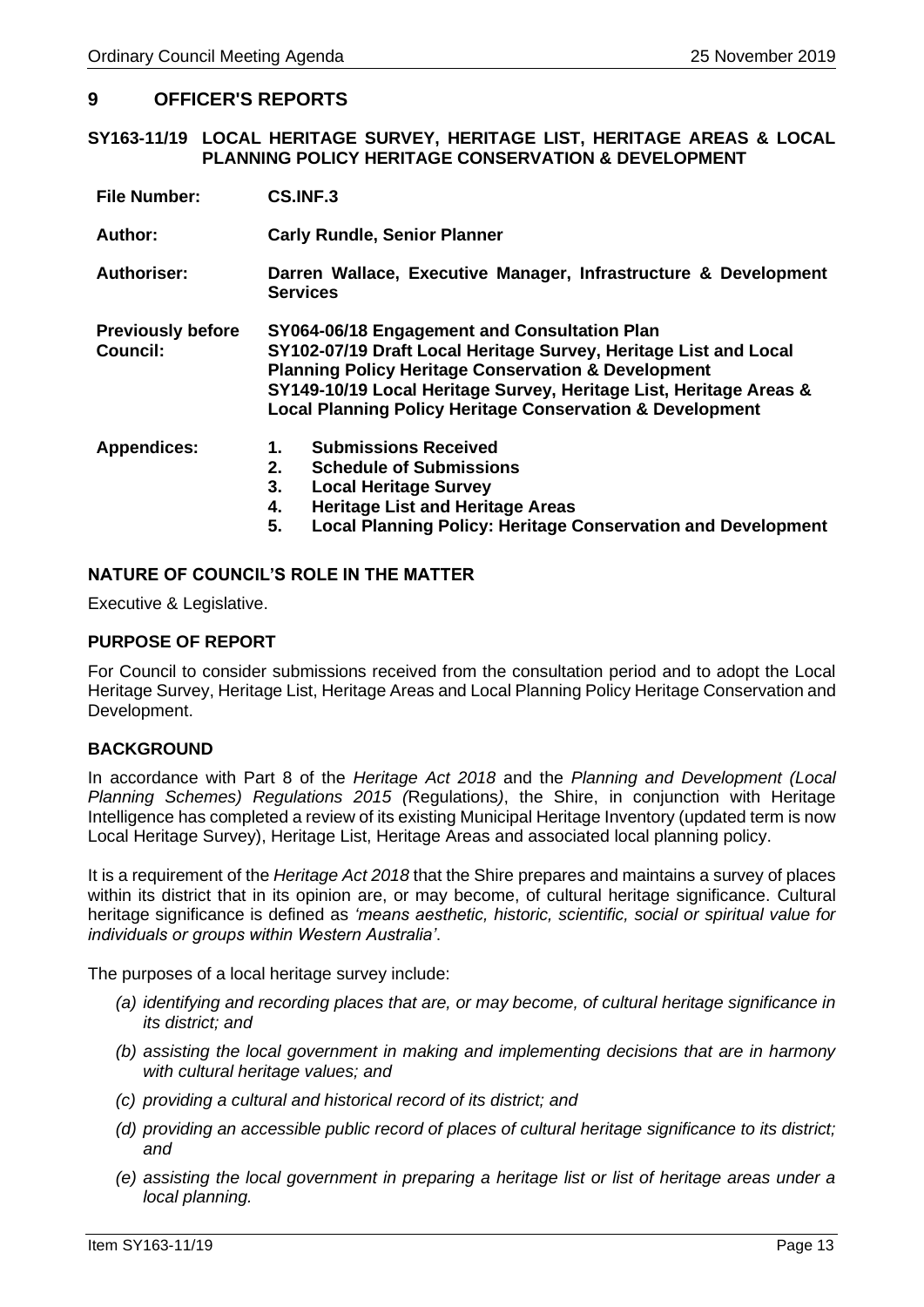In preparing, reviewing or updating a local heritage survey, a local government must have regard to the purposes listed above, and guidelines for local heritage surveys published by the Heritage Council, although this does not derogate from the duty of the local government to exercise its discretion in a particular case or preclude the local government from taking into account matters not set out in the guidelines.

The survey itself does not have statutory force and effect in terms of planning controls, although provides guidance to the Shire as to the importance of a place's cultural heritage significance and thereby providing information on which places may be worthy of built heritage conservation and should be afforded statutory protection for conservation and retention by inclusion on a heritage list or within a heritage area under a local planning scheme. Inclusion of a place in the heritage list or within a heritage area, adopted under a local planning scheme means that a local government can consider the heritage of a place as part of its decision-making process for proposed development.

The Shire's Municipal Heritage Inventory (now called Local Heritage Survey by the *Heritage Act 2018*), adopted by Council in 2008 identified 145 places and two heritage precincts containing 69 places identified as having significance to the precinct (216 places in total). The 2008 inventory replaced the 1995 inventory which identified 142 places and 'Objectives and Guidelines' established in 2000 identifying five heritage precincts covering a much larger area than the two precincts adopted in 2008. In accordance with clause 5.1.2.2 of the Scheme, the Inventory is also the Heritage List. The Shire's Local Planning Policy Heritage Precincts and Places, adopted by Council at its Ordinary Meeting on 22 September 2008, includes assessment criteria and standards to guide appropriate development within heritage precincts and heritage places on development applications received. Minor updates occurred to the 2008 MHI in 2009 and 2019, which has resulted in 145 places currently being identified, and a further 68 places recognised as having significance to a precinct.

The review of the above documents resulted in a revised Local Heritage Survey, Heritage List, Heritage Areas and Local Planning Policy Heritage Conservation and Development, which Council considered at its ordinary meeting 29 July 2019, where it was resolved that it:

- *1. Adopts the Draft Local Heritage Survey 2019 for consultation in accordance with the endorsed Consultation and Engagement Plan (May 2018).*
- *2. Pursuant to clause 8 of Schedule 2 – Deemed Provisions of the Planning and Development (Local Planning Schemes) Regulations 2015 adopts the draft Heritage List for consultation in accordance with the Consultation and Engagement Plan (May 2018), with the following modification - the level of significance of 34 Clifford Street, York is to be changed from 'B' to 'C'.*
- *3. Pursuant to clause 9 of Schedule 2 – Deemed Provisions of the Planning and Development (Local Planning Schemes) Regulations 2015 adopts the draft heritage areas for consultation in accordance with the Consultation and Engagement Plan (May 2018).*
- *4. Pursuant to clauses 3, 4 and 9 of Schedule 2 – Deemed Provisions of the Planning and Development (Local Planning Schemes) Regulations 2015 adopts the draft Local Planning Policy Heritage Conservation and Development for consultation in accordance with the Consultation and Engagement Plan.*
- *5. Requests the Chief Executive Officer to investigate options for incentives for properties on the heritage list and report back to Council prior to formulation of the 2020/21 annual budget.*

Detailed background of the review and drafts is outlined in the previous Council minutes SY102- 07/19.

Advertising of the draft documents in accordance with the resolution has been completed.

A total of 28 submissions have been recorded, which relate to 35 places. This includes both submissions received in writing, and submissions which have been included by officers to document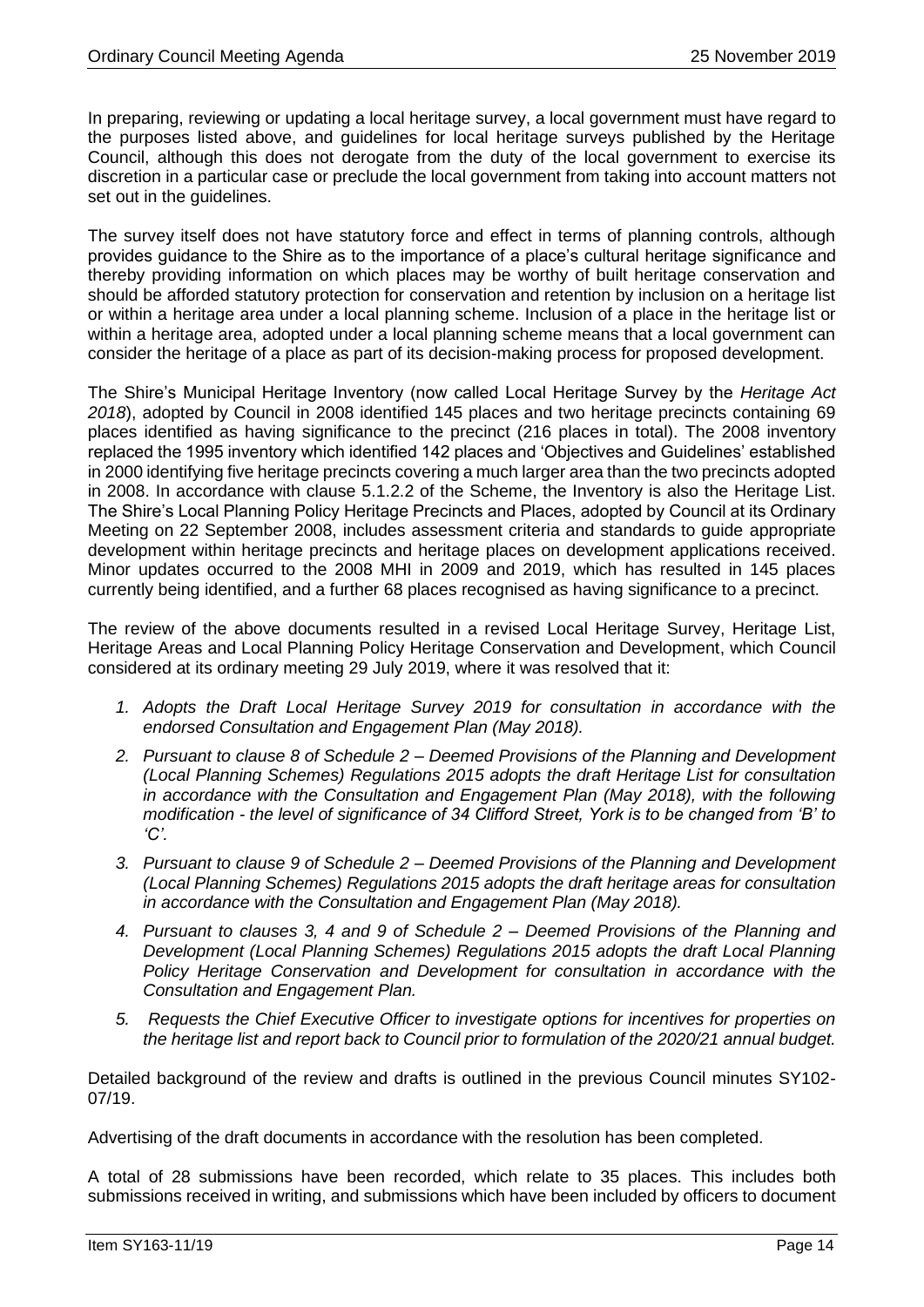the outcomes of meetings held with the Heritage Advisor and Senior Planner where no written submission was received, but modifications were requested.

Of the 28 submissions, seven (7) objections were received to the proposed listing of seven places. All other submissions were either in support of the proposed listing(s), raised general matters for consideration and/or provided additional information to correct and update the relevant place records.

Council is requested to consider the submissions received and resolve to either:

- Adopt the documents without modification
- Adopt the documents with modification; or
- Not proceed with the local heritage survey, heritage list, designation as a heritage area or local planning policy. This option is not recommended as there is a statutory requirement under the *Heritage Act 2018* and Regulations that the Shire adopts and maintains both a Local Heritage Survey and Heritage List.

It is officers' recommendation that Council adopts the documents with modification in response to submissions.

### **COMMENTS AND DETAILS**

Detailed information on the review and summary of changes is set out in the previous council minutes and draft Local Heritage Survey, although broadly resulted in the following changes being proposed in the draft:

- Identification of 300 places that have or may become of cultural heritage significance in the Local Heritage Survey;
- Grading of places to assign levels of significance (current and new) in accordance with State Heritage Office Guidelines. This also involved establishing a grading criterion and grading the significance of places within heritage areas, which had not previously been completed in the 2008 inventory;
- Modification to the Heritage Area boundaries to:
	- $\circ$  Extend the boundary of the York Central Heritage Area to Grey Street including properties south of Ford Street, the intent being that this represents a logical extension incorporating a number of places on the State Heritage Register and better aligns with the boundaries of the place 'Mongers Precinct'.
	- $\circ$  Change the boundary between the York Central Heritage Area, and Blandstown Heritage Area to align with Balladong Street.
	- $\circ$  Creation of a new York Town Centre Heritage Protection Area which has been excised from the existing York Central Heritage Precinct on Avon Terrace between South Street and Macartney Street recognising the distinct historical building form of this section of Avon Terrace from the broader York Central Heritage Precinct.
- Identification of a total of 108 places within the heritage areas as making a contribution to the significance of the heritage areas.
- Identification of 145 places on the Heritage List, of which 21 places are also included within a Heritage Area but have been included in the Heritage List representing they are listed as Grade A (and on or recommended for inclusion on the State Heritage Register). The Local Heritage Survey recommends that all places graded as having an 'A' and 'B' significance are worthy of built heritage conservation under the Scheme and should be included on the Heritage List
- A revised Local Planning Policy: Heritage Conservation and Development being prepared which reflects the above changes and includes exemptions and provisions for minor works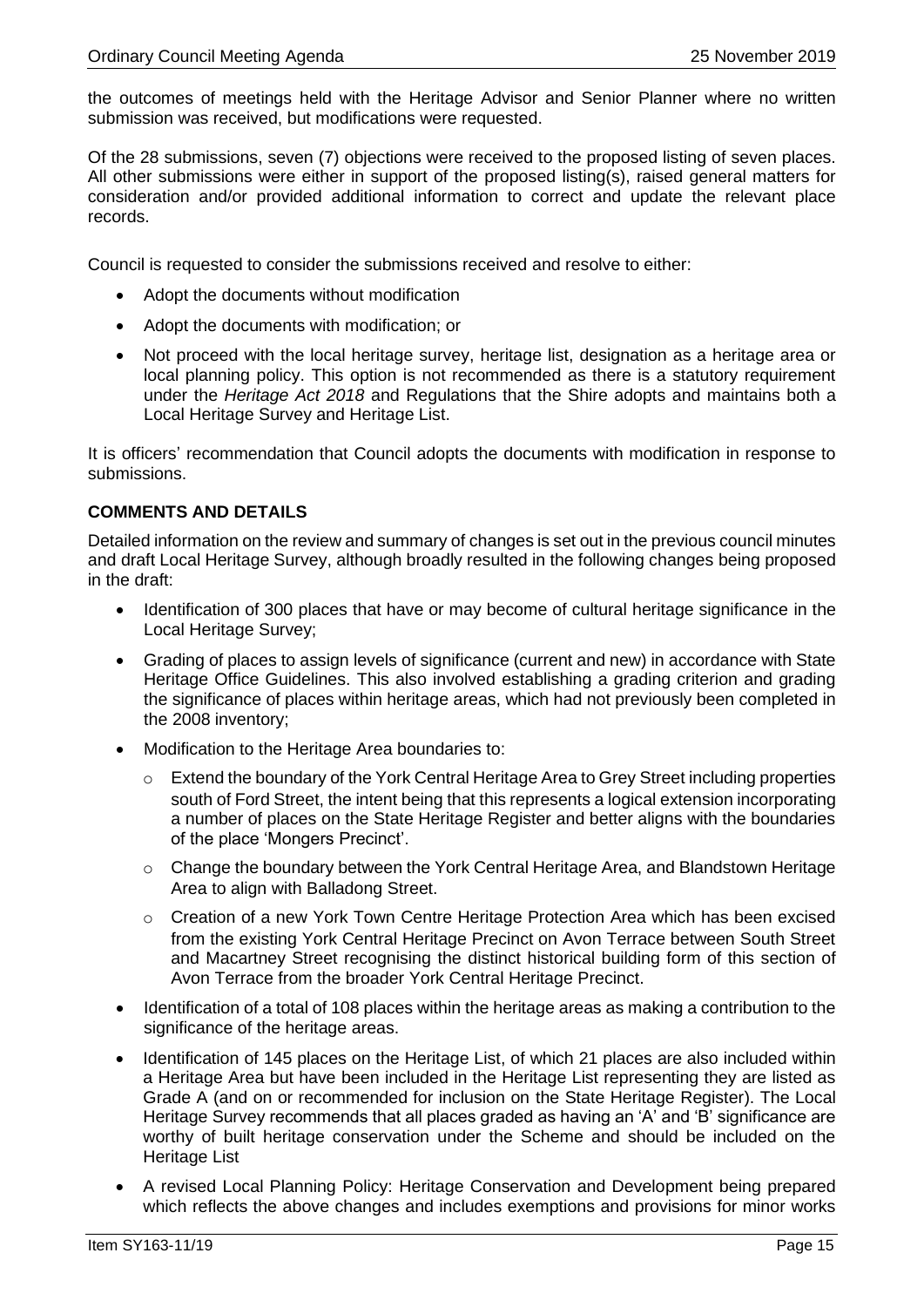which pose a low risk of impact to the heritage character of the area and places such as boundary fencing and signage types in certain instances to reduce red tape.

### **Consultation**

Consultation on the draft documents was undertaken generally in accordance with the Consultation and Engagement Plan (May 2018) endorsed by Council and in accordance with statutory requirements of the *Planning and Development (Local Planning Schemes) Regulations 2015* and with due regard given to guidelines issued by the Heritage Council under the *Heritage Act 2018*. This involved the following:

- Letters were sent to Stakeholders (York Society, National Trust etc) and those who have requested to be placed on the Shire's consultation list.
- Notices were placed in a prominent location within affected heritage areas.
- A notice was published in the York and Districts Community Matters, Avon Valley Advocate, Shire office and the Shire's website.
- A letter was sent to each owner and occupier of places identified on the Local Heritage Survey, Heritage List and each place within Heritage Areas inviting submissions to be made. Each letter was sent with:
	- o a 'frequently asked questions' information sheet;
	- o a copy of the relevant 'place record' setting out why the place had been identified as having significance and its recommended listing (i.e local heritage survey, heritage list or heritage area).
	- o Information on where full copies of draft documents and draft policies could be viewed; and
	- o an offer made for owners/occupiers to meet with the Shire's Heritage Advisor to further discuss their listing should they choose to.

A total of ten meetings were held with owners/occupiers of places, Heritage Intelligence and the Senior Planner. Whilst the meetings were informal and in some instances were followed up with a submission by the owner/occupier of a place, in other instances changes to place records were discussed although no written submission was received. To reflect the outcomes of these discussions which have not been captured by a written submission being made, officers have included the meetings and their outcomes in the schedule of submissions for Council's consideration and to inform modifications.

#### **Submissions**

28 submissions were received in response to the advertising period relating to 35 places. 17 of these were submitted in writing. Other submissions related to owners/occupiers who attended meetings with the Shire's Heritage Advisor and Senior Planner. Of the submissions received:

- 7 written submissions were received objecting to the inclusion of a place on the Heritage List, within a Heritage Area, Local Heritage Survey, or the category assigned to a place;
- 21 were either in support of their listing or provided further information to correct or update the relevant place record. Two submissions provided that further guidance for development of heritage places and incentives for places on the heritage list should be provided. Main Roads Western Australia also gave an overview of potential future works for places within its jurisdiction.

A copy of submissions received is included in **Appendix 1** and a Schedule of Submissions providing responses to each submission is provided in **Appendix 2**.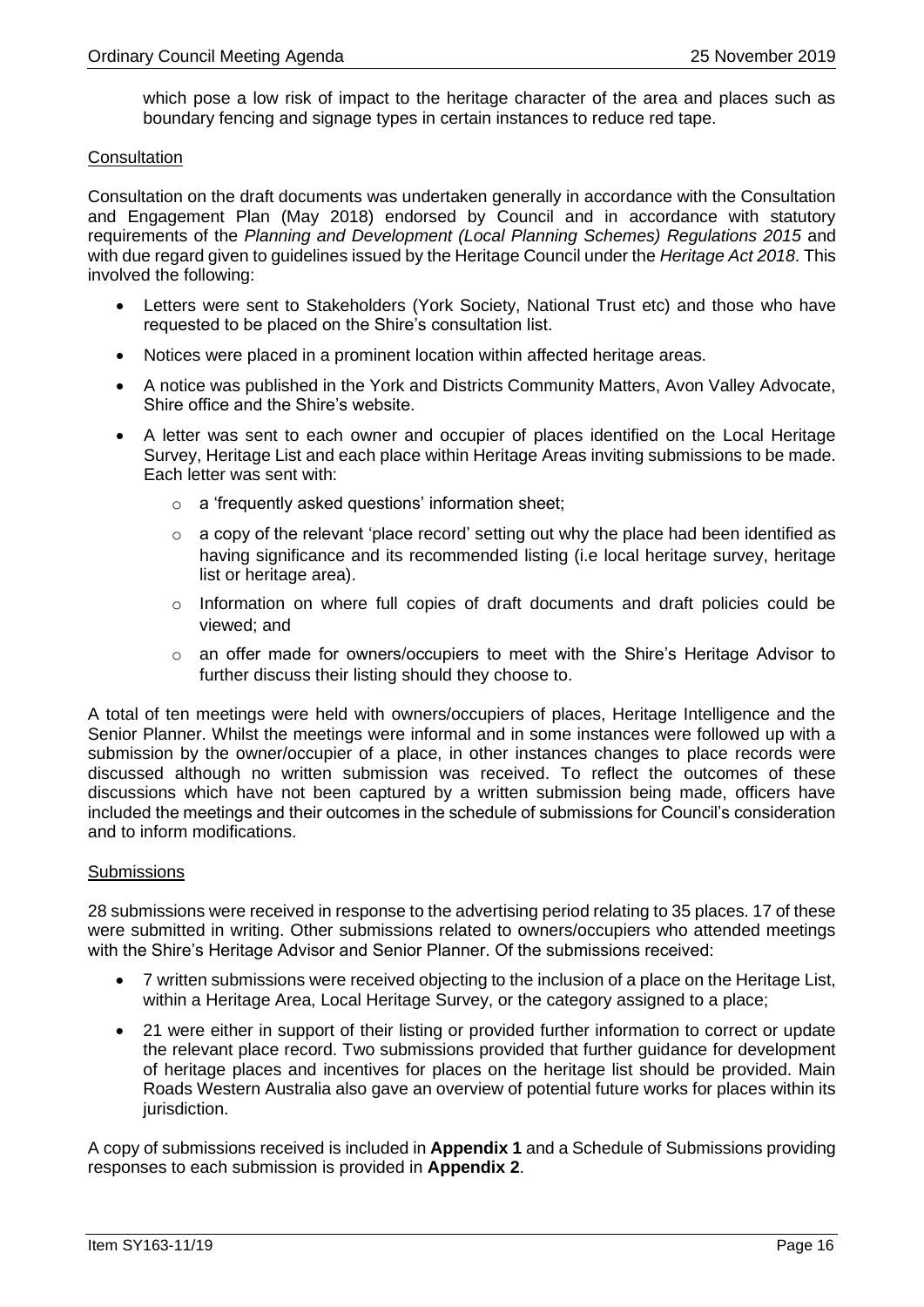In response to the submissions providing additional information to update/correct place records and outcomes of meetings:

- The relevant place records have been updated accordingly.
- Five places (PN 88, 123, 273, 274 and 270) on larger properties identified for inclusion on the Heritage List have been amended to reflect that the listing applies to a portion of the property which encompasses the relevant buildings and curtilage rather than the whole property.
- Council has already resolved to investigate options for incentives for places on the heritage list and report back to Council prior to formulation of the 2020/21 annual budget and has allowed budget for a further review of Local Planning Policy Heritage Conservation and Development to be undertaken.
- Main Roads comments were noted. It is recommended the Blands Brook Bridge be retained on the heritage list/heritage area (as a place making some contribution to the Blandstown Heritage Area) as proposed to ensure regard is given to the cultural heritage significance of this place.

A summary of objections received, and recommendations is provided below:

• Place No. 37 – 117 Avon Tce, York (Butchers Shop & Café)

Objection on the basis of the place not being of significance and concerns regarding insurance and resale.

### **Recommendation: No change.**

The property is located centrally within York Town Centre Heritage Protection Area and is identified as making '**little'** contribution to the significance of the area. This means that the property may have some elements of historical interest but otherwise minimal, where the desired outcome is that any new development, demolition or new built form must respond to the immediate historical context and heritage area. The proposed designation allows for substantial works to occur on the property (redevelopment/demolition) subject to development complying and being compatible with the heritage area within which it is located. Removal of the place from the heritage area is not supported or recommended by officers given its central location within the heritage area and potential to result in development which may be incompatible affecting significance of the surrounding area.

• Place No. 67 – 2 Bland Road, York (cnr Ulster Rd) (Residence – Daisy Hill),

Place No. 124 – 44 Henry Road, York (Residence)

Place No. 244 – 100 Ulster Road, York (Residence)

Place No. 283 – 2500 Spencers Brook – York Rd, Wilberforce (Rivoli)

The above places were recommended for inclusion on the Local Heritage Survey as a category B and identified for inclusion on the Heritage List.

The objection received for place no. 67 related to its proposed inclusion on both the Heritage List and Local Heritage Survey. All other objections submitted specifically referred to an objection to the inclusion on the Heritage List. The submission received for place no. 244 requested to be amended to a category C (Local Heritage Survey only). It is also understood that on review of the agenda from the Ordinary Council Meeting held on 28 October 2019, that further information submitted to Council from the owner of Place No. 283 and 244 has since indicated an objection to being identified on the Local Heritage Survey as a Grade C (recommended modification).

The objections were on the basis of alterations being undertaken which has affected significance of places, additional information on properties for consideration, concerns regarding insurance and impact of listing on property.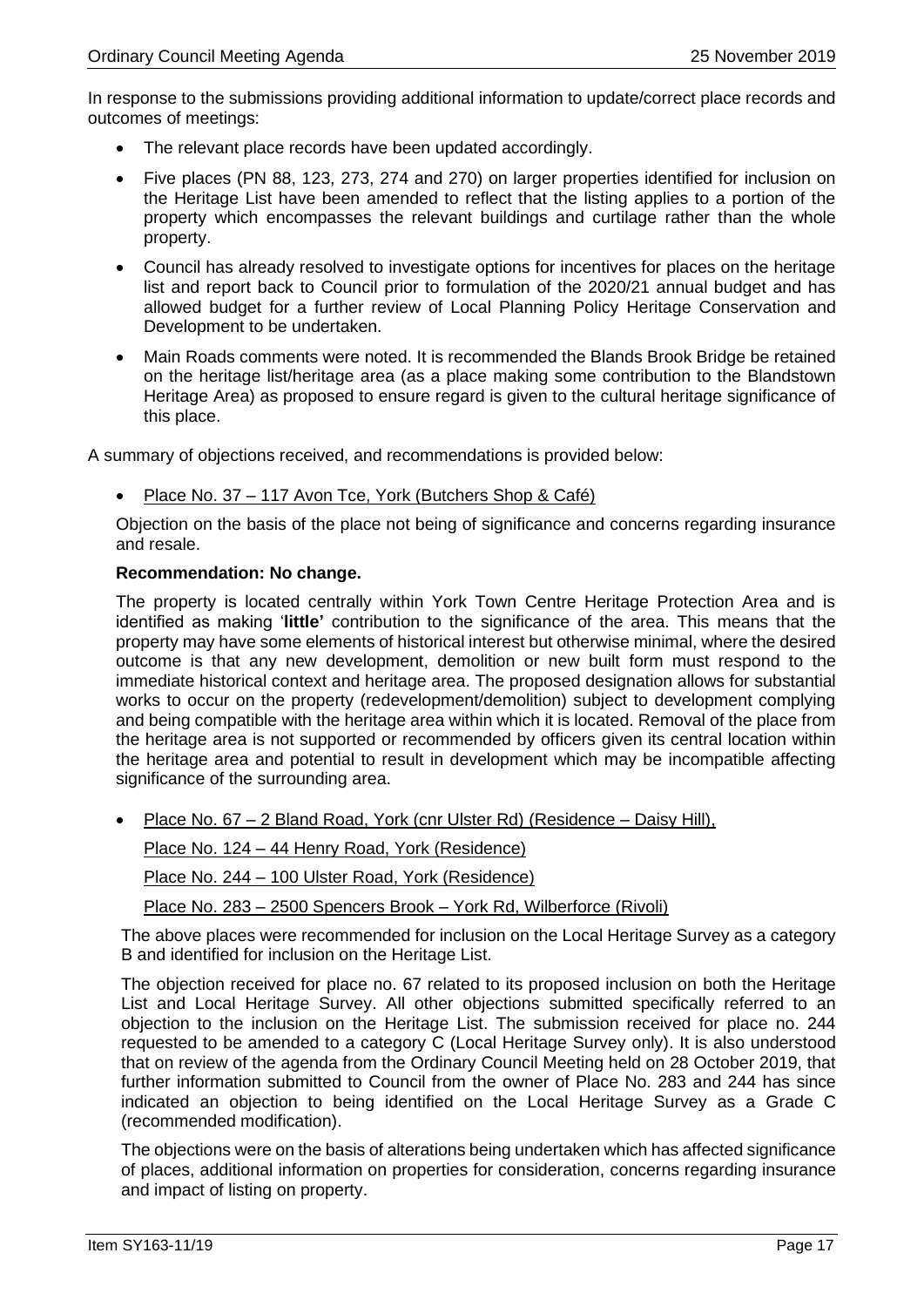### **Recommendation(s): Amend to Grade C – Local Heritage Survey only**

The above places were recommended for Grade B in the advertised version. The Heritage Advisor has reviewed submissions and additional information provided and recommended that the places be amended to Grade C on the basis that the places were either not supported by historical information which undermines the level of cultural heritage significance of the place and/or the advised changes to original fabric of a place have impacted the grading to be applied.

Identification as a Grade C resolves the basis for objections, as identification as a Category C and being listed on the Local Heritage Survey only means no statutory implications. The Local Heritage Survey is simply a public record of historical places, which provides a source of information that can have a variety of purposes (informing historical research, trail development, public interest, and just a general public record informing of the Shire's history). Whilst the Local Heritage Survey does have a purpose of informing the heritage list, identification as a Category C in the Local Heritage Survey clearly sets out that whilst the place is considered to have cultural heritage significance, it has not been identified as requiring built heritage conservation and protection through inclusion on a heritage list under the scheme.

The Guidelines for Local Heritage Surveys issued by the Heritage Council refer that the inclusion or exclusion of places should be on the basis of cultural heritage significance through a recognised assessment process. On this basis, as the places have been assessed as having cultural heritage significance via a recognised assessment process, and grade C has no statutory implications officers are recommending that the above places which also objected to inclusion on the Local Heritage Survey (place no. 67, 244 and 283) remain on the Local Heritage Survey. Removal of places for reasons other than cultural heritage significance take away from the purpose and comprehensiveness of the local heritage survey and listing as a Grade C (local heritage survey only) has no statutory implications.

Council, if it disagrees with the officer's recommendation has the option of retaining the places as a Grade B (and on Heritage list) or removing places from the Local Heritage Survey.

Whilst the Heritage Council provides for an objective assessment of the cultural heritage significance of places(and the guidelines recommend inclusion or exclusion occur on the basis of a recognised assessment process), the definition of cultural heritage significance refers to the **'value' for individuals or groups** and identification of places on local heritage survey is to include places which **in the opinion** of the local government, are or may become of cultural heritage significance. As such there is also subjective influence in determining the cultural heritage significance of a place. When undertaking a review it is intended that the identification of places reflect the current understanding of its community and local governments values with regard to heritage. The draft Local Heritage Survey, Heritage List and Heritage Areas has been prepared by officers giving regard to the Strategic Community Plan, where the protection, conservation and promotion of heritage buildings was identified as a specific desired outcome.

As per the *Heritage Act 2018*, the guidelines/purposes of a Local Heritage Survey do not restrict Council from exercising its discretion in a particular case and it is open to the Council to remove a place for any other reason (noting future applications for removal/modification can be received and Council should consider consistency in decision making).

### • Place No. 84 – 34 Clifford Street, York (Residence)

Objection to being identified on any heritage related document on the basis that the place is not of cultural heritage significance to the district, Council resolved in March 2019 to remove the place from the Municipal Heritage Inventory, listing impedes positive works being undertaken to property, place record contains anomalies, that the listing shows lack of consideration and regard for residents of property, Council process and bias.

### **Recommendation: No Change - retain as Grade C - Local Heritage Survey only**

As a result of the Council resolution at Ordinary Meeting 29 July 2019, the place is identified as a Grade C for inclusion on the Local Heritage Survey only, which does not have statutory implications or would result in any development restrictions applying as a result of heritage considerations. The place has been identified by the Shire's Heritage Advisor as having cultural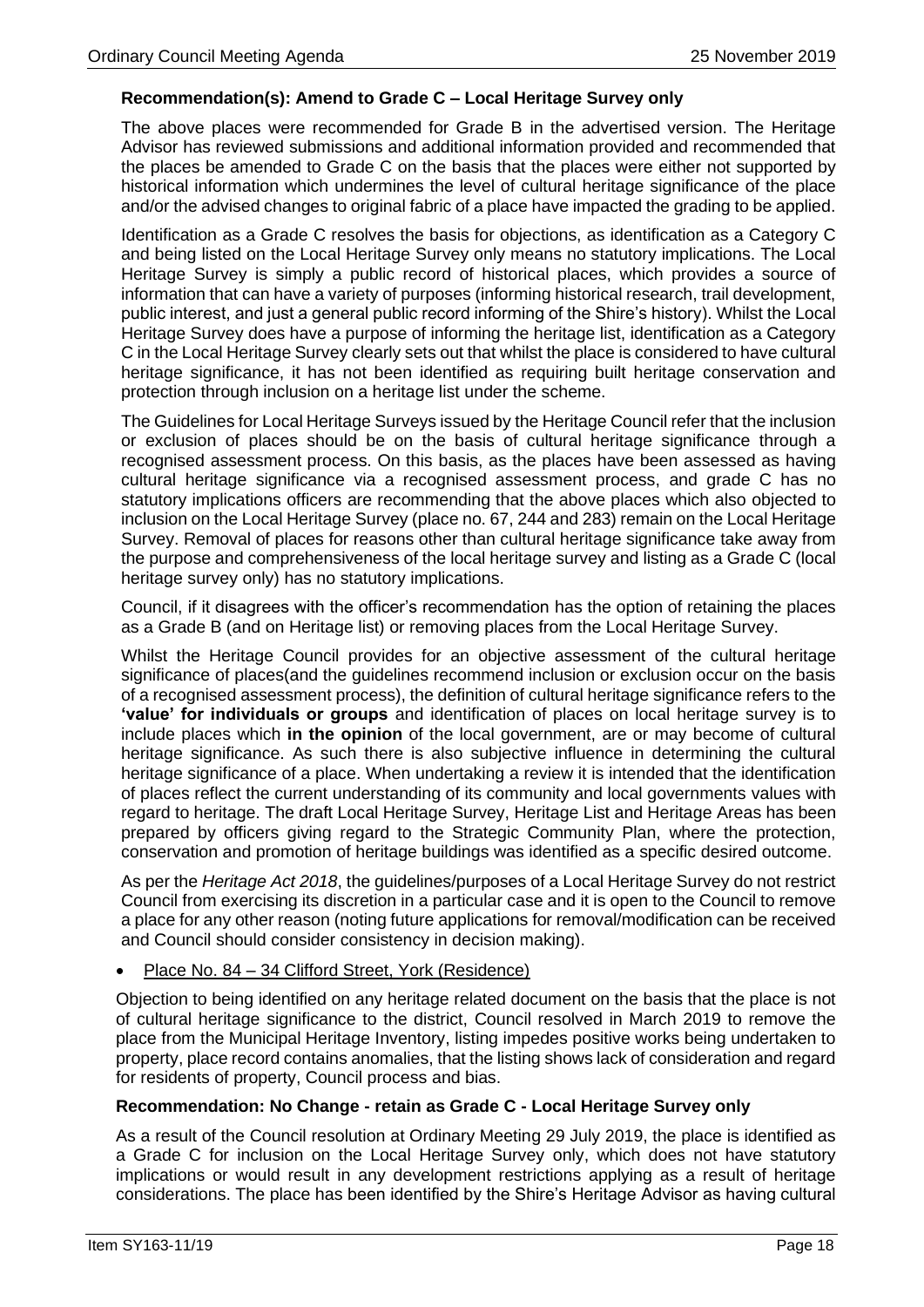heritage significance to the Shire of York worthy of inclusion on the Local Heritage Survey and officers are recommending that it remain as a Grade C for the same reasons as identified in discussion of the previous objections.

### • Place No. 208 – 3 Redmile Rd, York (Balladong House)

Objection on the basis that the physical description is incorrect and that alterations have occurred which impact the original character of the place, which is why the property has not previously been identified.

### **Recommendation: No Change – retain as 'considerable contribution' to Blandstown Heritage Area**

The Heritage Advisor after reviewing the submission, has advised that the alterations have not affected the significance of the place to the heritage area and recommended that that it remain listed as proposed (a place of considerable significance to the Blandstown Heritage Area).

Should Council disagree with the officer's recommendation or consider that it makes a lesser contribution to the area it could be altered to be a place of 'some' or 'no/little' significance to the heritage area.

Removal of the place from the heritage area is not supported or recommended by officers given its central location within the heritage area and location adjoining properties on the State Heritage Register, where removal from the heritage area has potential to result in development which may be incompatible affecting significance of the surrounding area

The recommended modifications have been undertaken as 'track changes' in **Appendices 3,4 and 5.** Minor administrative updates have also been undertaken. The Heritage Advisor has recommended further modification to place records within the York Town Centre Heritage Protection Area to update these to more recent assessments (integrity, condition and authenticity was carried over from the 2008 MHI, rather than a recent assessment). Whilst the modifications do not impact the proposed listing of the places, they are proposed after public consultation has concluded and are not in response to submissions. It is recommended that these modifications be deferred to the next annual update to allow for further consultation with affected owners and occupiers of places.

### **OPTIONS**

The following options, in addition to officers recommendation, are also available to Council:

1. Adopt the draft Local Heritage Survey, Heritage List and Local Planning Policy Heritage Conservation and Development with further or alternate modifications in response to submissions. This may involve altering categories of a place, or removal of a place from either/or the Local Heritage Survey, Heritage List or Heritage Area.

It is recommended that Council consider the following in proposing alternate modifications:

- $\circ$  That removal of a place from a Heritage List or Heritage Area removes the statutory requirement of that place to consider heritage in any development application and would mean that local planning policy: heritage conservation and development (if adopted as revised) has no application to that place.
- o That the documents are interlinked, and any modification to one document may require modification to another to ensure they are consistent.
- o That significant modifications not in response to submissions (such as removal of all category C listings from the Local Heritage Survey) should consider whether further advertising should be undertaken and opportunity for submissions to be made and considered prior to adoption. Additional consultation is outside the scope of the project, and would require additional budget allocation, as well as not being covered in the approved Consultation and Engagement Plan.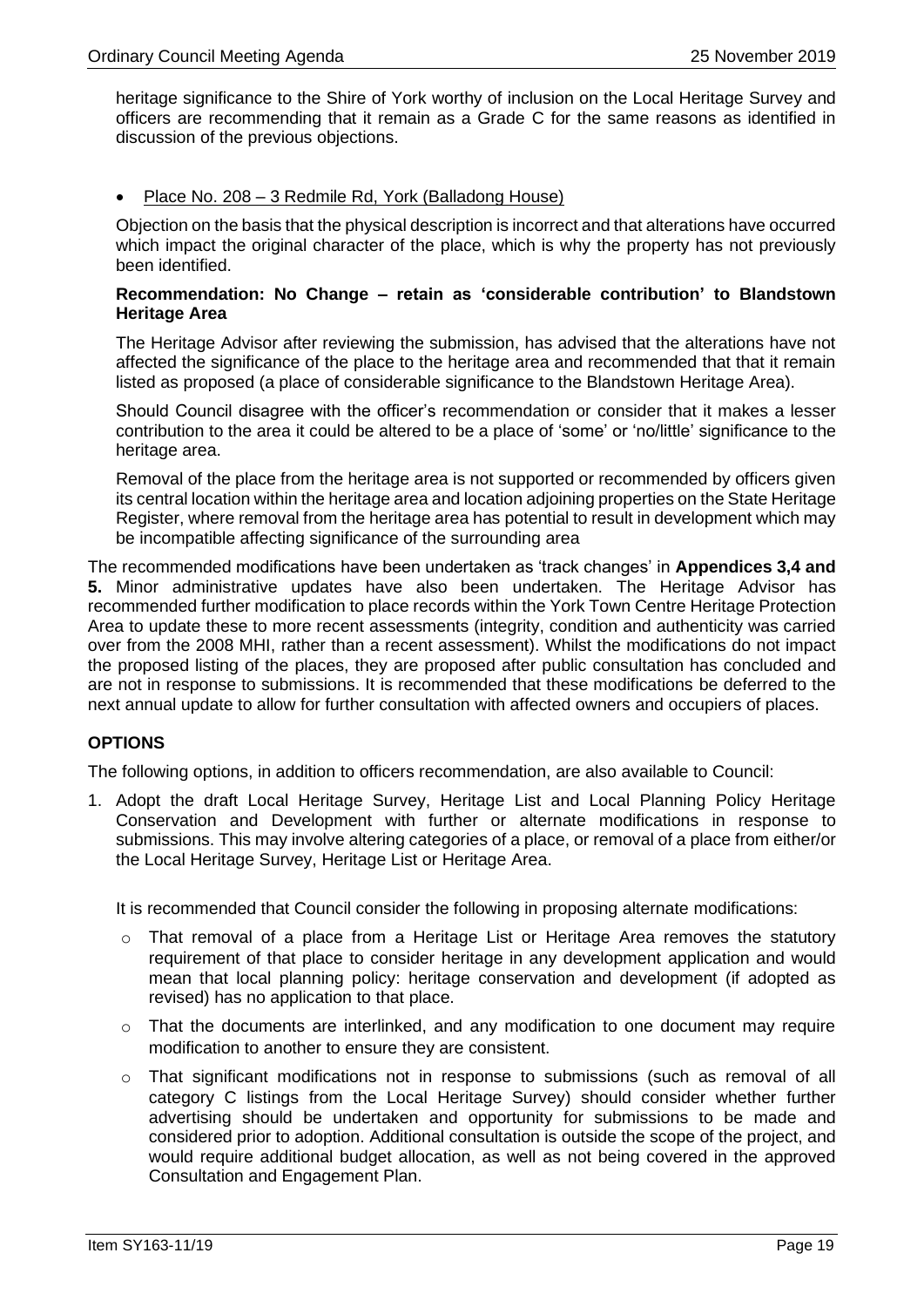A resolution for modification and readvertising should be accompanied by consideration of budgetary implications, as well as confirmation of consultation to be undertaken.

The removal of all Category C's from the Local Heritage Survey, is not recommended by officers unless Council considers places being removed do not, or may not have cultural heritage significance. Places identified as category C have no statutory implications, and are simply a public record of historical places, which provides a source of information that can have a variety of purposes (informing historical research, trail development, public interest, and just a general public record informing of the Shire's history). Adopting the information on a local heritage survey allows the Shire to publish its historical record on the Heritage Council 'Inherit' website, which is a well-known Western Australian database of all places of interest. Identification of category C and maintaining a public record of places of historical interest is consistent with the Shire of York's Strategic Community Plan, which lists community aspirations as 'a leader in cultural heritage and environment' to be a place which is renowned for its cultural heritage and the quality of its natural environment, and the care taken by the community of both.

- 2. Not adopt the draft Local Heritage Survey, Heritage List and Local Planning Policy Heritage Conservation and Development. Not proceeding with a review is not recommended by officers, given the reasons previously listed for undertaking the review.
- 3. Determine that additional consultation is required prior to adopting the documents. Additional consultation is outside the scope of the review and will require additional budget allocation.

### **IMPLICATIONS TO CONSIDER**

### **Consultative**

A consultation and engagement plan for the review was endorsed by Council at the 25 June 2018 Ordinary Council Meeting, which identified the review would be undertaken in stages.

Information on consultation undertaken and submissions received as part of 'stage 2' is outlined above.

Should Council resolve to adopt the Local Heritage Survey, Heritage List, Heritage Areas and Local Planning Policy: Heritage Conservation and Development 'stage 3' consultation – notification will occur.

This involves making the information publicly available and notifying affected parties of the adoption. Stage 3 consultation will be undertaken to comply with guidelines and statutory requirements of the *Heritage Act 2018* and Regulations. Officers also intend to include the updated information on 'Inherit', the State Heritage Office's online database of places of cultural heritage.

### **Strategic**

### 2018-2028 Strategic Community Plan

*Theme 2: A Leader in Cultural Heritage and Environment*

*To be a place which is renowned for its cultural heritage and the quality of its natural environment, and the care taken by the community of both.* 

*Particular desired outcomes:*

*2.2: Public and privately-owned heritage buildings and adequately maintained and protected for the future and the Shire leads the way in innovative promotion of the historic character.* 

*2.3 New development is carried out at a scale and in style which retains, is compatible with and does not overshadow, the historic feel and heritage character of the town of York and other settlements.*

*2.9 There is a high level of community involvement in heritage and environmental protection and restoration.*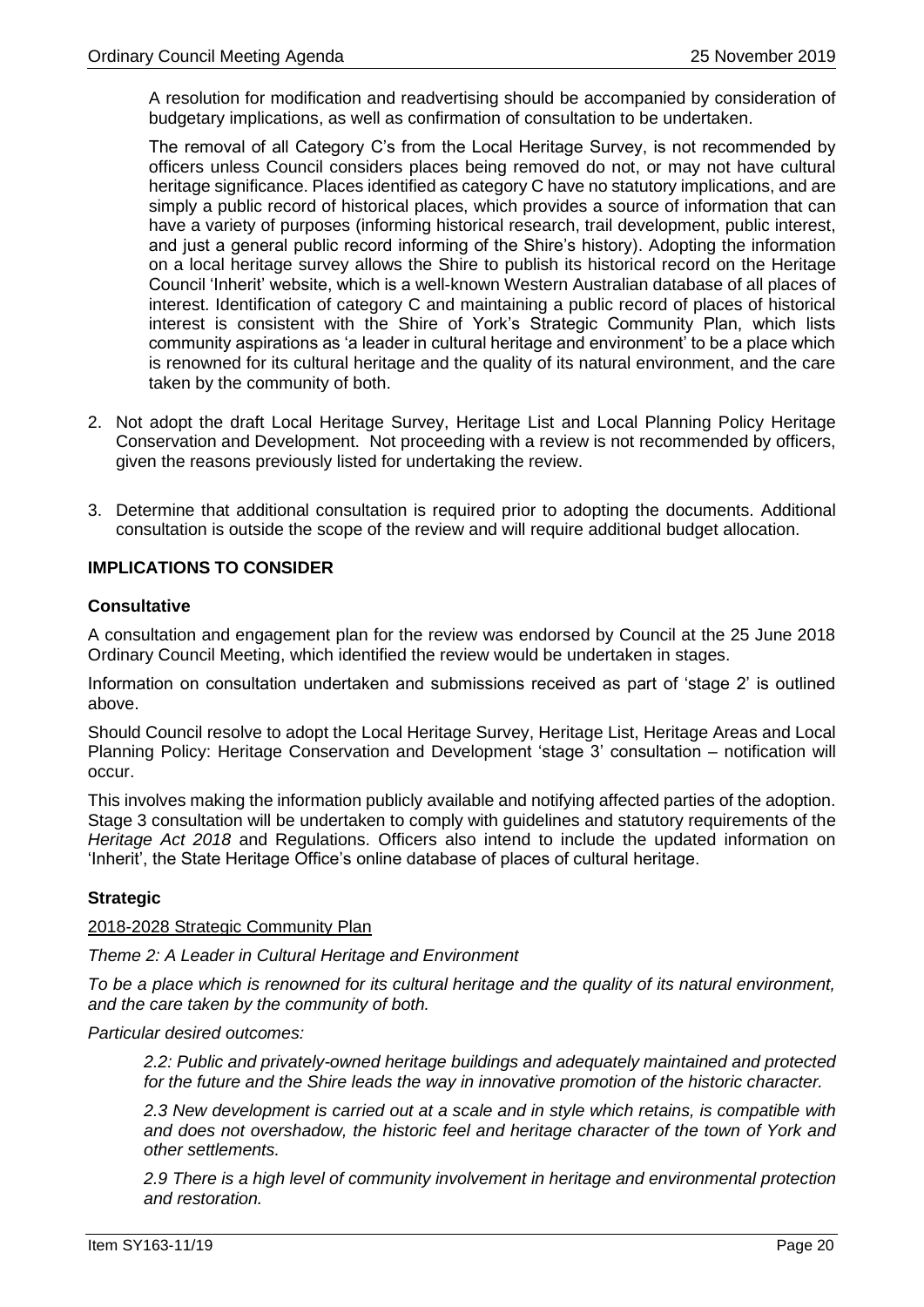### *Theme 3 Driving the York Economy Forward:*

*To have a vibrant, diverse and prosperous local economy which is sustainable in the long term, makes sustainable use of its natural and built heritage and community assets and delivers benefit in the form of local jobs, business opportunities and a positive image for the Shire.* 

Heritage was identified as a key priority area, where projects should be initiated focused on upgrading and protecting heritage buildings.

### 2018-2022 Corporate Business Plan

Identifies heritage buildings and characters to be protected, maintained and promoted.

An audit of the Municipal Heritage Inventory was identified as an action in the Corporate Business Plan.

### Draft Local Planning Strategy

Heritage is identified as a strategic priority in the draft Local Planning Strategy, building on the Strategic Community Plan outcomes. The review and update of the Municipal Inventory and Heritage List was identified as an action to support the protection of important heritage sites, while remove onerous development requirements on sites of lesser significance.

The draft Local Planning Strategy advises that the local planning policy whilst necessary may regulate minor development unnecessarily, where a policy review undertaken by a qualified heritage architect is recommended to identify minor, low impact development that could be exempted from development approval (such as anti-bird pest spikes) whilst respecting heritage values.

Updates have been undertaken to the policy which identifies development exemptions of low risk (dividing fences and minor signage in certain circumstances).

### **Policy Related**

There are no other known policy implications.

### **Financial**

Financial implications as a result of officer's recommendations relate to advertising costs. Sufficient budget allocation to implement the officer's recommendation is proposed to be included within the 2019/2020 financial year.

### **Legal and Statutory**

*Heritage Act 2018*

*Planning and Development Act 2005*

*Planning and Development (Local Planning Schemes) Regulations 2015*

Shire of York Town Planning Scheme No. 2

### **Risk Related**

Heritage protection and conservation has been identified as a high priority to the community. Not listing properties identified as having a high level of significance to the cultural heritage significance of York on the Heritage List or within a Heritage Area may result in these places being demolished, modified or development occur which is detrimental to heritage conservation and the community's values.

Similarly, inclusion of a place on the heritage list or within a heritage area, gives a statutory requirement to consider any developments impact on the heritage of that place, which may not align with the interests of the landowner for their property. Although inclusion of a place on a heritage list does not mean a property may not be developed, rather requiring development to occur in a way that conserves the elements significant to that place and new development being sympathetic to the heritage values of that place.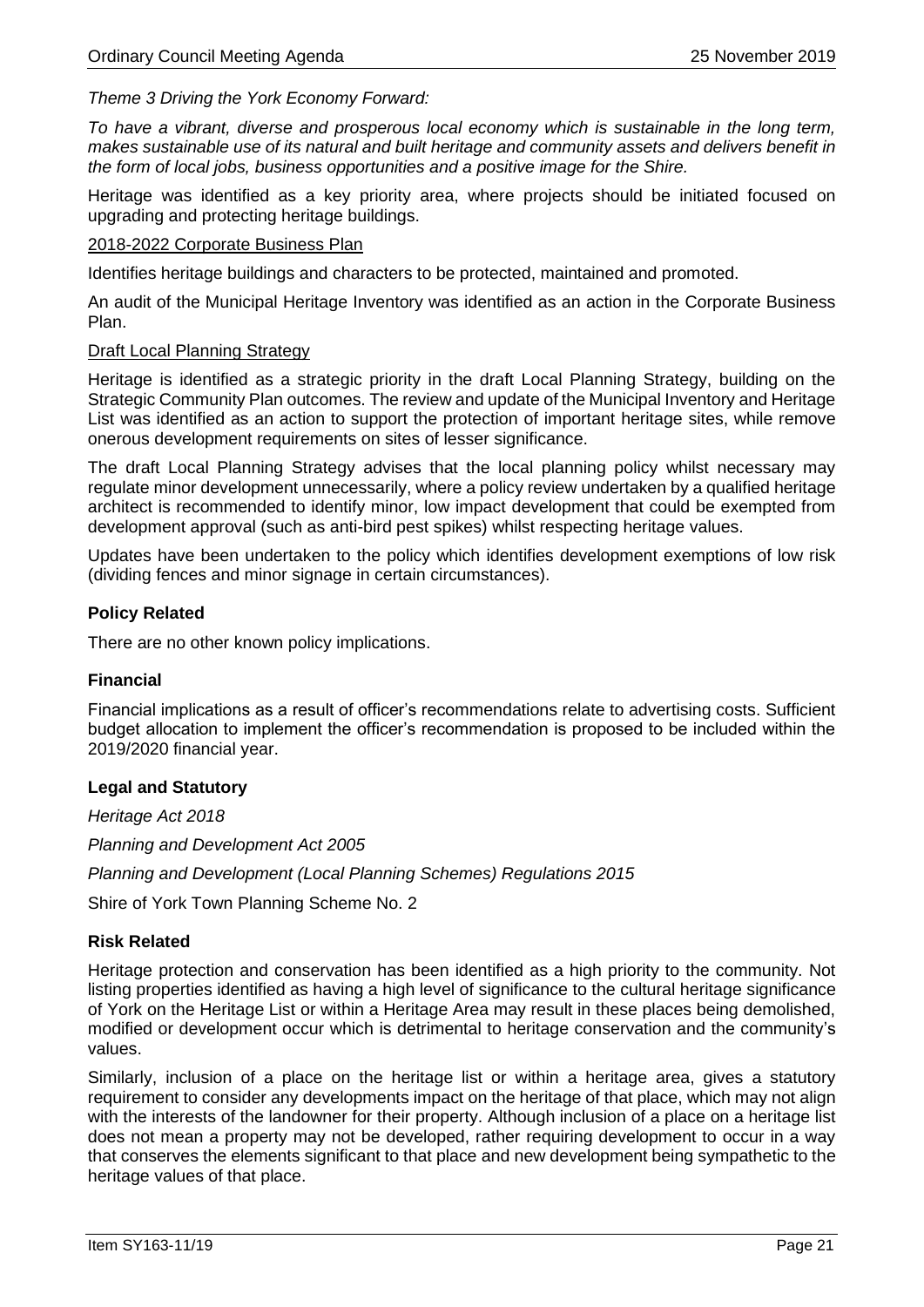### **Workforce**

There are no immediate implications as a result of the recommendation.

### **VOTING REQUIREMENTS**

### **Absolute Majority: No**

### **RECOMMENDATION**

That Council:

- 1. Pursuant to the *Heritage Act 2018*, adopts the Local Heritage Survey with modification as shown in Appendix 3.
- 2. Pursuant clause 8 and 9 of Schedule 2 Deemed Provisions of the *Planning and Development (Local Planning Schemes) Regulations 2015* adopts the Heritage List and designates the Heritage Areas with modification as shown in Appendix 4.
- 3. Pursuant to clauses 3, 4 and 9 of Schedule 2 Deemed Provisions of the *Planning and Development (Local Planning Schemes) Regulations 2015 adopts* the Local Planning Policy Heritage Conservation and Development with modification as shown in Appendix 5, which replaces Local Planning Policy Heritage Precincts and Places.
- 4. Requests the CEO to provide notification of the adoption of the Local Heritage Survey, Heritage List, Heritage Areas and Local Planning Policy: Heritage Conservation and Development in accordance with the *Heritage Act 2018* and *Planning and Development (Local Planning Schemes) Regulations 2015*.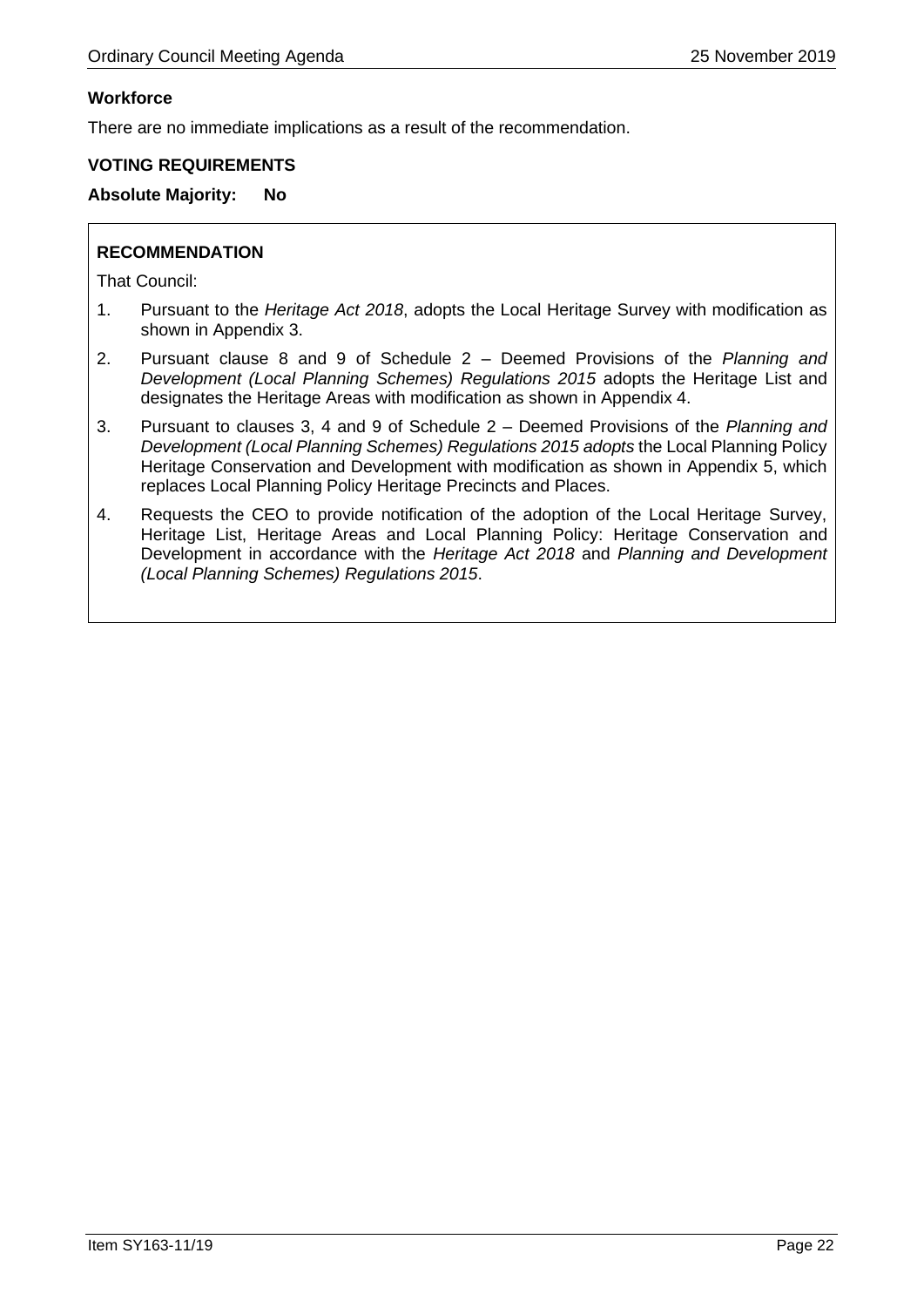### <span id="page-22-0"></span>**SY164-11/19 DEVELOPMENT APPLICATION: OVERSIZED OUTBUILDING AT LOT 121 (205) NORTH ROAD, YORK**

| <b>File Number:</b>                         | NO2.12970                                                                                                          |  |  |
|---------------------------------------------|--------------------------------------------------------------------------------------------------------------------|--|--|
| Author:                                     | <b>Carly Rundle, Senior Planner</b>                                                                                |  |  |
| <b>Authoriser:</b>                          | <b>William Nunn, Co-Ordinator Development Services</b>                                                             |  |  |
| <b>Previously before</b><br><b>Council:</b> | <b>Not Applicable</b>                                                                                              |  |  |
| <b>Appendices:</b>                          | <b>Location Plan</b><br>1.<br>2.<br><b>Site Plan</b><br>3.<br><b>Site Photos</b><br><b>Development Plans</b><br>4. |  |  |

### **NATURE OF COUNCIL'S ROLE IN THE MATTER**

Quasi-judicial.

### **PURPOSE OF REPORT**

For Council to make a determination on a development application for an oversized outbuilding (cumulative) at Lot 121 (Hse 205) North Road, York.

### **BACKGROUND**

Lot 121 (Hse 205) North Road, York is 4.07ha in area and contains an existing single house, ancillary dwelling and outbuildings. The property is zoned Rural Residential, is located within the Equine Precinct and surrounded by land similarly zoned. The land is located on a ridge, sloping downwards to North Road and to, east, south and west.

A Location Plan, Site Plan and Site Photos is provided in Appendix 1, Appendix 2 and Appendix 3 respectively**.**

A development application has been received proposing to construct an outbuilding immediately south of existing outbuildings which will be:

- 12m by 8m  $(96m^2)$ ;
- 3m wall height, and 3.744m ridge height from finished floor level. The finished floor level will match that of the adjoining existing outbuilding and on the southern end involves minor site works to 'cut' into natural ground level to create a level pad.
- constructed of colorbond trimdeck in jasper colour.
- setback a minimum of 33m to the western lot boundary.
- used to store vehicles for their own personal use/hobby. The owner has provided that the outbuildings are not for commercial or business uses.

A copy of the development plans is provided in Appendix 4.

There are three outbuildings and a garage existing onsite, which cumulatively have a total area of 351m<sup>2</sup>. The application requires development approval because the proposed cumulative area of outbuildings proposed on the property (447m<sup>2</sup>) exceeds that permitted by Local Planning Policy: Outbuildings in Residential zones (200m<sup>2</sup>).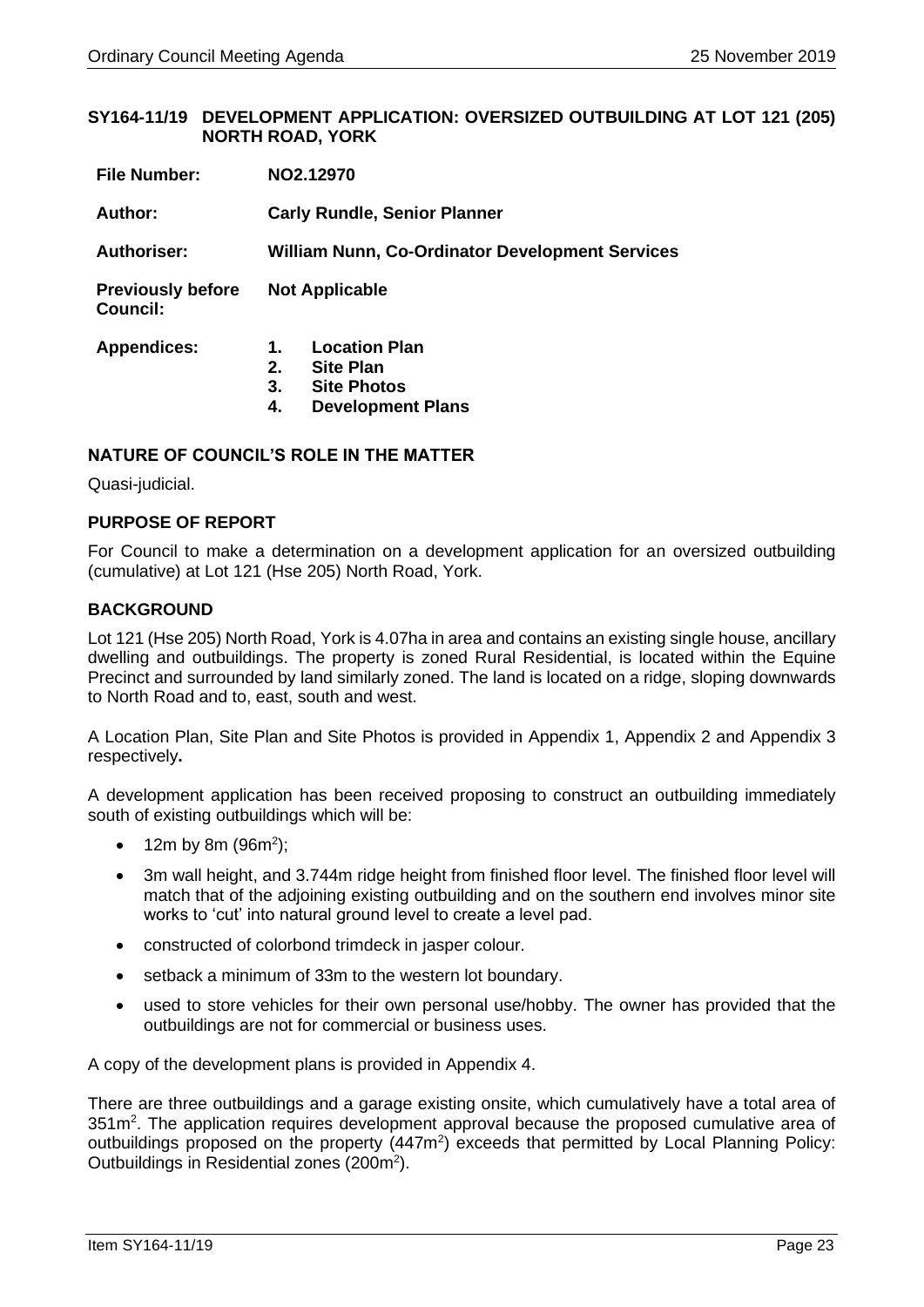### **COMMENTS AND DETAILS**

The application is required to be assessed in accordance with the Shire of York's Local Planning Scheme No. 2 (Scheme) and *Planning and Development (Local Planning Schemes) Regulations 2015* – Schedule 2 Deemed Provisions (Regulations).

In considering the proposed development (and variation), the Scheme and Regulations require consideration of the following:

| <b>Shire of York Town Planning Scheme</b><br><b>No. 2</b>                                                                                                                                                                                                                                                                                                                                                                                                                                                                                                                 | <b>Officer Comment</b>                                                                                                                                                                                                                                                                                                                                                                                                                                                                                                                                                                                        |
|---------------------------------------------------------------------------------------------------------------------------------------------------------------------------------------------------------------------------------------------------------------------------------------------------------------------------------------------------------------------------------------------------------------------------------------------------------------------------------------------------------------------------------------------------------------------------|---------------------------------------------------------------------------------------------------------------------------------------------------------------------------------------------------------------------------------------------------------------------------------------------------------------------------------------------------------------------------------------------------------------------------------------------------------------------------------------------------------------------------------------------------------------------------------------------------------------|
| 4.13 Rural Residential Zone<br>4.13.1 Objectives:<br>(a) To provide for closer settlement for<br>residential use in a rural environment,<br>and such uses as hobby farms, horse<br>breeding, rural residential retreats.<br>(b) To make provision for retention of the<br>rural landscape and amenity in a<br>manner consistent with the orderly and<br>proper planning of such areas.                                                                                                                                                                                    | The<br>applicant<br>has provided<br>that<br>the<br>outbuilding is to store vehicles and personal<br>assets ancillary to the residential/hobby farm<br>uses on the property and is not for use for<br>commercial or business purposes. Following<br>a site visit, officers are satisfied that the use<br>of the outbuildings on site are ancillary to the<br>existing uses on the property.<br>The outbuilding is located in a manner which<br>has no, to limited visibility, from adjoining<br>properties and is anticipated to maintain the<br>existing amenity of the locality and adjoining<br>landowners. |
|                                                                                                                                                                                                                                                                                                                                                                                                                                                                                                                                                                           | The development is considered consistent<br>with the objectives of the rural residential<br>zone.                                                                                                                                                                                                                                                                                                                                                                                                                                                                                                             |
| 4.1.3 Site Requirements<br>The following minimum building setbacks<br>shall apply:<br>Front: 20.0m, Rear: 10.0m, Side: 10.0m                                                                                                                                                                                                                                                                                                                                                                                                                                              | Complies. The outbuilding is setback a<br>of 33m from the<br>minimum<br>closest lot<br>boundary.                                                                                                                                                                                                                                                                                                                                                                                                                                                                                                              |
| 4.13.4 Development Requirements:<br>$(c)$ In<br>the<br>order<br>conserve<br>rural<br>to<br>environment or features of natural<br>beauty all trees shall be retained unless<br>their removal is authorized by the local<br>government.<br>(d) In order to enhance the rural amenity of<br>the land in areas the local government<br>considers deficient in tree cover it may<br>require as a condition of any planning<br>consent the planting of such trees<br>and/or groups of trees and species as<br>specified by the local government.<br>4.13.5 Proposed Development | Approximately 2-3 established olive trees are<br>proposed to be removed for the outbuilding.<br>The site is well vegetated with further olive<br>trees and remnant vegetation which does not<br>warrant further plantings being required for<br>this development.<br>The outbuilding is of an appropriate scale,                                                                                                                                                                                                                                                                                              |
| In considering an application for planning<br>consent for a proposed building (including<br>additions<br>alterations<br>existing<br>and<br>to                                                                                                                                                                                                                                                                                                                                                                                                                             | location<br>and<br>setback<br>from<br>adjoining<br>properties in a manner which will maintain the<br>amenity<br>of<br>the<br>locality<br>adjoining<br>and<br>landowners.                                                                                                                                                                                                                                                                                                                                                                                                                                      |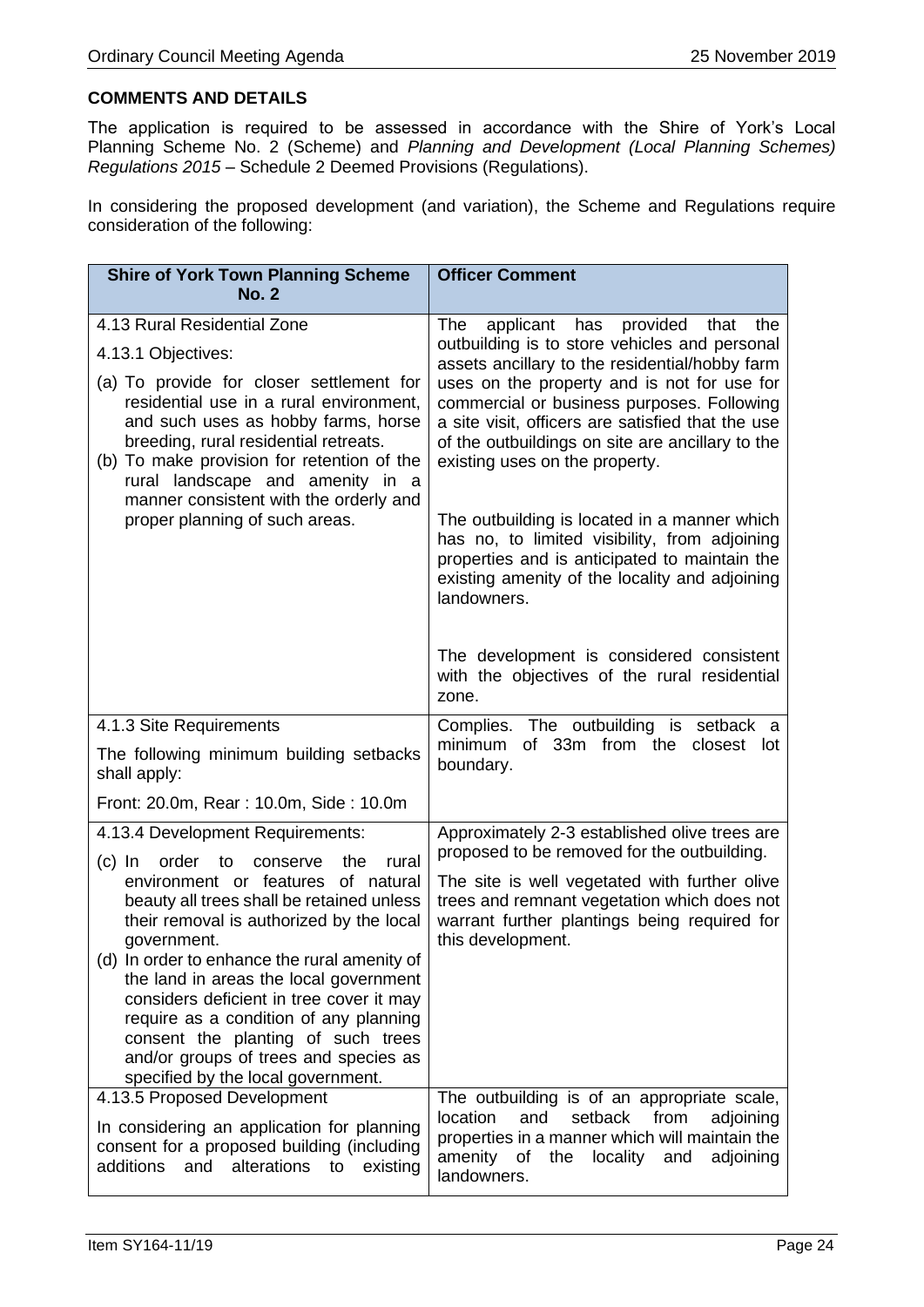| development) the local government shall<br>have regard to the following:                                                                                                                                                                                                                                                    |                                                                                                                                                                                                                                                                                                                                                                                                                                                                                                                                                                                                                                                                                                                                                                                                                                                                                                                                                                                                                                                 |
|-----------------------------------------------------------------------------------------------------------------------------------------------------------------------------------------------------------------------------------------------------------------------------------------------------------------------------|-------------------------------------------------------------------------------------------------------------------------------------------------------------------------------------------------------------------------------------------------------------------------------------------------------------------------------------------------------------------------------------------------------------------------------------------------------------------------------------------------------------------------------------------------------------------------------------------------------------------------------------------------------------------------------------------------------------------------------------------------------------------------------------------------------------------------------------------------------------------------------------------------------------------------------------------------------------------------------------------------------------------------------------------------|
| (a) the colour and texture of external<br>building materials;<br>(b) building size, height, bulk, roof pitch;<br>(c) setback and location of the building on                                                                                                                                                                | External materials are colorbond trimdeck,<br>jasper which matches existing development,<br>and is an earthy tone and non-reflective<br>material which is compatible<br>with<br>its<br>surrounds and appropriate.                                                                                                                                                                                                                                                                                                                                                                                                                                                                                                                                                                                                                                                                                                                                                                                                                               |
| its lot;<br>(d) architectural style and design details of<br>the building;                                                                                                                                                                                                                                                  |                                                                                                                                                                                                                                                                                                                                                                                                                                                                                                                                                                                                                                                                                                                                                                                                                                                                                                                                                                                                                                                 |
| (e) relationship<br>surrounding<br>to<br>development; and                                                                                                                                                                                                                                                                   |                                                                                                                                                                                                                                                                                                                                                                                                                                                                                                                                                                                                                                                                                                                                                                                                                                                                                                                                                                                                                                                 |
| (f) other characteristics considered by the<br>local government to be relevant.                                                                                                                                                                                                                                             |                                                                                                                                                                                                                                                                                                                                                                                                                                                                                                                                                                                                                                                                                                                                                                                                                                                                                                                                                                                                                                                 |
| Schedule 6 Rural Residential<br>Areas:<br><b>Equine Precinct</b>                                                                                                                                                                                                                                                            | Development<br>complies<br>with<br>relevant<br>provisions applicable to the Equine Precinct.                                                                                                                                                                                                                                                                                                                                                                                                                                                                                                                                                                                                                                                                                                                                                                                                                                                                                                                                                    |
| 9.8 Planning Policies<br>9.8.6. A Policy shall not bind the local<br>government in respect of any application<br>for planning consent, but the<br>local<br>government shall have due regard to the<br>provisions of the Policy and the objectives<br>which the Policy is designed to achieve<br>before making its decision. | The outbuilding complies with the provisions<br>of local planning policy Outbuildings in<br>Residential Zones, with the exception that the<br>proposed area exceeds the permitted total<br>cumulative area of 200m <sup>2</sup> . The proposed<br>outbuilding<br>will<br>result<br>the<br>in<br>existing<br>cumulative area being increased from 351m <sup>2</sup><br>to $441m2$ which is a larger area than other<br>properties in proximity to the site.                                                                                                                                                                                                                                                                                                                                                                                                                                                                                                                                                                                      |
| CI 67, Schedule 2 of Regulations, requires<br>local planning policies to be given due<br>regarding in assessment of a development<br>application.                                                                                                                                                                           | The objectives of the policy are listed as:<br>(a) To provide flexibility for outbuilding size,<br>construction and materials to meet the<br>needs of local residents.<br>that<br>(b) To<br>ensure<br>outbuildings<br>are<br>constructed and located in such a way as<br>to minimise their impact on the amenity of<br>the locality.<br>The outbuilding is located adjoining existing<br>structures and will not be visible from North<br>Road, or adjoining properties to the east or<br>south. The outbuilding will be visible from the<br>frontage of the dwelling on the adjoining lot to<br>the west, although is located in a manner<br>where visual impacts/amenity will not be<br>substantially altered from that existing. Whilst<br>the area is a substantial variation to the policy,<br>the development is not anticipated<br>to<br>detrimentally impact amenity of adjoining<br>landowners or locality and the use is ancillary<br>to existing development on the property and<br>is consistent with the objectives of the policy. |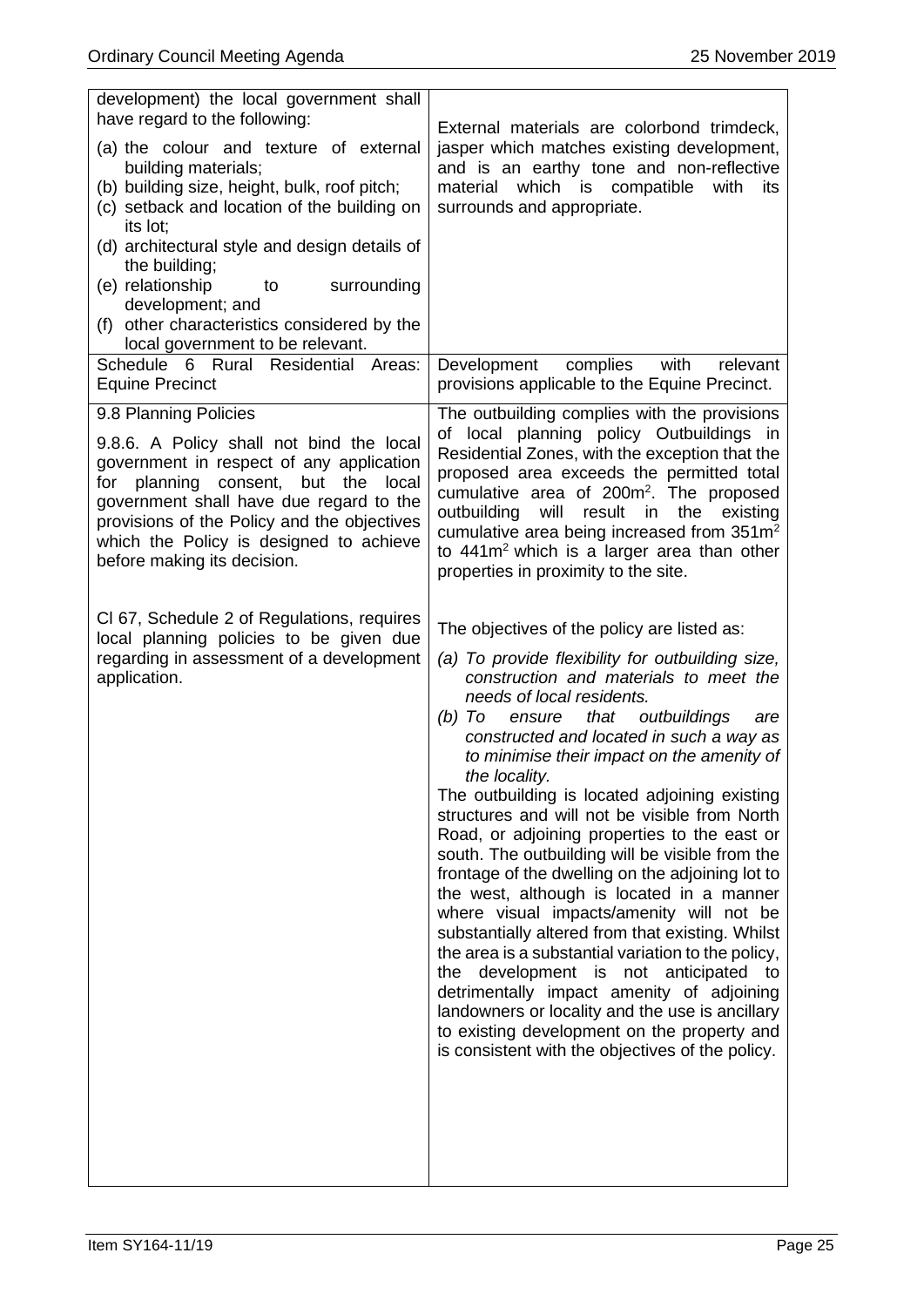| <b>Planning and Development (Local</b><br><b>Planning Schemes) Regulations 2015:</b><br>Schedule 2 Deemed Provisions - CI 67 -<br>Matters to be considered by local<br>government.                                                                                                                                        | <b>Officer Comment</b>                                                                                                                                                                                |
|---------------------------------------------------------------------------------------------------------------------------------------------------------------------------------------------------------------------------------------------------------------------------------------------------------------------------|-------------------------------------------------------------------------------------------------------------------------------------------------------------------------------------------------------|
| (m) the compatibility of the development<br>with its setting including the relationship of<br>the development to development on<br>adjoining land or on other land in the locality<br>including, but not limited to, the likely effect<br>of the height, bulk, scale, orientation and<br>appearance of the development; & | Refer comments above. Development is<br>considered compatible with it surrounds and<br>consistent with amenity of locality and<br>adjoining landowners.<br>No adverse environmental or social amenity |
| (n) the amenity of the locality including the<br>following $-$<br>impacts<br>(i) environmental<br>the<br>οf<br>development;<br>(ii) the character of the locality;                                                                                                                                                        | impacts are anticipated as a result of the<br>development.                                                                                                                                            |
| (iii) social impacts of the development;<br>(o) the likely effect of the development on                                                                                                                                                                                                                                   | Stormwater can be adequately managed                                                                                                                                                                  |
| the natural environment or water resources<br>and any means that are proposed to protect<br>or to mitigate impacts on the natural<br>environment or the water resource.                                                                                                                                                   | onsite which will be a condition of approval.                                                                                                                                                         |
| any submissions received<br>on the<br>(V)<br>application;                                                                                                                                                                                                                                                                 | Application was advertised to<br>adjoining<br>landowners for a period of 14 days. No<br>submissions were received.                                                                                    |

In summary the development is considered consistent with the objectives and provisions of Shire of York Town Planning Scheme No. 2 and *Planning and Development (Local Planning Schemes) Regulations 2015* and it is recommended that the application be approved subject to conditions.

### **OPTIONS**

Should Council disagree with the officer's recommendation, the following options are available:

- 1. Approve the development application subject to amended or alternate conditions.
- 2. Refuse the development application and list alternate reasons why.

### **IMPLICATIONS TO CONSIDER**

#### **Consultative**

The application was referred to adjoining landowners for a period of 14 days for comment. No submissions were received.

### **Strategic**

The Shire of York 2018-2028 Strategic Community Plan provides the following desired outcome for development:

2.10 The scale, form and timing of development (including the release of development stages and the construction of infrastructure) is to an appropriate standard and minimises and avoids adverse effects and costs on the community and the natural and built environment.

### **Policy Related**

The recommendation does not result in any policy implications for the Shire.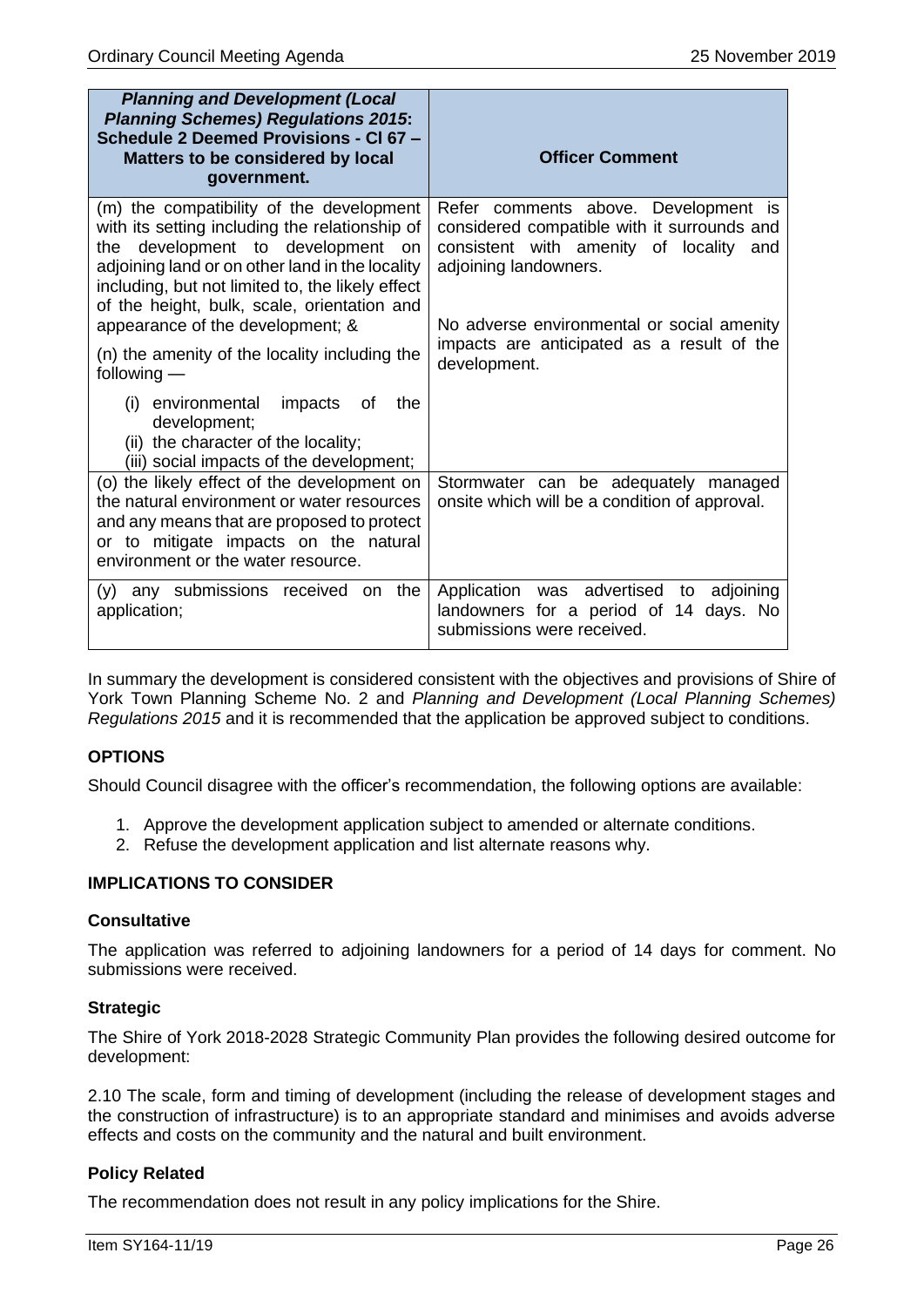### **Financial**

There are no financial implications associated with this proposal for the Shire.

### **Legal and Statutory**

The proposal has been assessed in accordance with the statutory framework set by the Scheme and Regulations.

### **Risk Related**

A risk assessment of the proposal has been undertaken, and there was no medium to high risks identified with the proposal that warrant further discussion. Standard appeal rights to the State Administrative Tribunal are available to the applicant.

### **Workforce**

No implications.

**VOTING REQUIREMENTS**

**Absolute Majority: No**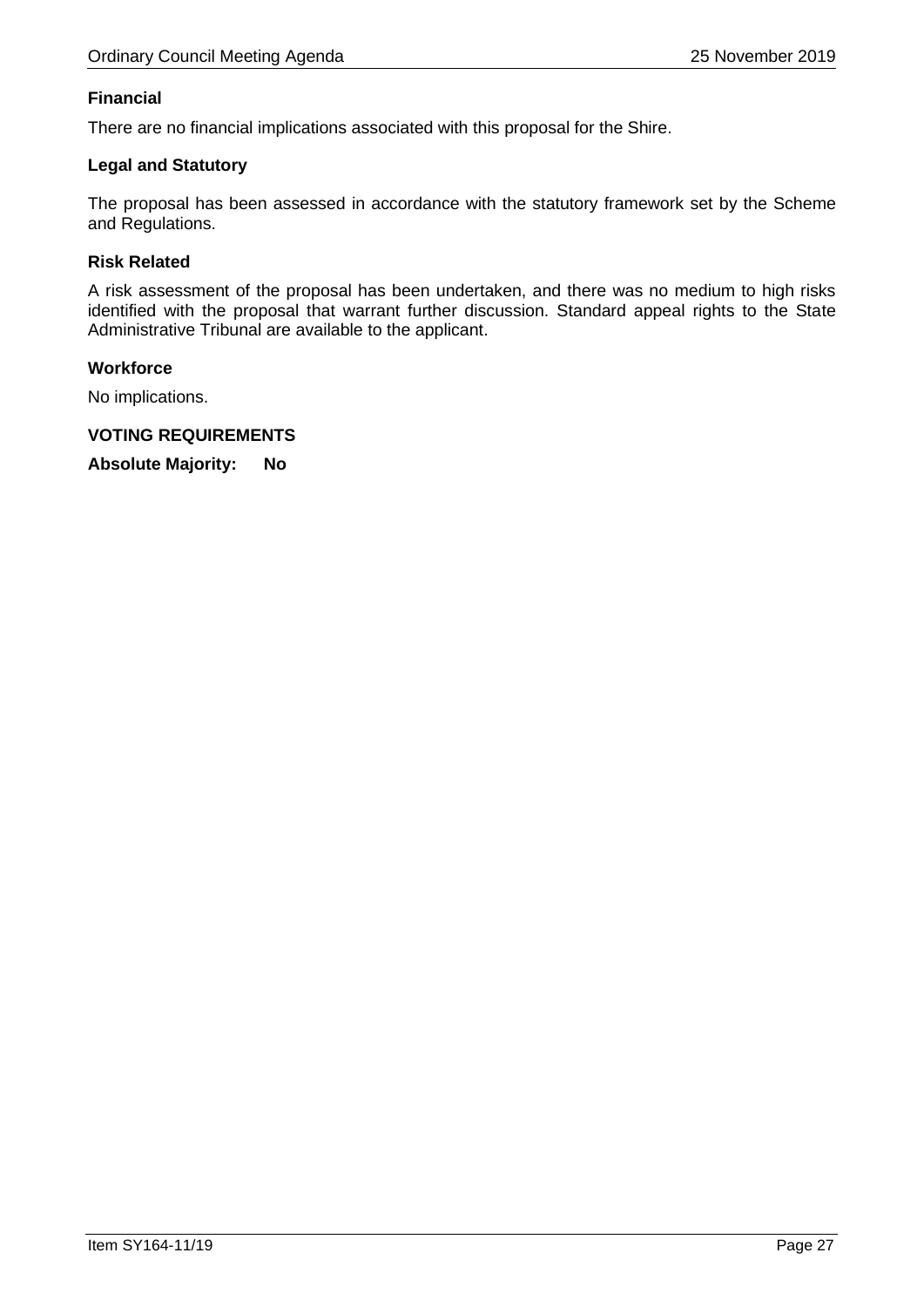### **RECOMMENDATION**

That Council approves the development application for an Oversized Outbuilding (cumulatively) at Lot 121 (205) North Road, York, subject to conditions:

- 1. The development hereby approved shall be substantially commenced within two years of the date of this decision notice
- 2. The development hereby approved shall be undertaken in accordance with the signed and stamped, Approved Development Plan(s) (enclosed), including any notes placed thereon in red by the Shire and except as may be modified by the following conditions.
- 3. The shed is not to be used for habitable purposes (Advice Note 4).
- 4. The shed is not to be used for commercial and/or industrial purposes.
- 5. The use of any second-hand materials in the construction/external appearance of the outbuilding shall be in a good condition to ensure a consistent finish and requires prior approval of the Shire.
- 6. All stormwater is to be managed on site by the landowner to the satisfaction of the local government.

### **Advice Notes:**

- 1. If the development the subject of this approval is not substantially commenced within a period of 2 years, or another period specified in the approval after the date of determination, the approval will lapse and be of no further effect.
- 2. Where an approval has lapsed, no development must be carried out without the further approval of the local government having first been sought and obtained. Should the approval period lapse, a new planning application with relevant retrospective fees may be required by the Shire of York.
- 3. If the applicant or owner is aggrieved by this determination, there is a right of review by the State Administrative Tribunal in accordance with the Planning and Development Act 2005 Part 14. An application must be made within 28 days of the determination.
- 4. Note: Non-compliance against CONDITION 3 is an offence against the Public Health Act 1911.
- 5. In accordance with the provisions of the Building Act 2011, and Building Regulations 2012, an application for a building permit must be submitted to, and approval granted by the Shire, prior to the commencement of the development hereby permitted. Please note any retaining over 0.5m in height will also require a building permit.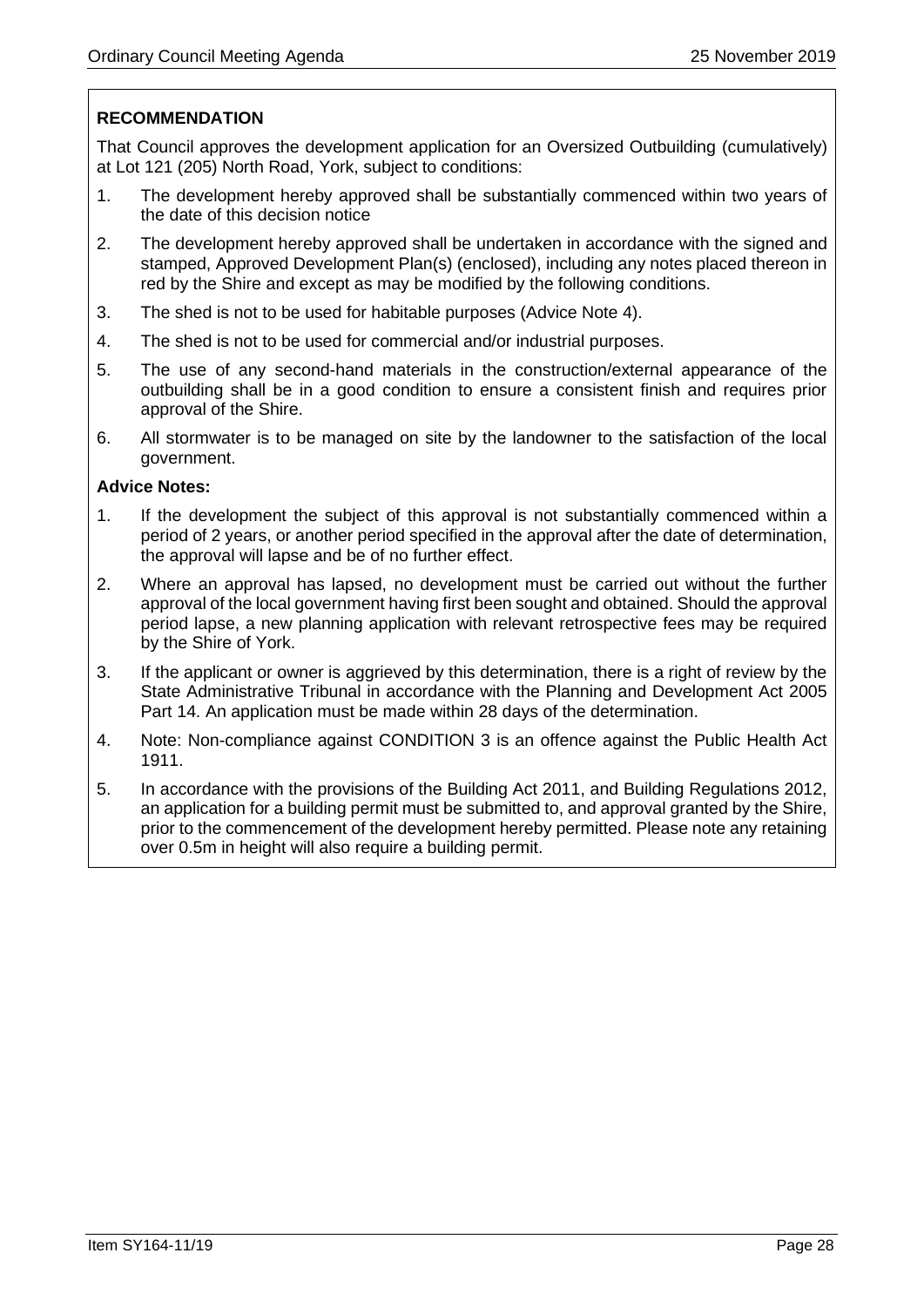### <span id="page-28-0"></span>**SY165-11/19 GRAVEL PURCHASE FOR ROAD BUILDING**

| <b>File Number:</b>                         | <b>WK.MAT</b>                                                                      |
|---------------------------------------------|------------------------------------------------------------------------------------|
| Author:                                     | Darren Wallace, Executive Manager, Infrastructure & Development<br><b>Services</b> |
| <b>Authoriser:</b>                          | Darren Wallace, Executive Manager, Infrastructure & Development<br><b>Services</b> |
| <b>Previously before</b><br><b>Council:</b> | <b>Not Applicable</b>                                                              |
| <b>Appendices:</b>                          | Nil                                                                                |

### **NATURE OF COUNCIL'S ROLE IN THE MATTER**

Executive

### **PURPOSE OF REPORT**

This report seeks endorsement for the Shire's purchase price of gravel.

### **BACKGROUND**

The Shire currently obtains gravel for public works, primarily road construction and maintenance, from land owners throughout the Shire.

The Shire is responsible for clearing and winning (pushing up with a dozer) the gravel as well as the cartage and pit reinstatement. The clearing and winning costs the Shire approximately \$1.10 including GST per cubic metre.

Currently, the Shire pays the landowner \$3.00 plus GST per cubic metre for the gravel. This rate has not increased since at least 2015.

In 2017 the Shire sought tenders for the supply of gravel, however it received no offers.

The Manager of Jonlorrie Farms, one of our major gravel suppliers, has contacted the Shire requesting an increase in the price of gravel from the \$3.00 plus GST per cubic metre to \$3.50 plus GST per cubic metre, citing increased Council rates and property values as the reason behind the requested increase.

The Shire has also had another, informal, request for a price increase.

#### **COMMENTS AND DETAILS**

The GST inclusive price paid for gravel locally varies from Shire to Shire and is summarised below;

| Shire of Beverley | \$2.20 including GST per cubic metre. |
|-------------------|---------------------------------------|
|-------------------|---------------------------------------|

Shire of Quairading \$1.76 - \$2.20 including GST per cubic metre.

Shire of Toodyay \$4.50 including GST per cubic metre.

Shire of Goomalling \$3.30 including GST per cubic metre.

The Shire of Northam pays a commercial rate of approximately \$18.00 per tonne, delivered. This equated to approximately \$28.80 including GST per cubic metre.

The Shire of York's current rate of \$3.30 is about mid-range and the requested rate of \$3.85 would be in the higher range.

This request would see an increase of approximately \$1,500 per kilometre for road construction or \$600 per kilometre for a gravel re-sheet. It is always with reluctance that any increase in cost to the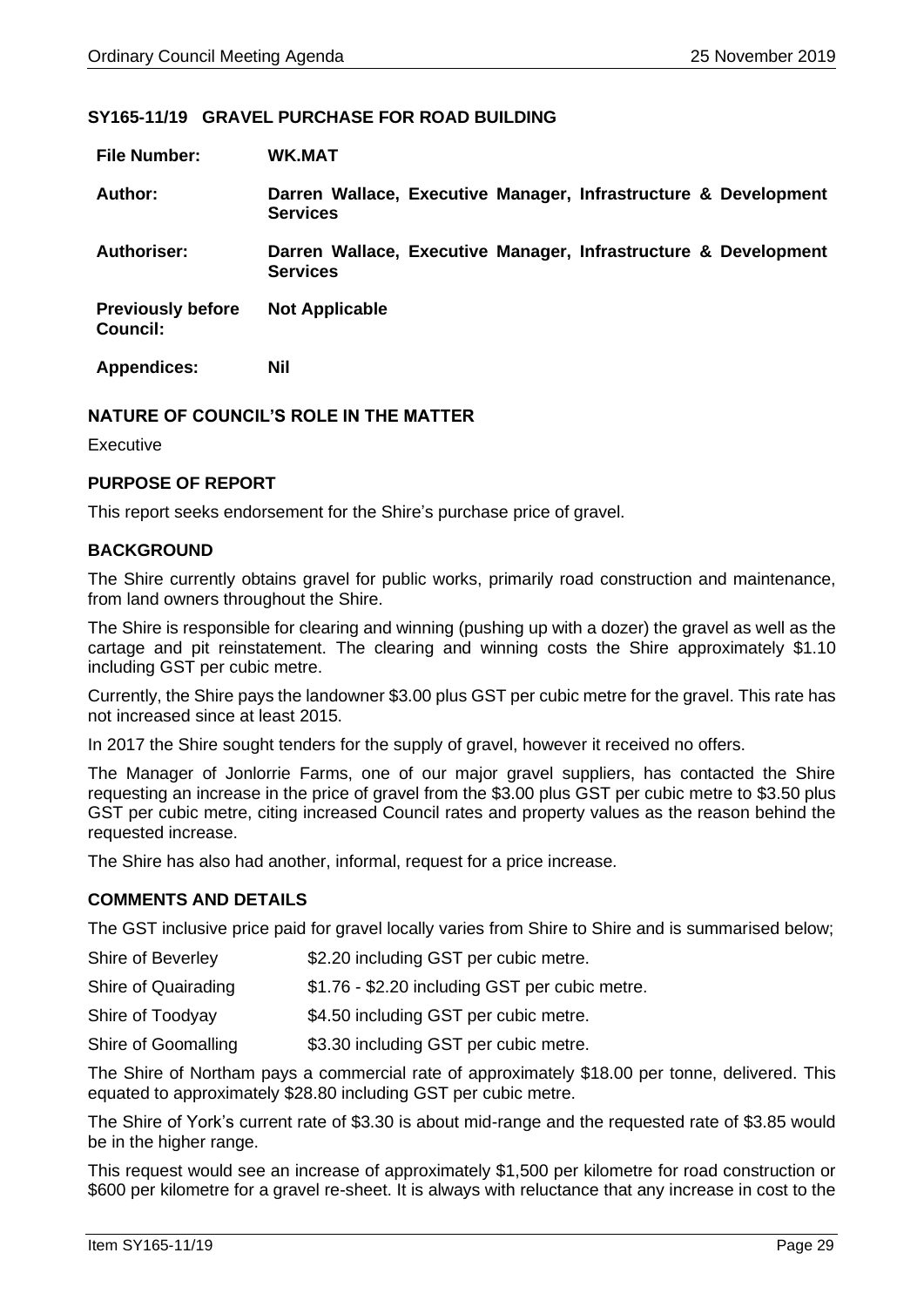Shire's operation is considered, however in this case it is minimal and has already been factored into the 2019/20 capital works program.

This would see an improved change of the Shire having access to gravel of the required standard at a number of locations throughout the Shire and therefore keep cartage costs to a minimum.

Therefore, to ensure a good supply of local gravel from a number of locations, it is recommended that Council approves the requested price of \$3.50 plus GST for on-farm gravel.

The new price, if approved by Council, would apply to all gravel sourced within the Shire and landowners would be informed of Council's resolution.

### **OPTIONS**

Council can agree to the requested price increase which increases the chance of the Shire having access to gravel of the required standard at a number of locations throughout the Shire which will in turn help keep cartage costs down.

Alternatively, Council could choose not to change the current purchase price for gravel, possibly reducing the sources of the required standard and increasing cartage costs.

### **IMPLICATIONS TO CONSIDER**

### **Consultative**

There has been consultation with local pit owners.

### **Strategic**

BUILDING RESILIENCE - 4.4 Rural roads are safe and easy to use.

### **Policy Related**

Nil

### **Financial**

The increase in the cost of gravel is minimal to total projects and has been factored into the current adopted budget. Not accepting the increase may lead to increased cartage costs for projects, which has not been provide for in current budgets.

#### **Legal and Statutory**

Local Governments have access to gravel under section 3.27 of the *Local Government Act 1995*. Section 3.22 of the *Local Government Act 1995* requires a Local Government taking materials from land to pay compensation for damage if the owner or occupier requests such compensation. The amount paid is to include compensation for the value of material removed.

#### **Risk Related**

Not being able to source gravel of the standard required from a number of locations throughout the Shire could result in increased cartage costs and increased road construction and maintenance costs.

#### **Workforce**

There are no workforce implications as a result of the recommendation of this report.

#### **VOTING REQUIREMENTS**

**Absolute Majority: No**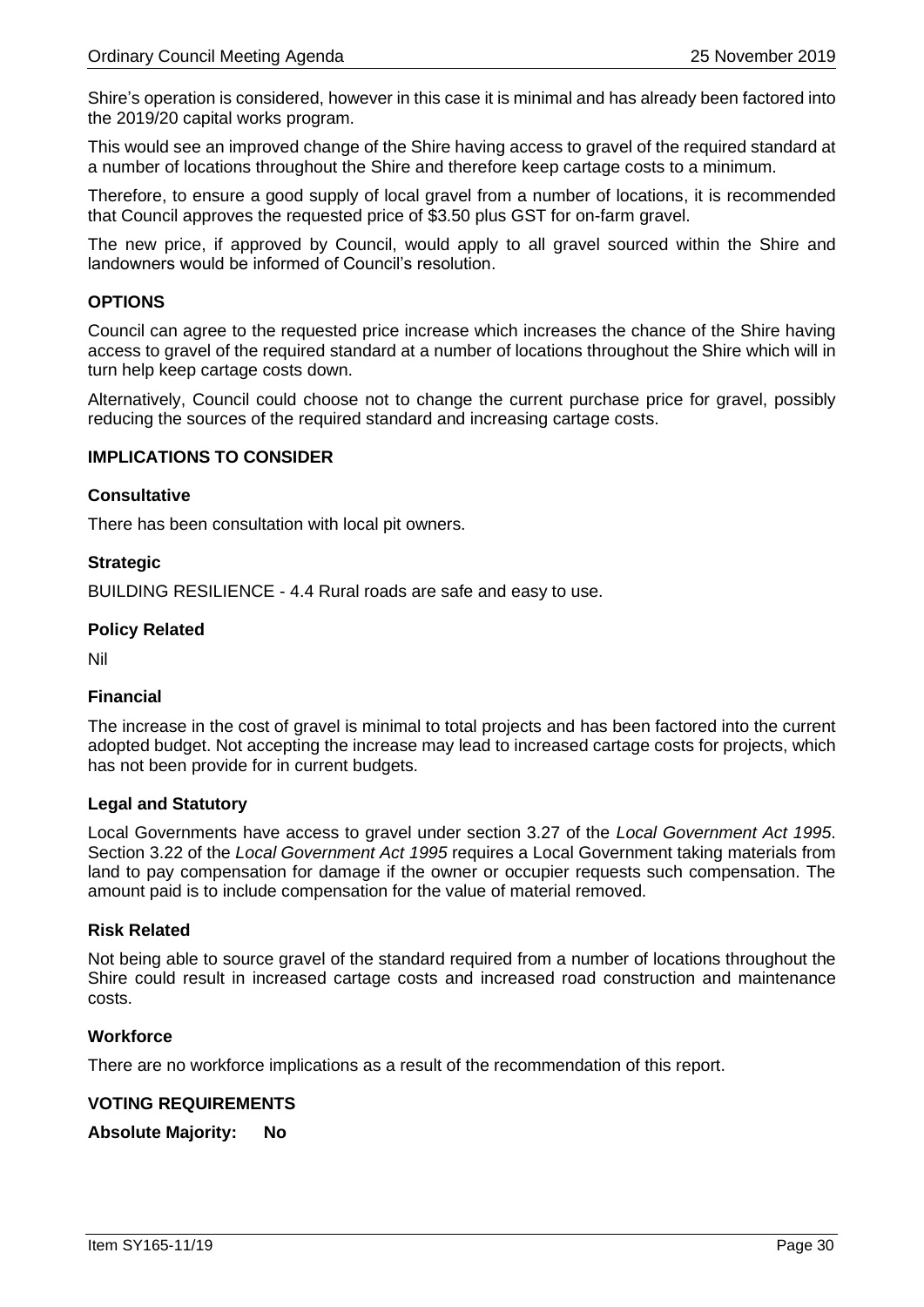### **RECOMMENDATION**

That Council agrees to:

- 1. Continue to obtain gravel from land owners throughout the Shire;
- 2. Pay landholders three dollars and fifty cents (\$3.50) plus GST per cubic metre of gravel taken from private land for use on public works.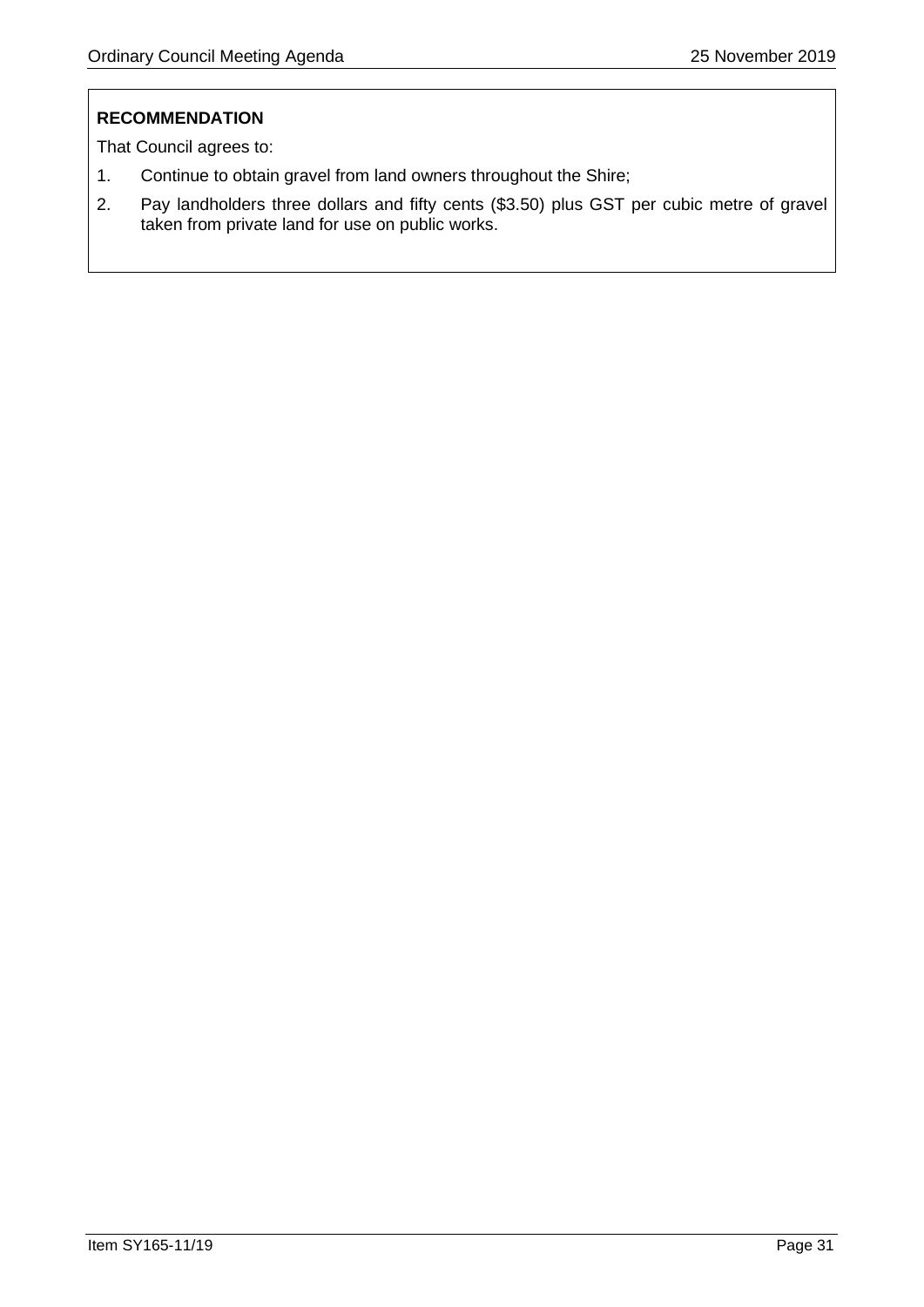### <span id="page-31-0"></span>**SY166-11/19 ACCESS OPTIONS, 961 TALBOT ROAD**

| <b>File Number:</b>                  | TA2 60726, TA2 627                                                                              |
|--------------------------------------|-------------------------------------------------------------------------------------------------|
| Author:                              | Darren Wallace, Executive Manager, Infrastructure & Development<br><b>Services</b>              |
| <b>Authoriser:</b>                   | Darren Wallace, Executive Manager, Infrastructure & Development<br><b>Services</b>              |
| <b>Previously before</b><br>Council: | ? 1996<br>9.2.9 21 August 2006<br>SY116-09/18 25 September 2018<br>SY 152-10/19 28 October 2019 |
| <b>Appendices:</b>                   | <b>Right of Carriageway Easement</b><br>1.                                                      |

### **NATURE OF COUNCIL'S ROLE IN THE MATTER**

Executive

### **PURPOSE OF REPORT**

Update the progress on the investigation into having the existing Right of Carriageway, from Talbot Road to the constructed section of Road Reserve No. 3979, being subdivided from the existing property and set aside as Road Reserve.

### **BACKGROUND**

Mr Vincent Green, 961 Talbot Road, on behalf of the affected landowners, has requested Shire assistance in the provision of access to their properties via a current gazetted road reserve, which is not open to the public, instead of the current mixture of "right of carriageway" and road reserve.

Currently, up to 5 properties use a "right of carriageway" easement off Talbot Road and then Road Reserve No. 3979 to access their properties. The map at Appendix 1 shows the existing access and 2 options. Option A: Develop the road reserve adjacent to the easement to where it meets the existing used Road Reserve 3979. Option B: Develop Road Reserve 3979 from Talbot Road to where it meets the existing used section of Road Reserve 3979. Mr Green has offered to sustainably build the new road access. Mr Green's preference is for Option B.

Mr Green believes that the landowners affected should not have to use a right of carriageway through private property to access their properties when there is a gazetted road that would more directly provide access.

There are other road reserve options that could be used, but they are a longer travel distance so are not considered in this report.

Mr Colin Luelf is the owner of the property either side of Road Reserve 3979 and is opposed to the development of the road reserve as a road.

Council at its ordinary meeting of 25 September 2018 resolved as follows;

*"That Council*

- *1. Agrees to progress the evaluation of options for access to 961 Talbot Road and requests officers, after obtaining a road reserve survey at the Shire's cost, to provide a further report to Council detailing the access options and the short term and long term cost and service implications of each option.*
- *2. The report on the options is to be presented to Council on or before the March 2019 Council Meeting."*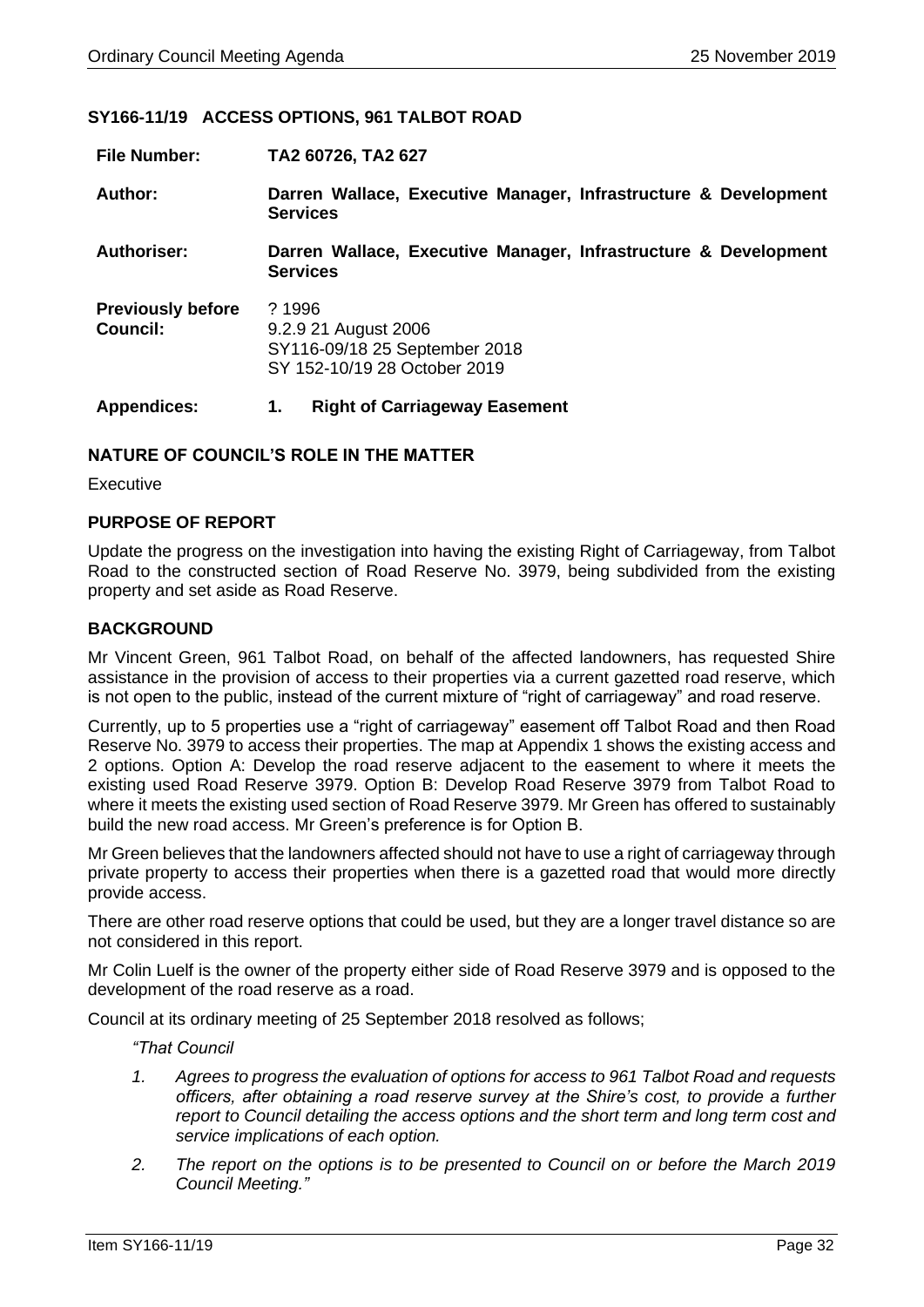Council further considered the issue at its ordinary meeting 26 October 2019 and resolved as follows;

*"That Council investigates the option of having the existing Right of Carriageway, from Talbot Road to the constructed section of Road Reserve No. 3979, being subdivided from the existing property and set aside as Road Reserve."*

### **COMMENTS AND DETAILS**

The current owner of Lot 5804 has been contacted and is considering the possibility of the Shire subdividing the existing right of carriageway from his property.

The total area of the right of carriageway is approximately  $9,000m^2$ . The benefits to the property owner, of the Shire taking over the full maintenance of the right of carriageway have been explained to the current owner.

The right of carriageway, land title details are included as Appendix 1, is generally only 10m wide and is fenced accordingly. The constructed gravel access is approximately 6.5m wide. The access road is serviceable for the amount of traffic it receives, but has not been built to current road standards and has minimal table drains, although it does appear to have sufficient culverts.

There are two sections where the access road appears to leave the right of carriageway easement and enter into Lot 5804 proper. These sections will require further investigation, but if re-alignment and re-fencing is required, it is estimated to cost \$40,000.

At some stage, the existing access road may need to be upgraded. The existing 10m right of carriageway easement will not be of sufficient width. It is therefore considered prudent to leave the road reserve adjacent to the right of carriageway in place to allow for possible future upgrade of the road.

At this stage of the investigation there are no obvious impediments to the progressing of having the existing Right of Carriageway, from Talbot Road to the constructed section of Road Reserve No. 3979, being subdivided from the existing property and set aside as Road Reserve. Although further investigation/negotiation is required

### **OPTIONS**

Council's options include;

- Option A, outlined in the background, with the Shire being responsible for the full cost of the road construction.
- Option B, as outlined in the background, with the proponents paying the full cost of the road construction or with some cost sharing with the Shire.
- Option C, proceed with the option of having the existing Right of Carriageway, from Talbot Road to the constructed section of Road Reserve No. 3979, being subdivided from the existing property and set aside as Road Reserve.
- Take no action and retain the current access arrangements.

### **IMPLICATIONS TO CONSIDER**

#### **Consultative**

Consultation with Mr Green and Mr Luelf has continued and consultation with the owner of Lot 5804 is ongoing.

Mr Luelf has indicated support for the proposal. Mr Green has indicated that he does not support the proposal and is still in favour of his original request. Mr Green has pointed out the deficiency of the width of the right of carriageway as mentioned in the body of this report.

### **Strategic**

The provision of Rural Roads would be consistent with the Shire of York Strategic Community Plan Theme 4: Building Resilience, and in particular theme 4.4 Rural roads are safe and easy to use.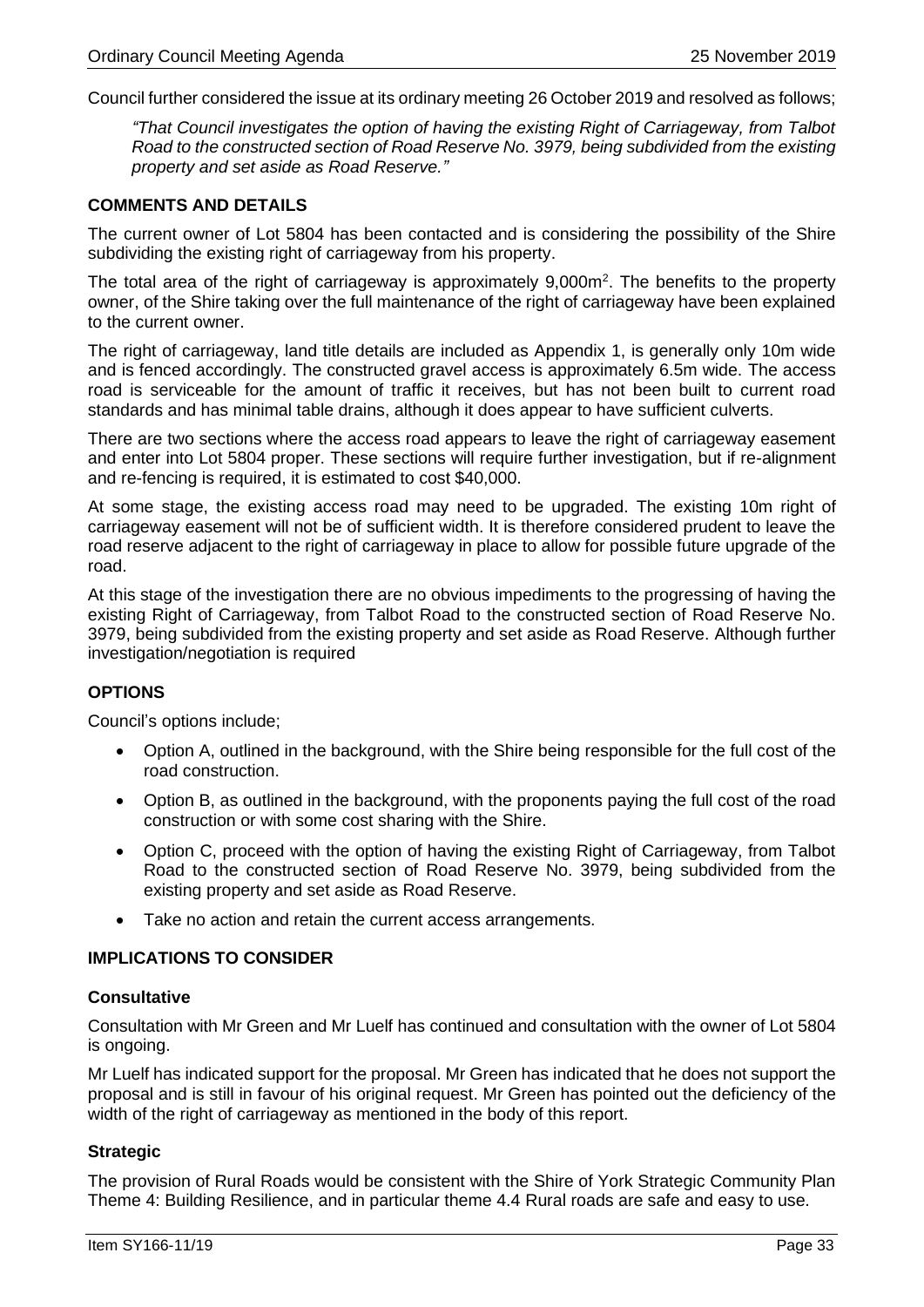### **Policy Related**

There are no policy implications as a result of the officer's recommendation.

### **Financial**

The cost of the subdivision process is approximately \$6,000. This does not include any purchase price for the land.

It is possible that an additional \$40,000 will be required to realign the current access road to ensure it is within the right of carriageway easement.

The Shire will gain a small amount of grant funds annually through the Federal Government "Financial Assistant Grant" road component and the Main Roads WA direct grant, both of which are based on the Shire's road inventory.

There will be no initial increase in maintenance cost as the Shire currently maintenance grades the access road, however the Shire will be responsible for all ongoing maintenance and resheeting/reconstruction.

### **Legal and Statutory**

There are two ways to create a road. Either by a road dedication process under *the Land Administration Act 1997* or as part of a subdivision under the *Planning and Development Act 2005*.

The Land Administration Act process is used when the land is Crown land. When the land is private land, a subdivision process is used to create a road.

### **Risk Related**

There are a significant number of properties in the Shire that only have access by way of a right of carriageway. There is also a significant number of road reserves that are either unconstructed and/ or closed to the public.

If the Shire were to consider taking the responsibility for and/or constructing roads on the right of carriageways or unconstructed roads, it would be a considerable financial burden on the Shire.

However, it proposed that each individual situation and or request would have to be considered on its own merits.

### **Workforce**

Short term there may be some works require to ensure the existing road is within the right of carriageway easement. These works could be undertaken by Shire staff, but have not been allowed for in current works schedules.

Ongoing maintenance grading is already undertaken by the Shire, however other maintenance, such as vegetation control and drainage maintenance will minimally increase the Shire's staff workload.

### **VOTING REQUIREMENTS**

### **Absolute Majority: No**

### **RECOMMENDATION**

That there being no obvious impediment uncovered in initial investigations, Council requests the Chief Executive Officer to proceed with the option of having the existing Right of Carriageway, from Talbot Road to the constructed section of Road Reserve No. 3979, being subdivided from the existing property and set aside as Road Reserve.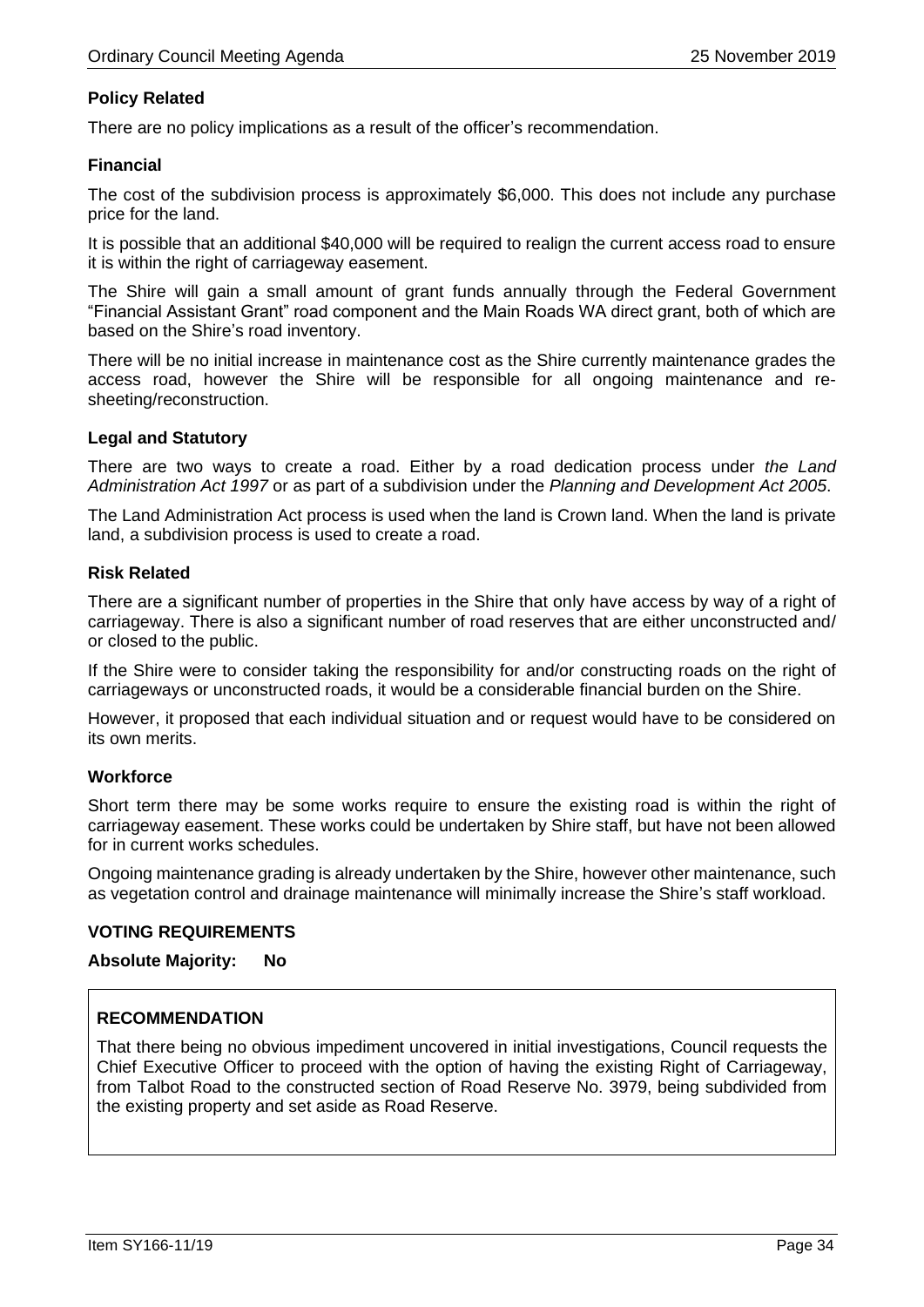#### <span id="page-34-0"></span>**SY167-11/19 APPOINTMENT OF MEMBERS TO COUNCIL COMMITTEES AND WORKING GROUPS**

**Author: Suzie Haslehurst, Executive Manager, Corporate & Community Services**

**Authoriser: Suzie Haslehurst, Executive Manager, Corporate & Community Services**

**Previously before Council: N/A**

| <b>Appendices:</b> | <b>Draft Committee Booklet November 2019</b> |
|--------------------|----------------------------------------------|
|--------------------|----------------------------------------------|

- **2. Request from River Conservation Society** 
	- **3. RCS Public Gift Fund**
	- **4. York Hospital Advisory Group Request**

### **NATURE OF COUNCIL'S ROLE IN THE MATTER**

**Executive** 

Review

### **PURPOSE OF REPORT**

This report seeks Council's consideration of proposed Council Committees and Reference/Working Groups, and representation on external committees and working groups. The Draft Committee Booklet attached at Appendix 1 provides information and where applicable, Terms of Reference for these committees and reference/working groups.

### **BACKGROUND**

In accordance with Section 5.11 of the *Local Government Act 1995*, Council representatives on Committees (and subsequently, Shire of York Reference/Working Groups and externally administered Committees) are discontinued following a local government election and as such, nominations for Council representation are required.

### **COMMENTS AND DETAILS**

Shire officers have drafted the Committee Booklet (attached at Appendix 1) containing Terms of Reference for all active Shire of York Council Committees, Reference/Working Groups and external Committees requiring Council representation. Parts 1 and 2 of the Committee Booklet outline Council Committees and Reference/Working Groups and Part 3 outlines Council representation on external Committees.

There are a number of matters to note regarding appointments to Committees and Reference/Working Groups which are outlined below.

- Nominations to the Avon-Midland Country Zone of WALGA and the Development Assessment Panel were considered by Council as a late report at the Ordinary Council Meeting held on 28 October 2019 and therefore, do not require nominations.
- Council also resolved at the October OCM to maintain the current membership of the York Honours Reference Group until 26 January 2020 to ensure consistency and effectiveness in selecting recipients of Australia Day honours. Following this, expressions of interest will be sought for community representatives and a report presented to Council to appoint members to the York Honours Reference Group in accordance with Council's policy G2.5 *Reference Groups.*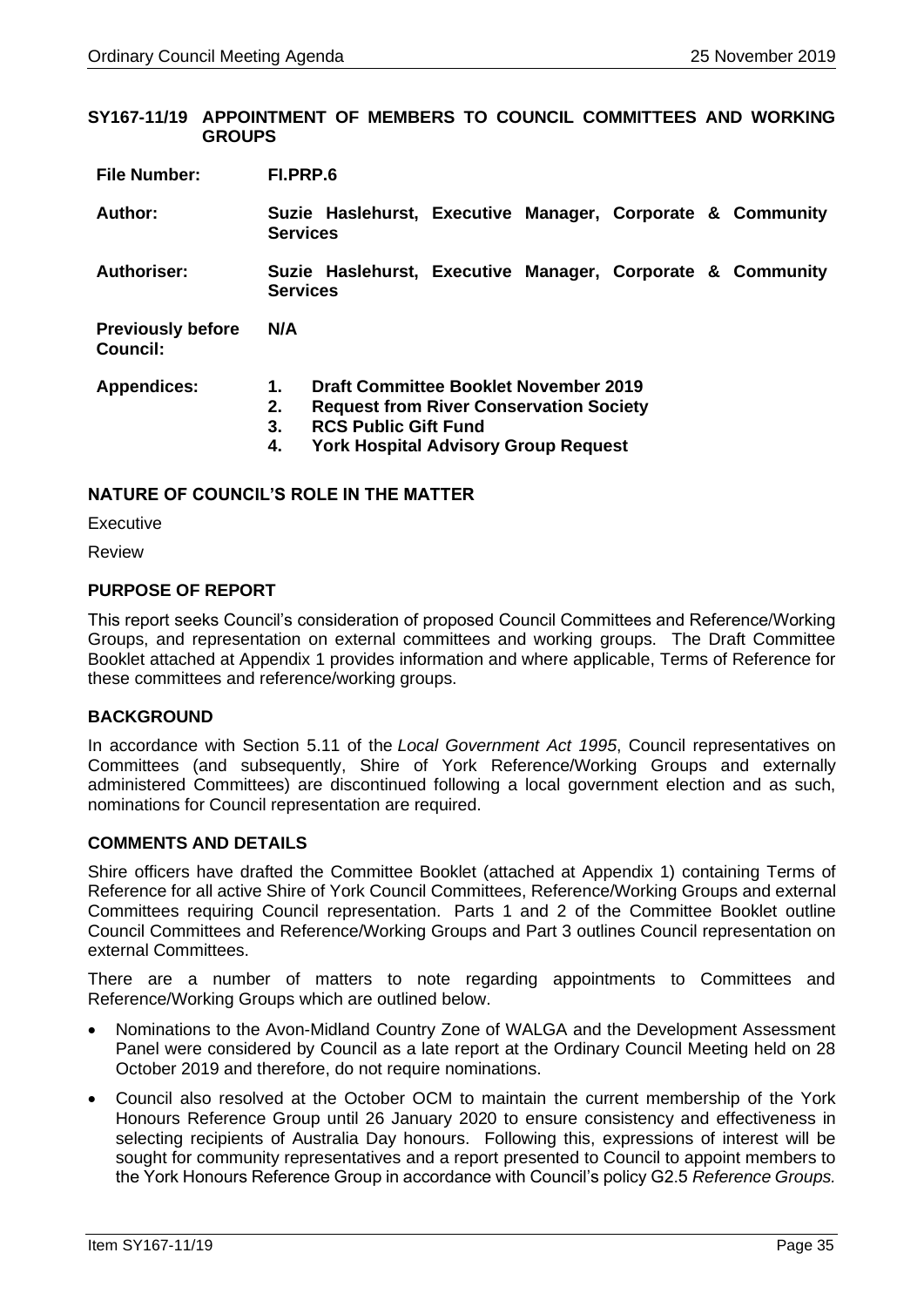- The Shire has received a request from the River Conservation Society for Cr Smythe to be a Shire representative on its committee. This membership was not previously considered by Council and is a new appointment.
- At the September 2019 OCM, Council endorsed the Terms of Reference for the Earthquake Mitigation Working Group which have been included in the Draft Committee Booklet.
- Committees and working groups that have not been included in the Committee Booklet are:
	- o YRCC Management Steering Group: This has transitioned to an incorporated association which held its inaugural general meeting in August 2019 where office bearers were elected. No Councillors were appointed to the Board.
	- o Christmas Decorations Working Group: This group has struggled to achieve a quorum for meetings. Officers recommend the group is disbanded as Christmas decorations are now an operational budget allocation and any major decisions could be brought to Council for decision.

Below is an outline of the committees and working groups that are currently active and require Council's determination of representation.

| <b>Committees of</b><br><b>Council</b>      | <b>Details</b>                                                                                                                                                                                                          | Membership                            |
|---------------------------------------------|-------------------------------------------------------------------------------------------------------------------------------------------------------------------------------------------------------------------------|---------------------------------------|
| Access & Inclusion                          | Provide oversight of matters relating to Disability,<br>Access & Inclusion in the Shire, including<br>development and monitoring of the Shire's DAIP.                                                                   | 2 Councillors                         |
| <b>Advisory Committee</b>                   |                                                                                                                                                                                                                         | 1 Deputy                              |
|                                             |                                                                                                                                                                                                                         | 6 Community members                   |
| <b>Audit and Risk</b><br>Committee          | Provide advice and information on matters relevant to<br>statutory audits, internal controls, compliance,<br>financial management and risk. Required in<br>accordance with Section 7.1A of the Local<br>Government Act. | <b>All Councillors</b>                |
| Local Emergency                             | Section 38 of the Emergency Management Act 2005                                                                                                                                                                         | 1 Councillor                          |
| Management Committee                        | requires LGs to establish and appoint members to<br>LEMCs to oversee the district's Local Emergency<br>Management Arrangements.                                                                                         | 1 Deputy                              |
| <b>External</b>                             | <b>Details</b>                                                                                                                                                                                                          | Membership                            |
| Avon Regional Roads<br>Sub-Group            | A subgroup of the Wheatbelt North Regional Road<br>Group.                                                                                                                                                               | 1 Councillor                          |
| Avon Region                                 | Shires of Northam, Toodyay, York, Chittering,                                                                                                                                                                           | Shire President,                      |
| <b>Organisation of Councils</b><br>(AROC)   | Dowerin, Goomalling and Victoria Plains work<br>together on one or more common issues, collaborate<br>and lobby on behalf of the region.                                                                                | CEO (ex-officio)                      |
| Avon Valley Tourism<br>Association          | Formed as a peak body to market the Avon Valley to<br>domestic and international visitors.                                                                                                                              | 1 Councillor                          |
| Earthquake Building                         | Established to oversee the Earthquake Building<br><b>Mitigation Project</b><br>Mitigation Project in accordance with the funding<br>agreement for the project.                                                          |                                       |
| <b>Working Group</b>                        |                                                                                                                                                                                                                         |                                       |
| <b>River Conservation</b><br>Society        | Local community organisation that encourages<br>interest in, educates, and promotes awareness of the                                                                                                                    | <b>Request for Shire</b><br>President |
| (Committee & Public Gift<br>Fund Committee) | threats faced by the Avon River and remnant<br>bushland reserves and roadsides.                                                                                                                                         |                                       |
| York By-Pass Working<br>Group               | Convened by Main Roads WA as a<br>Reference/Working group for the development of the<br>York Heavy Haulage By-Pass                                                                                                      | Shire President, CEO                  |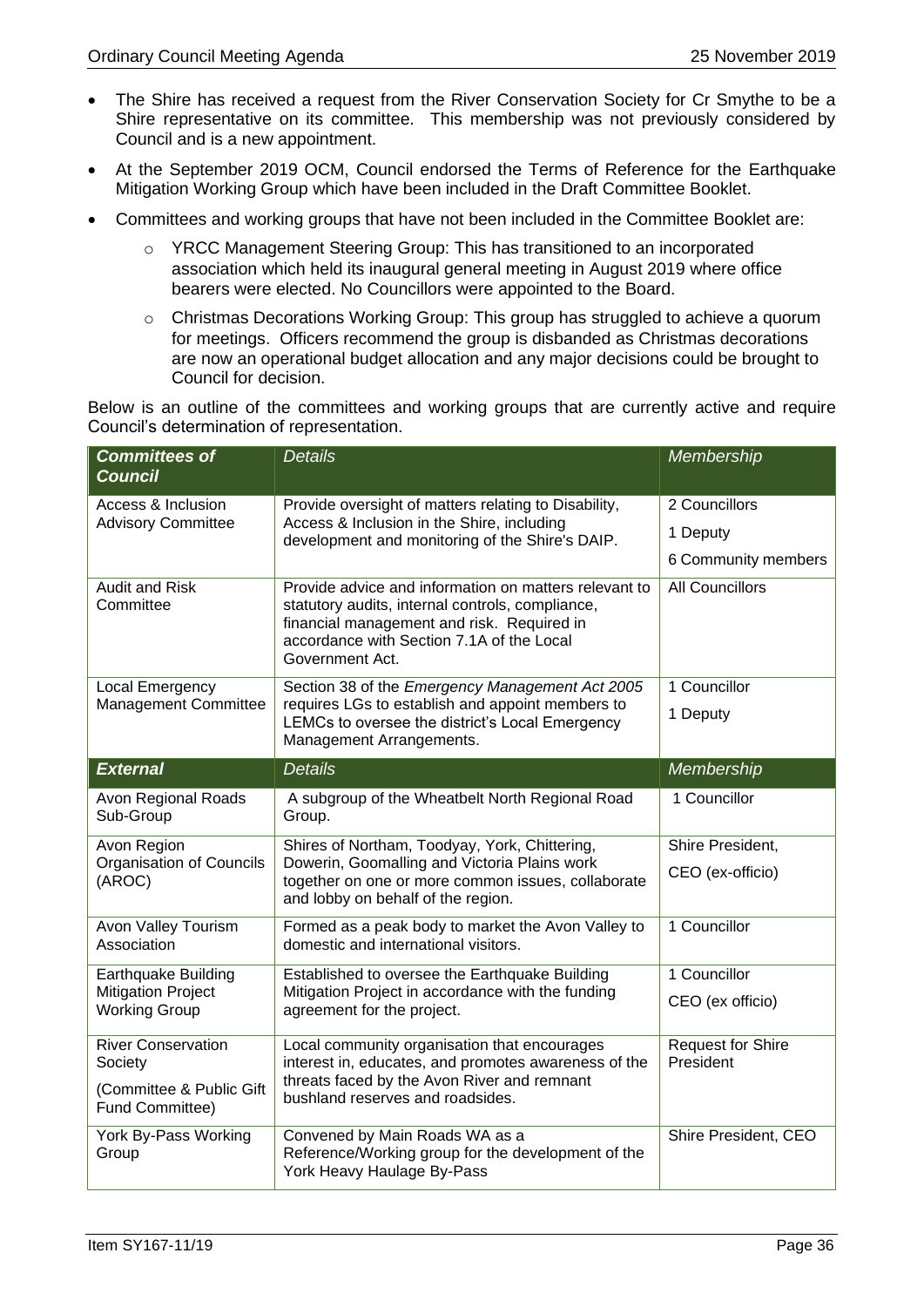| <b>York Community</b><br><b>Resource Centre</b> | Local community organisation that provides a<br>resource and information centre to the community<br>and to build capacity through economic, business<br>and social development. | 1 Councillor                                            |
|-------------------------------------------------|---------------------------------------------------------------------------------------------------------------------------------------------------------------------------------|---------------------------------------------------------|
| York District High<br>School Board              | Council representation on the Board at the request of<br>York DHS.                                                                                                              | 1 Councillor                                            |
| York Health Advisory<br>Group                   | Informal group established to work together to<br>improve the provision of health and allied services in<br>York through collaboration, communication and<br>lobbying.          | 1 Councillor - request<br>for Cr Wallace to<br>continue |
| York-Merredin Road<br><b>Working Group</b>      | Reference/Working Group convened by Main Roads<br>WA.                                                                                                                           | 1 Councillor<br><b>EMIDS</b>                            |

# *Access and Inclusion Advisory Committee*

The Access and Inclusion Advisory Committee of Council was established in 2017 to oversee the development of the Shire's new Disability Access and Inclusion Plan and to provide advice to Council on matters relating to disability access and inclusion. The Terms of Reference provide for 6 community members to be appointed to the Committee.

Following the local government elections, officers asked the existing community representatives to indicate their interest in being re-appointed to the Committee. All but one of the community members expressed their interest in remaining on the Committee. Officers are therefore proposing that Council re-appoints five of the existing community representatives and calls for nominations for the remaining vacancy.

## *Audit and Risk Committee*

Council has for the past four years at least, appointed all Councillors to the Audit and Risk Committee. Officers are proposing that this continues as it provides an opportunity for informed decision making by all elected members. In addition, the Shire President has historically presided over meetings of the Audit and Risk Committee. Officers are also proposing that the Deputy Shire President is appointed as Deputy Chair of the Committee.

# *River Conservation Society*

The Shire has received a request from the River Conservation Society (RCS) for Cr Smythe to become of Shire representative on the committee of the RSC (Appendix 2). As a registered Tax-Deductible Gift Recipient, the RCS is also required to operate a Public Gift Fund overseen by 3-5 members of the community that have a wider connection to the community and not just to the RCS (refer Appendix 3). The RCS has requested that Cr Smythe also be appointed to the RCS Public Gift Fund oversight committee.

#### *York Hospital Advisory Group*

The York Hospital Advisory Group (YHAG) has requested that for the sake of continuity, Cr David Wallace continues to represent the Shire on the YHAG (refer Appendix 4).

# **OPTIONS**

Officers have provided suggestions regarding the number of nominations to be made which are consistent with the current TOR or operating procedures. Council could if it wished, change the number of elected member representatives on those committees and reference/working groups that are convened by the Shire of York. For those convened by external agencies or groups, Council would need to liaise with those groups if it wished to change the number of representatives nominated from the Shire of York or the nominees requested by those agencies or groups.

Where suggestions have been made regarding the presiding/ deputy presiding member, Council could choose to nominate an alternative if it wished.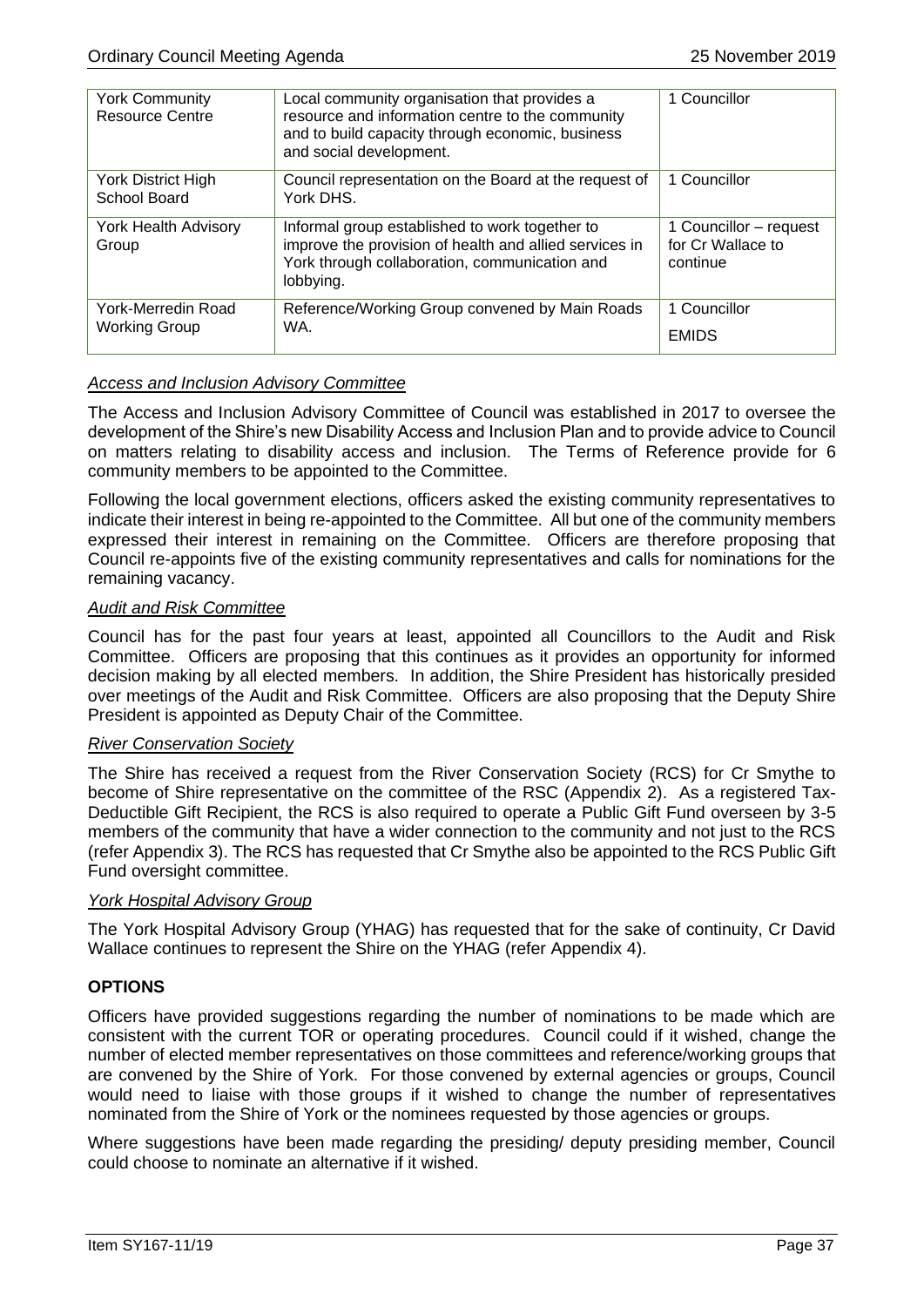Council could also choose to establish further Committees and or Working/Reference Groups. However, officers propose that membership of current groups is considered now and that any other groups are considered as part of the Major Strategic Review and in consultation with the new Chief Executive Officer.

## **IMPLICATIONS TO CONSIDER**

## **Consultative**

WA Local Government Association

Department of Local Government, Sport and Cultural Industries

Department of Planning, Lands and Heritage – Development Assessment Panels

River Conservation Society

Current community members of the Access & Inclusion Advisory Committee

York Hospital Advisory Group

# **Strategic**

*Strong and Effective Leadership*

- 5.1 Effective and informed governance and decision-making
- 5.5 A strong collective voice
- 5.6 High level of community engagement
- 5.7 Shire and community exhibit a can-do philosophy
- 5.8 Open, smart communication between Shire and the community
- 5.9 Community networks supported to increase civic involvement

# **Policy Related**

G 2.5*Reference Groups*

#### **Financial**

Committees and reference/working groups do not have any decision-making authority and therefore can only make recommendations to Council. Therefore, any expenditure in relation to recommendations made by committee and working/reference groups would need to either be adopted as part of the annual budget process or considered as a budget amendment.

Consequently, the only financial implications are the internal costs to administer those committees and reference/working groups convened by the Shire which may include officers' time and in some cases, refreshments as required.

#### **Legal and Statutory**

#### *Local Government Act 1995*

#### *Subdivision 2 — Committees and their meetings*

## *5.8. Establishment of committees*

*A local government may establish\* committees of 3 or more persons to assist the council and to exercise the powers and discharge the duties of the local government that can be delegated to committees.*

*\* Absolute majority required.*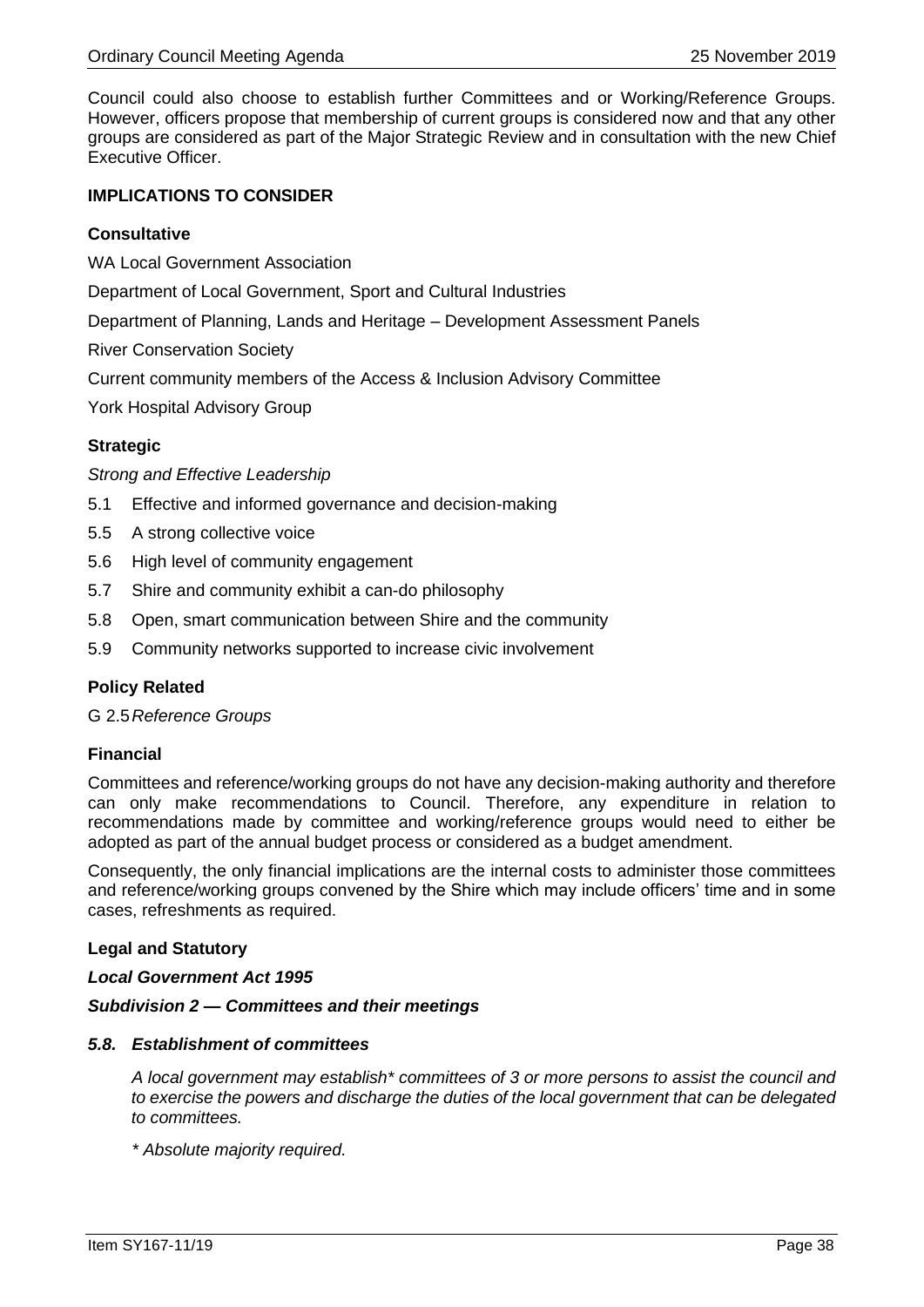## *5.9. Committees, types of*

- *(1) In this section other person means a person who is not a council member or an employee.*
- *(2) A committee is to comprise —*
	- *(a) council members only; or*
	- *(b) council members and employees; or*
	- *(c) council members, employees and other persons; or*
	- *(d) council members and other persons; or*
	- *(e) employees and other persons; or*
	- *(f) other persons only.*

#### *5.10. Committee members, appointment of*

- *(1) A committee is to have as its members —*
	- *(a) persons appointed\* by the local government to be members of the committee (other than those referred to in paragraph (b)); and*
	- *(b) persons who are appointed to be members of the committee under subsection (4) or (5).*

*\* Absolute majority required.*

- *(2) At any given time each council member is entitled to be a member of at least one committee referred to in section 5.9(2)(a) or (b) and if a council member nominates himself or herself to be a member of such a committee or committees, the local government is to include that council member in the persons appointed under subsection (1)(a) to at least one of those committees as the local government decides.*
- *(3) Section 52 of the Interpretation Act 1984 applies to appointments of committee members other than those appointed under subsection (4) or (5) but any power exercised under section 52(1) of that Act can only be exercised on the decision of an absolute majority of the local government.*
- *(4) If at a meeting of the council a local government is to make an appointment to a committee that has or could have a council member as a member and the mayor or president informs the local government of his or her wish to be a member of the committee, the local government is to appoint the mayor or president to be a member of the committee.*
- *(5) If at a meeting of the council a local government is to make an appointment to a committee that has or will have an employee as a member and the CEO informs the local government of his or her wish —*
	- *(a) to be a member of the committee; or*
	- *(b) that a representative of the CEO be a member of the committee,*

*the local government is to appoint the CEO or the CEO's representative, as the case may be, to be a member of the committee.*

#### *5.11A. Deputy committee members*

*(1) The local government may appoint\* a person to be a deputy of a member of a committee and may terminate such an appointment\* at any time.*

*\* Absolute majority required.*

- *(2) A person who is appointed as a deputy of a member of a committee is to be —*
	- *(a) if the member of the committee is a council member — a council member; or*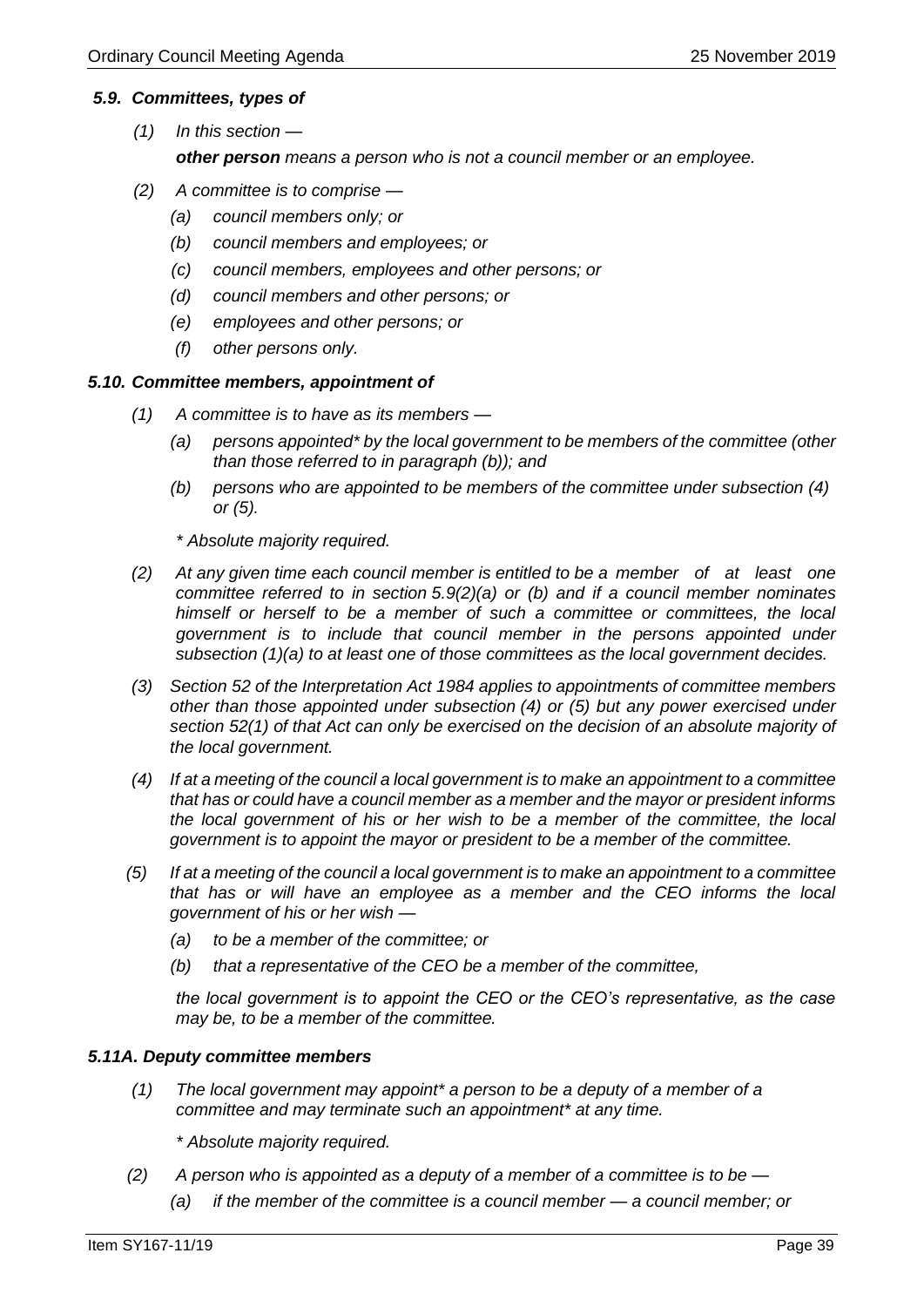- *(b) if the member of the committee is an employee — an employee; or*
- *(c) if the member of the committee is not a council member or an employee — a person who is not a council member or an employee; or*
- *(d) if the member of the committee is a person appointed under section 5.10(5) — a person nominated by the CEO.*
- *(3) A deputy of a member of a committee may perform the functions of the member when the member is unable to do so by reason of illness, absence or other cause.*
- *(4) A deputy of a member of a committee, while acting as a member, has all the functions of and all the protection given to a member.*

*[Section 5.11A inserted by No. 17 of 2009 s. 20.]*

## *5.11.Committee membership, tenure of*

- *(1) Where a person is appointed as a member of a committee under section 5.10(4) or (5), the person's membership of the committee continues until —*
	- *(a) the person no longer holds the office by virtue of which the person became a member, or is no longer the CEO, or the CEO's representative, as the case may be; or*
	- *(b) the person resigns from membership of the committee; or*
	- *(c) the committee is disbanded; or*
	- *(d) the next ordinary elections day,*

*whichever happens first.*

- *(2) Where a person is appointed as a member of a committee other than under section 5.10(4) or (5), the person's membership of the committee continues until —*
	- *(a) the term of the person's appointment as a committee member expires; or*
	- *(b) the local government removes the person from the office of committee member or the office of committee member otherwise becomes vacant; or*
	- *(c) the committee is disbanded; or*
	- *(d) the next ordinary elections day,*

*whichever happens first.*

#### **Risk Related**

Tenure of Committee Membership is in accordance with the *Local Government Act 1995* Section 5.11 with previous appointments ceasing on 19 October 2019. Council is therefore required by legislation to review membership of Council Committees and Reference/Working Groups.

Should Council choose not to do this, the reputational risk to the Shire would be moderate.

#### **Workforce**

The time to administer and participate in Committees and reference/working groups is the only workforce implication and currently, can be managed within existing resources.

### **VOTING REQUIREMENTS**

#### **Absolute Majority: Yes**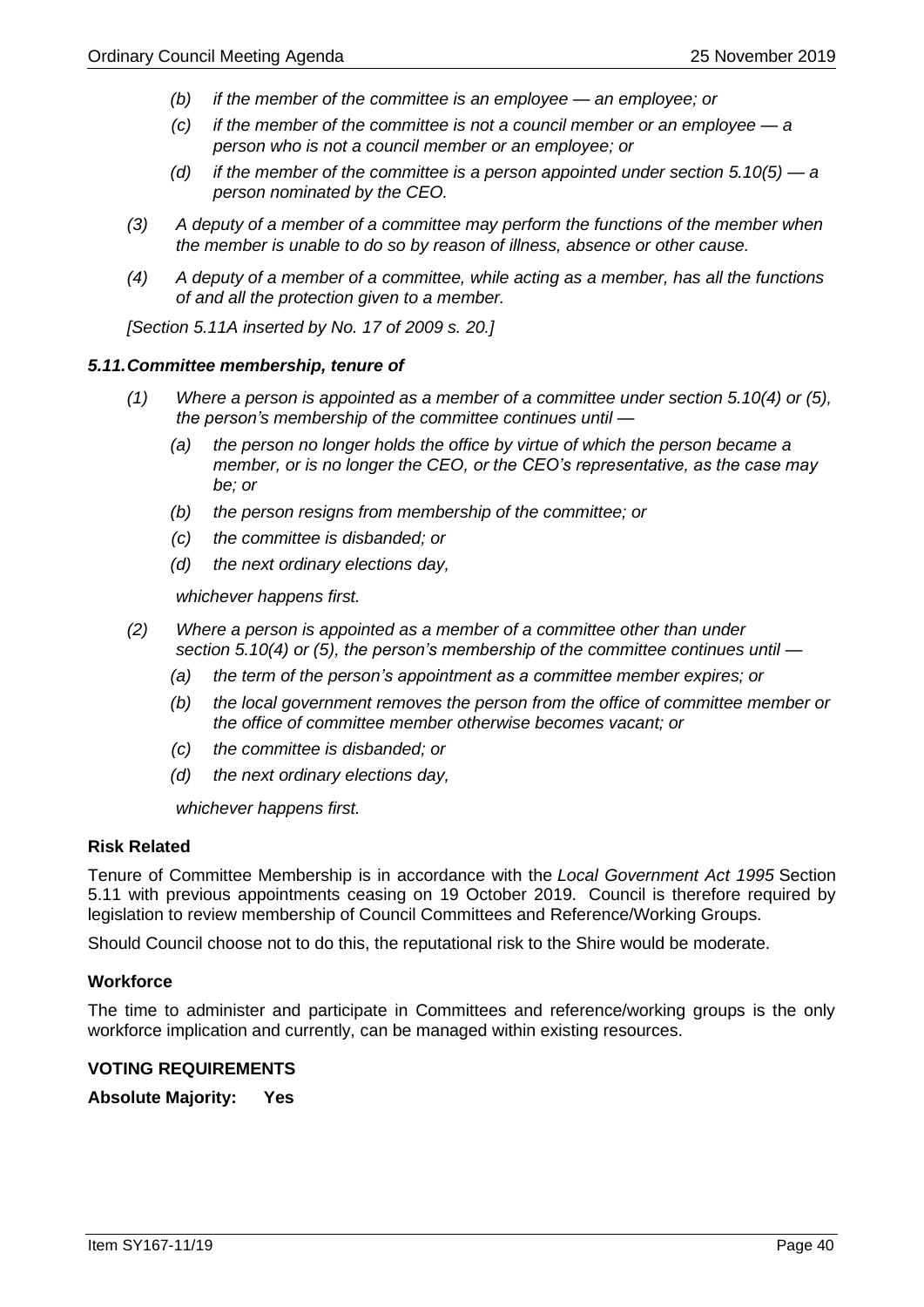That Council:

- 1. Appoints the following Councillors to the Audit and Risk Committee:
	- Cr Denese Smythe (Shire President)
	- Cr Denis Warnick (Deputy Shire President)
	- Cr Ashley Garratt
	- Cr Pam Heaton
	- Cr Stephen Muhleisen
	- Cr Kevin Trent
	- Cr David Wallace
- 2. Appoints the Shire President as Chairperson of the Audit and Risk Committee
- 3. Appoints the Deputy Shire President as Deputy Chairperson of the Audit and Risk Committee.

# **RECOMMENDATION**

That Council;

- 1. Appoints Cr \_\_\_\_\_\_\_\_\_\_\_\_\_\_\_\_ and Cr \_\_\_\_\_\_\_\_\_\_\_\_\_\_\_ to the Access and Inclusion Advisory Committee with Cr \_\_\_\_\_\_\_\_\_\_\_\_\_\_\_\_\_ as Deputy.
- 2. Appoints the following community representatives to the Access and Inclusion Advisory Committee;
	- Ms Liz Christmas Community Representative
	- Ms Marie Forster Community Representative
	- Ms Rosemary Parker Community Representative
	- Ms Bev Penny Community Representative
	- Ms Tegan Walsh Wanslea Early Learning & Development.
- 3. Requests the Chief Executive Officer to call for expressions of interest for the remaining vacancy on the Access and Inclusion Advisory Committee and present a report to Council.

# **RECOMMENDATION**

That Council appoints Cr \_\_\_\_\_\_\_\_\_\_\_\_\_\_\_\_ to the Shire of York Local Emergency Management Committee with Cr as Deputy.

# **RECOMMENDATION**

That Council appoints the Shire President, Cr Denese Smythe and the Chief Executive Officer (ex-officio) to the Avon Regional Organisation of Councils (AROC).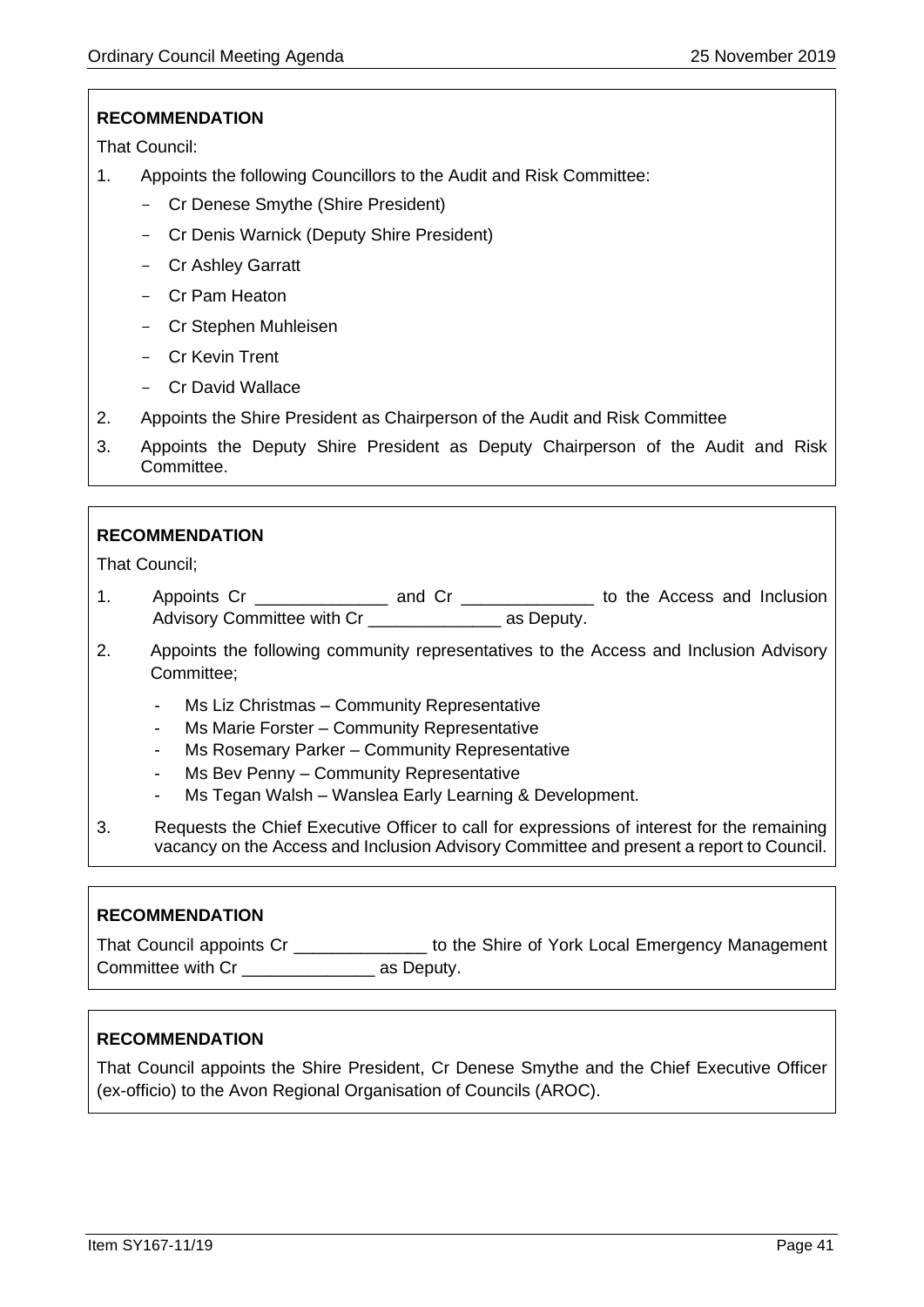That Council appoints Cr \_\_\_\_\_\_\_\_\_\_\_\_\_\_\_\_ to the Avon Regional Roads Sub-Group.

# **RECOMMENDATION**

That Council appoints Cr **and Council appoints Cr** as the Shire's representative on the Board of Avon Tourism.

# **RECOMMENDATION**

That Council appoints Cr \_\_\_\_\_\_\_\_\_\_\_\_\_\_\_ as the Shire's representative on the Earthquake Building Mitigation Working Group.

# **RECOMMENDATION**

That Council appoints Shire President, Cr Denese Smythe as the Shire's representative on the River Conservation Society Committee.

# **RECOMMENDATION**

That Council appoints Cr \_\_\_\_\_\_\_\_\_\_\_\_\_\_\_\_ and the Chief Executive Officer to the York By-Pass Working Group and appoints Cr \_\_\_\_\_\_\_\_\_\_\_\_\_\_\_\_\_\_\_\_\_\_\_\_ as Chairperson of the Group.

# **RECOMMENDATION**

That Council appoints Cr \_\_\_\_\_\_\_\_\_\_\_\_\_\_ as the Shire's representative on the Board of the York Community Resource Centre.

# **RECOMMENDATION**

That Council appoints Cr That Council appoints Cr as the Shire's representative on the Board of the York District High School.

# **RECOMMENDATION**

That Council appoints Cr David Wallace as the Shire's representative on the York Hospital Advisory Group.

# **RECOMMENDATION**

That Council appoints Cr \_\_\_\_\_\_\_\_\_\_\_\_\_\_\_\_ to the York-Merredin Road Working Group.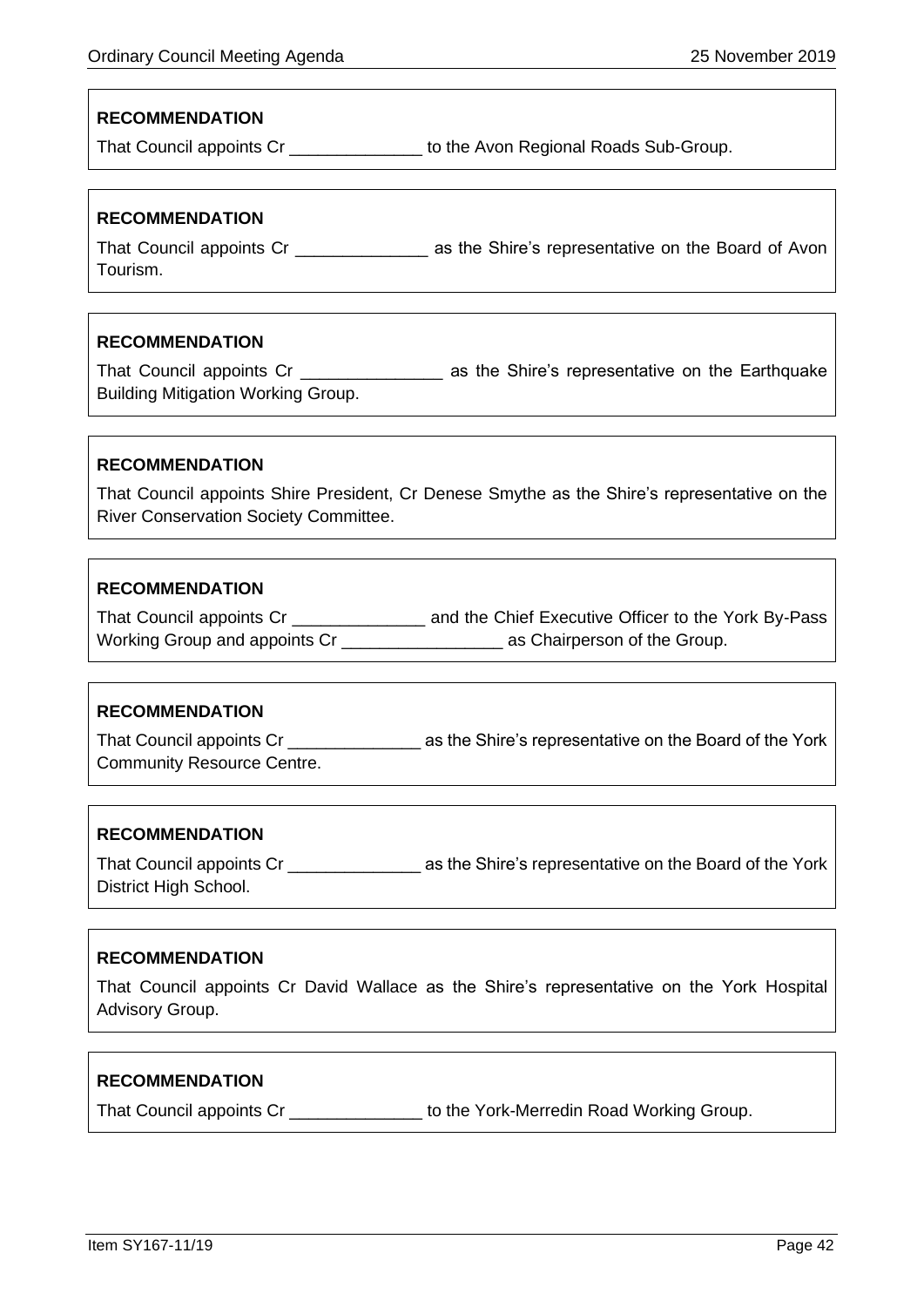That Council:

- 1. Adopts the Committee Booklet as attached at Appendix 1 to this report which outlines the Terms of Reference for the Committees and Reference/Working Groups convened by the Shire of York and information regarding external Committees and Working Groups.
- 2. Requests the Chief Executive Officer to;
	- a) update the Committee Booklet to reflect the appointment of members by Council;
	- b) make any minor editorial amendments as required; and
	- c) place a copy of the booklet on the Shire's website when updated.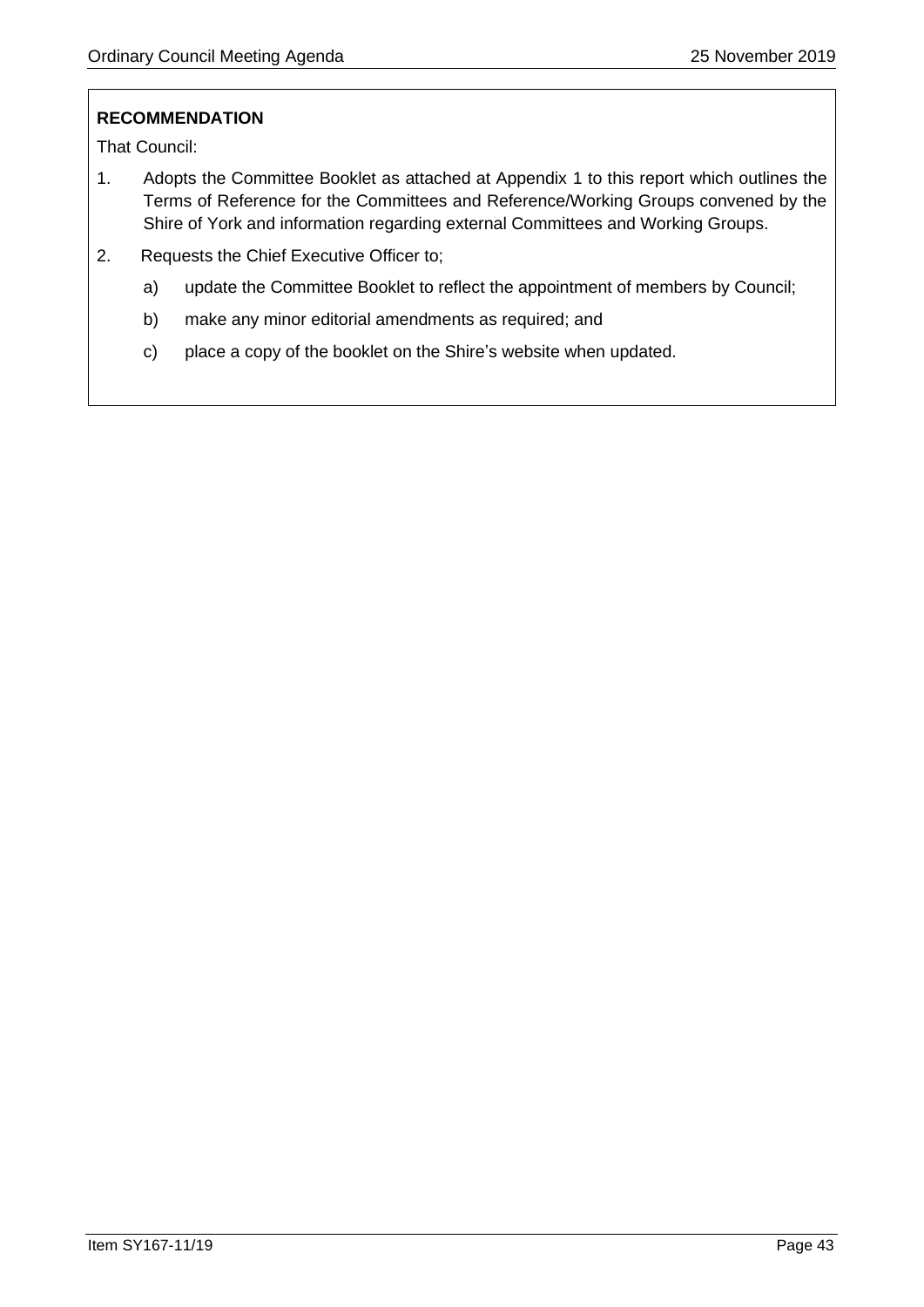## **SY168-11/19 COUNCIL MEETING DATES 2020**

| <b>File Number:</b>                         | <b>OR.MTG</b>                                                                 |
|---------------------------------------------|-------------------------------------------------------------------------------|
| Author:                                     | Suzie Haslehurst, Executive Manager, Corporate & Community<br><b>Services</b> |
| Authoriser:                                 | Suzie Haslehurst, Executive Manager, Corporate & Community<br><b>Services</b> |
| <b>Previously before</b><br><b>Council:</b> | <b>Not Applicable</b>                                                         |
| <b>Appendices:</b>                          | <b>Meeting Dates 2020</b><br>1.                                               |

## **NATURE OF COUNCIL'S ROLE IN THE MATTER**

- Executive
- Legislative

## **PURPOSE OF REPORT**

This report seeks Council approval for advertising of the proposed dates and times for Ordinary Council Meetings to be held during 2020 in accordance with the *Local Government (Administration) Regulations 1996.*

## **BACKGROUND**

Council has previously held its Ordinary Meetings generally on the fourth or last Monday of each month with an agenda briefing held during the week prior to the meeting. The agenda is distributed generally ten days but no later than a week prior to the meeting. The dates for the Ordinary Council Meetings are advertised via:

- Local print media
- Shire noticeboards
- Shire website

Since May 2016, Council has also met monthly at a Council forum to provide Officers with the opportunity to bring to Council's attention any emerging issues and to seek guidance regarding Council's strategic direction in accordance with the Corporate Business Plan and Strategic Community Plan. Council forums have generally been held on the first Monday of the month.

Ordinary Council Meetings are usually held in Council Chambers. However, where an issue or report is likely to attract more than 16 members in the public gallery, the Shire President may determine to hold the Ordinary Council Meeting in the Lesser Hall of the York Town Hall.

Council has historically held a meeting once a year in Talbot and Greenhills respectively. Council has, for the past three years, not held an Ordinary Council Meeting in January.

Council has also established three Committees of Council. These are:

- Audit and Risk Committee established in accordance with Section 7.1A(1) of the *Local Government Act 1995.*
- Access and Inclusion Advisory Committee (AIAC) established to provide advice to Council regarding matters relating to Disability Access and Inclusion.
- Local Emergency Management Committee (LEMC) established in accordance with Section 38(1) of the *Emergency Management Act 2005.*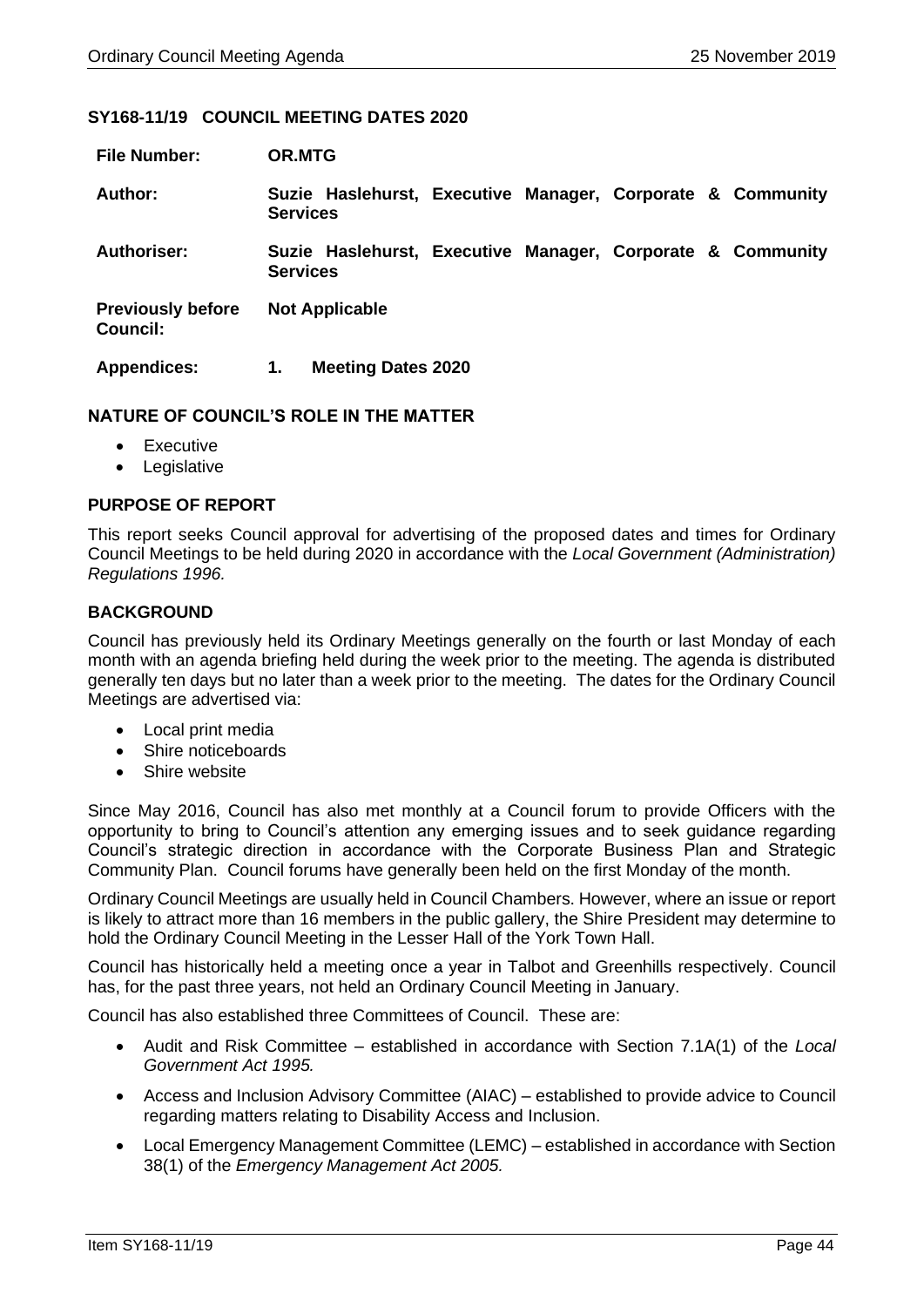None of the above Committees have any authority delegated by Council. Therefore, meetings are not open to the public and any recommendations made by a Committee are presented to the next Ordinary Council Meeting for consideration and adoption.

## **COMMENTS AND DETAILS**

Following canvassing of Council after the 2019 local government elections, Officers are proposing that concept forums, agenda briefings and ordinary Council meetings are held monthly on the last **Tuesday** of the month in 2020. Ordinary Council Meetings are scheduled to commence at 5.00pm to give members of the public an opportunity to attend.

Historically, no Ordinary Council Meeting is held in January, providing an opportunity for staff and Councillors to take annual leave. However, comment has been received that, given the December meeting is early, the period between the December meeting and the February meeting (10 weeks) is too long, resulting in a backlog of issues to be considered by Council in February. Officers have therefore included a proposed meeting date in January 2020 for Council's consideration.

Council has historically held an Ordinary Council Meeting once per year in Talbot and Greenhills. In 2020, it proposed that the meeting in Talbot is held in April and the meeting at Greenhills is held in September.

Attached at Appendix 1 is a calendar indicating the proposed dates for:

- Concept Forums
- Close and release of agendas for Ordinary Council Meetings
- Agenda briefings
- Ordinary Council Meetings; and
- Meetings of the Audit and Risk Committee and the AIAC.

# **OPTIONS**

Council could choose to select another day, date and/or time to hold Ordinary Council Meetings. However, meeting dates and times have been proposed in accordance with what appears to be convenient for the community and current Councillors.

Council could consider not holding an Ordinary Council meeting in January and if any urgent matter arises prior to the February meeting, a Special Council Meeting is convened.

# **IMPLICATIONS TO CONSIDER**

#### **Consultative**

Officers have sought feedback from Councillors regarding preferred dates and times for meetings.

The dates of Ordinary Council Meetings and Committee meetings that are open to the public are required to be advertised publicly in accordance with Regulation 12 of the *Local Government (Administration) Regulations 1996.* Given that the Committees established by Council have no delegated authority, they are not required to be open to the public and therefore, Committee meeting dates do not have to be publicly advertised (refer part 1(b) of the above regulation).

# **Strategic**

*Strong and Effective Leadership*

*5.8 Open, smart communication between Shire and the community*

# **Policy Related**

*G2.7 Conduct of Council Forums*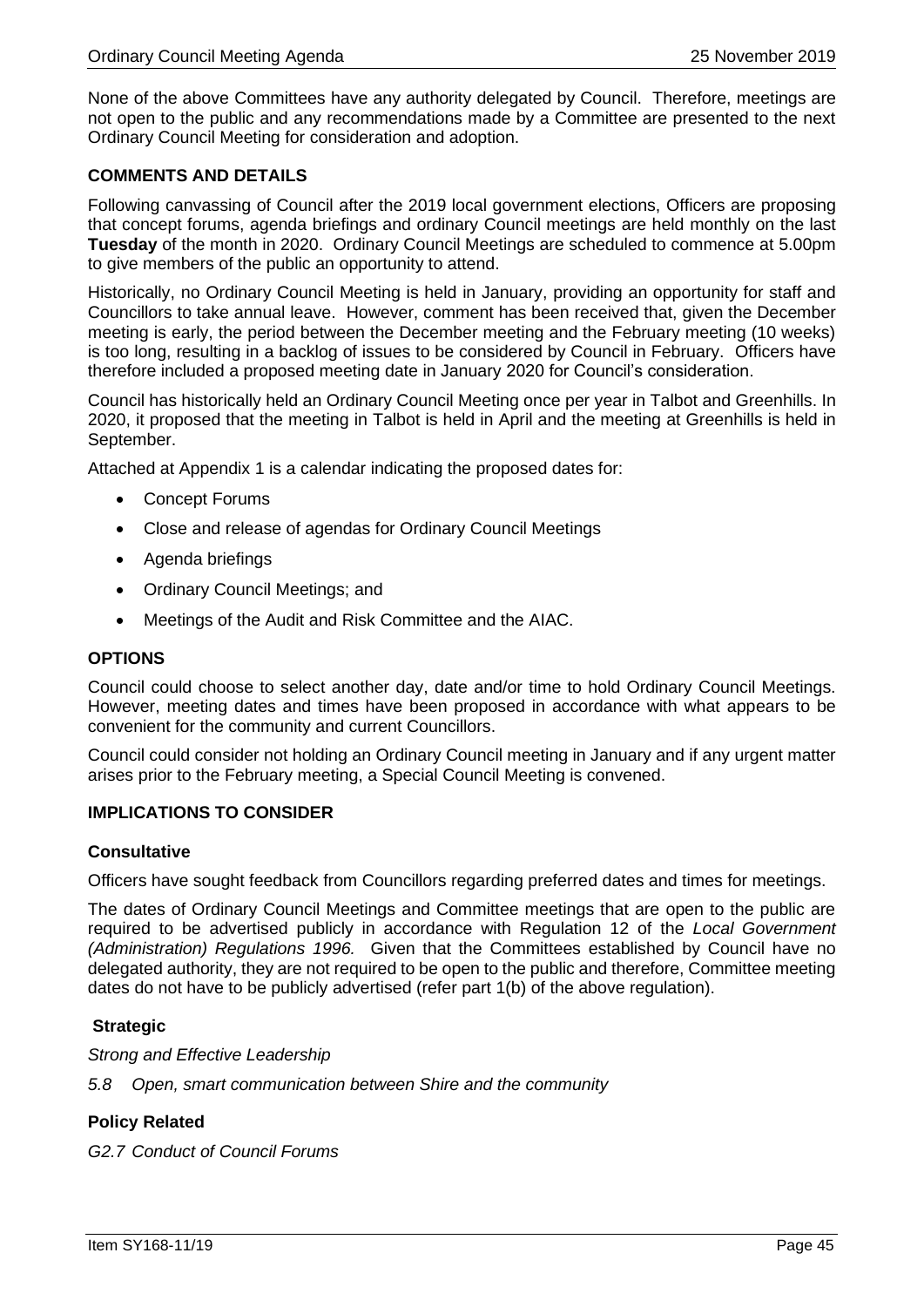# **Financial**

Nil

# **Legal and Statutory**

# *Local Government Act 1995*

*5.23. Meetings generally open to public*

- *(1) Subject to subsection (2), the following are to be open to members of the public —*
	- *(a) all council meetings; and*
	- *(b) all meetings of any committee to which a local government power or duty has been delegated.*
- *5.25 Regulations about council and committee meetings and committees*
- *(1) Without limiting the generality of section 9.59, regulations may make provision in relation to —*
	- *(g) the giving of public notice of the date and agenda for council or committee meetings; and*
	- *(j) the circumstances and time in which notice papers and agenda relating to any council or committee meeting and reports and other documents which could be —*
		- *(i) tabled at a council or committee meeting; or*
		- *(ii) produced by the local government or a committee for presentation at a council or committee meeting,*

*are to be made available for inspection by members of the public.*

# *Local Government (Administration) Regulations 1996*

- *12. Meetings, public notice of (Act s. 5.25(1)(g))*
- *(1) At least once each year a local government is to give local public notice of the dates on which and the time and place at which —*
	- *(a) the ordinary council meetings; and*
	- *(b) the committee meetings that are required under the Act to be open to members of the public or that are proposed to be open to members of the public,*

*are to be held in the next 12 months.*

- *14. Notice papers, agenda etc., public inspection of (Act s. 5.25(1)(j))*
- *(1) A local government is to ensure that notice papers and agenda relating to any council or committee meeting and reports and other documents which —*
	- *(a) are to be tabled at the meeting; or*
	- *(b) have been produced by the local government or a committee for presentation at the meeting,*

*and which have been made available to members of the council or committee for the meeting are available for inspection by members of the public from the time the notice papers, agenda or documents were made available to the members of the council or committee.*

*(2) Nothing in subregulation (1) entitles members of the public to inspect the information referred to in that subregulation if, in the CEO's opinion, the meeting or that part of the meeting to which the information refers is likely to be closed to members of the public under section 5.23(2).*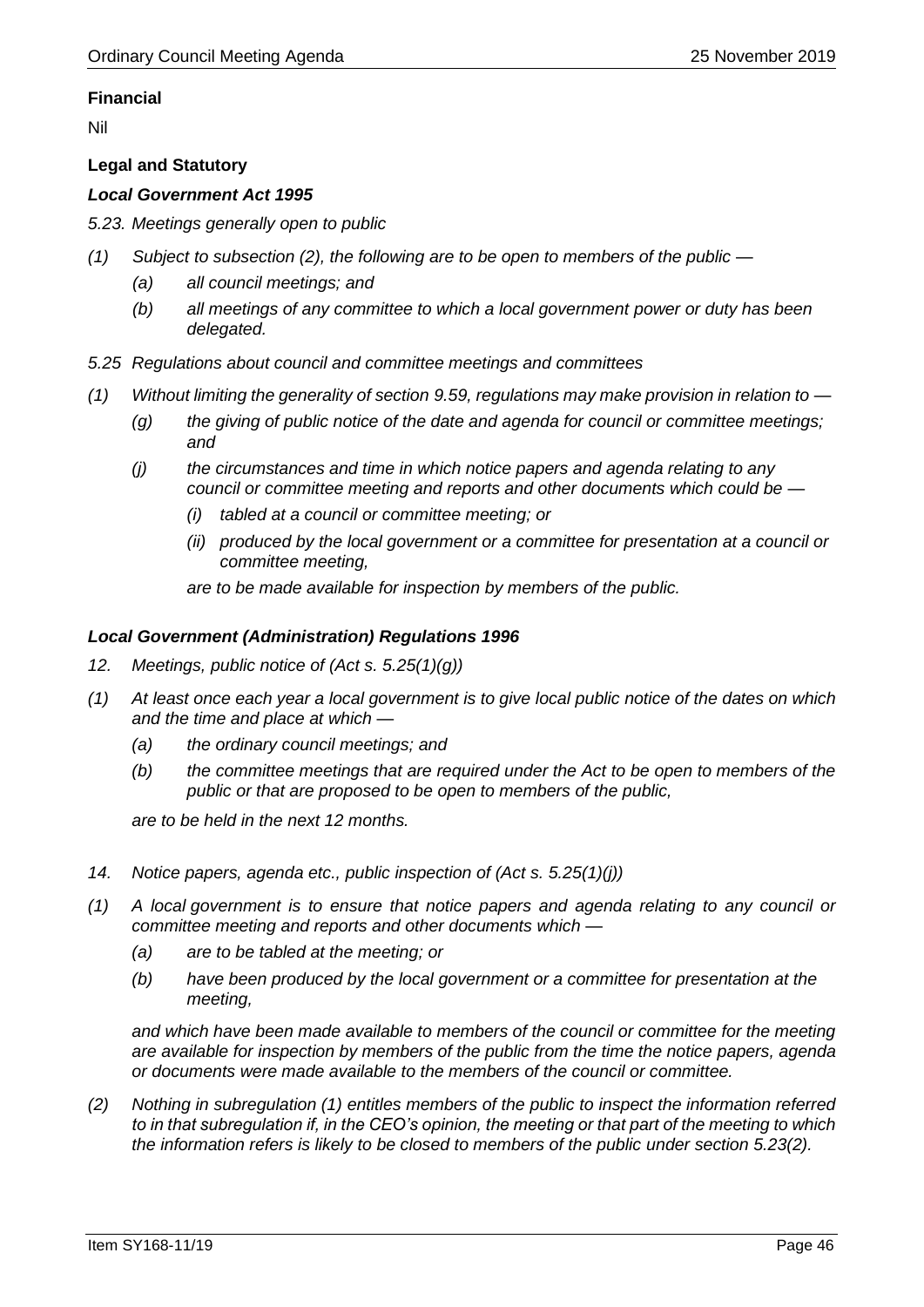# **Risk Related**

Outlined below are the identified risks related to the Officer recommendations contained in this report.

| <b>Identified Risk</b>                                                        | Risk type    | Level of<br><b>Risk</b> | Mitigation                                                                                                                                                                                                                    |
|-------------------------------------------------------------------------------|--------------|-------------------------|-------------------------------------------------------------------------------------------------------------------------------------------------------------------------------------------------------------------------------|
| Community<br>criticism<br>regarding<br>transparency                           | Reputational | Moderate/<br>High       | In order to increase the opportunity for community<br>input, public distribution of meeting agendas is at<br>least seven days prior to Ordinary Council Meetings<br>and at least 72 hours prior to meetings of<br>Committees. |
| Contravention<br>of Department<br>of Local<br>Government<br><b>Guidelines</b> | Compliance   | Low                     | DLGSC guidelines state that local governments<br>should implement a system that best suits their<br>needs. Policy G 2.7 outlines the Shire's framework<br>for conducting Council Forums.                                      |

# **Workforce**

Nil

# **VOTING REQUIREMENTS**

**Absolute Majority: No**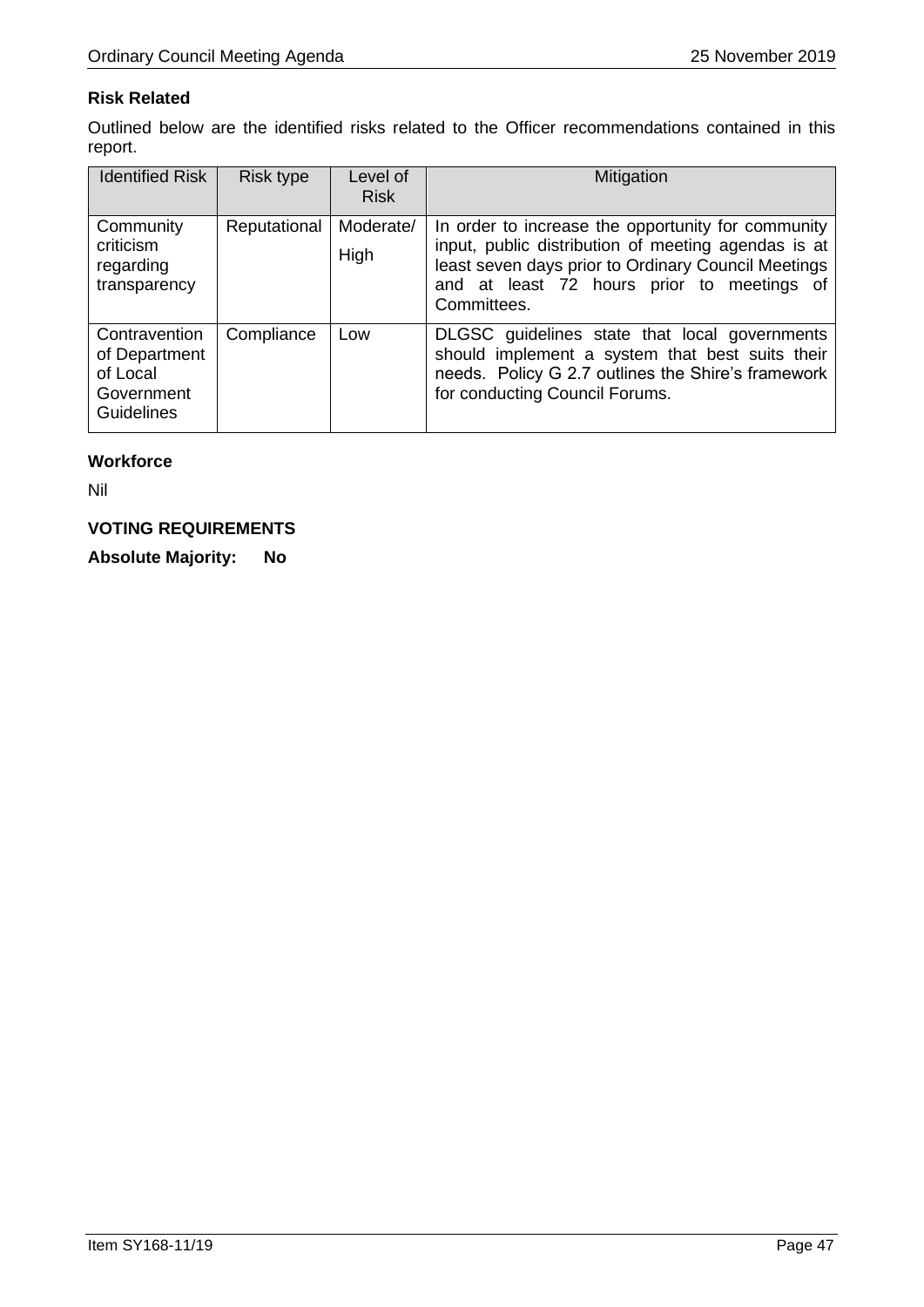That Council;

- 1. Adopts for the purposes of public advertising the following dates, times and venues for the 2020 Ordinary Council Meetings:
	- 28 January 2020 at 5.00pm
	- 25 February 2019 at 5.00pm
	- 31 March 2019 at 5.00pm
	- 28 April 2019 at 5.00pm, Talbot Hall, Talbot
	- 26 May 2019 at 5.00pm
	- 30 June 2019 at 5.00pm
	- 28 July 2019 at 5.00pm
	- 25 August 2019 at 5.00pm
	- 29 September 2019 at 5.00pm, Greenhills Hall, Greenhills
	- 27 October 2019 at 5.00pm
	- 24 November 2019 at 5.00pm
	- 22 December\* 2019 at 5.00pm

\* This meeting to be held on the fourth Tuesday of the month due to proposed Christmas closure.

- 2. Notes that:
	- (a) All meetings of Council and Committees are held in Council Chambers, York Town Hall except where indicated;
	- (b) Agendas for Ordinary Meetings of Council will generally be distributed ten days but no later than one week prior to the Ordinary Council Meeting
- 3. Requests the Chief Executive Officer to advertise the above meeting details in accordance with Regulation 12 of the *Local Government (Administration) Regulations 1996.*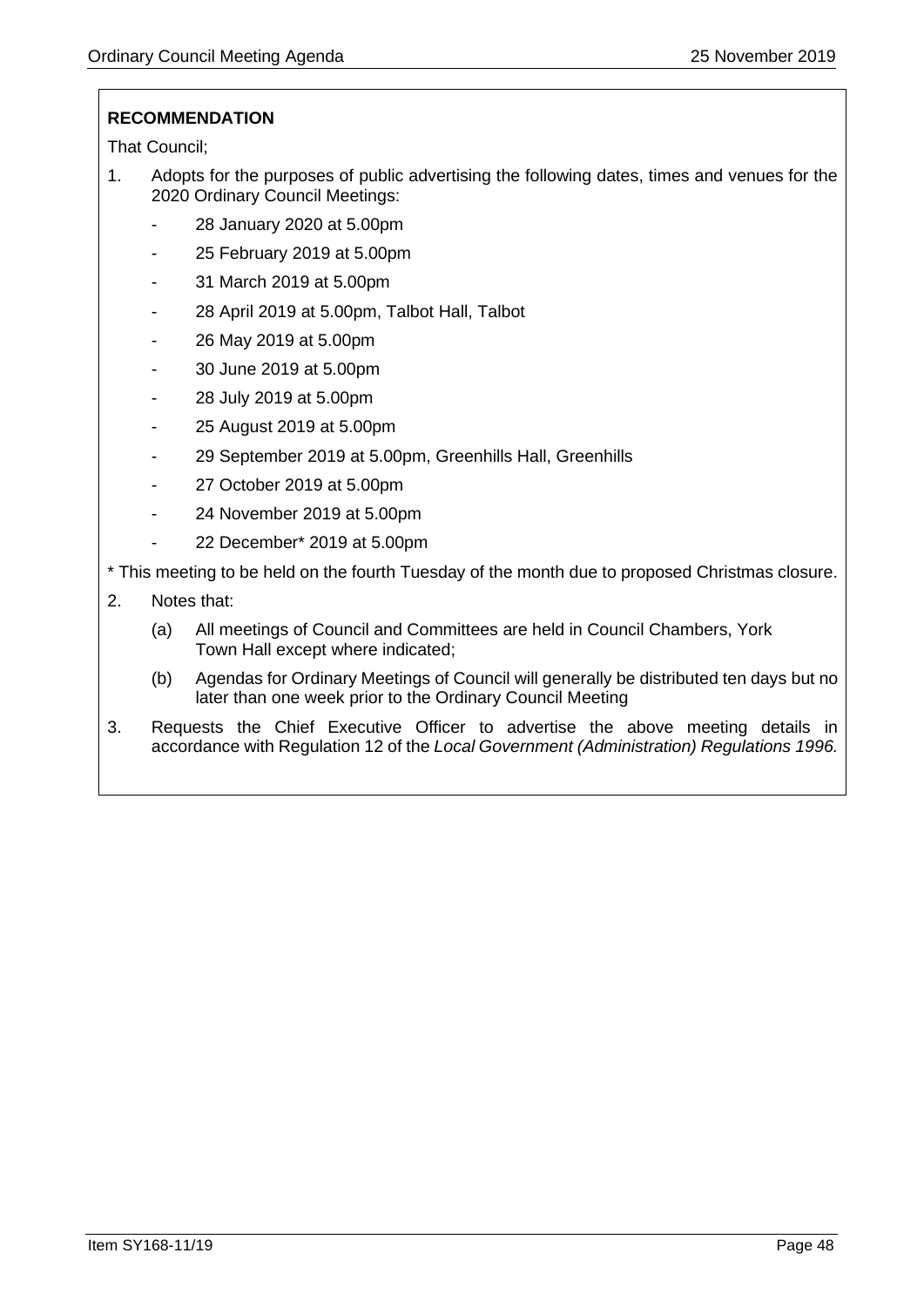## **SY169-11/19 ADOPTION OF POLICY MANUAL WITH MINOR AMENDMENTS - 2019**

| <b>File Number:</b>                         | OR.CMA.4                                                                      |  |  |
|---------------------------------------------|-------------------------------------------------------------------------------|--|--|
| Author:                                     | Natasha Brennan, Administration and Governance Coordinator                    |  |  |
| <b>Authoriser:</b>                          | Suzie Haslehurst, Executive Manager, Corporate & Community<br><b>Services</b> |  |  |
| <b>Previously before</b><br><b>Council:</b> | <b>24 October 2016</b>                                                        |  |  |
| <b>Appendices:</b>                          | <b>Policy Manual with Proposed Amendments</b><br>1.                           |  |  |

# **NATURE OF COUNCIL'S ROLE IN THE MATTER**

Legislative

## **PURPOSE OF REPORT**

A role of Council is to determine Local Government policies. The development and management of Council policy is an ongoing process. It is important that Council policies are kept up to date and are reviewed on a regular basis under the direction of the Chief Executive Officer. If any changes or amendments are required these are brought to Council for endorsement.

# **BACKGROUND**

In accordance with Section 2.7(2) of the *Local Government Act 1995*, Council is to determine the Shire's policies.

The Council undertook major policy development work in 2016 and adopted the current Policy Manual on 24 October 2016. This policy manual has since had new policies added and existing policies amended, following endorsement by Council.

This report presents to Council the reviewed Policy Manual for adoption (Appendix 1).

# **COMMENTS AND DETAILS**

Staff have conducted a minor review of the Shire's Policy Manual and propose a number of amendments for Council's consideration. A majority of the proposed changes are minor in nature. However, the comments below summarise changes that are proposed to better reflect the intent of the policy. Appendix 1 provides the Policy Manual with tracked changes to enable Councillors to consider the proposed amendments.

#### Corporate & Community Services

Community Policies

| Policy | <b>Title</b>         | <b>Proposed Amendments / Comments</b>                                     |
|--------|----------------------|---------------------------------------------------------------------------|
| C1.2   | Australia Day Awards | Changes made to reflect correct name of awards and<br><b>Position Tab</b> |

## Corporate Policies

| Policy | <b>Title</b>                               | <b>Proposed Amendments / Comments</b>                                     |
|--------|--------------------------------------------|---------------------------------------------------------------------------|
| CP1.2  | Use of the Shire of York<br>Crest and Logo | Minor Amendments to change Contact Officer Position and<br>Delegation Tab |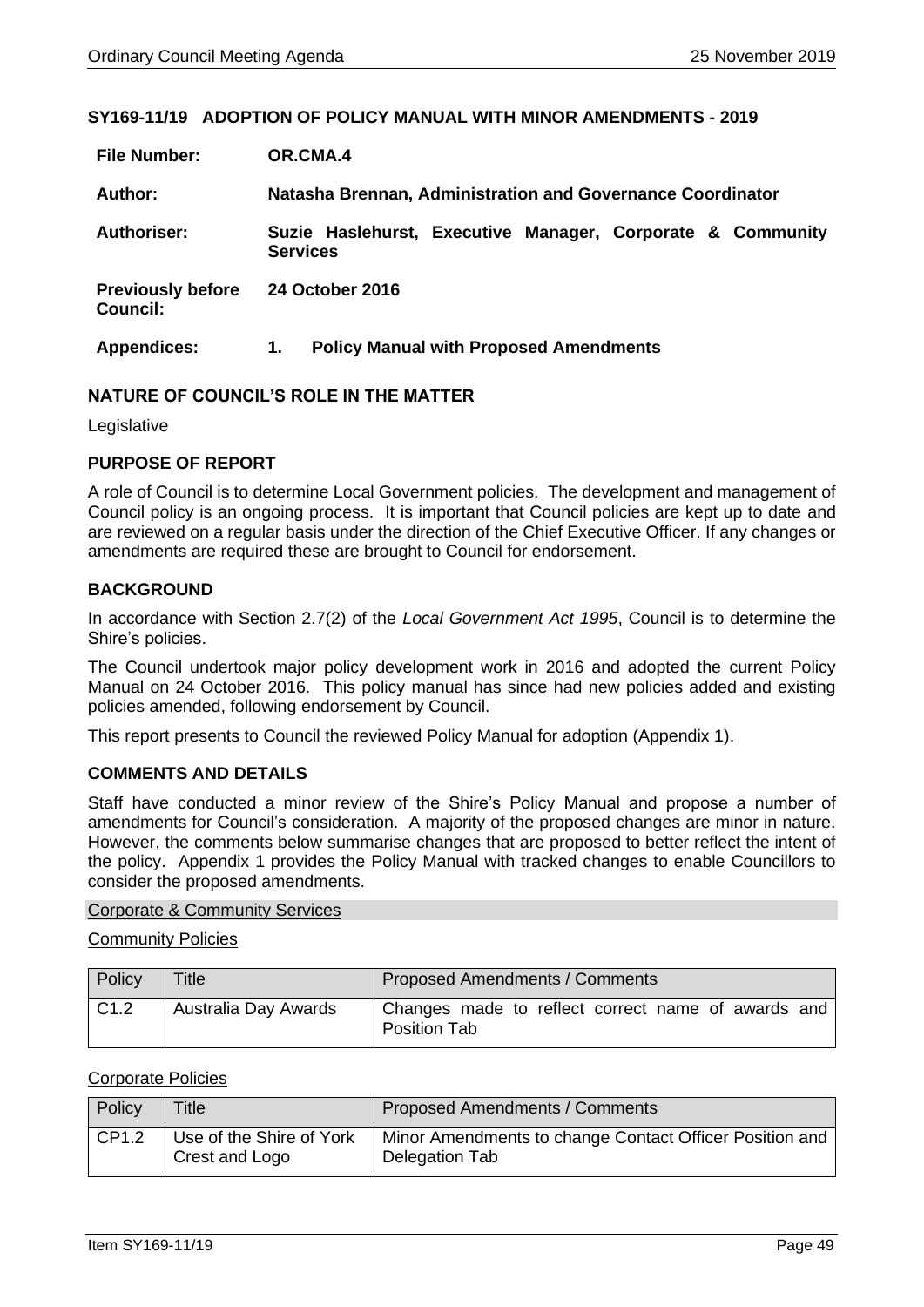# Finance Policies

| Policy | <b>Title</b>              | <b>Proposed Amendments / Comments</b>                                                                                                                                                                                                                                 |
|--------|---------------------------|-----------------------------------------------------------------------------------------------------------------------------------------------------------------------------------------------------------------------------------------------------------------------|
| F1.1   | <b>Revenue Collection</b> | Minor formatting & changes to invoice payable date                                                                                                                                                                                                                    |
| F1.2   | Procurement               | Changes to wording to Chief Executive Officer's signing<br>thresholds for authorisation of orders and invoices as a<br>result of findings from the 2018/19 annual audit.                                                                                              |
| F1.6   | Corporate Credit Card     | Removed wording under the heading.<br>Chief Executive Officer's credit card has been made<br>inactive until permanent CEO commences. Credit Card for<br>Executive Manager Corporate and Community Services<br>activated in accordance with Council Resolution 040919. |

# Governance Policies

| Policy           | Title                                     | <b>Proposed Amendments / Comments</b>                                                     |
|------------------|-------------------------------------------|-------------------------------------------------------------------------------------------|
| G <sub>1.8</sub> | <b>Councillors Record</b><br>Keeping      | Significant changes to incorporate both Elected Members<br>and Staff into the one policy. |
| G <sub>2.2</sub> | <b>Community Access to</b><br>Information | Changes made to include reference to the Local<br>Government Act 1995                     |

The remaining Community, Corporate, Finance & Governance Policies have had new policies added and existing policies amended since their adoption in October 2016.

#### Town Planning

It is intended that these policies will be reviewed to account for changes and updates under the Local Planning Strategy and in the new Town Planning Scheme once approved by the Department of Planning.

- Heritage Precincts & Places
- Restriction on Building Materials (PPI)
- Sea Containers
- Advertising Signage
- Retrospective Planning Applications
- Outbuildings in Residential Zones
- Relocated Second-Hand Dwellings
- Heritage Management –Interpretative Signage
- Extractive Industries Road Maintenance Contribution
- Developer Contributions for Road & Footpath Upgrading
- Barn Style Shed Houses
- SEAVROC Tree Cropping
- Temporary Alfresco Dining Areas

#### Miscellaneous Policies

These policies still require further review to be undertaken.

- Vandalism of Council Property
- Gates Across Road Reserves
- Western Power Distribution Power Lines Clearances at Road Crossings & Over Land
- Onsite Effluent Disposal Facility
- Staff Superannuation WA Local Government Superannuation Plan Contribution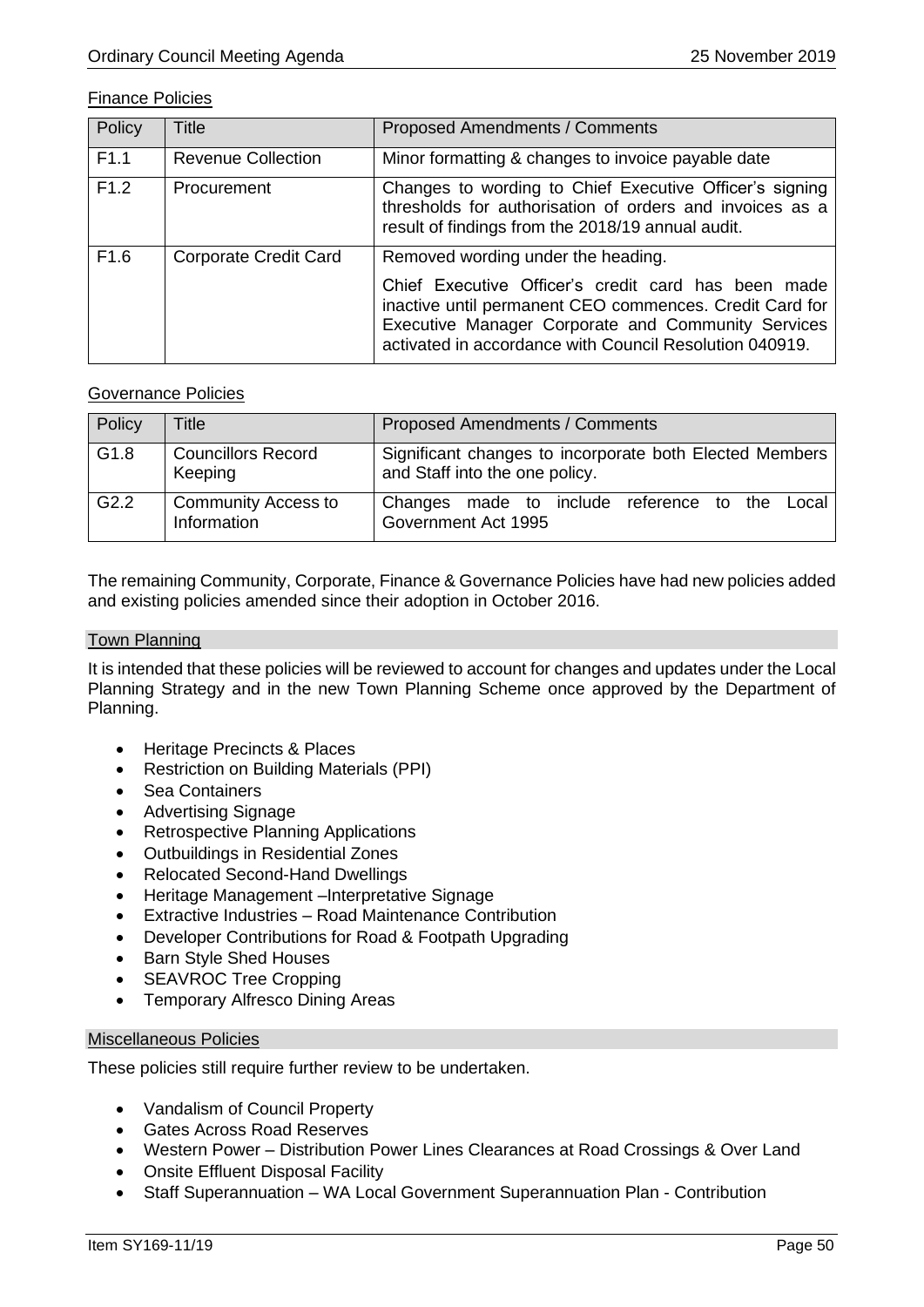- Temporary Accommodation Policy
- Contractor Management Policy
- Volunteer Management

## OSH Policies

Staff are currently working on the OHS Policies with the assistance of Local Government Insurance Services.

These polices are near completion and will be reviewed by the new Occupational Health & Safety Committee which is to be formed shortly.

# **OPTIONS**

Council could choose not to adopt the proposed amendments and request a major review is undertaken. However, the recommended amendments are to ensure the effectiveness and efficiency of the Shire's operations whilst still remaining accountable to Council and acknowledging that policy review is on-going.

# **IMPLICATIONS TO CONSIDER**

# **Consultative**

All staff have been given the opportunity to review the Policy Manual.

# **Strategic**

Theme 5: Strong Leadership and Governance

- 5.1 The Council supported by the administration of the Shire of York is effective and informed in its decision making and exhibits good practice in its governance role.
- 5.4 Open and accountable systems.
- 5.8 Open, smart communication between Shire and community.

# **Policy Related**

CP1.5 Compliance G4.6 Risk Assessment and Management

# **Financial**

Nil.

# **Legal and Statutory**

*Local Government Act 1995, Part 2, Division 2 'Role of Council'*

# **2.7. Role of council**

- *(1) The council –*
	- *(a) governs the local government's affairs; and*
	- *(b) is responsible for the performance of the local government's functions.*
- *(2) Without limiting subsection (1), the council is to –*
	- *(a) oversee the allocation of the local government's finances and resources; and*
	- *(b) determine the local government's policies.*

# **Risk Related**

There is a moderate risk to the Council if it does not regularly review its Policy Manual.

# **Workforce**

Nil.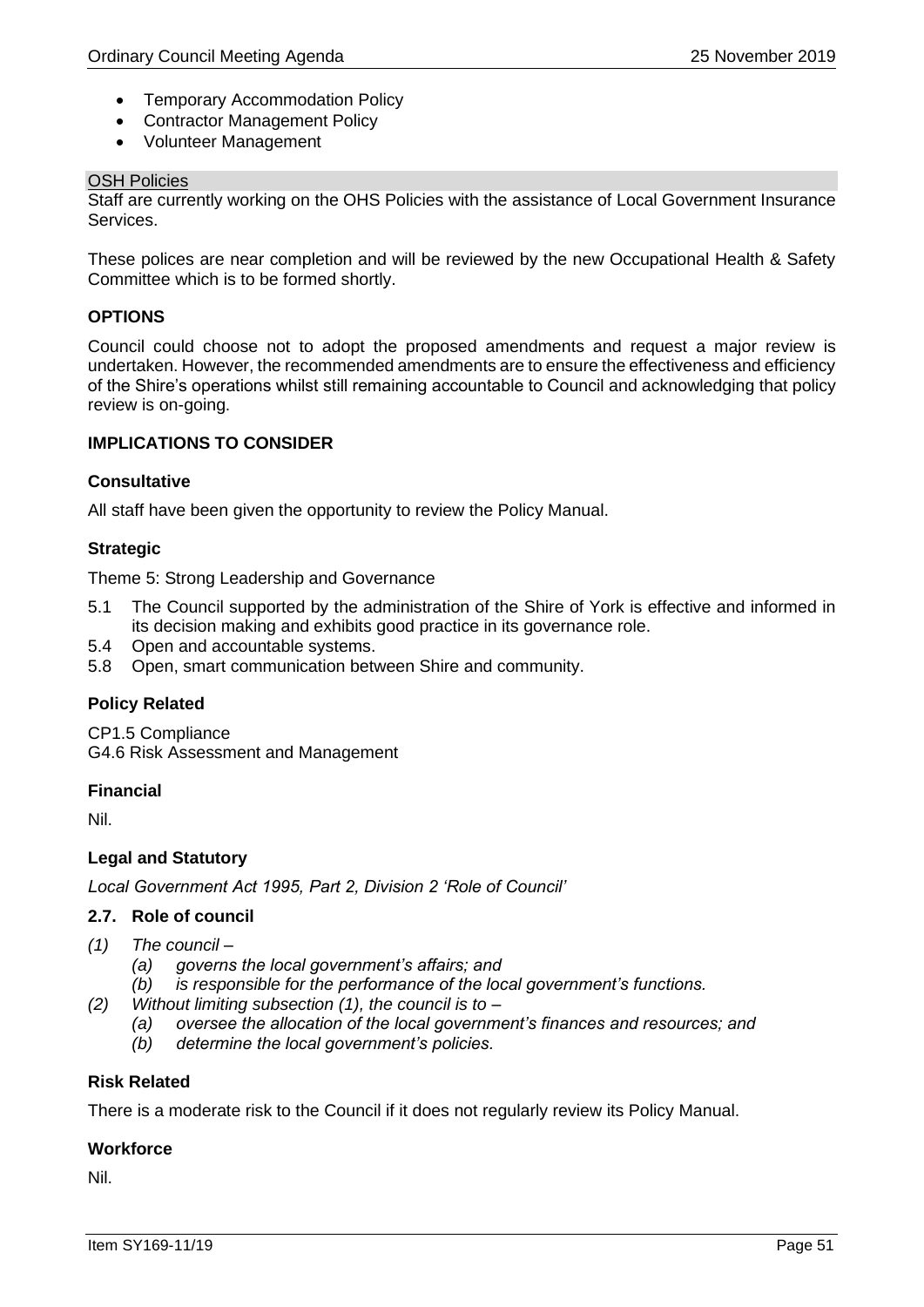# **VOTING REQUIREMENTS**

**Absolute Majority: Yes**

# **RECOMMENDATION**

That Council:

- 1. Adopts the Shire of York Policy Manual amended and attached to this report;
- 2. Notes that policy development work is ongoing, and the Chief Executive Officer will continue to discuss policy priorities with the Council; and
- 3. Authorises the Chief Executive Officer to make any necessary minor typographical changes prior to publication.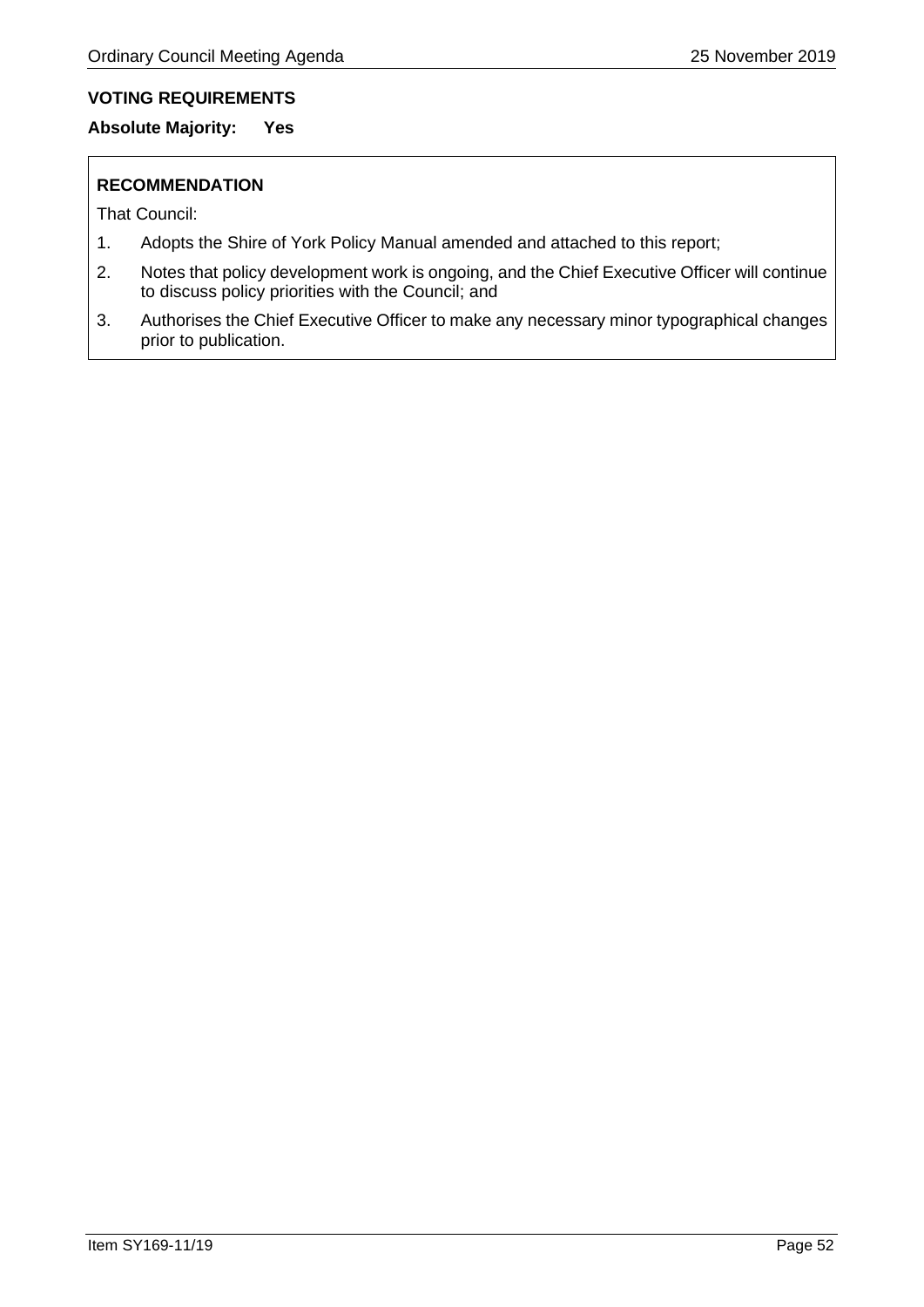**SY170-11/19 ANNUAL REVIEW OF THE SHIRE OF YORK REGISTER OF DELEGATED AUTHORITY**

| <b>File Number:</b>                         | OR.CMA.1                                                                      |  |  |
|---------------------------------------------|-------------------------------------------------------------------------------|--|--|
| Author:                                     | Natasha Brennan, Administration and Governance Coordinator                    |  |  |
| <b>Authoriser:</b>                          | Suzie Haslehurst, Executive Manager, Corporate & Community<br><b>Services</b> |  |  |
| <b>Previously before</b><br><b>Council:</b> | 17 December 2018 - SY180-12/18                                                |  |  |
| <b>Appendices:</b>                          | <b>Amended Register of Delegations</b><br>1.                                  |  |  |

## **NATURE OF COUNCIL'S ROLE IN THE MATTER**

- Review
- Legislative

# **PURPOSE OF REPORT**

The annual review of the delegation's register has been undertaken and is attached and presented to Council for endorsement.

## **BACKGROUND**

Sections 5.18 and 5.46 of the *Local Government Act 1995* (the Act) require that a delegation's register be maintained and reviewed at least once each financial year. The delegations register was last reviewed by Council in December 2018.

Section 5.18 relates to Register of Delegations to Committees and it is noted that Council does not currently delegate any powers or duties to Committees.

The current delegations provide an appropriate level of authority to the Chief Executive Officer to enable effective and timely consideration of day to day statutory functions.

They promote accountability and facilitate efficient service delivery to the community. They allow Council to focus on strategic planning and community leadership.

The Register of Delegated Authority is a comprehensive document that also includes delegations made under legislation other than the *Local Government Act 1995.*

All delegations made by Council must be carried by an Absolute Majority and be in accordance with section 5.42 of the Act.

#### **COMMENTS AND DETAILS**

Proposed amendments to existing delegations are listed in the table below.

It is noted that the review only proposes three (3) changes to the delegations register. One being minor in nature ie: typographical, clarification, one extending the delegation to a second officer and the other being a new delegation in relation to the keeping of cats.

Appendix 1 provides a 'tracked changes' version of the Shire's Register of Delegated Authority for Council's review and consideration.

| Delegation No: | Title                                                    | <b>Proposed Amendments</b>                                                                   |
|----------------|----------------------------------------------------------|----------------------------------------------------------------------------------------------|
| <b>DE3-2</b>   | Invest Money Held in<br><b>Municipal and Trust Funds</b> | Extend the power or duty to the Executive Manager<br><b>Corporate and Community Services</b> |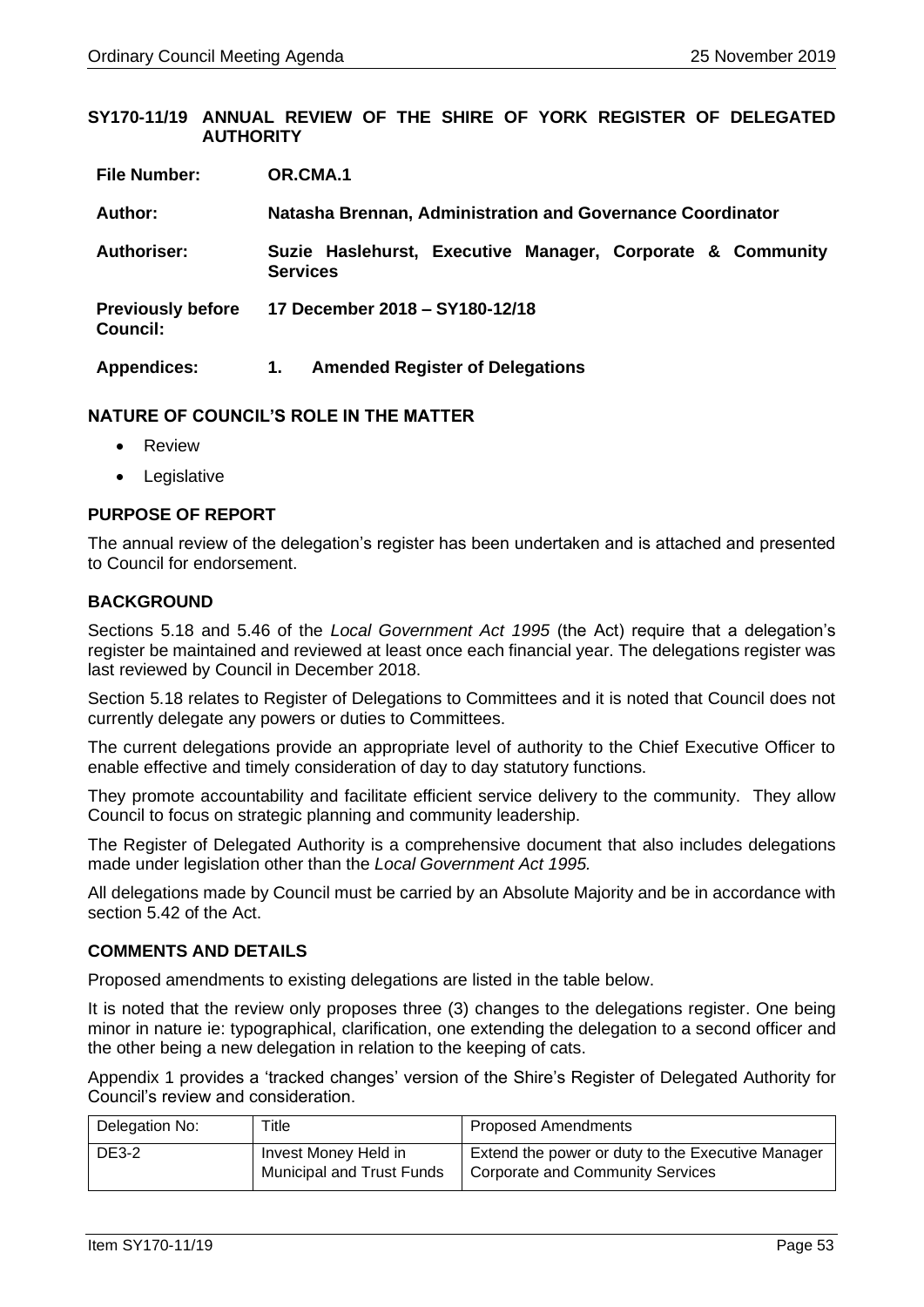| <b>DE7-1</b> | Town Planning                          | Page 85 Changed Senior Planner Sections from<br>1.14, 1.15 and 1.16 to 1.1.4, 1.1.5 and 1.1.6 |
|--------------|----------------------------------------|-----------------------------------------------------------------------------------------------|
| DE6-19       | Approval to Keep More<br>Than Two Cats | New Delegation                                                                                |

## **OPTIONS**

Council could choose to limit the delegations to the Chief Executive Officer and sub-delegations made to officers. However, the proposed delegations are recommended to ensure the effectiveness and efficiency of the Shire's operations whilst still remaining accountable to Council.

## **IMPLICATIONS TO CONSIDER**

## **Consultative**

Executive Management Group

## **Strategic**

- *5 Strong and Effective Leadership*
- 5.1 Effective and informed governance and decision-making
- 5.4 Open and accountable systems

## **Policy Related**

Several delegations are subject to compliance with Council's policy on the matter.

This is noted in the policy section of each Delegation and under Conditions and Exceptions.

## **Financial**

Nil

# **Legal and Statutory**

#### *Local Government Act 1995*

#### *5.42. Delegation of some powers and duties to CEO*

- *(1) A local government may delegate\* to the CEO the exercise of any of its powers or the discharge of any of its duties under —*
	- *(a) this Act other than those referred to in section 5.43; or*
	- *(b) the Planning and Development Act 2005 section 214(2), (3) or (5).*
	- *\* Absolute majority required.*
- *(2) A delegation under this section is to be in writing and may be general or as otherwise provided in the instrument of delegation.*

*[Section 5.42 amended by No. 1 of 1998 s. 13; No. 28 of 2010 s. 70.]*

Under Section 5.42 of the *Local Government Act 1995* (the Act), a local government may delegate to the Chief Executive Officer any of its powers or the discharge of any of its duties under the *Local Government Act 1995*, other than those prescribed under Section 5.43 and any of its duties under the *Planning and Development Act 2005* Section 214(2), (3) or (5).

#### *5.43. Limits on delegations to CEO*

*A local government cannot delegate to a CEO any of the following powers or duties —*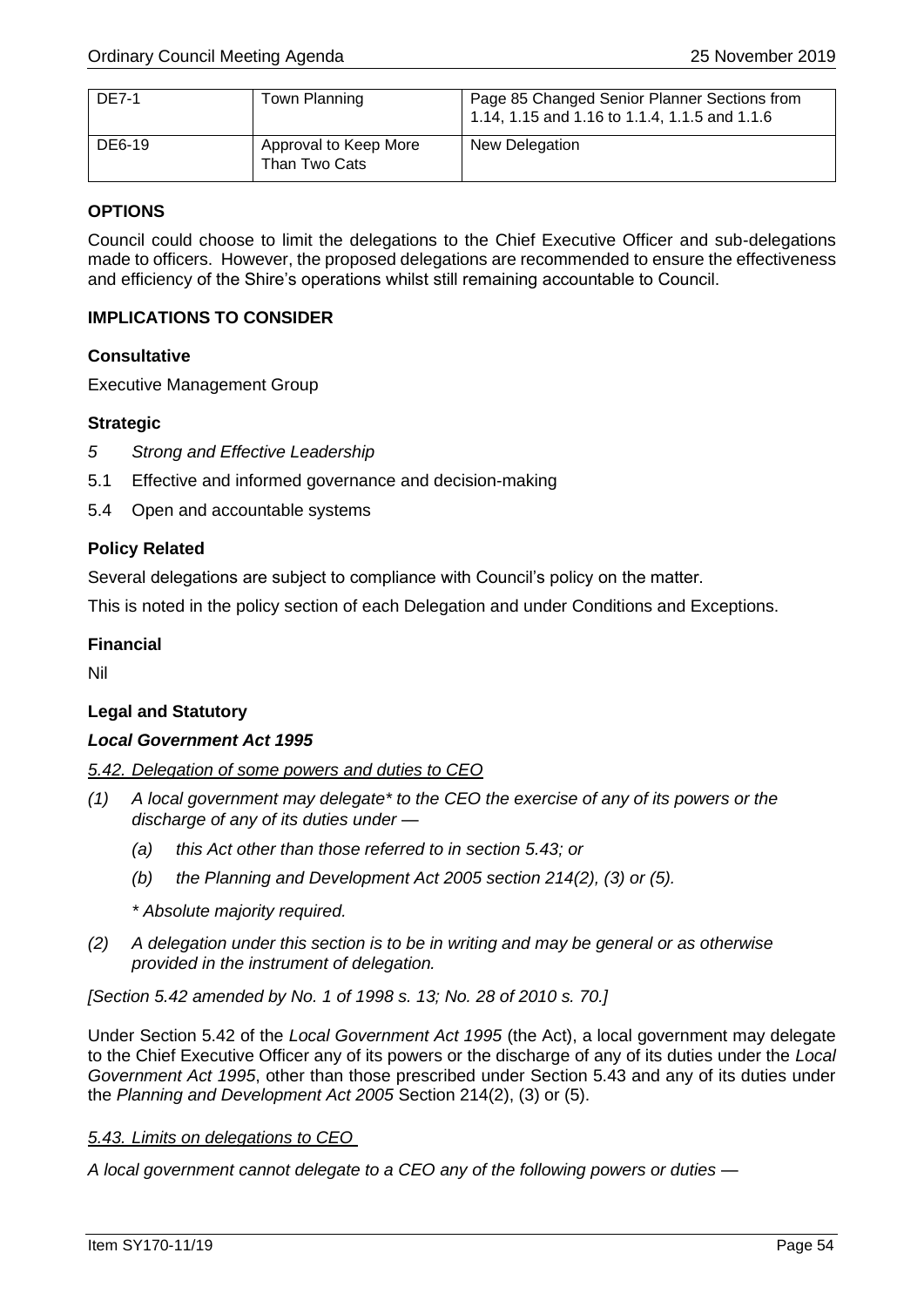- *(a) any power or duty that requires a decision of an absolute majority or a 75% majority of the local government;*
- *(b) accepting a tender which exceeds an amount determined by the local government for the purpose of this paragraph;*
- *(c) appointing an auditor;*
- *(d) acquiring or disposing of any property valued at an amount exceeding an amount determined by the local government for the purpose of this paragraph;*
- *(e) any of the local government's powers under section 5.98, 5.98A, 5.99, 5.99A or 5.100;*
- *(f) borrowing money on behalf of the local government;*
- *(g) hearing or determining an objection of a kind referred to in section 9.5;*
- *(ha) the power under section 9.49A(4) to authorise a person to sign documents on behalf of the local government;*
- *(h) any power or duty that requires the approval of the Minister or the Governor;*
- *(i) such other powers or duties as may be prescribed.*

*[Section 5.43 amended by No. 49 of 2004 s. 16(3) and 47; No. 17 of 2009 s. 23.]*

#### *5.44. CEO may delegate powers and duties to other employees*

- *(1) A CEO may delegate to any employee of the local government the exercise of any of the CEO's powers or the discharge of any of the CEO's duties under this Act other than this power of delegation.*
- *(2) A delegation under this section is to be in writing and may be general or as otherwise provided in the instrument of delegation.*
- *(3) This section extends to a power or duty the exercise or discharge of which has been delegated by a local government to the CEO under section 5.42, but in the case of such a power or duty —*
	- *(a) the CEO's power under this section to delegate the exercise of that power or the discharge of that duty; and*
	- *(b) the exercise of that power or the discharge of that duty by the CEO's delegate,*

*are subject to any conditions imposed by the local government on its delegation to the CEO.*

- *(4) Subsection (3)(b) does not limit the CEO's power to impose conditions or further conditions on a delegation under this section.*
- *(5) In subsections (3) and (4) —*

*conditions includes qualifications, limitations or exceptions.*

*[Section 5.44 amended by No. 1 of 1998 s. 14(1).]*

#### *5.45. Other matters relevant to delegations under this Division*

- *(1) Without limiting the application of sections 58 and 59 of the Interpretation Act 1984 —*
	- *(a) a delegation made under this Division has effect for the period of time specified in the delegation or where no period has been specified, indefinitely; and*
	- *(b) any decision to amend or revoke a delegation by a local government under this Division is to be by an absolute majority.*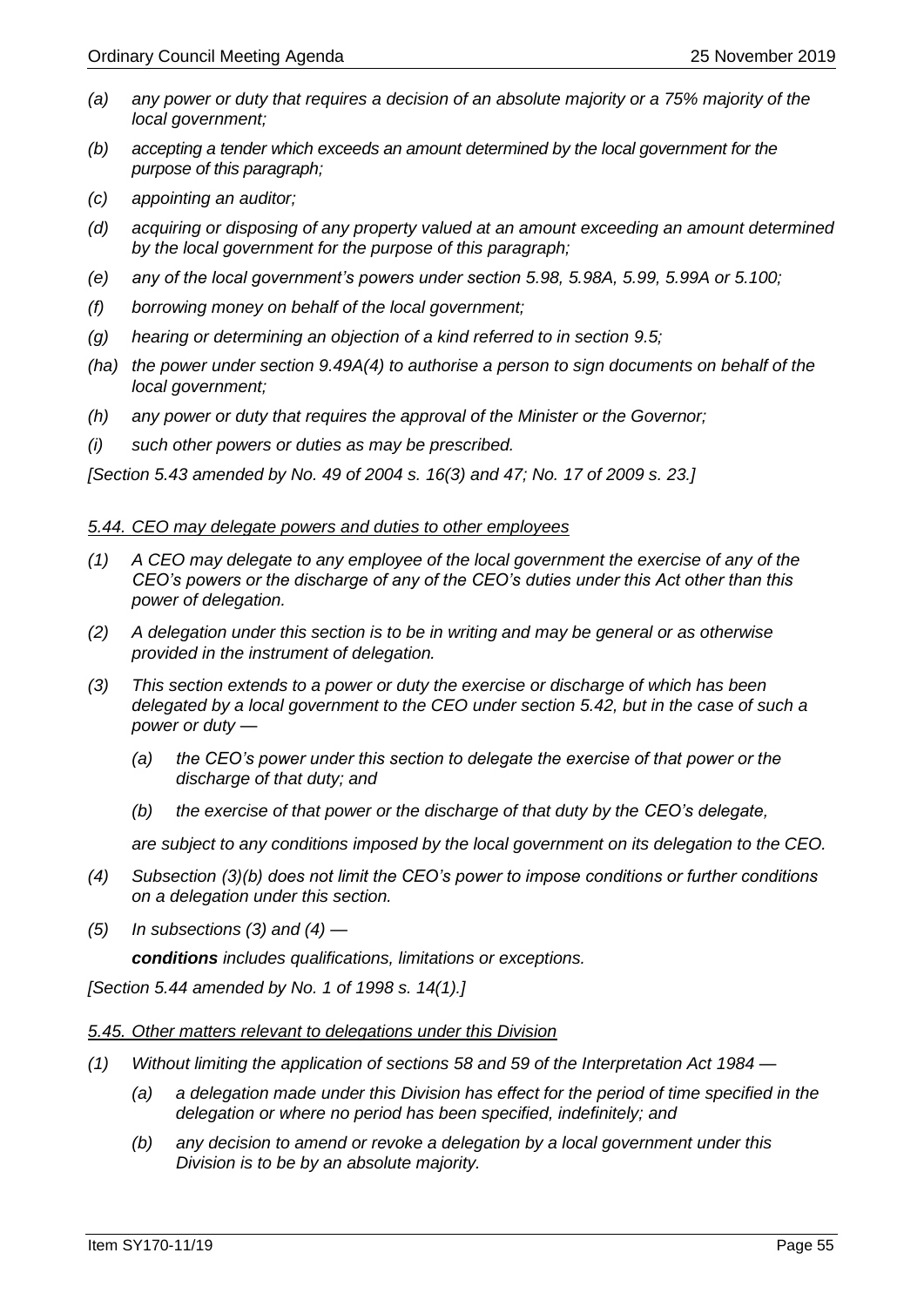- *(2) Nothing in this Division is to be read as preventing —*
	- *(a) a local government from performing any of its functions by acting through a person other than the CEO; or*
	- *(b) a CEO from performing any of his or her functions by acting through another person.*

## *Other Applicable Legislation*

*Other legislation that is administered by local governments and facilitate delegation of specific functions and powers include;*

- *Planning and Development Act 2005*
- *Building Act 2011*
- *Health Act 1911*
- *Food Act 2008*
- *Cat Act 2011*
- *Dog Act 1975*
- *Caravan Parks and Camping Grounds Regulations 1997*
- *Liquor Control Act 1988*
- *Bush Fires Act 1954*
- *Strata Titles Act 1985*

Sections 5.74 to 5.76 of the Act require than an employee whom a duty of power has been delegated under the Act must lodge an Annual Return by 31 August each year.

#### **Risk Related**

The *Local Government Act 1995* requires that a local government reviews its register of delegations at least once every financial year. Council is therefore required to adopt the reviewed delegations prior to 30 June 2020 to ensure compliance. The risk is moderate if this date is not met as it results in non-compliance. However, the likelihood of this is rare given the review is being presented to Council well before the due date. Therefore, the overall risk is low.

An appropriate framework of delegations:

- Ensures accountability;
- Adequately manages risk;
- Increases efficiency and effectiveness of processes and practices;
- Ensures decisions are implemented; and
- complies with relevant legislation, policies and guidelines.

#### **Workforce**

Where an officer is delegated or sub-delegated authority, he/she is required to complete a primary and annual return in accordance with Sections 5.75 and 5.76 of the *Local Government Act 1995.*

### **VOTING REQUIREMENTS**

**Absolute Majority: Yes**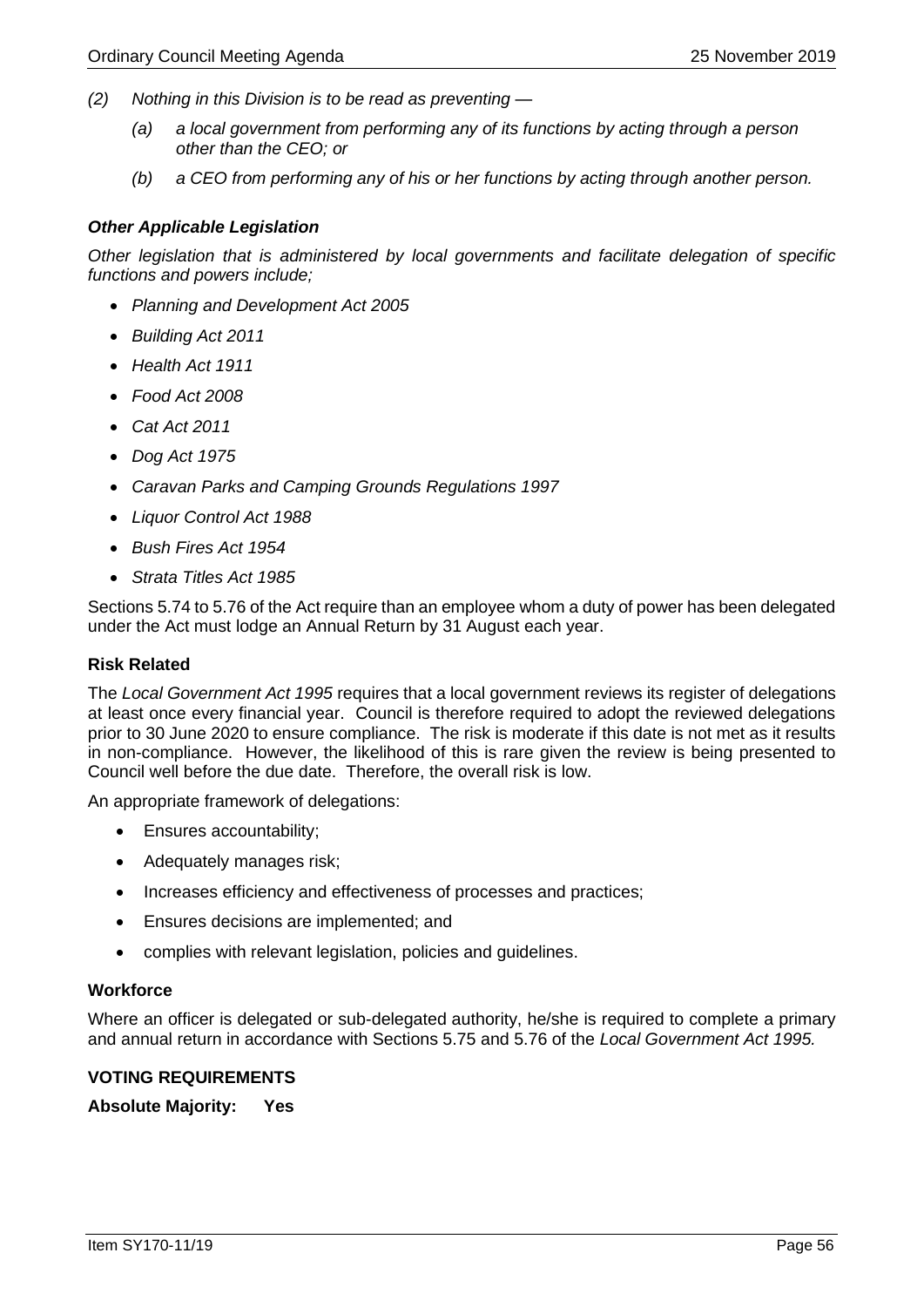That Council:

- 1. Notes that the last annual review of its Delegations of Authority in accordance with Section 5.46 (2) of the *Local Government Act 1995*, was conducted in December 2018.
- 2. Adopts the amended Register of Delegations attached as Appendix 1 to this report.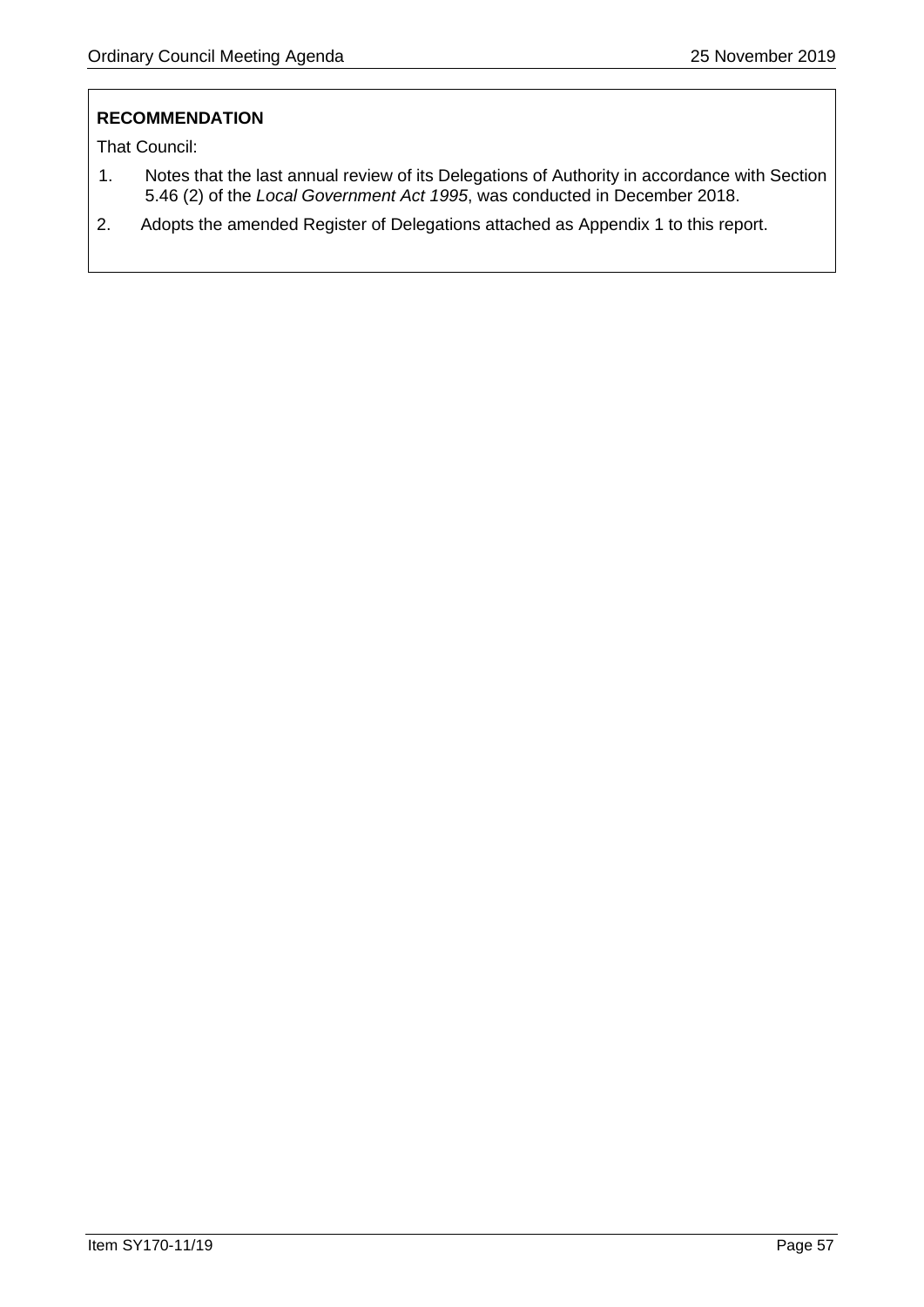# **SY171-11/19 COMMUNITY FUNDING APPLICATIONS**

| <b>File Number:</b>                         | CS.CEV / FI.DON.2                                                |                                                                                                                          |  |
|---------------------------------------------|------------------------------------------------------------------|--------------------------------------------------------------------------------------------------------------------------|--|
| Author:                                     | <b>Esmeralda Harmer, Events and Economic Development Officer</b> |                                                                                                                          |  |
| <b>Authoriser:</b>                          | <b>Allen Cooper, Acting CEO</b>                                  |                                                                                                                          |  |
| <b>Previously before</b><br><b>Council:</b> |                                                                  | <b>Not Applicable</b>                                                                                                    |  |
| <b>Appendices:</b>                          | 1.<br>2.                                                         | <b>Community Funding Applications - Confidential</b><br><b>Schedule of Requests &amp; Reccomendations - Confidential</b> |  |

# **NATURE OF COUNCIL'S ROLE IN THE MATTER**

Executive

#### **PURPOSE OF REPORT**

Council is requested to consider funding applications received in the recent round of Community Funding; Grants & Sponsorship Program to support community events and activities occurring before 1 July 2020.

Council is also requested to consider the financial obligations of the requests received and determine the budget allocations remaining in the Community Funding pool to consider these requests.

## **BACKGROUND**

The Shire of York supports the collective and economic benefit of its community and businesses and provides financial assistance through the Community Funding; Grants & Sponsorship Program to consider these proposals.

Grant funding rounds are offered twice yearly and are open for a four-week application period to all eligible organisations.

Council's policies *C1.3 Community Funding; Grants & Sponsorship* and *C1.4 Sponsorship of Tourism Events* policies are designed to set out the parameters for Council's support of one off community activities and events in an equitable and accountable way.

At Council's Ordinary Meeting held in May 2019 eight applications totalling \$28,448 were received and Council resolved:

That Council:

- 1. Approves the following funding requests as cash contributions as part of the 2019/20 financial year:
	- York Veteran Car Club \$6,000
	- York True Country Scooters \$500
	- Talbot Brook Community Group \$948
	- York Christmas Festival \$12,000
	- York Friendship Club \$5,000
	- Triumph Riders Group \$1,500
	- York Boot Scooters \$1,500
	- Wheatbelt Endurance Riders \$1,000
- 2. Notes all activities funded will be delivered after July 1, 2019;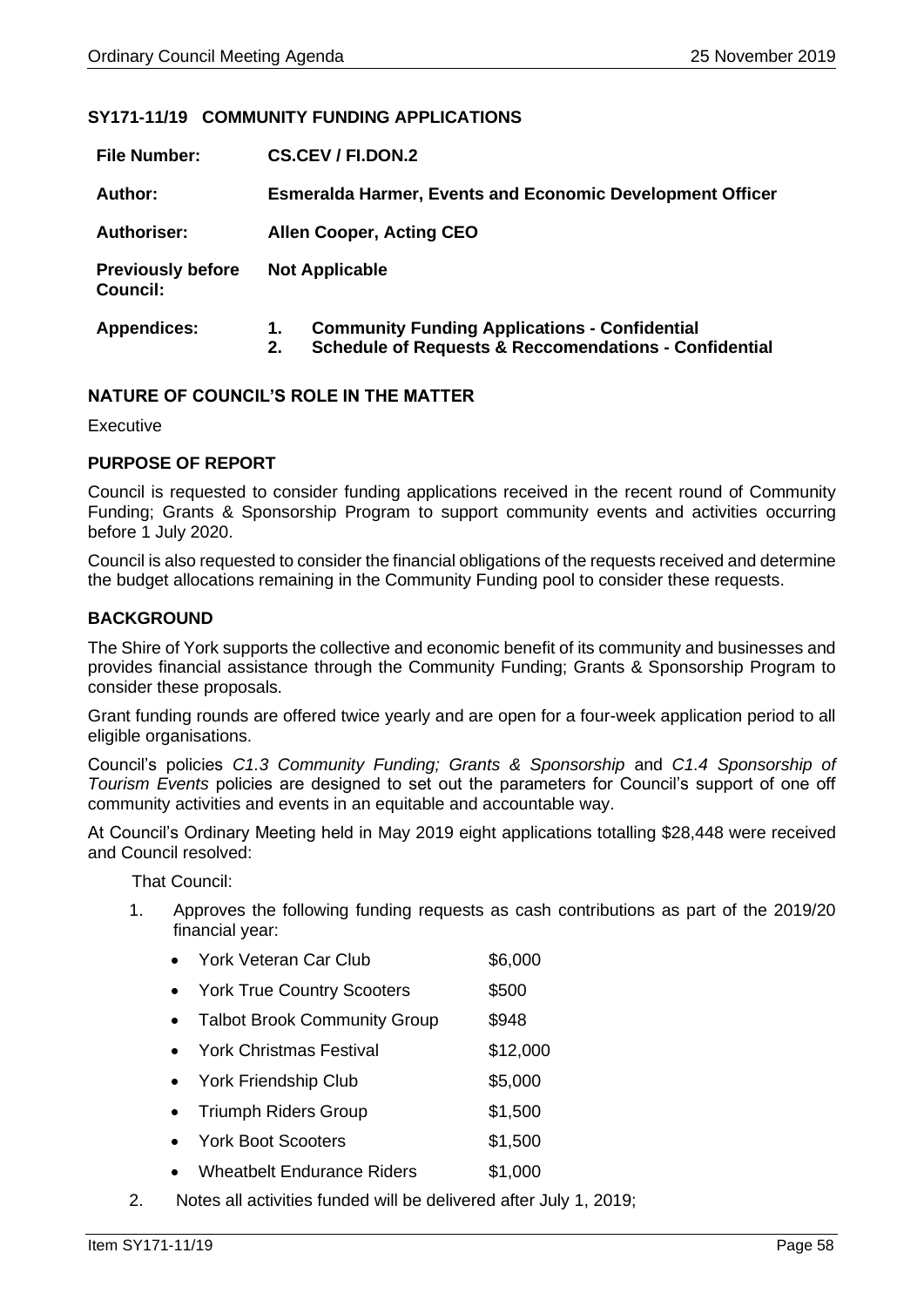3. Requests the Chief Executive Officer to negotiate the terms of the cash & in-kind balances with applicants where required.

# **COMMENTS AND DETAILS**

The Shire's recent round of Community Funding; Grants & Sponsorship opened 30 September for a period of four weeks. The grant round was advertised utilising the following methods;

- Community Matters Newspaper
- Shire's website
- Email database distribution
- Shire's social media
- Face to face communications with potential applicants
- Noticeboard advertising

At the closing date, ten applications totalling \$31,165 were received. A summary of the requests received is included below;

| Applicant                                    | Request                                                                                                                       | Funding  |
|----------------------------------------------|-------------------------------------------------------------------------------------------------------------------------------|----------|
| <b>York District High School</b>             | Assistance to deliver the 2019 End of Year<br><b>School Award Presentations</b>                                               | \$2,000  |
| York Rose Patch workers<br>&<br>Quilters     | Assistance to deliver the 2020 Avon Valley<br><b>Quilting Day</b>                                                             | \$750    |
| <b>York Men's Shed</b>                       | Funding to purchase materials for the<br>construction of a tool and machinery shed<br>at the York Men's Shed                  | \$3,500  |
| York RSL                                     | Assistance to deliver the 2020 ANZAC day<br>memorial service/s                                                                | \$400    |
| York Family Playgroup                        | Financial support to purchase shade sails<br>and materials to install to the Early Years<br>Hub play area                     | \$7,933  |
| <b>York Swimming Club</b>                    | Financial support for the club to attend<br>2020 country pennants swim meet and<br>upgrade the club's portable sun shades     | \$3,263  |
| <b>York Community Resource Centre</b>        | Financial<br>assistance<br>deliver<br>the<br>to<br>December Shop Local Campaign and<br>some January School Holiday activities | \$4,819  |
| <b>York Garden Club</b>                      | Assistance to deliver the 2020 York Flower<br>Show                                                                            | \$500    |
| <b>York Netball Club</b>                     | Assistance to purchase new club uniforms                                                                                      | \$3,000  |
| Gooda<br>Judder<br>Aboriginal<br>Corporation | Assistance to deliver the 2020 Palace of the<br>Stars Event (Performance)                                                     | \$5,000  |
| <b>Total Funding Requested</b>               |                                                                                                                               | \$31,165 |

Officers have used the following criteria to assess each application in accordance with Council's *C1.3 Community Funding: Grants & Sponsorship Policy and Community Funding guidelines* and provided a rating score based on this assessment.

Criteria for assessment:

• Benefits to the Shire of York community arising from the activity; open and accessible to all community members and participation costs are at low cost or free to the public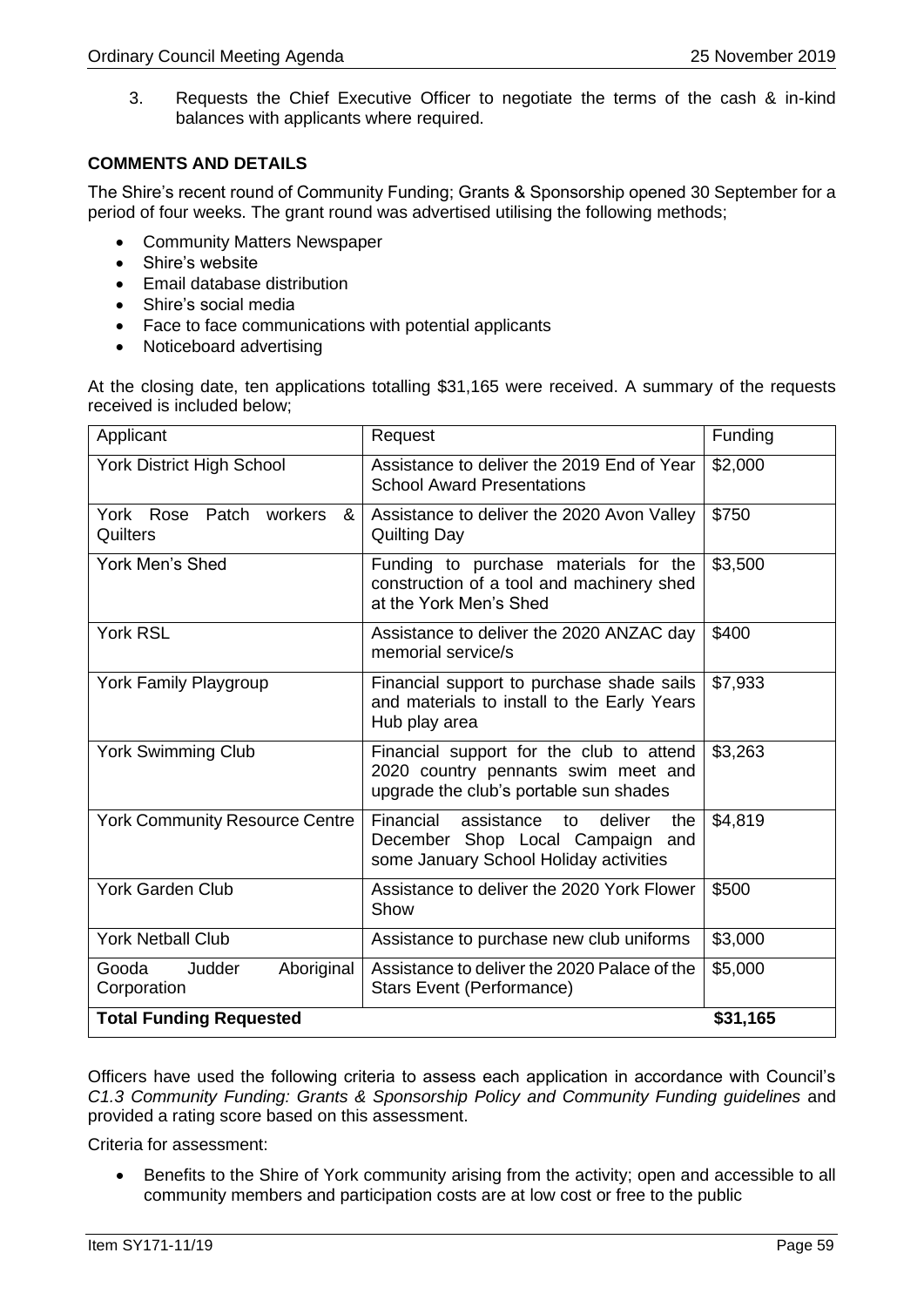- Level of investment and in-kind contribution from the applicant; funding provided by the applicant is commensurate to the level of funding requested from Council and level of funding provided by the applicant
- Ability of the applying body to financially manage the grant monies; applicant has provided financial acquittal reports for previous funding in accordance with the funding policy, budget details are clear and supporting documents are included to reflect a well-managed project
- Proposed projects reach and participation levels; application demonstrates clear community benefits and has the potential to increase and promote active community participation in the proposed project
- Proposals, particularly for events, are well thought through and the application for support is well ahead of any final decision to proceed; funding requested is for future projects, commensurate to the scale of the event proposed and funding support provided from any named partners or external funding sources.
- Level of dedication and proven commitment demonstrated by the applicant: previous funding history with Council, other community beneficial activities undertaken by the proponent not funded by Council, stakeholder trust, merits of the application and/or project proposed.

In consideration of the assessment criteria detailed against each application, Officers recommended Council consider reduced funding support for some of the applications to:

- Consider as many suitable applications as possible within the available budget allocations
- Equal funding contributions to those provided by either the proponent or external funding bodies
- Consider the application on its merits and weighting against the existing assessment criteria

Applications recommended for reduced funding have indicated in the application that the projects can proceed if partial funding is granted.

Should Council choose to support the York Men's Shed and York Family Playgroup funding applications, Officers recommend the funding be subject to the approval of the relevant building and planning applications prior to the release of any approved funds.

Officers have included all applications received as a confidential document for Council's review at **Appendix 1** and prepared a schedule of requests and recommendations as a confidential attachment for Council's review as attached at **Appendix 2.**

The schedule includes details of the funding requests and comment from Officers on the assessment and merits of each request in accordance with Council's *C 1.3 Community Funding; Grants & Sponsorship Policy & Community Funding Guidelines.*

# **IMPLICATIONS TO CONSIDER**

# **Consultative**

Further to the advertising methods used to announce the funding pool opening, Officers have engaged with applicants throughout the funding round period and provided review and comment of the applications received prior to the funding round closing date.

Additional supporting documents were requested from the following applicants to clarify elements of the application received;

- York Men's Shed: Images of the shed to determine the suitability for re-erection on site
- York CRC: Supporting quotes and confirmation of financial budget details
- Gooda Judder Aboriginal Corporation: Supporting documentation and confirmation of budget details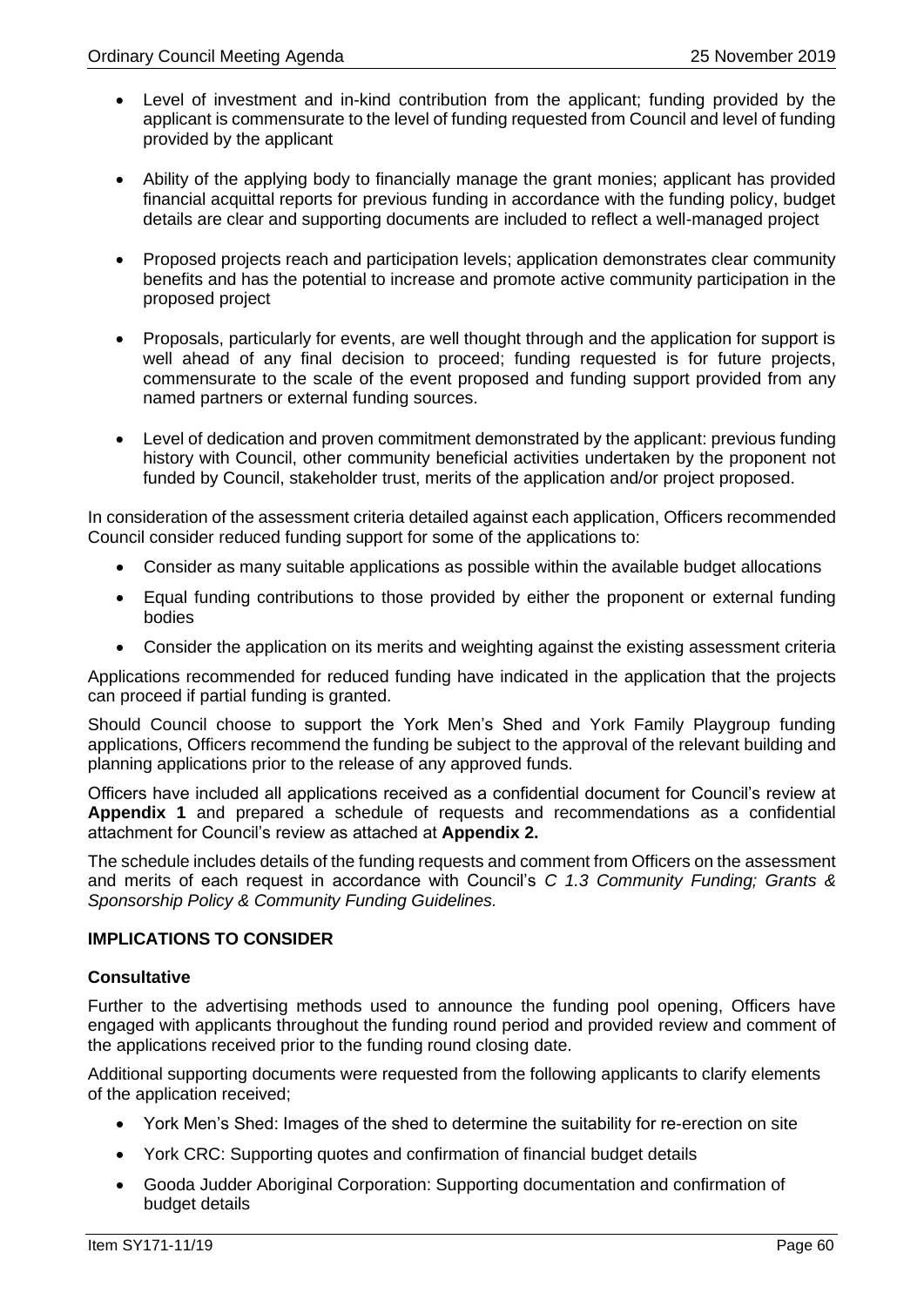Since this time, Officers received supporting documentation from York Men's Shed & Gooda Judder Aboriginal Corporation.

Further consultation with each proponent will take place following Council's resolution as the projects and events progress to delivery.

# **Strategic**

Strategic Community Plan 2018 – 2028

*The Council's strategic priorities over the next ten years are:*

- *Advancing selected community partnership-based projects*
- *Achieving change via strong community networks and action*

# **Policy Related**

*C1.3 Community Funding; Grants & Sponsorship Policy*

*Clause 3.1 The Council will consider applications made under the following general headings for projects which:*

- *encourage general involvement in local activities including sport.*
- *assist a community group to expand their ability to provide support for community and individual health and wellbeing.*
- *events which have been developed for local community enjoyment. Note: these are events not developed to leverage tourism or economic development benefit but having more of a purely community enjoyment focus.*

# **Financial**

The total eligible community funding requests received through this round is \$31,165.

Applications can be considered from the following Community Funding pools which have a combined available budget allocation of \$34,450:

| <b>Budget</b>                  | <b>GL Account</b> | Available Budget | <b>Funding Requested</b> |
|--------------------------------|-------------------|------------------|--------------------------|
| Youth                          | 109158            | \$4,250          | \$7,933                  |
| Sporting                       | 113167            | \$5,900          | \$6,263                  |
| Area Promotion                 | 132145            | \$10,800         | \$3,500                  |
| <b>Festivals Assistance</b>    | 132150            | \$10,500         | \$11,469                 |
| <b>Education &amp; Welfare</b> | 69101             | \$3,000          | \$2,000                  |
| <b>Totals</b>                  |                   | \$34,450         | \$31,165                 |

Since the last round of community funding in May 2019, funding support of \$5,330 has been provided to six different groups and businesses for initiatives and projects that have occurred prior to the opening of the second round of funding.

These requests have been small in monetary value and often the request includes in kind use of a Shire facility or reserve, with funding approved in accordance with the applicable CEO delegated authority. The equivalent in kind value costs and cash contributions made have been deducted from the above budget allocations, with a remaining available balance in the funding pool of \$34,450.

Officers acknowledge in future years, work to develop and include in the community funding program an ad hoc / quick response grant application process could be beneficial to capture these small grant requests that occur outside funding rounds and often require a quick response. This approach could also allow the Shire to nominate and/or allocate a nominated budget from the above funding pools to consider these one-off requests.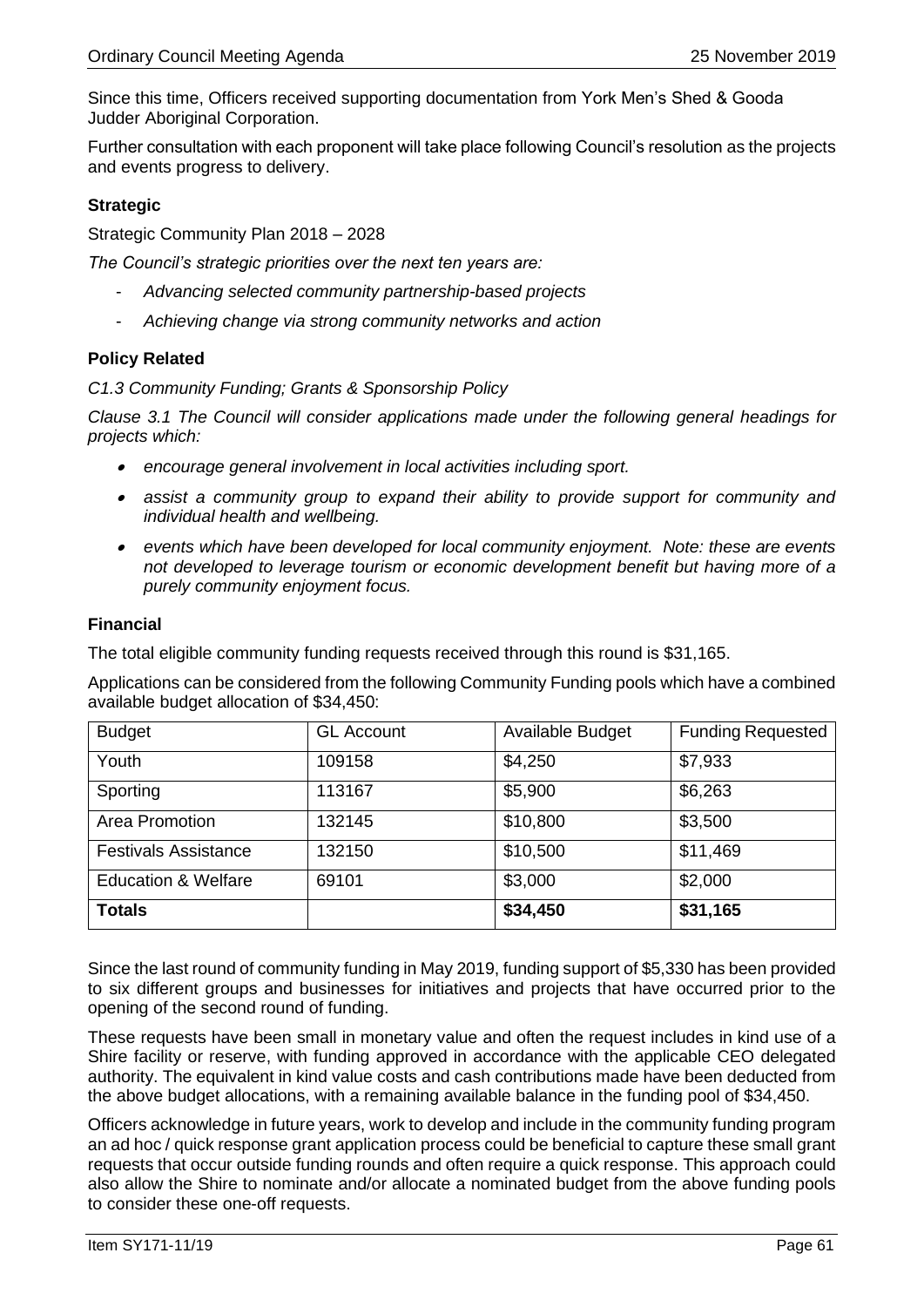All successful applicants will be required to provide financial acquittals detailing how the monies were spent in accordance with Council's *C 1.3 Community Funding: Grants & Sponsorship Policy*.

## **Legal and Statutory**

Officers note applications received from the York Men's Shed and York Family Playgroup require both development and building applications prior to any works commencing and have advised both applicants of the same.

Officers have also requested supporting images from the York Men's Shed to accompany their funding application to reflect the current condition of the shed donated to determine its suitability for re- assembling on site. Officers have also requested York Family Playgroup provide supporting information to detail the site proposed for the shade sails to assist determine the areas suitability for the project proposed.

All Council supported events would still need to comply with and be assessed against any statutory policies and legislations.

## **Risk Related**

Should Council resolve to support the proposed Officer recommendation, the community funding pool and its available budget/s will be significantly reduced for the remainder of the financial year. This could impact the Shire's reputational risk and its ability to fund significant projects that may be presented later in the 2020 year.

Officers consider this reputational risk as low in consideration of the significant support Council has provided to a range of community activities and projects across the financial year to date.

#### **Workforce**

Some works assistance may be required to support some requests to prepare sites for event use however can be managed within the recommended funding amounts detailed in this report.

#### **VOTING REQUIREMENTS**

**Absolute Majority: Yes**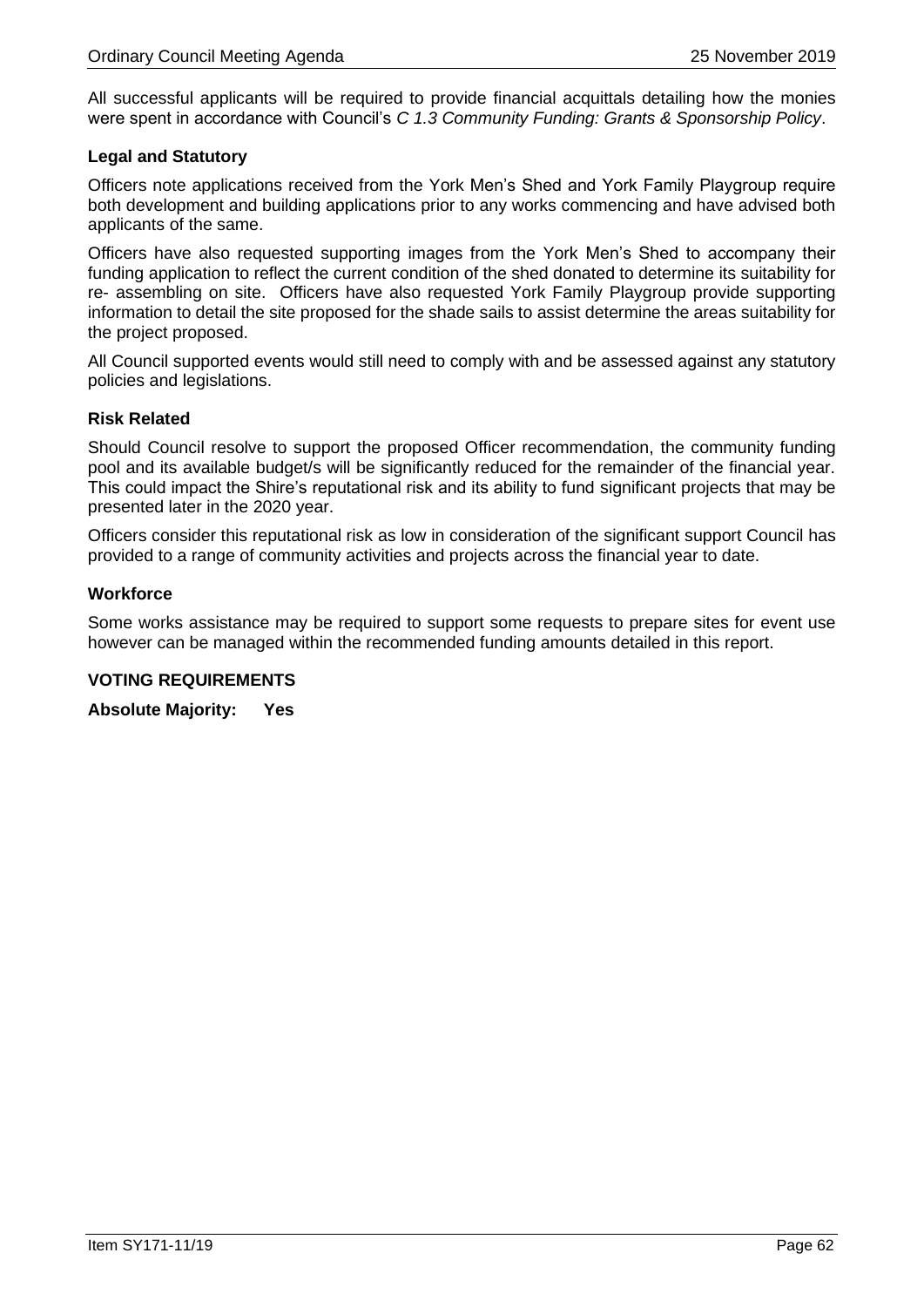That Council:

1. Approves the following funding requests as cash contributions as part of the 2019/20 financial year:

| <b>York District High School</b>      | \$2,000 |
|---------------------------------------|---------|
| York Rose Patchwork & Quilters        | \$750   |
| York Men's Shed                       | \$2,000 |
| York RSL                              | \$400   |
| York Family Playgroup                 | \$3,000 |
| <b>York Swimming Club</b>             | \$2,500 |
| <b>York Community Resource Centre</b> | \$2,790 |
| <b>York Garden Club</b>               | \$500   |
| York Netball Club                     | \$2,028 |
| Gooda Judder Aboriginal Corporation   | \$2.000 |

2. Notes all activities funded will be delivered before July 1, 2020.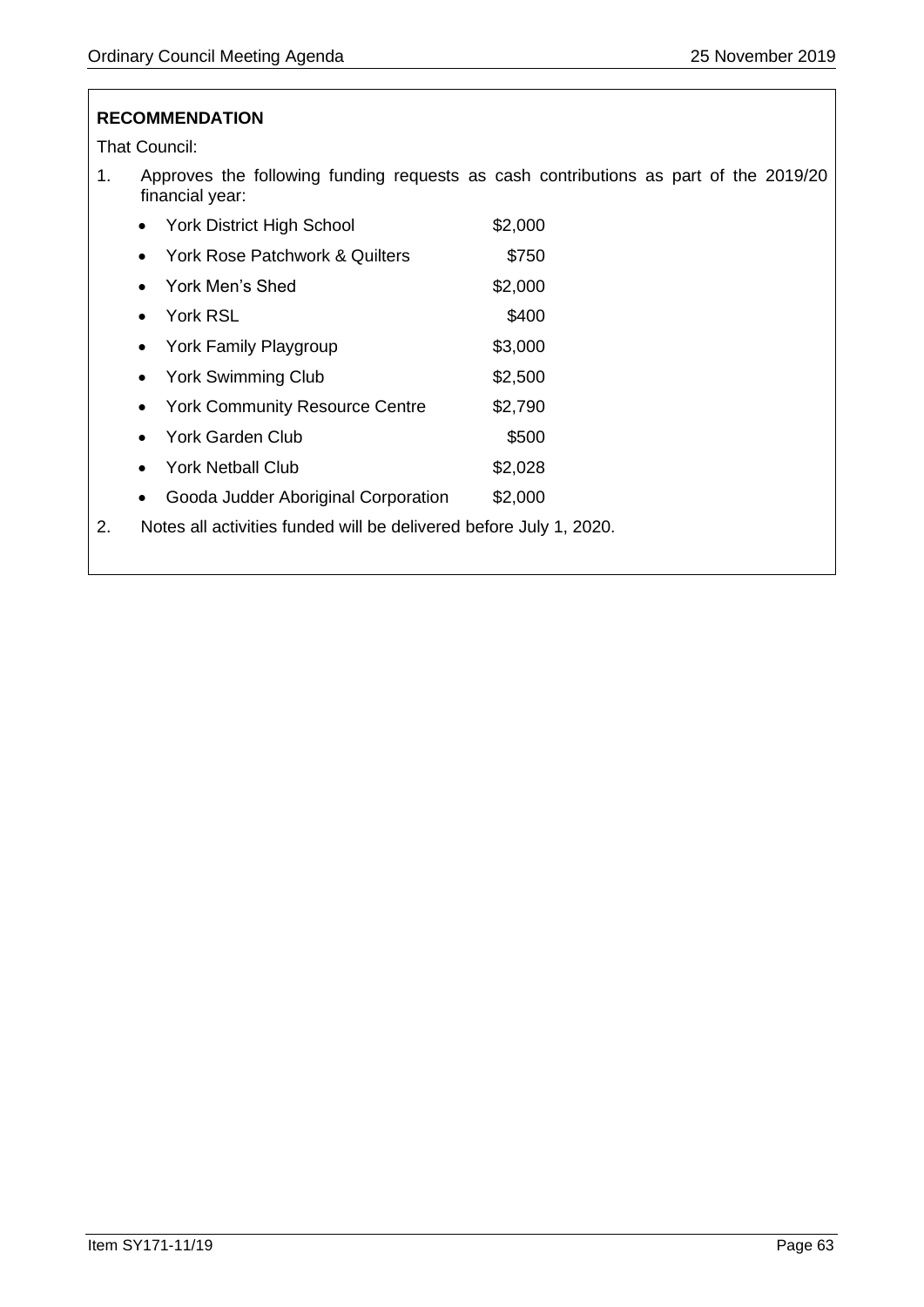## **SY172-11/19 LGIS 2019 SURPLUS DISTRIBUTION**

| <b>File Number:</b>                         | <b>FI.INS</b>                                                                 |
|---------------------------------------------|-------------------------------------------------------------------------------|
| Author:                                     | Tabitha Bateman, Finance Manager                                              |
| <b>Authoriser:</b>                          | Suzie Haslehurst, Executive Manager, Corporate & Community<br><b>Services</b> |
| <b>Previously before</b><br><b>Council:</b> | <b>Not Applicable</b>                                                         |
| <b>Appendices:</b>                          | <b>Correspondence - LGIS Surplus Distribution 2019</b><br>1.                  |

## **NATURE OF COUNCIL'S ROLE IN THE MATTER**

Executive

## **PURPOSE OF REPORT**

The purpose of this report is to provide Council with details regarding the Local Government Insurance Services (LGIS) surplus distribution for 2019 and seeks Council's approval regarding the allocation of the funds.

## **BACKGROUND**

LGIS is a member-owned self-insurance scheme which provides insurance services to the majority of local governments in Western Australia including the Shire of York. When performance results exceed target levels, whether as a result of good claims management and risk mitigation or a lower than anticipated number of claims throughout the year, the surplus is returned to participating members.

In previous years, the surplus was deposited into the Shire's bank and allocated to risk mitigation projects. For the 2019/20 financial year however, it was the decision of the LGIS board that each Local Government, by determination of an ordinary Council meeting, should be given the opportunity to decide how they wished to apply any surplus share.

# **COMMENTS AND DETAILS**

In August 2019, the Western Australian Local Government Association (WALGA) wrote to the Shire of York on behalf of the LGIS Board to advise of the likely surplus to be reported for the 2018/19 year and requested the Shire to formalise use of the funds by Council Resolution prior to utilising the surplus funds. The options available to Council were either receiving the refund as an electronic transfer or opting for LGIS to retain the funds to offset insurance premiums for next year.

On 22 October 2019, following final determination of the surplus, LGIS advised that the Shire of York was due to receive \$23,528 and confirmed that prior to payment, a resolution of Council would be required.

# **OPTIONS**

#### *Receive the refund as an electronic transfer*

It is recommended that the annual surplus distribution be received as cash via electronic transfer and that following receipt of the funds, the Chief Executive Officer be authorised to determine an appropriate allocation of the funds and report back to Council at either the midyear budget review or the finance and costing review.

In previous years, any surplus received has been receipted into municipal revenue and any necessary budget amendments were included as part of the midyear budget review. Council has the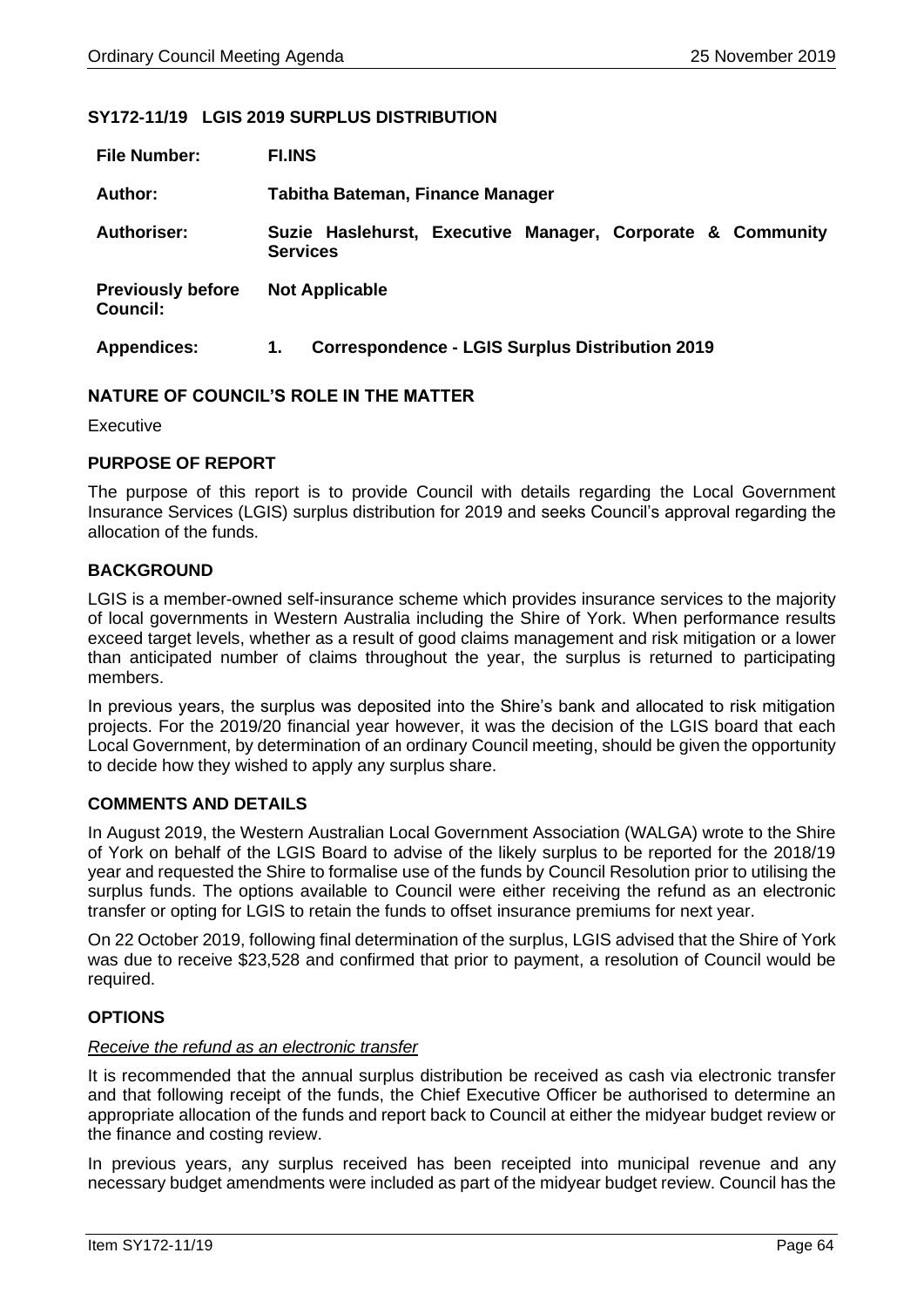option of again receiving the full amount and allocating the funds to a specific project either already funded in the budget, resulting in year end savings, or to a new project.

# *Request LGIS to hold the amounts in trust for risk mitigation activities*

Council can, if it chooses, request LGIS to hold the funds for allocation to future risk mitigation activities. In the past, the Shire has utilised funds from the members' funding pool for projects such as risk management training and the development of a Risk Management Plan and review process, updating emergency evacuation plans for Shire facilities, purchase and installation of the chemical eyewash at the swimming pool, annual flu vaccinations and health checks including skin cancer screening for staff.

## *Request LGIS retain the funds to offset future insurance costs*

Council could choose to forego payment of the surplus funds this year and instead use the funds to offset insurance costs in the 2020/21 budget. While the payment represents less than half a percent of this year's rates, the offset could reduce the impact of the rate rise for 2020/21.

Officers are proposing that the refund is received and the funds are quarantined for the purpose of risk initiatives and improvements.

# **IMPLICATIONS TO CONSIDER**

## **Consultative**

LGIS Board

WALGA

## **Strategic**

Theme 5 Strong and Effective Leadership

5.1 Effective and informed governance and decision-making 5.4 Open and accountable systems

# **Policy Related**

G 4.3 Financial Planning and Sustainability

# **Financial**

The determination of the LGIS surplus funds could mean an increase to income of \$23,528 which can either be receipted as additional revenue in the 2019/20 financial year or used to offset the costs of an unfunded project to be determined. The surplus distribution, while not large in comparison to the overall budget, could assist in meeting any unbudgeted and/or over expenditures. Alternatively, Council could decide to use these funds to offset insurance costs in the 2020/21 financial year.

Officers are recommending a full refund of the surplus via electronic transfer which would be allocated to GL 42221 – Reimbursements. The adopted budget allocated \$500 to this account. Pending Council's decision, a budget amendment will be included as part of the midyear budget review if required.

#### **Legal and Statutory**

Not applicable

# **Risk Related**

There appears to be no risk implications associated with this report however, openness and accountability are imperative in day to day activities of the Shire and in Council's decision-making processes, especially when pertaining to the expenditure of public money. The regular finance and costing reviews and the statutory Midyear Budget Review, the results of which are reported to the Audit and Risk Committee and Council, assist in control over the Shire's finances.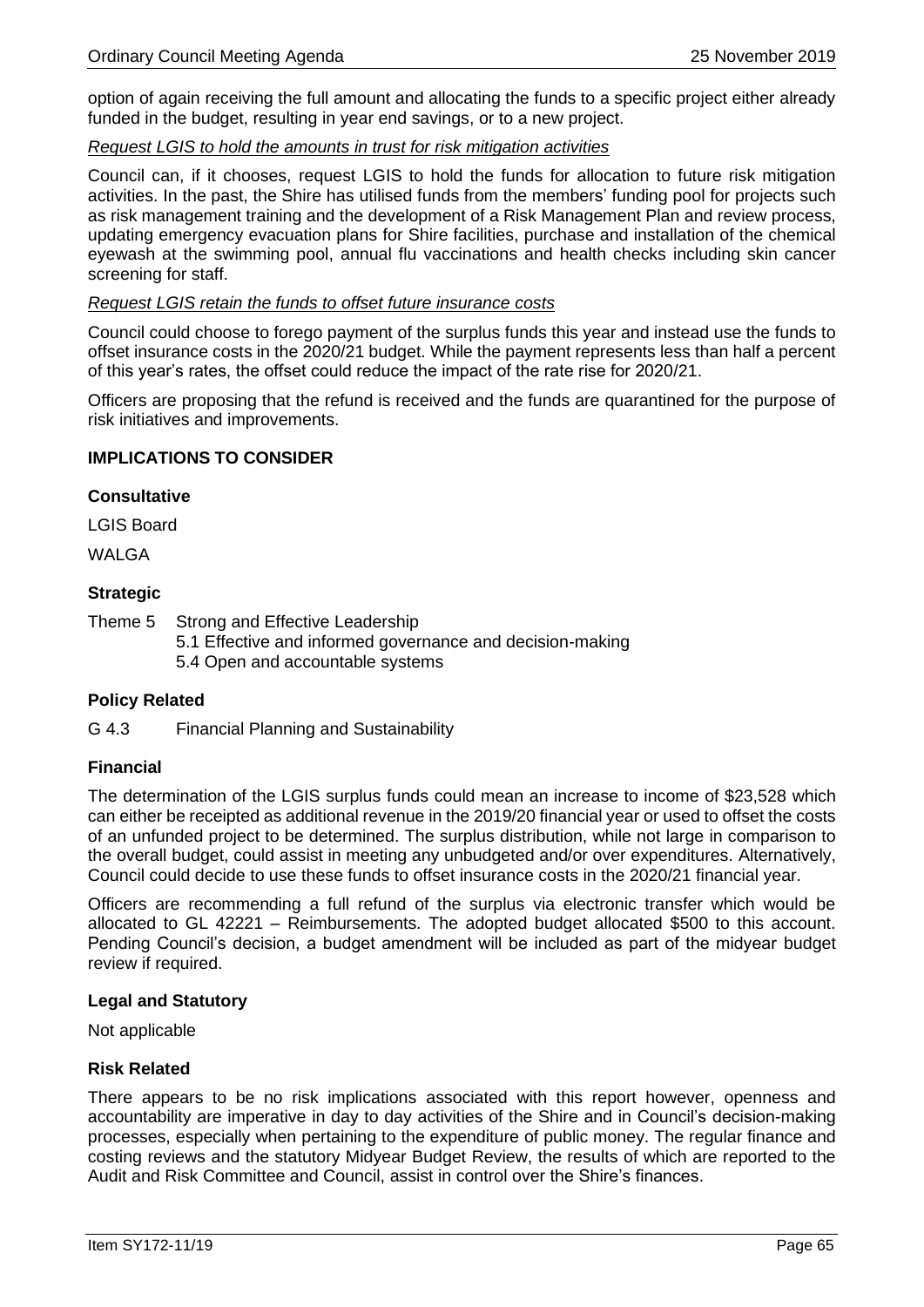# **Workforce**

There are no immediate implications as a result of the recommendation.

# **VOTING REQUIREMENTS**

**Absolute Majority: No**

# **RECOMMENDATION**

That Council:

- 1. Receives the advice from the LGIS Board and accepts \$23,528 to be refunded via electronic transfer, being the Shire of York's share of the LGIS surplus for 2019.
- 2. Requests the surplus funds to be quarantined for the purpose of risk initiatives and improvements to be determined by the Chief Executive Officer.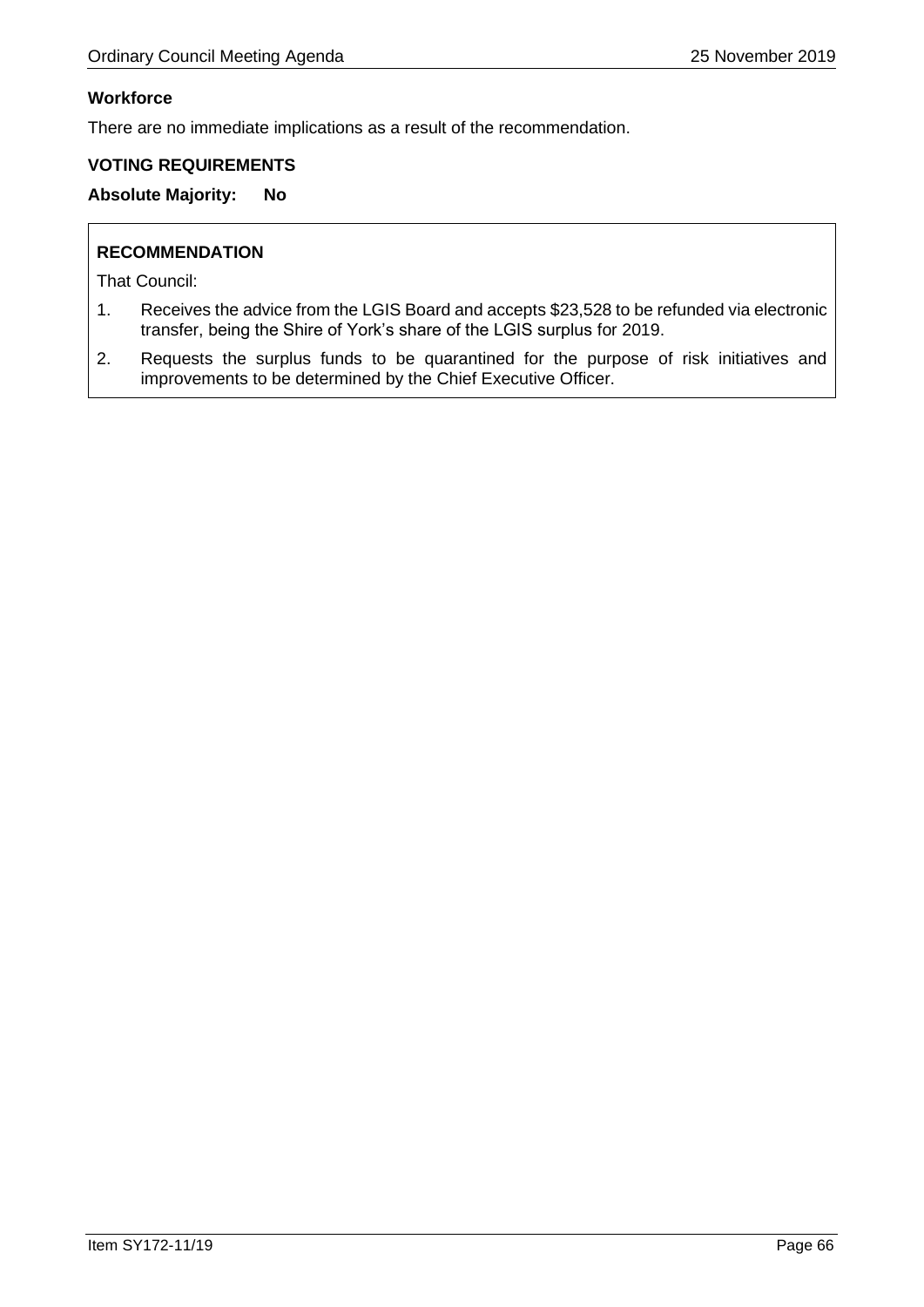## **SY173-11/19 OUTSTANDING RATES AND CHARGES - PAYMENT AGREEMENTS**

| <b>File Number:</b>                         | <b>FI.DRS.3.1</b>                                                                |
|---------------------------------------------|----------------------------------------------------------------------------------|
| Author:                                     | Anneke Birleson, Finance Officer (Rates & Debtors)                               |
| Authoriser:                                 | Suzie Haslehurst, Executive Manager, Corporate & Community<br><b>Services</b>    |
| <b>Previously before</b><br><b>Council:</b> | 28 October 2019                                                                  |
| <b>Appendices:</b>                          | Summary of Agreement Applications - November 2019 -<br>1.<br><b>Confidential</b> |

## **NATURE OF COUNCIL'S ROLE IN THE MATTER**

Executive

# **PURPOSE OF REPORT**

The purpose of this report is to provide Council with details regarding three payment arrangement applications the Shire has received, that do not qualify under Delegation DE3-3.

This report seeks Council's approval to accept the officer recommendations regarding the proposed arrangements, as detailed in Confidential Appendix 1.

## **BACKGROUND**

At the Ordinary Council Meeting held on 25 February 2019, Council resolved to accept a revised Finance Policy F1.1 Revenue Collection.

The Policy and Delegation 3-3 authorises the Chief Executive Officer to accept payment arrangements, for outstanding rates and charges where there are no arrears and the balance will be paid in full by 30 June of the relevant financial year. Any applications outside this scope must be presented to Council for review and acceptance or rejection. Any application for a payment arrangement relating to sundry debtor charges must be referred to Council as there is currently no delegation.

# **COMMENTS AND DETAILS**

Council has considered fifteen (15) applications for the 2019/20 financial year.

The Shire has received a further seven applications for the 2019/20 financial year that do not qualify under DE3-3 and therefore, require Council consideration.

The applicants are claiming financial difficulties as a result of their current circumstances.

Confidential Appendix 1 details the current debts and a brief reason why the debtor cannot meet the standard payment options. The table also provides an officer recommendation for each application.

Applications are assessed on a case by case basis, taking into consideration people's circumstances, in accordance with policy F1.1 Principle (c).

Any application that is approved is subject to the condition where any default may result in legal action for debt recovery without further notice. Debtors (excluding pensioners and sundry debts) are also made aware that interest continues to accrue.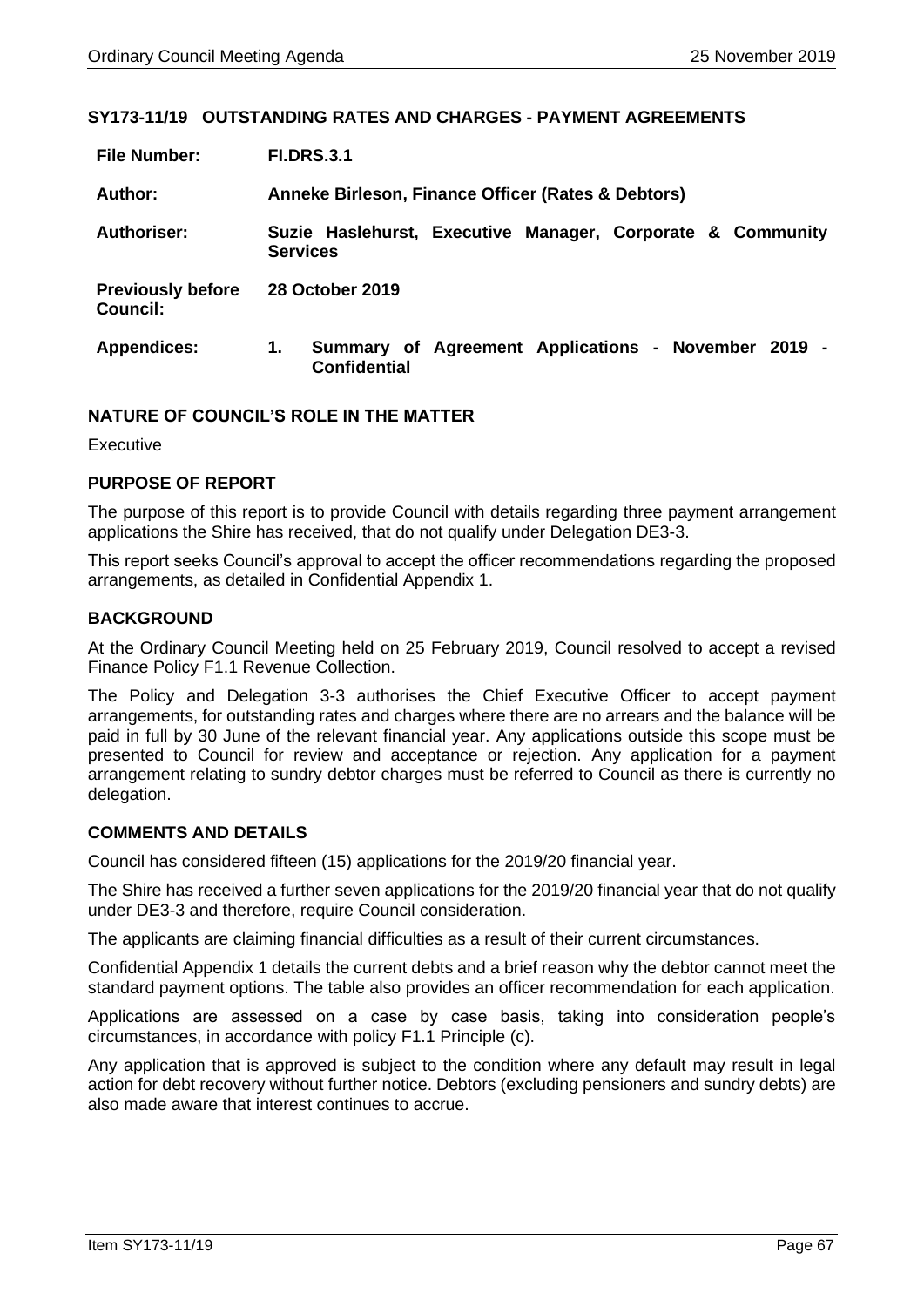# **OPTIONS**

Council could elect to approve or reject the officer recommendation. However, officers have worked with the applicants regarding their current financial circumstances and ability to pay. One of the principles of the revenue collection policy is that people's circumstances are taken into account.

## **IMPLICATIONS TO CONSIDER**

## **Consultative**

Not Applicable

# **Strategic**

Theme 5: Strong Leadership and Governance

5.3 The Shire's public finances are sustainable in the short and long-term.

## **Policy Related**

F1.1 Revenue Collection

DE3-3 Agreement as to Payment of Rates and Service Charges

## **Financial**

The total debt associated with the payment arrangements relating to rates and charges, as at 31 October 2019 is \$29,916.90.

This represents approximately 0.89% of the outstanding rates and charges as at 31 October 2019.

## **Legal and Statutory**

### *Local Government Act 1995*

#### *6.49. Agreement as to payment of rates and service charges*

*A local government may accept payment of a rate or service charge due and payable by a person in accordance with an agreement made with the person.*

#### **Risk Related**

The Financial Risk is Minor (2).

The Likelihood of Recurrence is Possible (3).

The overall risk rating is Moderate (6).

The risk can be considered acceptable as there is a policy in place to control and manage the risk. Should any debtors default on their arrangement, legal action can be taken to recover the due amounts.

The financial risk reduces as debts are paid.

# **Workforce**

The scope of this report will have a minor impact on the workforce, relating to ongoing monitoring of payments.

#### **VOTING REQUIREMENTS**

**Absolute Majority: No**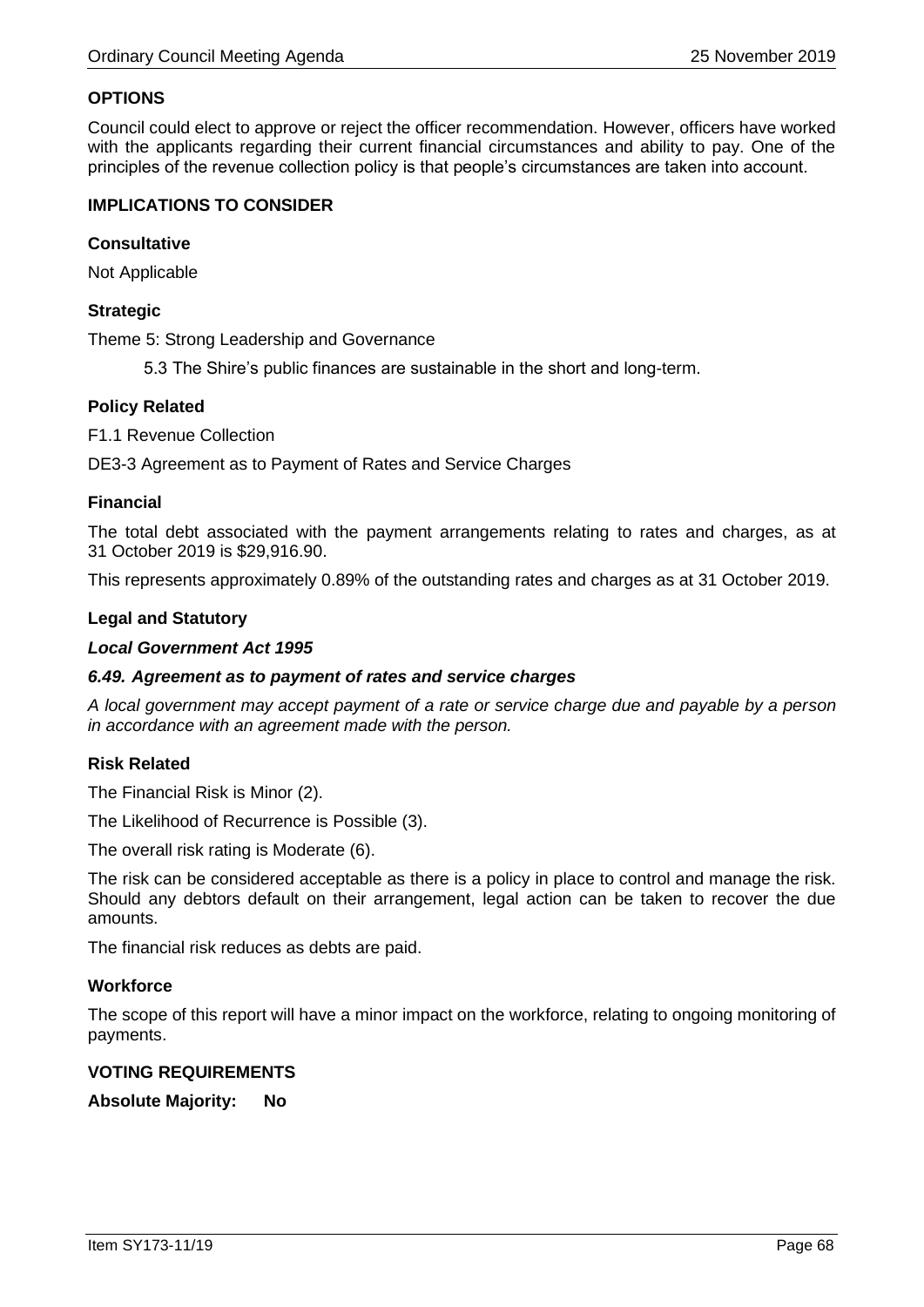That Council approves the applications for a payment agreement as detailed within Confidential Appendix 1, with the condition that any default may result in legal action.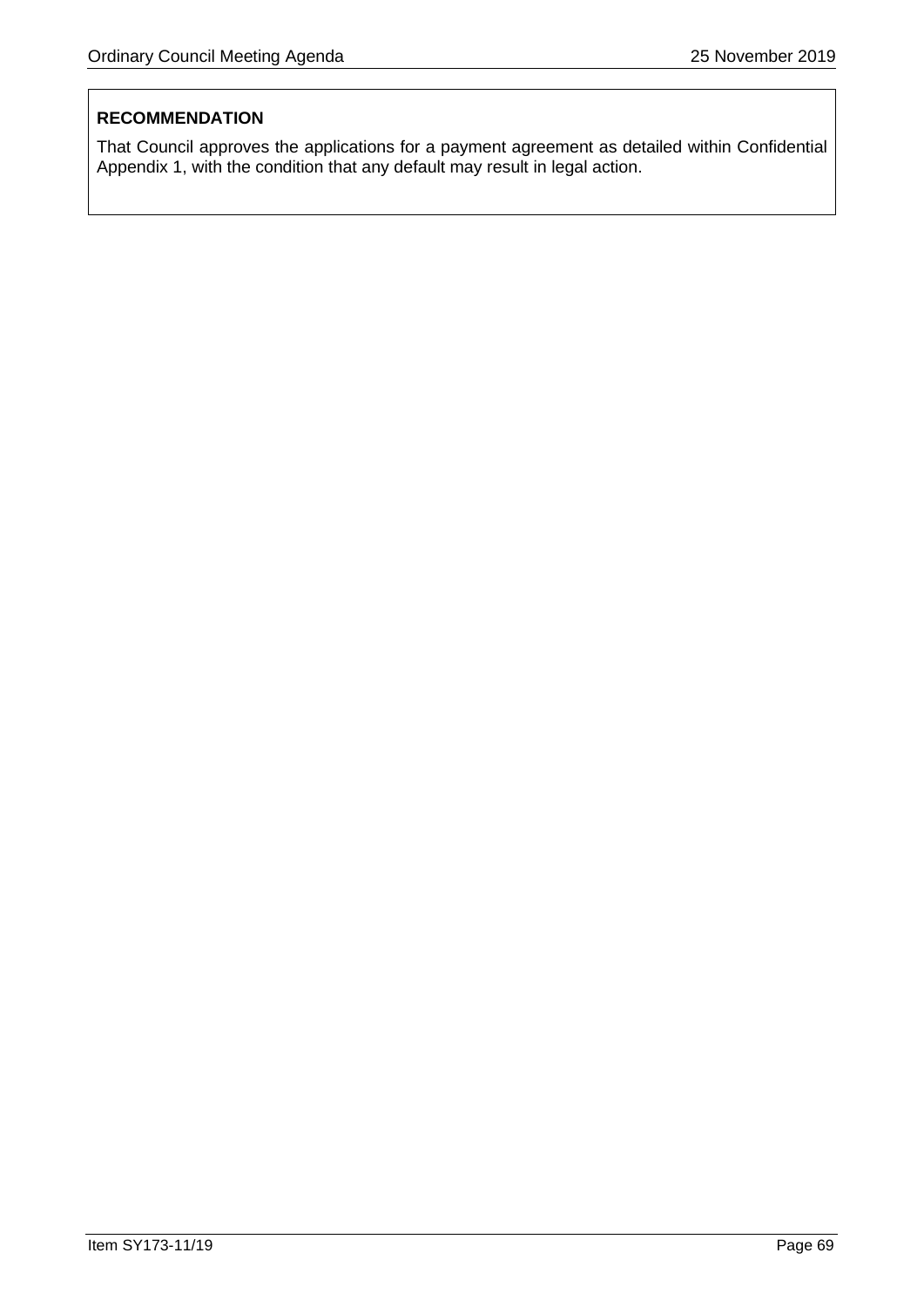# **SY174-11/19 REQUEST FOR WRITE OFF - RATES AND CHARGES**

| <b>File Number:</b>                         | <b>FI.RTS.13</b>                                                              |
|---------------------------------------------|-------------------------------------------------------------------------------|
| Author:                                     | Anneke Birleson, Finance Officer (Rates & Debtors)                            |
| <b>Authoriser:</b>                          | Suzie Haslehurst, Executive Manager, Corporate & Community<br><b>Services</b> |
| <b>Previously before</b><br><b>Council:</b> | <b>Not Applicable</b>                                                         |
| <b>Appendices:</b>                          | <b>Nil</b>                                                                    |

# **NATURE OF COUNCIL'S ROLE IN THE MATTER**

Executive

## **PURPOSE OF REPORT**

The purpose of this report is to provide Council with background information in relation to rates for one (1) property.

This report seeks approval for the amount to be written off.

## **BACKGROUND**

The 2019/20 rates and charges were issued on 26 July 2019. The rate notice for A13101 was mailed to a local real estate agent that was managing the property as a rental.

Neither the owner nor the agent informed the Shire prior to the issue date, that the property was no longer under their management.

On 5 August 2019, the real estate agent contacted the Shire and confirmed they were no longer the managing agent. Officers requested they forward the notice to the owner, which they stated they would.

On 24 September 2019, a final notice was issued to the owner at their last known postal address. Payment was made on 15 October 2019. The interest that had accrued prior to payment totalled \$12.59.

On 1 November 2019, officers received a call from the owner requesting the interest be written off. The reasons being he did not receive the first notice and paid as soon as he received the final notice, after he returned from a long work project. He has always previously paid on time.

#### **COMMENTS AND DETAILS**

Considering the owner's circumstances, the possibility that he may not have received the first notice and that he usually pays on time, it could be considered a reasonable request to write off the small amount of interest that accrued.

Given the immaterial amount requested to be written off and the inefficiency of bringing such small amounts to Council for consideration, officers are proposing that a new delegation be explored to allow the Chief Executive Officer to write off amounts under a certain limit.

# **OPTIONS**

Council could choose to approve or reject the proposed write off.

The write off could be considered an insignificant amount, where the write off, if approved, will result in the ratepayer having a positive experience with the Shire and likely continue to pay his rates on time.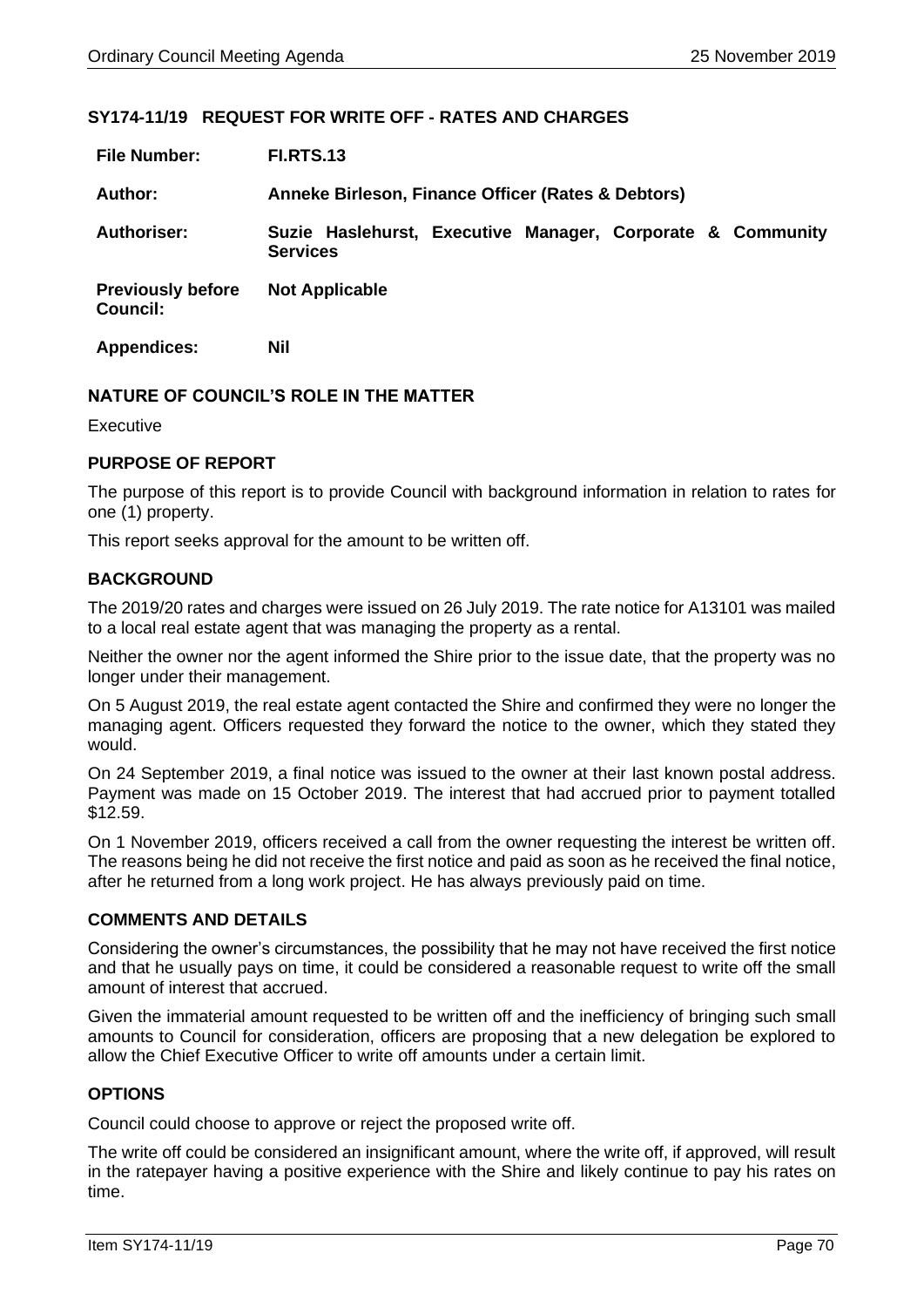# **IMPLICATIONS TO CONSIDER**

## **Consultative**

Not Applicable

# **Strategic**

Theme 5: Strong Leadership and Governance

- 5.3 The Shire's public finances are sustainable in the short and long-term.
- 5.4 There is a major focus on systems which improve and maintain accountability and transparency.

# **Policy Related**

There is currently no policy or delegation for the write off of rates and charges.

# **Financial**

If Council approves the write off it would result in a reduction in income of approximately \$12.59 and is considered immaterial.

# **Legal and Statutory**

Section 6.12(1)(c) of the Local Government Act permits the Council to write off any amount of money, which is owed to the local government.

## *6.12. Power to defer, grant discounts, waive or write off debts*

- *(1) Subject to subsection (2) and any other written law, a local government may —*
	- *(a) when adopting the annual budget, grant\* a discount or other incentive for the early payment of any amount of money; or*
	- *(b) waive or grant concessions in relation to any amount of money; or*
	- *(c) write off any amount of money, which is owed to the local government.*
	- *\* Absolute majority required.*
- *(2) Subsection (1)(a) and (b) do not apply to an amount of money owing in respect of rates and service charges.*
- *(3) The grant of a concession under subsection (1)(b) may be subject to any conditions determined by the local government.*
- *(4) Regulations may prescribe circumstances in which a local government is not to exercise a power under subsection (1) or regulate the exercise of that power.*

*[Section 6.12 amended by No. 64 of 1998 s. 39.]*

# *6.27. Multiple rating*

*Where —*

- *(a) under the Mining Act 1978 or a Government agreement a person holds in respect of land a mining tenement within the meaning given to that term by that Act or agreement; or*
- *(b) in accordance with the Mining Act 1978 a person holds, occupies, uses or enjoys in respect of land a mining tenement within the meaning given to that term by the Mining Act 1904 3; or*
- *(c) under the Petroleum and Geothermal Energy Resources Act 1967 a person holds in respect of land a permit, drilling reservation, lease or licence, the land the subject of that tenement, permit, drilling reservation, lease or licence is rateable land under this Act notwithstanding that the land may be rateable under this Act in the hands of the holder of another estate in that land.*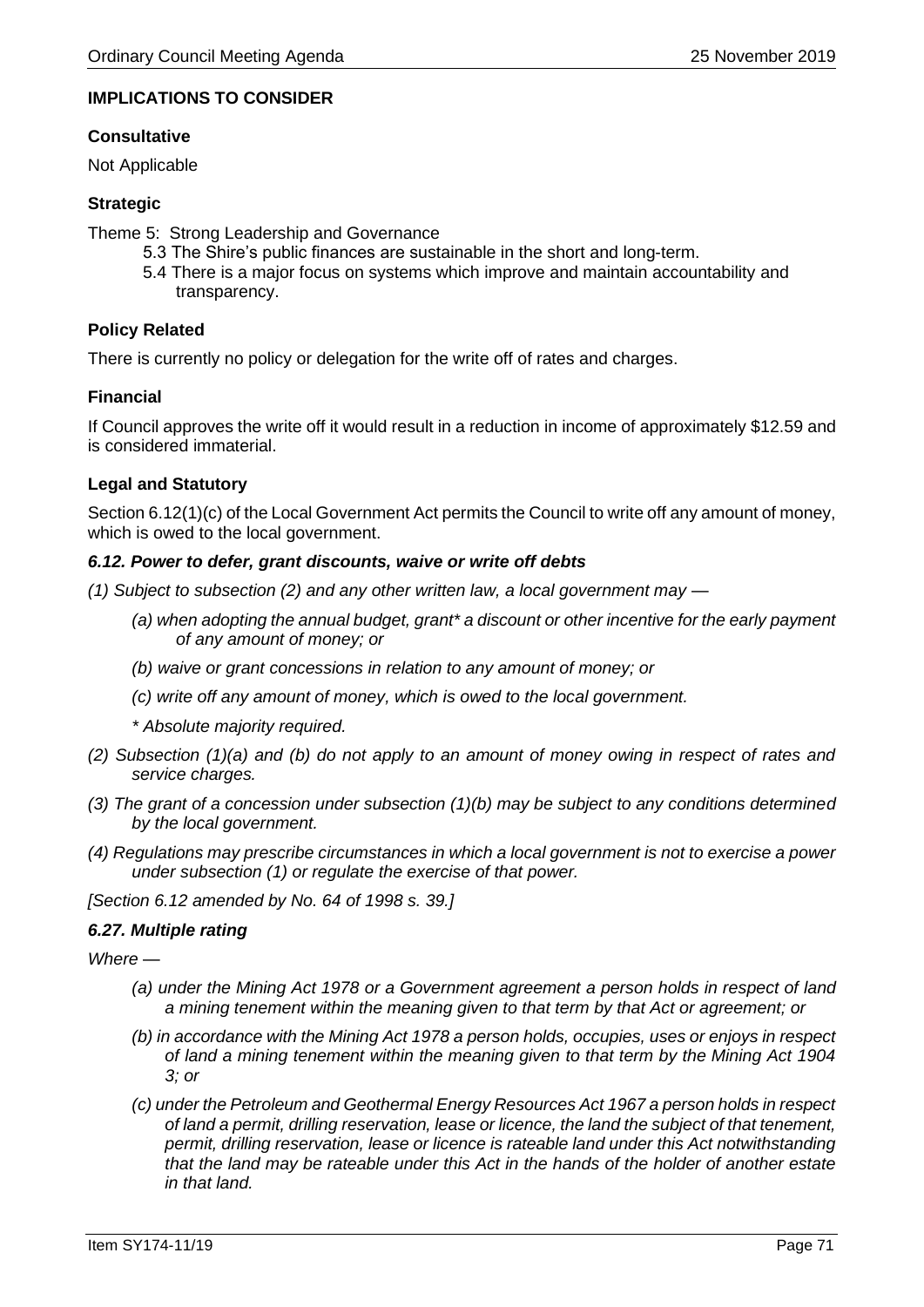*[Section 6.27 amended: No. 35 of 2007 s. 99(3).]*

# **Risk Related**

The Financial Impact is Insignificant (1)

The Likelihood of recurrence is Rare (1)

The Overall Risk Rating is Low (1)

# **Workforce**

The process to carry out the write off has no impact on the existing workforce.

# **VOTING REQUIREMENTS**

# **Absolute Majority: Yes**

# **RECOMMENDATION**

That Council:

- 1. Approves the write off amount of \$12.59 for A1310; and
- 2. Requests the Chief Executive Officer to explore a new delegation to allow write offs by the Chief Executive Officer under delegation, for amounts of interest to a prescribed limit and report back to Council.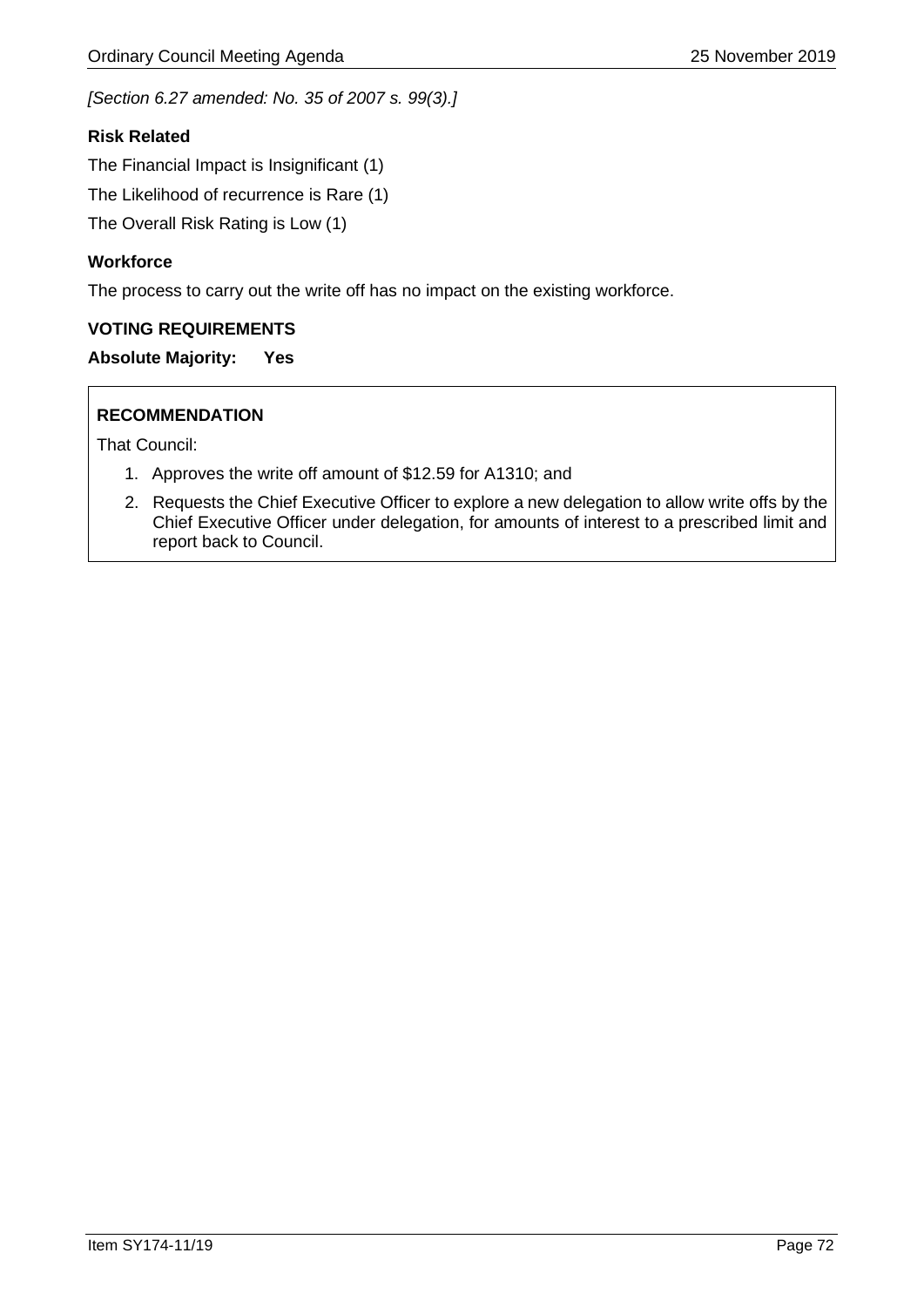#### **SY175-11/19 FINANCIAL REPORT FOR OCTOBER 2019**

| <b>File Number:</b>                         | FI.FRP                                                                                                                                                               |  |
|---------------------------------------------|----------------------------------------------------------------------------------------------------------------------------------------------------------------------|--|
| Author:                                     | Tabitha Bateman, Finance Manager                                                                                                                                     |  |
| <b>Authoriser:</b>                          | Suzie Haslehurst, Executive Manager, Corporate & Community<br><b>Services</b>                                                                                        |  |
| <b>Previously before</b><br><b>Council:</b> | <b>Not Applicable</b>                                                                                                                                                |  |
| <b>Appendices:</b>                          | <b>Monthly Financials - October 2019</b><br>1.<br><b>Creditors Payments Listing - October 2019</b><br>2.<br><b>Business Card Transactions - September 2019</b><br>3. |  |

#### **NATURE OF COUNCIL'S ROLE IN THE MATTER**

- Legislative
- Review

## **PURPOSE OF REPORT**

The purpose of financial reporting and the preparation of monthly financial statements is to communicate information about the financial position and operating results of the Shire of York to Councillors and the community and monitors the local government's performance against budgets.

## **BACKGROUND**

Local governments are required to prepare general purpose financial reports in accordance with the *Local Government Act 1995*, the *Local Government (Financial Management) Regulations 1996* and the *Australian Accounting Standards*.

A statement of financial activity and any accompanying documents are to be presented to the Council at an ordinary meeting of the Council within two months after the end of the month to which the statement relates. The Statement of Financial Activity summarises the Shire's operating activities and non-operating activities.

It should be noted that the 2018/19 figures reflected in the following reports are an estimate of the end of year position only and are subject to audit adjustments for the 2018/19 Annual Financial Report.

## **COMMENTS AND DETAILS**

The Financial Report for the period ending 31 October 2019 is presented for Council's consideration and includes the following;

- Monthly Statements for the period ended 31 October 2019
- List of Creditor Payments
- Business Card Statement and Transaction Summary

The following information provides balances for key financial areas for the Shire of York's financial position as at 31 October 2019;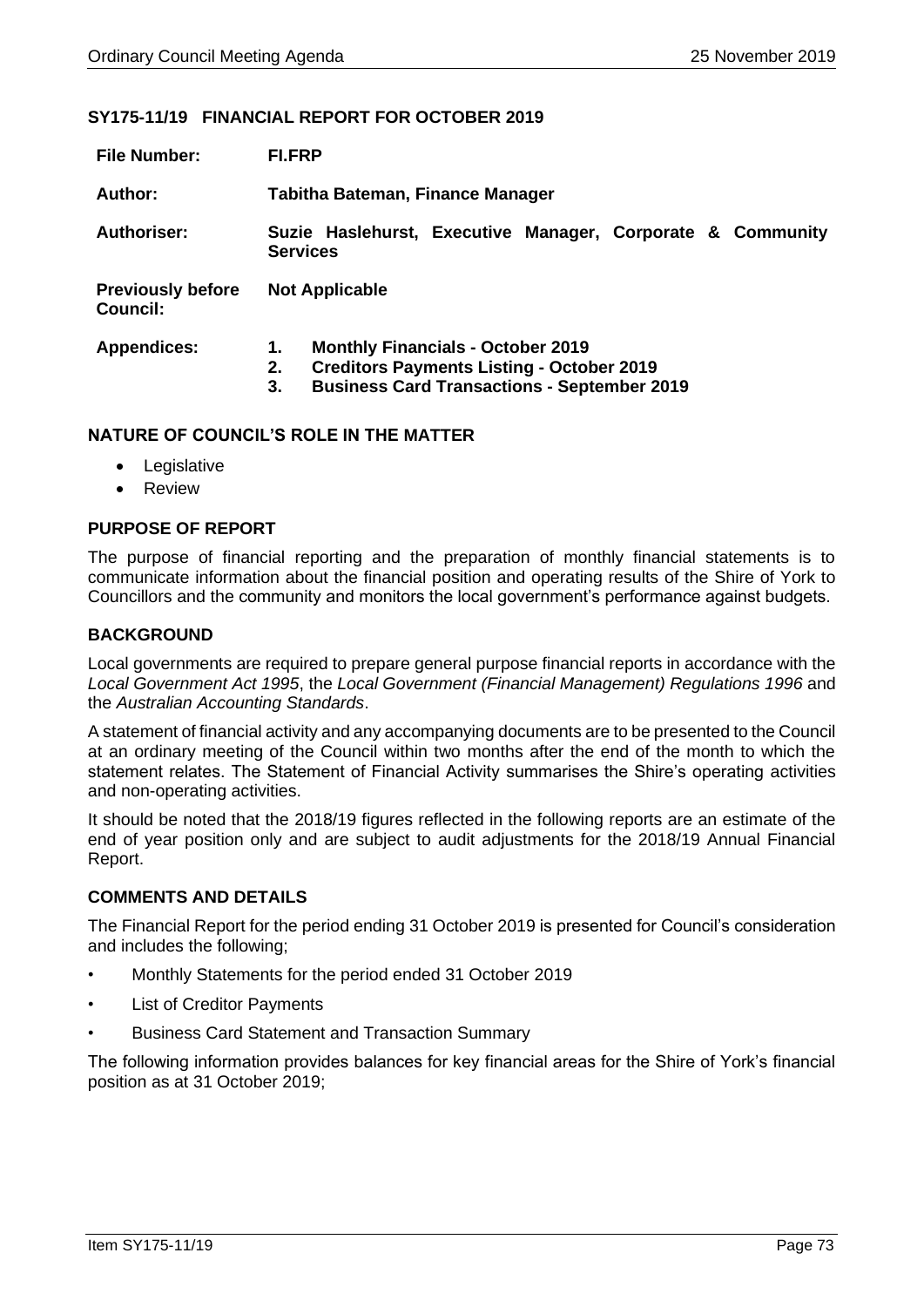## *Outstanding Rates and Services*

The total outstanding rates balance at the end of October was \$3,373,840 compared to \$3,864,460 as at 30 September 2019.

| <b>Current Year</b>                  | <b>Properties</b> | 31/10/2019     | $\%$ | <b>Properties</b> | 31/10/2018     | %   |
|--------------------------------------|-------------------|----------------|------|-------------------|----------------|-----|
| 3 years and over                     | 93                | \$514,010.20   | 15%  | 73                | \$473,888.65   | 14% |
| 2 years and over                     | 105               | \$196,311.00   | 6%   | 112               | \$245,893.32   | 7%  |
| 1 year and over                      | 199               | \$303,912.38   | 9%   | 214               | \$333,932.41   | 10% |
| <b>Total Prior Years outstanding</b> |                   | \$1,014,233.58 | 30%  |                   | \$1,053,714.38 | 30% |
| <b>Current Rates</b>                 | 1395              | \$2,359,606.81 | 70%  | 1369              | \$2,456,371.96 | 70% |
| <b>Total Rates Outstanding</b>       |                   | \$3,373,840.39 |      |                   | \$3,510,086.34 |     |

A review of outstanding debtors is regularly conducted. In the case of outstanding rates, balances are normally recoupable as the debt is a charge against the property. However, officers are currently dealing with a number of complex issues that require further legal advice. This confidential information and details of the collection process is the subject of a separate report to be presented to Council.

#### *Outstanding Sundry Debtors*

Total outstanding sundry debtors as at 31 October 2019 were \$65,774 compared to \$128,475 reported at 30 September 2019. The movement relates to a grant payment received from Department of Fire and Emergency Services during the month. The significant variation from the previous year relates largely to a long outstanding debt written off by Council resolution in June 2019.

| <b>Current Year</b>              | 31/10/2019  | $\%$ | 31/10/2018   | $\%$  |
|----------------------------------|-------------|------|--------------|-------|
| 90 days and over                 | \$35,265.22 | 54%  | \$267,737.47 | 42%   |
| 60 days and over                 | \$8,884.70  | 14%  | \$3,907.53   | 0%    |
| 30 days and over                 | \$2,202.56  | 3%   | \$4.48       | $1\%$ |
| Current                          | \$19,421.34 | 30%  | \$154,686.13 | 57%   |
| <b>Total Debtors Outstanding</b> | \$65,773.82 |      | \$426,335.61 |       |

## **OPTIONS**

Not applicable

## **IMPLICATIONS TO CONSIDER**

#### **Consultative**

Not applicable

## **Strategic**

Theme 5: Strong and Effective Leadership

- 5.1 Effective and informed governance and decision-making
- 5.3 A financially sustainable Shire
- 5.4 Open and accountable systems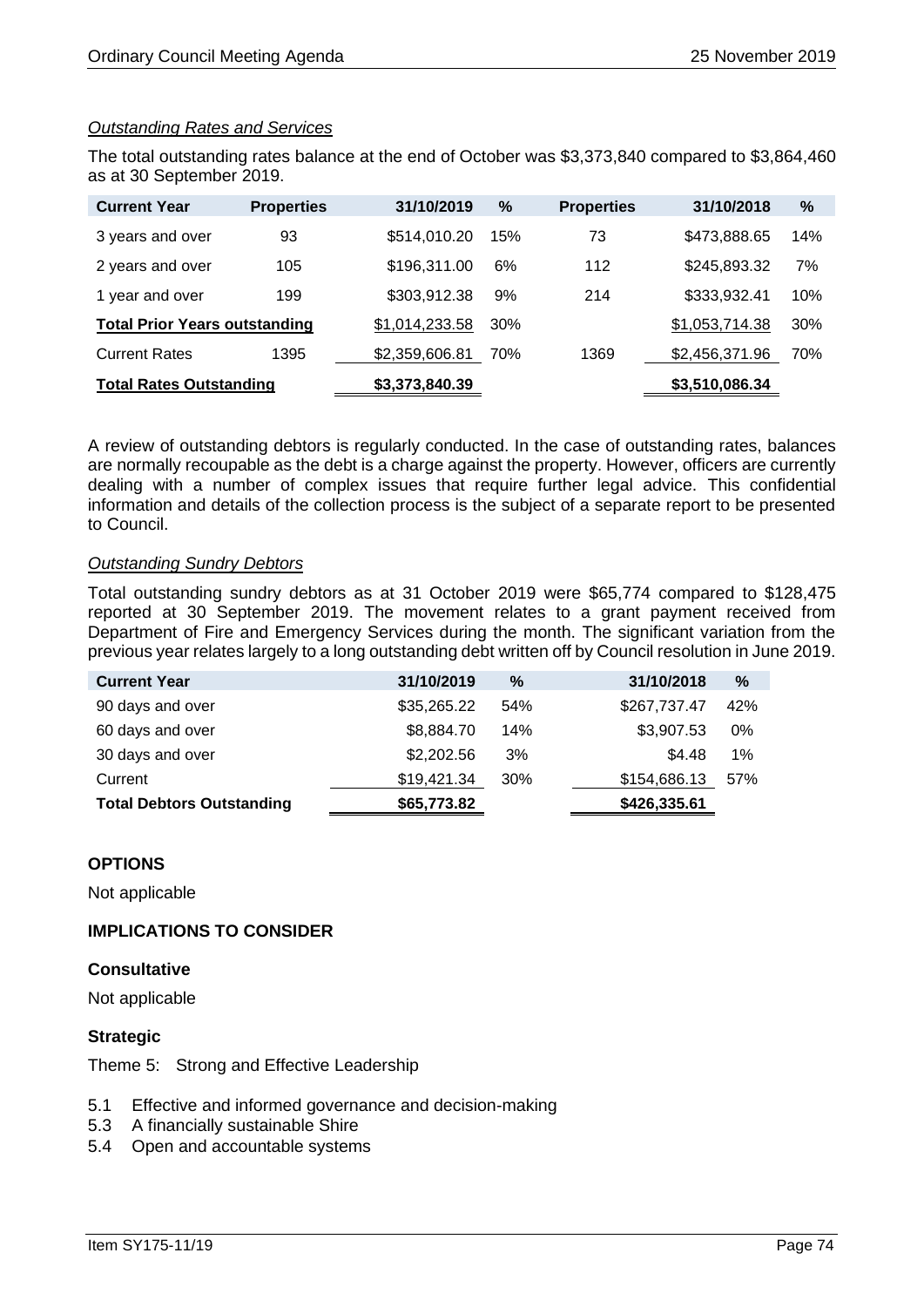## **Policy Related**

Policy F1.2 Procurement Policy F1.6 Credit Cards Policy F1.5 Authority to make payments from Trust and Municipal Funds DE 3.1 Authority to make Payments from Trust and Municipal Funds

## **Financial**

This report and its appendices provides a summary of the financial position of the Shire at the end of the reporting period.

### **Legal and Statutory**

#### *Local Government Act 1995*

*6.10. Financial Management Regulations may provide for —*

- *(a) the security and banking of money received by a local government; and*
- *(b) the keeping of financial records by a local government; and*
- *(c) the management by a local government of its assets, liabilities and revenue; and*
- *(d) the general management of, and the authorisation of payments out of —*
	- *(i) the municipal fund; and*
	- *(ii) the trust fund, of a local government.*

#### *Local Government (Financial Management) Regulations 1996*

- *13. Payments from municipal fund or trust fund by CEO (Act s. 6.10)*
	- *(1) If the local government has delegated to the CEO the exercise of its power to make payments from the municipal fund or the trust fund, a list of accounts paid by the CEO is to be prepared each month showing for each account paid since the last such list was prepared —*
		- *(a) the payee's name; and*
		- *(b) the amount of the payment; and*
		- *(c) the date of the payment; and*
		- *(d) sufficient information to identify the transaction.*
- *34. Financial activity statement required each month (Act s. 6.4)*
	- *(1A) In this regulation —*

*committed assets means revenue unspent but set aside under the annual budget for a specific purpose.*

- *(1) A local government is to prepare each month a statement of financial activity reporting on the revenue and expenditure, as set out in the annual budget under regulation 22(1)(d), for that month in the following detail —*
	- *(a) annual budget estimates, taking into account any expenditure incurred for an additional purpose under section 6.8(1)(b) or (c); and*
	- *(b) budget estimates to the end of the month to which the statement relates; and*
	- *(c) actual amounts of expenditure, revenue and income to the end of the month to which the statement relates; and*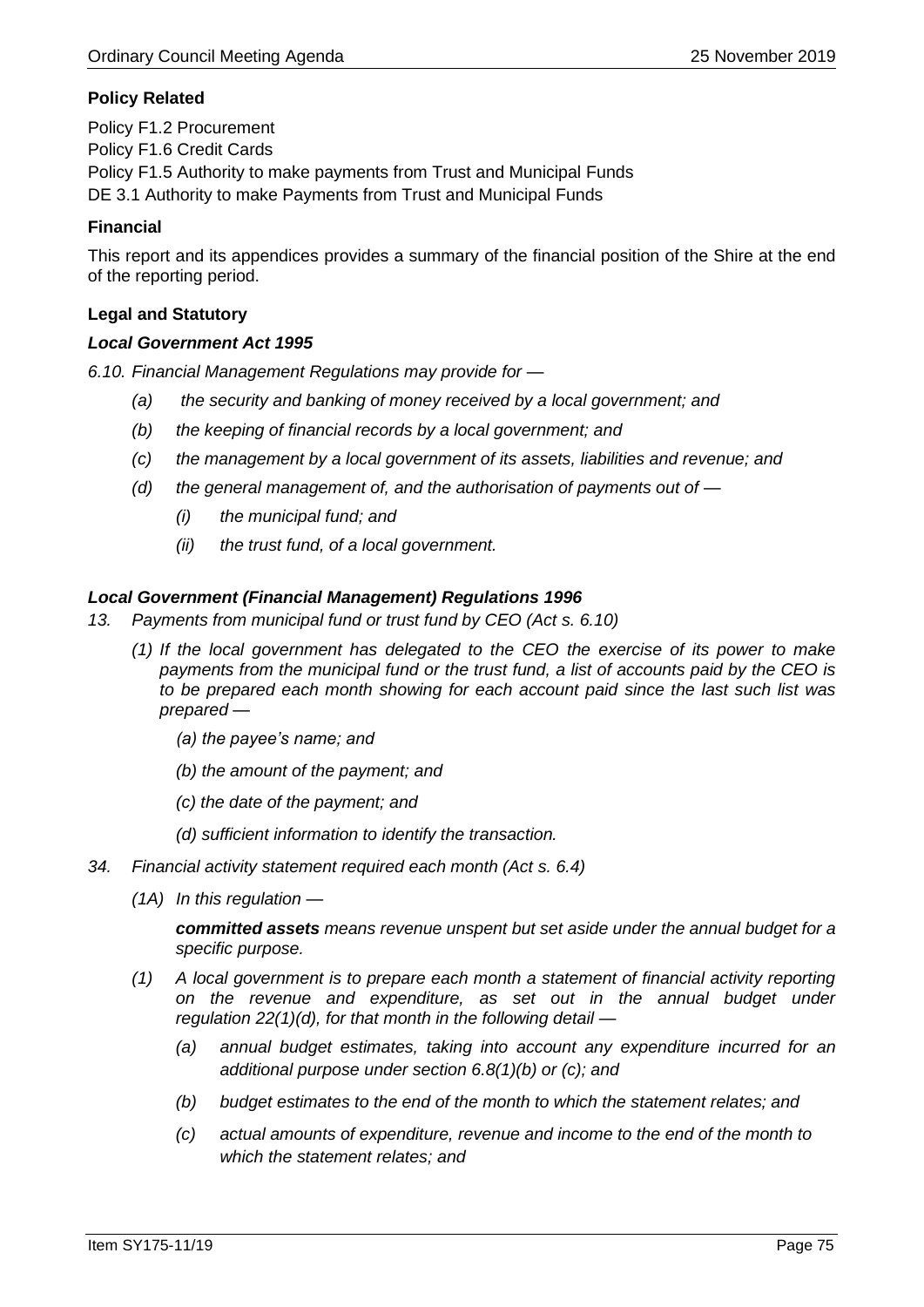- *(d) material variances between the comparable amounts referred to in paragraphs (b) and (c); and*
- *(e) the net current assets at the end of the month to which the statement relates.*
- *(2) Each statement of financial activity is to be accompanied by documents containing —*
	- *(a) an explanation of the composition of the net current assets of the month to which the statement relates, less committed assets and restricted assets; and*
	- *(b) an explanation of each of the material variances referred to in subregulation (1)(d); and*
	- *(c) such other supporting information as is considered relevant by the local government.*
- *(3) The information in a statement of financial activity may be shown —*
	- *(a) according to nature and type classification; or*
	- *(b) by program; or*
	- *(c) by business unit.*
- *(4) A statement of financial activity, and the accompanying documents referred to in subregulation (2), are to be —*
	- *(a) presented at an ordinary meeting of the council within 2 months after the end of the month to which the statement relates; and*
	- *(b) recorded in the minutes of the meeting at which it is presented.*
- *(5) Each financial year, a local government is to adopt a percentage or value, calculated in accordance with the AAS, to be used in statements of financial activity for reporting material variances.*

#### **Risk Related**

It is a requirement of the *Local Government (Financial Management) Regulations 1996* that local governments prepare a Statement of Financial Activity within two months after the end of the reporting period. This report mitigates the risk of non-compliance with the regulations.

## **Workforce**

Not applicable

**VOTING REQUIREMENTS**

**Absolute Majority: No**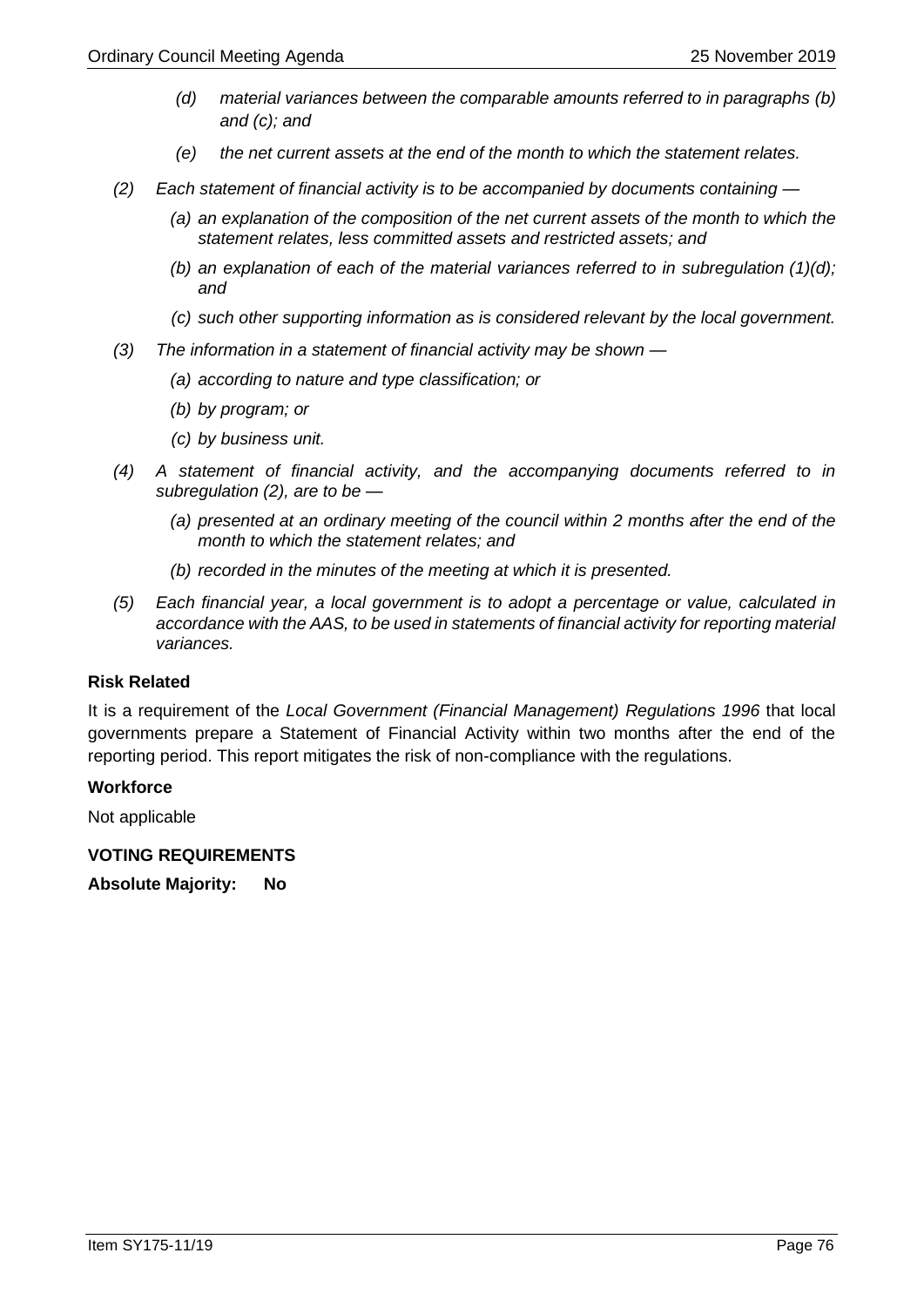# **RECOMMENDATION**

That Council receives the Monthly Financial Report and the list of payments drawn from the Municipal and Trust accounts for the period ending 31 October 2019 as summarised below:

 $\overline{a}$ 

| <b>MUNICIPAL FUND</b>            | <b>AMOUNT</b> |
|----------------------------------|---------------|
| <b>Cheque Payments</b>           | 39,278.61     |
| <b>Payroll Debits</b>            | 199,544.74    |
| <b>Electronic Funds Payments</b> | 2,034,394.24  |
| Payroll Debits - Superannuation  | 41,988.60     |
| <b>Bank Fees</b>                 | 3,919.37      |
| Corporate Cards                  | 226.38        |
| Fuji Xerox Equipment Rental      | 236.62        |
| <b>Fire Messaging Service</b>    | 82.50         |
| Sub total - Municipal            | 2,319,671.06  |
|                                  |               |
| <b>TRUST FUND</b>                |               |
| <b>Electronic Funds Payments</b> | 3,256.43      |
| <b>Cheque Payments</b>           |               |
| <b>Direct Debits Licensing</b>   | 137,929.45    |
| <b>Sub total - Trust</b>         | 141,185.88    |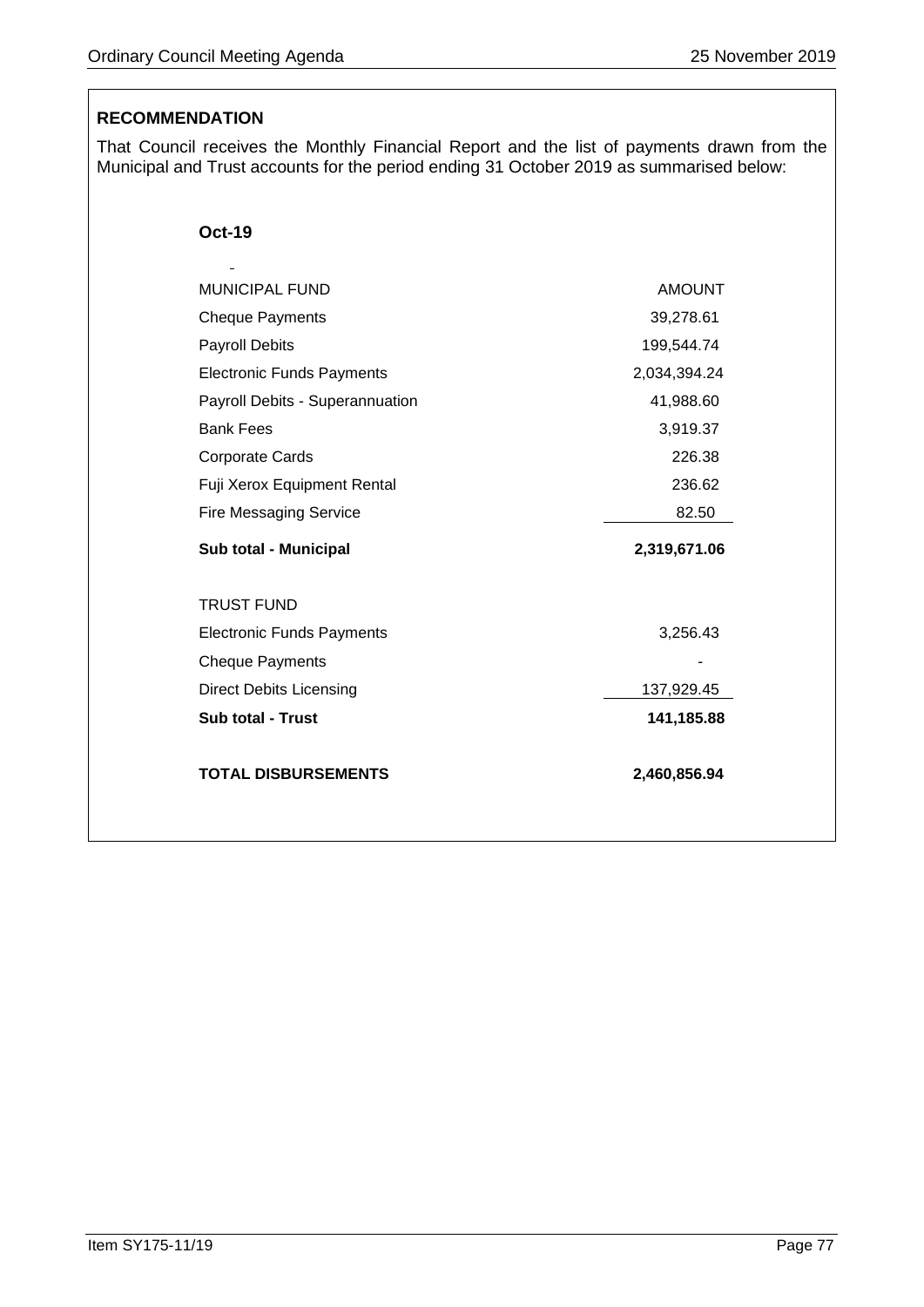### **SY176-11/19 INVESTMENTS - OCTOBER 2019**

| <b>File Number:</b>                         | <b>FI.FRP</b>                                                                 |  |
|---------------------------------------------|-------------------------------------------------------------------------------|--|
| Author:                                     | Tabitha Bateman, Finance Manager                                              |  |
| <b>Authoriser:</b>                          | Suzie Haslehurst, Executive Manager, Corporate & Community<br><b>Services</b> |  |
| <b>Previously before</b><br><b>Council:</b> | Not applicable                                                                |  |
| <b>Appendices:</b>                          | <b>Investment Register - October 2019</b><br>1.                               |  |

#### **NATURE OF COUNCIL'S ROLE IN THE MATTER**

- Legislative
- Review

## **PURPOSE OF REPORT**

To report to Council the balance and distribution of investments held by the Shire of York as at 31 October 2019.

#### **BACKGROUND**

Council's policy F1.4 - *Investment* requires Council to review the performance of its investments on a monthly basis. In accordance with the policy, a report of investments is presented to Council to provide a summary of investments held by the Shire of York.

#### **COMMENTS AND DETAILS**

The Shire of York Investment Portfolio includes the following items that highlight Council's investment portfolio performance:

- a) Council's Investments as at 31 October 2019
- b) Application of Investment Funds
- c) Investment Performance

#### **OPTIONS**

Not applicable

#### **IMPLICATIONS TO CONSIDER**

#### **Consultative**

Standard and Poor's Australia - Global ratings Financial institutions

**Strategic** Not applicable

## **Policy Related**

Policy F1.4 *Investment* DE 3-2 Invest Money Held in Municipal and Trust Funds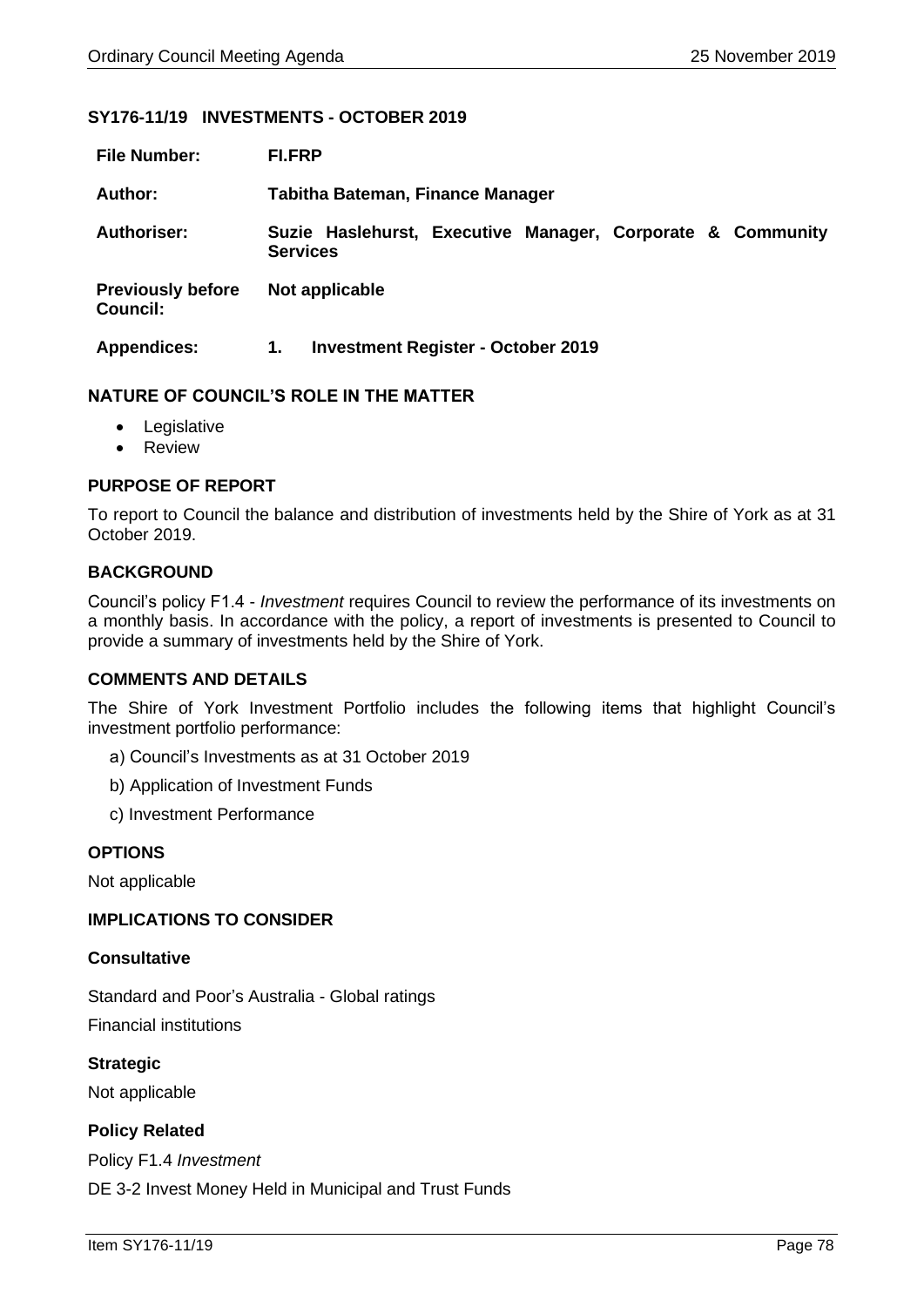## **Financial**

Revenue from investments is a funding source for the Shire and assists in maintaining the value of reserve funds. Policies and procedures are in place to ensure appropriate, responsible and accountable measures are in place to protect the Shire's funds.

## **Legal and Statutory**

#### *Local Government Act 1995*

#### *6.14. Power to invest*

- *(1) Money held in the municipal fund or the trust fund of a local government that is not, for the time being, required by the local government for any other purpose may be invested as trust funds may be invested under the Trustees Act 1962 Part III.*
- *(2A) A local government is to comply with the regulations when investing money referred to in subsection (1).*
- *(2) Regulations in relation to investments by local governments may —*
	- *(a)make provision in respect of the investment of money referred to in subsection (1); and*
	- *[(b) deleted]*
	- *(c) prescribe circumstances in which a local government is required to invest money held by it; and*
	- *(d) provide for the application of investment earnings; and*
	- *(e) generally provide for the management of those investments.*

#### *Local Government (Financial Management) Regulations 1996*

#### *19. Investments, control procedures for*

- *(1) A local government is to establish and document internal control procedures to be followed by employees to ensure control over investments.*
- *(2) The control procedures are to enable the identification of —*
	- *(a) the nature and location of all investments; and*
	- *(b) the transactions related to each investment.*

#### *19C. Investment of money, restrictions on (Act s. 6.14(2)(a))*

*(1) In this regulation —*

*authorised institution means —*

- *(a) an authorised deposit-taking institution as defined in the Banking Act 1959 (Commonwealth) section 5; or*
- *(b) the Western Australian Treasury Corporation established by the Western Australian Treasury Corporation Act 1986;*

*foreign currency means a currency except the currency of Australia.*

- *(2) When investing money under section 6.14(1), a local government may not do any of the following —*
	- *(a) deposit with an institution except an authorised institution;*
	- *(b) deposit for a fixed term of more than 3 years;*
	- *(c) invest in bonds that are not guaranteed by the Commonwealth Government, or a State or Territory government;*
	- *(d) invest in bonds with a term to maturity of more than 3 years;*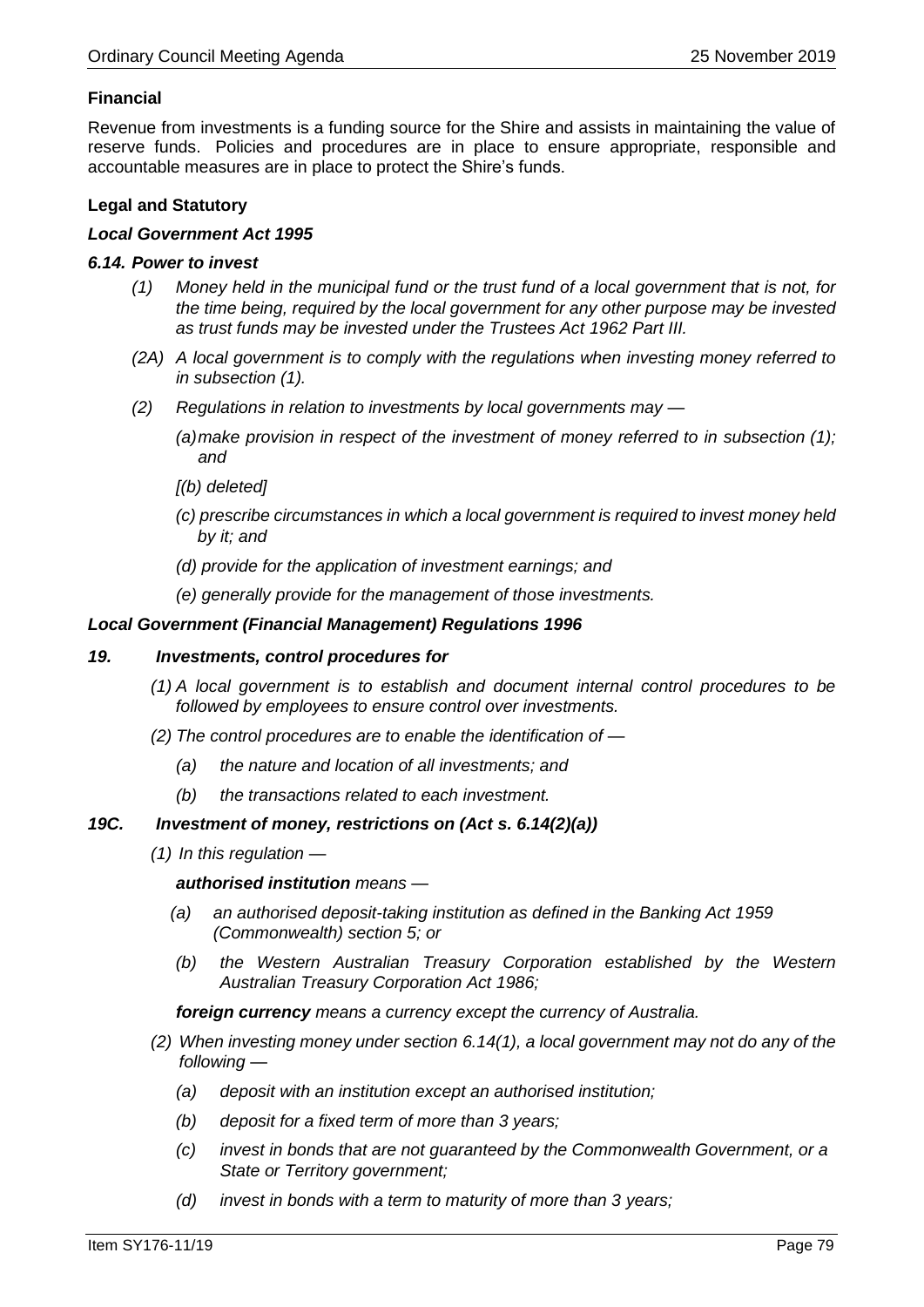*(e) invest in a foreign currency.*

## **Risk Related**

Funds are invested with various financial institutions in accordance with the global credit framework outlined in the Shire's investment policy to reduce risk.

## **Workforce**

Not applicable

## **VOTING REQUIREMENTS**

**Absolute Majority: No**

# **RECOMMENDATION**

That Council receives and notes the Shire of York Investment Portfolio attached to this report.